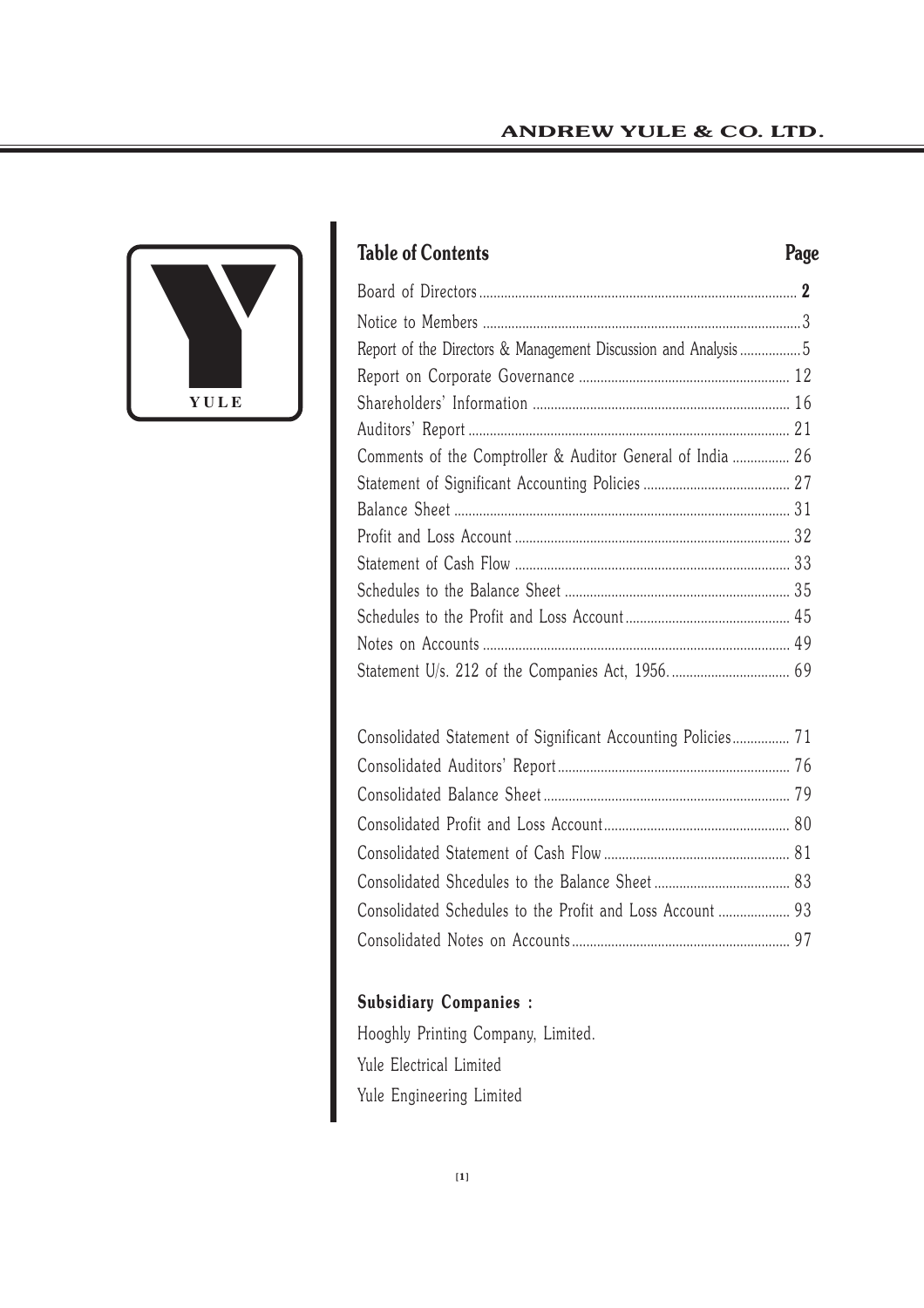### **BOARD OF DIRECTORS**

|                                      | Kallol Datta - (Chairman and Managing Director) |
|--------------------------------------|-------------------------------------------------|
|                                      | Indrajit Sengupta - Director (Personnel)        |
| Sriprakash Kar - Director (Finance)  |                                                 |
| S. Swaminathan - Director (Planning) |                                                 |
|                                      | Harbhajan Singh - Non-Executive Director        |
| R. Asokan                            | - Non-Executive Director                        |
|                                      | Ashok Kumar Basu - Non-Executive Director       |
| Ashoke K. Dutta                      | - Non-Executive Director                        |
| Amitav Kothari                       | - Non-Executive Director                        |
| A. R. Nagappan                       | - Special Director (BIFR Nominee)               |

### **COMPANY SECRETARY**

Debabrata Bandyopadhyay

### **REGISTERED OFFICE**

**'Yule House' 8, Dr. Rajendra Prasad Sarani, Kolkata – 700 001.**

### **Office at :**

**404, Guru Angad Bhavan, 71, Nehru Place, New Delhi – 110 019.**

### *Auditor*

**S. GHOSH & CO.,** Chartered Accountants, 2, Anthony Bagan Lane, Kolkata – 700 009.

### *Principal Bankers*

Allahabad Bank

Bank of Baroda

State Bank of India

Union Bank of India

United Bank of India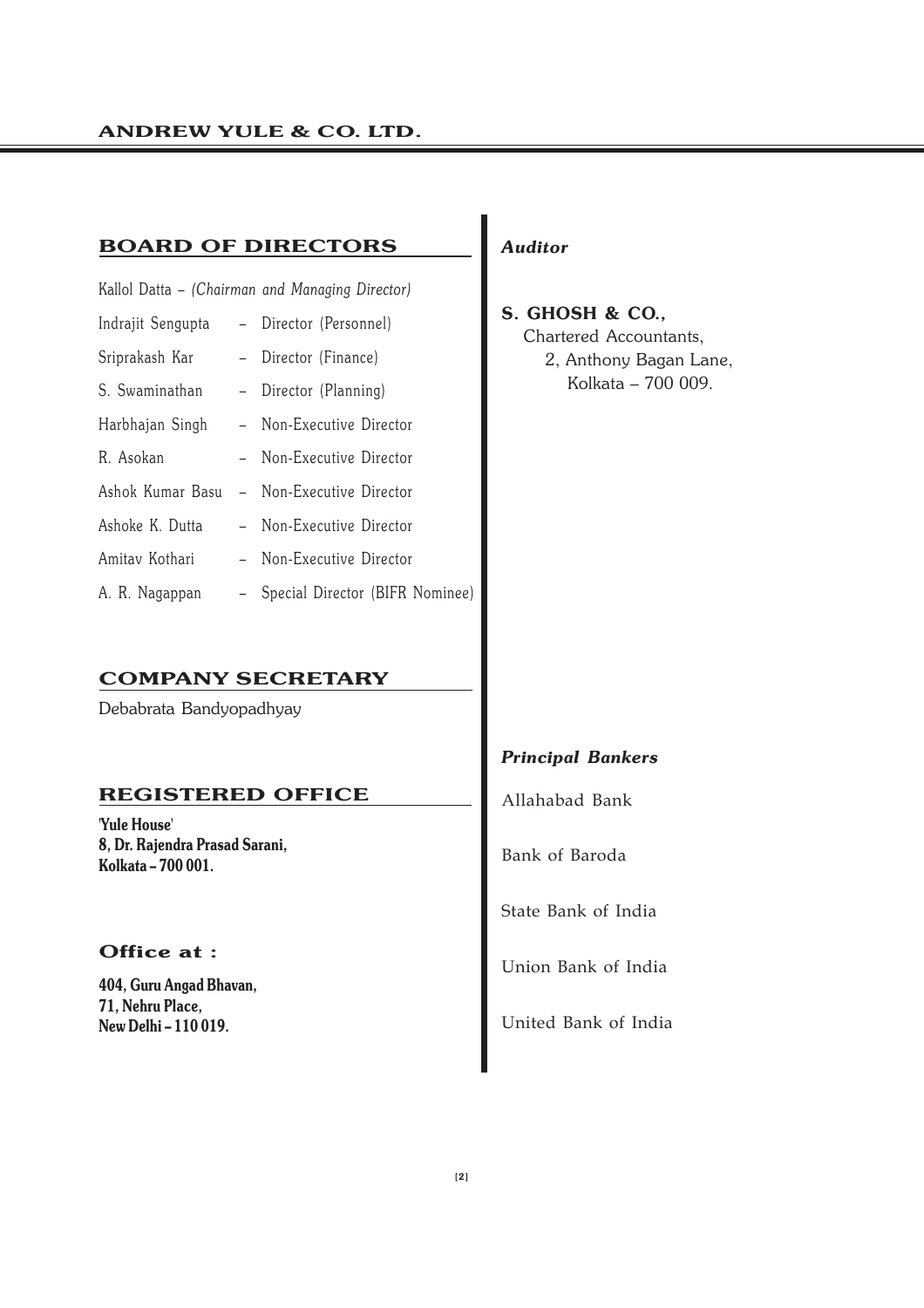### **NOTICE TO MEMBERS**

NOTICE is hereby given that the Annual General Meeting of the members of Andrew Yule & Company Limited will be held at the Williamson Magor Hall of The Bengal Chamber of Commerce & Industry, Royal Exchange, 6, Netaji Subhas Road, Kolkata-700 001 on Monday, the 27th September, 2010 at 11-00 a.m. to transact the following business :

- 1. To consider and adopt the Profit & Loss Account for the year ended 31st March, 2010, Balance Sheet as at that date and the Reports of the Board of Directors and the Auditors thereon.
- 2. To fix the remuneration payable to the statutory Auditor of the Company for the financial year ending 31st March, 2011.
- 3. To appoint a Director in place of Shri Amitav Kothari who retires by rotation and being eligible offers himself for re-appointment.

#### **SPECIAL BUSINESS** : To consider and if thought fit, to pass with or without modifications the following resolution :

#### **As Ordinary Resolution :**

4. "Resolved that Shri Harbhajan Singh be and is hereby appointed a Director of the Company."

The Registers of Members and Transfer Registers of the Company will remain closed from 21st September, 2010 to 27th September, 2010, both days inclusive.

Registered Office : "Yule House", 8, Dr. Rajendra Prasad Sarani, Sarani, By Order of the Board, By Order of the Board, By Order of the Board, By Order of the Board, By Order of the Board, By Order of the Board, By Order of the Board, By Order of the Board, 20th August, 2010. Company Secretary.

D. Bandyopadhyay

- **Notes :** 1. A member who is entitled to attend and vote at this Meeting may appoint a proxy to attend and vote in his/her stead. Proxies, in order to be effective must be received at the Company's Registered Office not less than forty-eight hours before the commencement of the Meeting.
	- 2. In terms of Clause (aa) to Sub-Section 8 of Section 224 of the Companies Act, 1956 (Act) the remuneration payable to the auditor(s) appointed under Section 619 of the Act by the Comptroller & Auditor General of India shall be fixed by the Company in General Meeting or in such manner as the Company in General Meeting may determine.
	- 3. The Register of Members and Share Transfer Registers of the Company will remain closed from 21st September, 2010 to 27th September, 2010, both days inclusive.
	- 4. Members holding shares in more than one account are requested to intimate the Share Department of the Company, the Ledger Folios to enable the Company to consolidate the same into one account.
	- 5. Members are requested to produce the enclosed attendance slip duly signed as per the specimen signature recorded with the Company for admission to the meeting hall.
	- 6. Members, who hold shares in de-materialised form are requested to bring their client ID and DP ID Nos. for easier identification of attendance at the meeting.
	- 7. Members holding shares in physical form are requested to notify immediately any changes in their address to the Company or its Registrar & Share Transfer Agent. In case their shares are held in dematerialized form, this information should be passed on directly to their respective Depository Participants without any delay.
	- 8. **KINDLY BRING YOUR COPY OF THE ANNUAL REPORT TO THE MEETING.**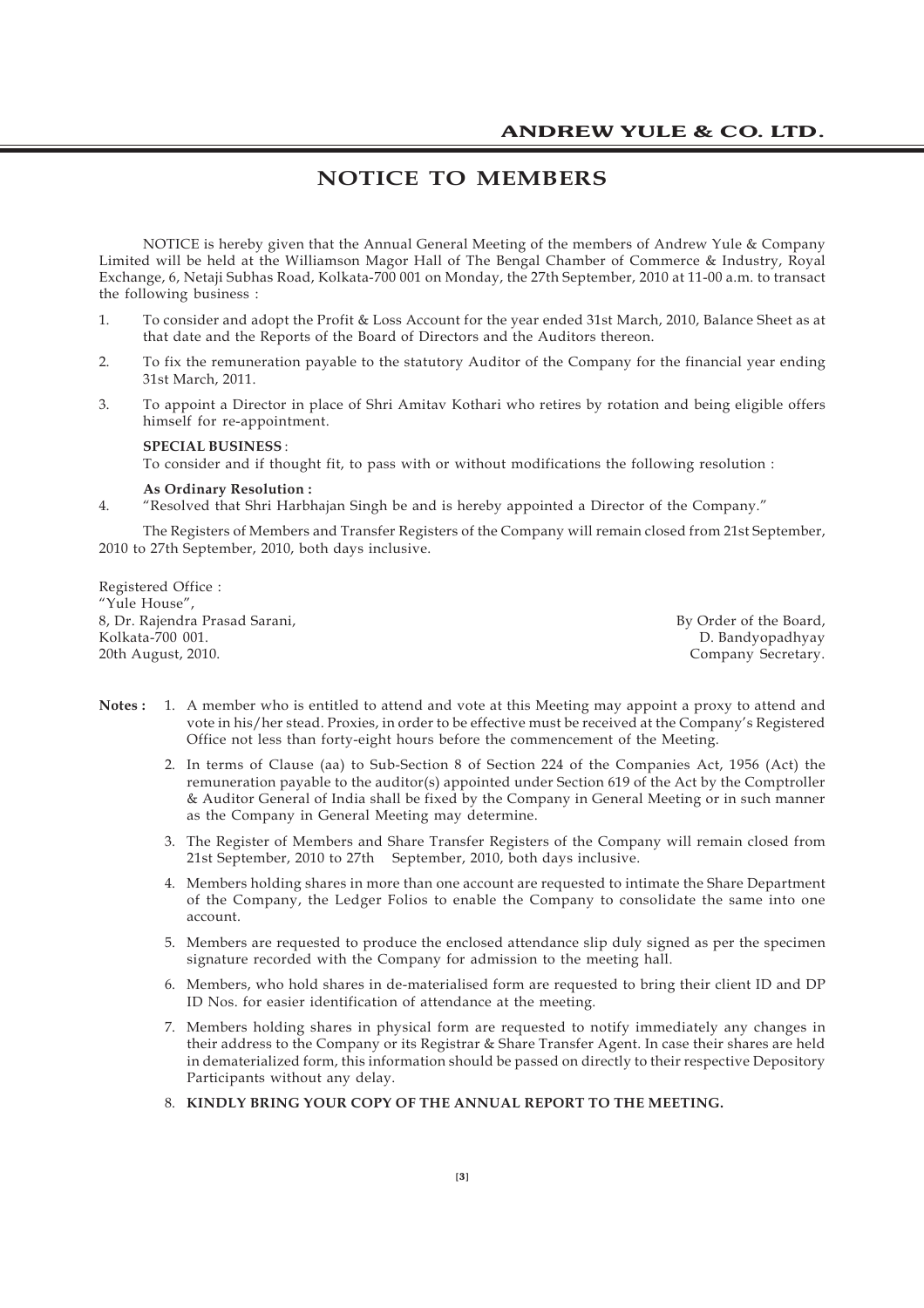#### **EXPLANATORY STATEMENT PURSUANT TO SECTION 173(2) OF THE COMPANIES ACT, 1956.**

#### **Item No. 4** :

Shri Harbhajan Singh, Joint Secretary to the Government of India, Department of Heavy Industry, was appointed a Part-time Director with effect from 8th January, 2010, in place of Shri Rajiv Bansal and will hold office till the conclusion of the ensuing Annual General Meeting. Notice under Section 257 of the Act along with requisite fees have been received from one of the members of the Company proposing the appointment of Shri Singh as Director of the Company and he had agreed to act as Director, if appointed.

None of the Directors other than Shri Singh is interested in this Resolution.

The Board recommends this Resolution for approval by the Shareholders.

### **Details of Directors seeking appointment in forthcoming Annual General Meeting (Pursuant to Clause 49 of the Listing Agreement )**

| Name of Directors     | Date of<br>Birth        | Date of<br>Appointment | Expertise in specific areas.                                                                                                          | Qualification | Other Companies in<br>which Directorship<br>held                                                                                                                                                                                                                                |
|-----------------------|-------------------------|------------------------|---------------------------------------------------------------------------------------------------------------------------------------|---------------|---------------------------------------------------------------------------------------------------------------------------------------------------------------------------------------------------------------------------------------------------------------------------------|
| Shri Amitav Kothari   | 10th Dec., 1952.        | 1st April, 2008.       | Practicing Chartered Accountant<br>and he is the member of different<br>Committees of Institute of<br>Chartered Accountants of India. | FCA           | Maharaja Shree<br>Umaid Mills Ltd.<br>and Managing<br>Partner of Kothari<br>& Co., Chartered<br>Accountants.<br>Kanaria Chemicals<br>& Industries<br>Limited                                                                                                                    |
| Shri Harbhajan Singh. | 23th November,<br>1955. | 8th January,<br>2010.  | Joint Secretary to the Government<br>of India, Department of Heavy<br>Industry.                                                       | IAS           | Hindustan Paper<br>Corporation Ltd.<br>Engineering<br>Projects (I) Ltd.<br>Cement<br>Corporation of<br>India Ltd.<br>HMT Ltd.<br>HMT Machine<br>Tools Limited<br>HMT International<br>Limited<br>Heavy<br>Engineering<br>Corporation<br>NTPC-BHEL<br>Power Projects (P)<br>Ltd. |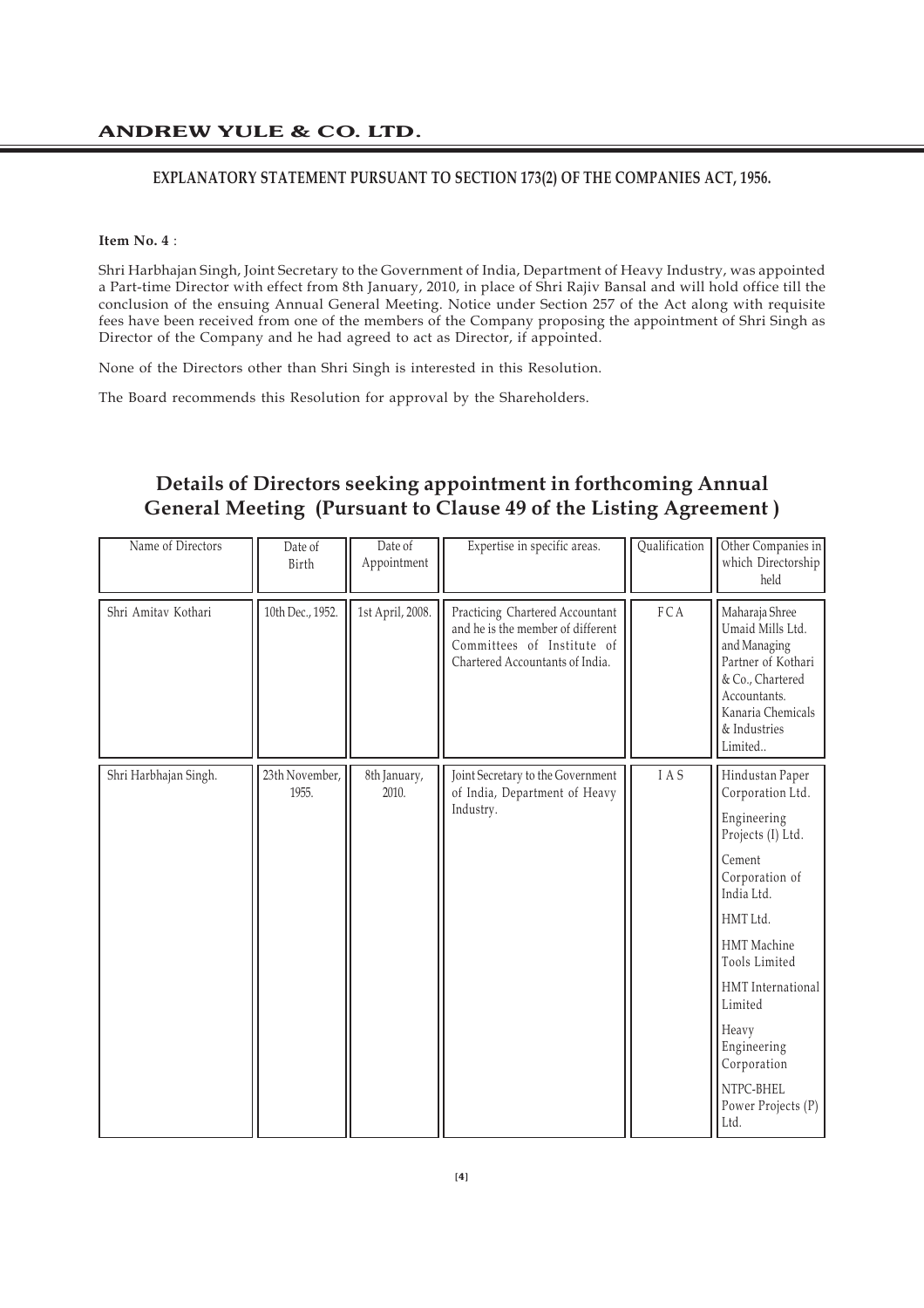### **REPORT OF THE DIRECTORS & MANAGEMENT DISCUSSION AND ANALYSIS**

 $(D<sub>c</sub>$  in lakhs)

Your Directors have pleasure in presenting the Annual Report and Accounts of the Company for the financial year ended 31st March, 2010.

#### **1.0 FINANCIAL RESULTS**

|                                       | (RS. III IARIIS) |
|---------------------------------------|------------------|
| Profit before Taxation                | 7549.22          |
| Less: Provision for Taxation:         |                  |
| 3.00<br>(a) Wealth Tax                |                  |
| 26.29<br>Deferred Tax<br>(b)          |                  |
| (c) Income Tax (in respect)           |                  |
| of earlier yearl<br>$(-)18.07$        |                  |
|                                       | 11.22            |
| Profit for the year (PAT)             | 7538.00          |
| Add: Loss brought forward             |                  |
| from last Account                     | $(-)$ 16857.50   |
| Balance carried over to Balance Sheet | 9319.50          |

#### **2.0 DIVIDEND :**

In view of the accumulated loss which is yet to be absorbed, your Directors regret their inability to recommend payment of any dividend for the year ended 31st March, 2010.

#### **3.0 CONTRIBUTION TO NATIONAL EXCHEQUER :**

Your Company contributed Rs.442.55 lakhs during the year to national exchequer by way of taxes, duties, levies, cess, etc.

#### **4.0 OPERATIONS :**

**4.1 Tea :**

The Tea Division achieved a turnover of Rs.13547.02 lakhs, production worth Rs.13557.49 lakhs and earned a profit of Rs.1358.36 lakhs as compared to a loss of Rs.199.09 lakhs in previous year.

#### **4.2 Electrical :**

During the year the Division achieved a turnover of Rs.3888.56 lakhs, production worth Rs.4038.47 lakhs and recorded a profit of Rs.19.64 lakhs as compared to a profit of Rs.3129.57 lakhs in previous year. The suspension of operation for three months at Transformer & Switchgear Unit, Chennai due to unreasonable demand of workmen, had its effect on the operating results of the Electrical Division.

#### **4.3 Engineering :**

During the period under review the Division achieved a turnover of Rs.1210.82 lakhs,

production of Rs.1281.61 lakhs and incurred a loss of Rs.378.45 lakhs as compared to a profit of Rs.245.37 lakhs in previous year. Absence of continuous flow of orders during the first half of the year affected the operations and the operating result of the Division.

#### **4.4 General Division :**

After disinvesting the Company's holding of 26% in Phoenix Yule Ltd. and 7.12% in DPSC Ltd. as per BIFR Order dated 30th October, 2007, General Division made a net profit after tax of Rs.6538.45 lakhs.

#### **5.0 BIFR STATUS :**

The Board for Industrial and Financial Reconstruction (BIFR) vide their letter dated 26th November, 2007, forwarded the sanctioned scheme as approved at the hearing held on 30th October, 2007, in terms of Section 19(3) read with Section 18(4) of SICA with the 'Cut-of-Date' of 31st March, 2006.

As per the Scheme two 100% subsidiaries namely, Yule Engineering Ltd. and Yule Electrical Ltd. have already been incorporated and Certificate of Commencement of Business have been obtained.

The effect of most of the reliefs and concessions given by Secured Creditors and other stakeholders viz. Government of India & Government of West Bengal, Government of Assam, WBIDC, P.F. Authorities and others as per the approved Rehabilitation Scheme has been considered in the books of accounts for the year 2007-08, 2008-09 and 2009-10. Balance will be considered in the Books of Accounts for the year 2010-11.

#### **Disinvestment of Shares in Phoenix Yule Ltd. :**

As per the BIFR sanctioned Scheme, 26% holdings of AYCL in the Joint Venture Company, Phoenix Yule Ltd., where Phoenix AG of Germany was the Joint Venture Partner with 74% stake, was to be disinvested.

In accordance with the Joint Venture Agreement the stakes were to be offered to Phoenix AG, Germany. An Inter Ministerial Group (IMG) was formed by Government of India to steer this Disinvestment process. Price Waterhouse (PW) appointed by the IMG, for Valuation of Shares, valued the Shares @ Rs.49.50 per share which was accepted by IMG. AYCL by disinvesting its 26% holding, realized Rs.59.12 crores. In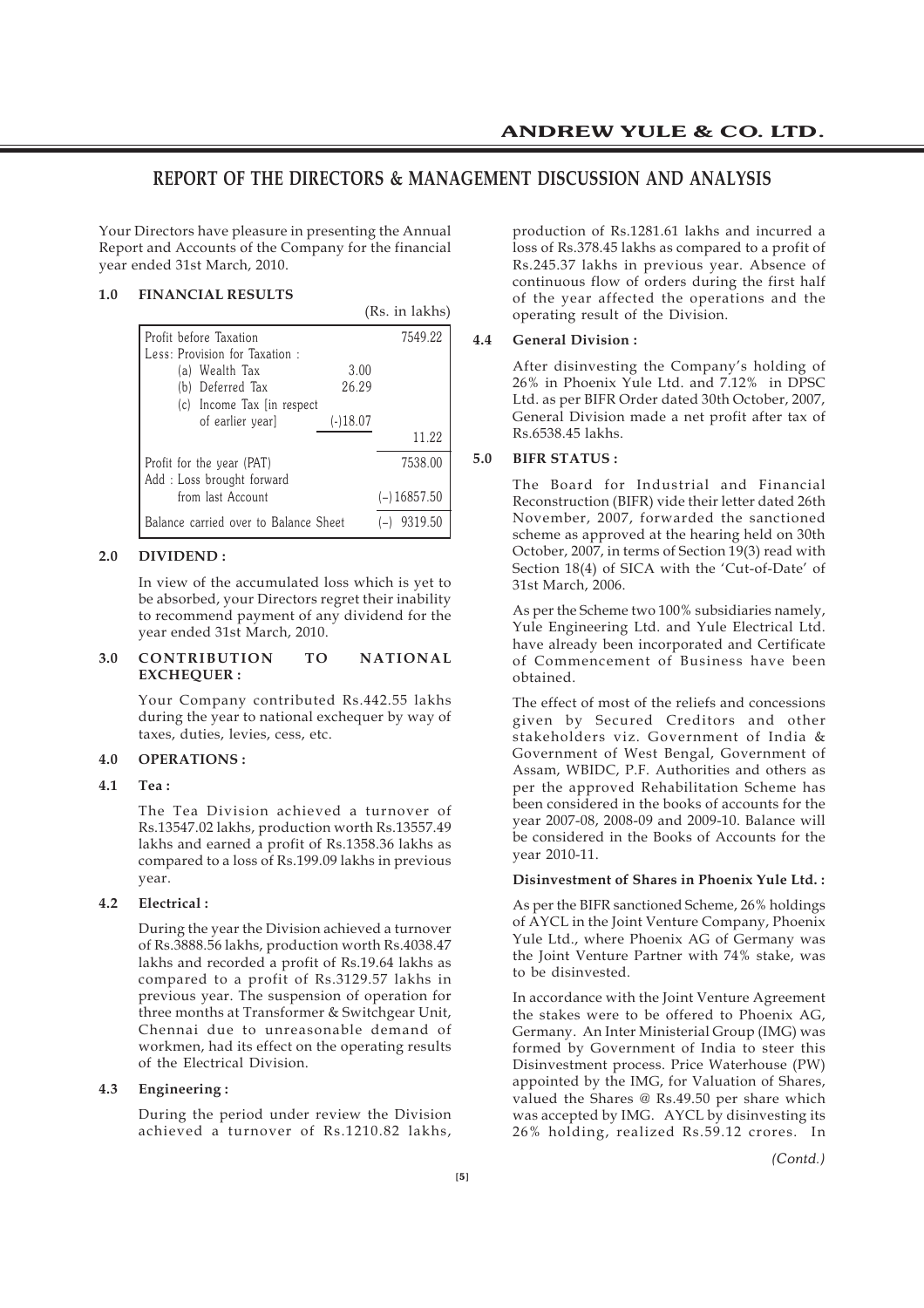addition, your company received from Phoenix Yule Ltd. a sum of Rs.1.30 crores by granting them to use its "YULE" Trade Mark for a period of two years and Rs.2.40 crores for agreeing not to compete with them for a period of ten years, from the date of the Agreement.

#### **Disinvestment of Shares in DPSC Ltd. :**

The BIFR Scheme provided that your Company will also disinvest its stakes in DPSC Ltd. (DPSCL). Andrew Yule Group holding in DPSCL was 15.20%. To realize better value, your Company pursued with the Financial Institutions, namely Life Insurance Corporation of India (LICI) and United India Insurance Company Limited (UIICL) to join the Disinvestment Process. The combined Disinvestments of Shares were thus arrived at 57.17%. M/s. Deloitte & Touche Consulting India Private Limited was appointed as Consultant for this Disinvestment. Though, several litigations filed by M/s. Descon Ltd. in various Courts delayed this Disinvestment Process, but finally at the direction of the Hon'ble Calcutta High Court, Auction was conducted by Court Appointed Officer on November 20, 2009. Consortium of Srei Infrastructure Finance Ltd. & IPCL (SPV – Orbis Power Venture (P) Ltd.) were declared the Highest Bidder at Rs.710/- per share. The shares were sold at this price on January 28, 2010 and your company realized Rs.21.38 crores towards its stake of 7.12%.

#### **Refund of Interest Free Loan to Government of India :**

Government of India had provided an Interest Free Loan of Rs.87.06 crores to your Company as per the BIFR Scheme which was to be repaid out of the proceeds of disinvestments. On completion of disinvestment of DPSC Ltd. and Phoenix Yule Ltd. AYCL had repaid the entire sum of Rs.87.06 crores to Government of India.

#### **6.0 FIXED DEPOSIT :**

Deposits from the public and others amounted to Rs. NIL as on 31st March, 2010.

#### **7.0 EXPORT :**

The Company's exports during the year were Rs.133.07 lakhs on F.O.B. basis.

### **8.0 PROSPECTS :**

The overall outlook for the year 2010-11 looks to be positive, considering the fact that, various strategic measures undertaken by the Company are already giving results as reflected through improvement in operational efficiency.

The relaying of emphasis on improvement of yield and quality of tea along with the current favourable trend in both the domestic and international tea markets, it is expected to yield better results for Tea Division.

For future growth and expansion of Engineering Division, the Company is exploring various options and likely to finalise some growth option by the end of this fiscal.

In respect of the Electrical Division of the Company, enhancement and extension of rating & range of power & distribution transformer is underway, to enlarge the area of operation and faster growth.

#### **9.0 SUBSIDIARY :**

The performance of Hooghly Printing Co. Ltd. the wholly owned subsidiary continued to be profitable. The sales achieved was Rs.934.80 lakhs compared to Rs.651.11 lakhs in the previous year. The profit before tax recorded was Rs.23.89 lakhs as against Rs.6.70 lakhs in the year 2008- 2009.

#### **10.0 CONSERVATION OF ENERGY, TECHNOLOGY ADOPTION AND FOREIGN EXCHANGE EARNINGS :**

As required under Section 217(1)(e) of the Companies Act, 1956 (Act) read with Rule 2 of the Companies (Disclosure of Particulars in the Report of Board of Directors) Rule 1988, the information is annexed.

#### **11.0 AUDITORS' REPORT :**

In respect of the comments made by the Statutory Auditors in their report, your Directors have to state as under :

- 11.1 (a) An enterprise is normally viewed as a going concern, if it has neither the intention nor the necessity of liquidation or of curtailing materially the scale of the operations. As AYCL has neither the intention nor the necessity of liquidation or has plan of curtailing materially the scale of its operation, on the contrary has an growth plan to reach a turnover of Rs.1000 crores over the next five years, the Accounts for the year has been prepared on the assumption of a going concern.
	- (b) The investment in YFLC is a long term investment which is usually carried at cost. Decline in value of such investment is considered only when the same is of a permanent nature. However, considering the fact that the investee is a company managed by AYCL and is incurring profit

*(Contd.)*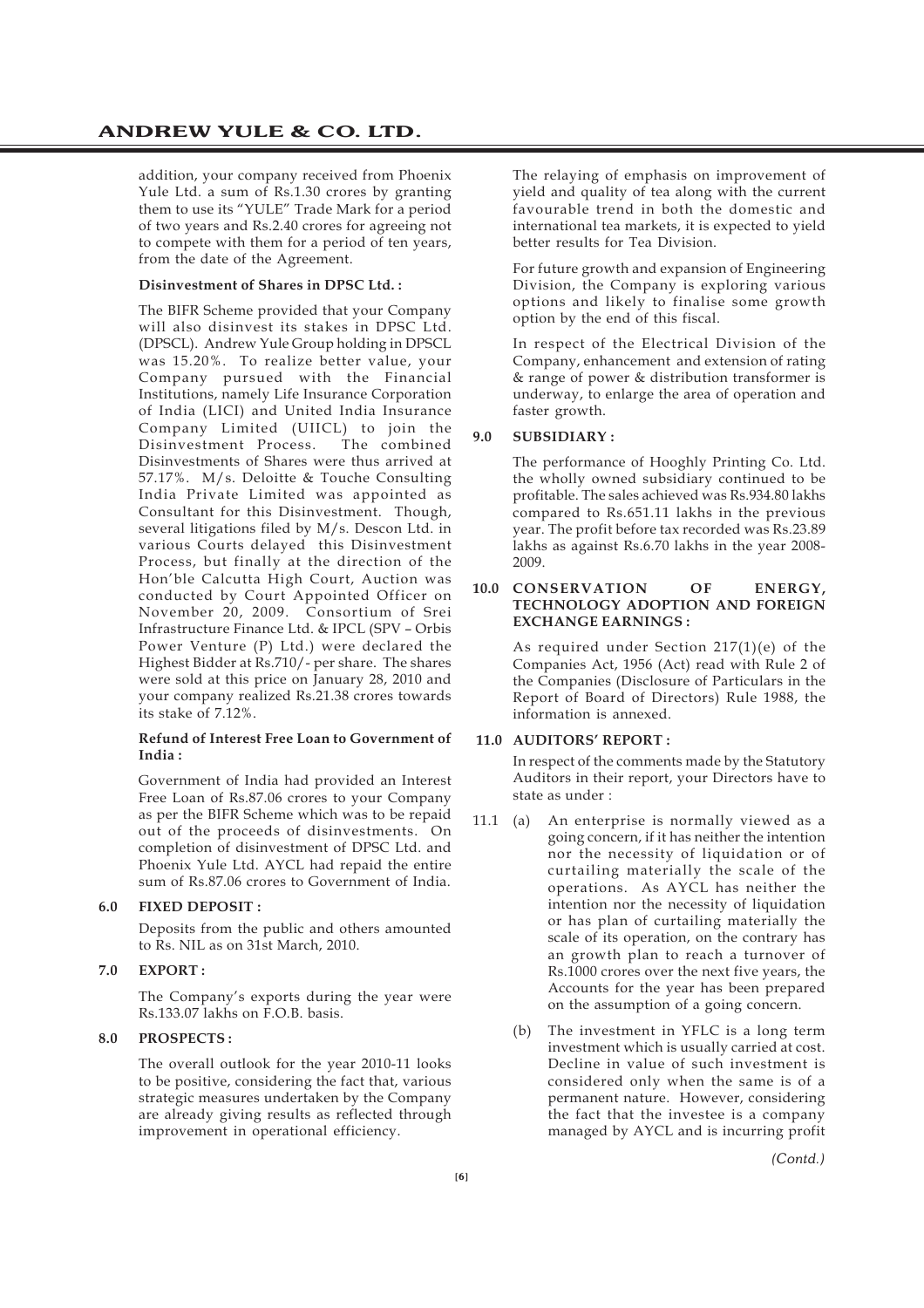continuously over the last couple of years, the decline in the value of investment in the said company has not been considered to be of a permanent nature. No provision against diminution in value of the investment in YFLC has therefore been made in the Accounts. A suitable disclosure in this regard has been made in the Note No.12 of the Schedule 20.

- (c) In view of huge accumulated loss of Rs.197.94 crores as at 31.3.2008, even after financial restructuring of the company, the accumulated loss at the end of the year under report, remained more than 50% of its net worth. However, the accumulated loss could be brought down to Rs.93.20 crores as at 31.03.2010.
- (d) (i) The SBI has not accorded sanction to the restructured cash credit proposal as per BIFR Scheme, till the close of the year. In absence of such sanctioned and stipulation of due dates for repayment by the Bank no payment could be made against WCTL.
	- (ii) As per the banking procedure, interest on Working Capital Term Loan is realized by the Bank through the Cash Credit Account and no separate payment for the same is made. Thus no payment towards interest was made separately by the Company.

#### **12.0 COMPTROLLER & AUDITOR GENERAL OF INDIA'S REVIEW AND COMMENTS :**

The Comptroller and Auditor General of India has no comments upon or supplement to the Auditors' Report under Section 619(4) of the Companies Act, 1956, on the Accounts of the Company for the year ended 31st March, 2010, Review of the Accounts by the Comptroller & Auditor General of India is annexed to this report.

#### **13.0 HUMAN RESOURCES DEVELOPMENT :**

The Company considers its human resources as valuable assets and endeavours to provide an environment where each employee is motivated to contribute his best to achieve the Company's objective. Training and development of its personnel is a priority and is ensured though succession planning, job rotation, on the job training & training programme workshops. Total number of training mandays during 2009- 10 were 502 (2008-09 : 488) imparted in house, at some professional institutes in India and at Chambers of Commerce & Industry.

The total number of employees of the Company and its subsidiaries as on 31st March, 2010 stood at 15,283.

#### **14.0 MAJOR ACCOUNTING POLICIES :**

The major accounting policies of the Company are annexed to the Accounts.

#### **15.0 CORPORATE GOVERNANCE REPORT :**

As per Clause 49 of the Listing Agreement with the Stock Exchanges a Report on Corporate Governance together with a certificate from the Auditors regarding compliance of conditions of Corporate Governance is annexed and forms part of this Annual Report.

#### **16.0 DIRECTORS' RESPONSIBILITY STATEMENT :**

In terms of Section 217(2AA) of the Companies Act, 1956, your Directors confirm that :

- In the preparation of annual accounts, the applicable accounting standards have been followed along with proper explanation relating to material departures wherever applicable.
- (ii) The Directors have selected such accounting policies and applied them consistently and made judgement and estimates that are reasonable and prudent so as to give a true and fair view of the state of affairs of the Company as at the end of the Accounting year and of the profit/loss of the Company for that period.
- (iii) The Directors have taken proper and sufficient care for the maintenance of adequate accounting records in accordance with the provisions of this Act for safeguarding the assets of the Company and for preventing and detecting fraud and other irregularities.
- (iv) The Directors have prepared annual accounts on a going concern basis.

#### **17.0 AUDITORS :**

The Comptroller and Auditor General of India had appointed M/s. S. Ghosh & Co., Chartered Accountants as Auditor for the year ended 31st March, 2010.

M/s. S. Ghosh & Co., Chartered Accountants has also been appointed as Auditor for the year ended 31st March, 2011 by the Comptroller & Auditor General of India.

#### **18.0 DIRECTORS' :**

Shri R.K. Sikdar, Director (Planning) retired from the services of the Company on expiry of his term of office on 30th September, 2009.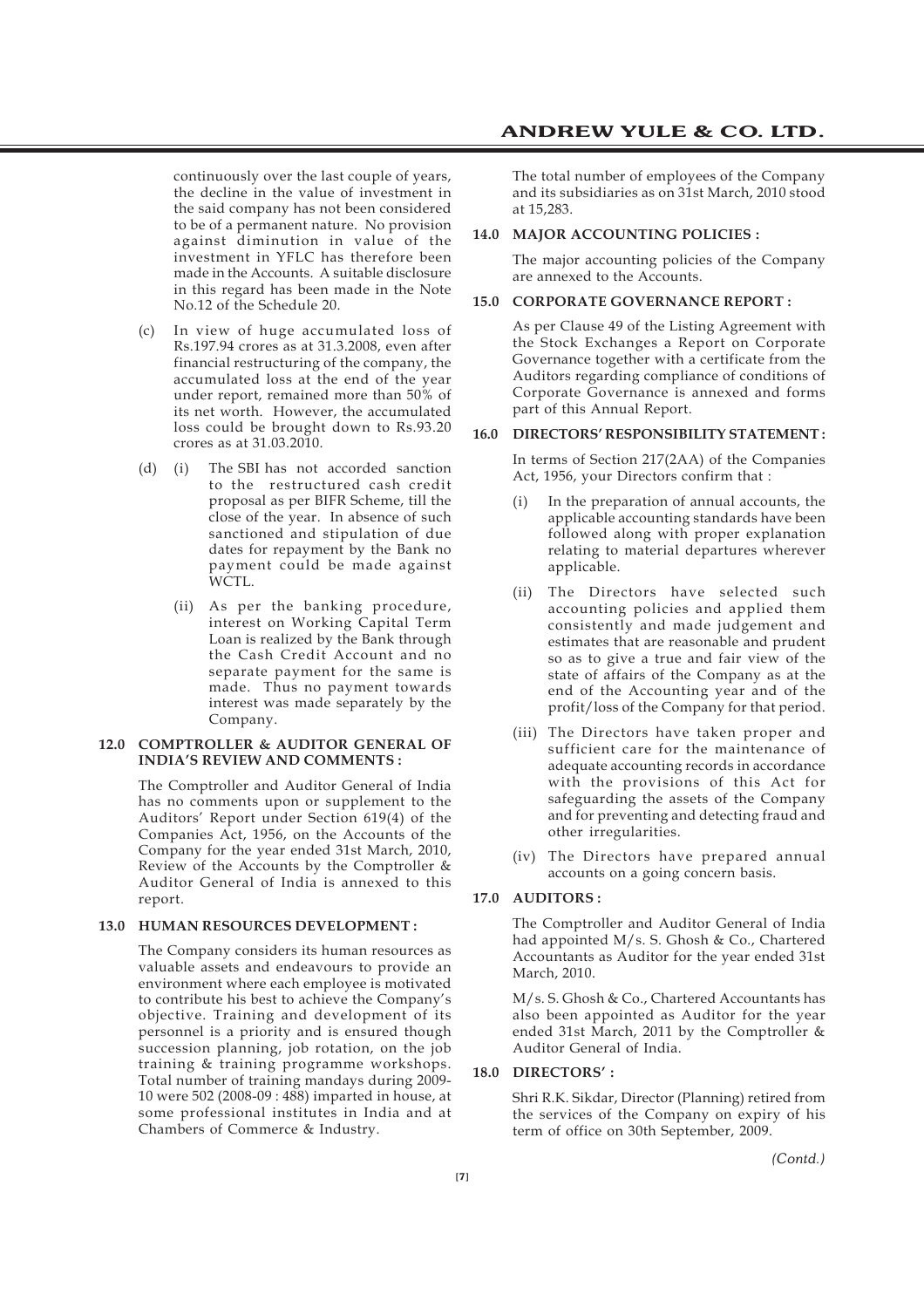The Central Government has appointed Shri S. Swaminathan, as Director (Planning) of the Company for a period of five years with effect from 5th October, 2009 or till the date of his superannuation or until further order, whichever would be the earliest.

Shri Rajiv Bansal ceased to be Director with effect from 8th January, 2010 and Shri Harbhajan Singh, Joint Secretary to the Government of India, Department of Heavy Industry was appointed a Director in the casual vacancy caused by the vacation of the office by Shri Rajiv Bansal. Shri Singh will hold office until the forthcoming Annual General Meeting. A notice in writing under Section 257 of the Companies Act, 1956 has been received from a member signifying his intention to propose the appointment of Shri Harbhajan Singh as Director of the Company at the Annual General Meeting.

Shri Sumanta Chowdhury ceased to be Director with effect from 27th July, 2010 and Shri R. Asokan, Director (Finance), Department of Heavy Industry was appointed a Director in the casual vacancy caused by the vacation of the office by Shri Sumanta Chowdhury.

The Board places on record its appreciation of the contribution made by Sarbashri R.K. Sikdar, Rajiv Bansal and Sumanta Chowdhury during their association with the Company.

Shri Amitav Kothari, Director of the Company, retires from the Board by rotation and being eligible offers himself for re-appointment.

#### **19.0 ROLE OF VIGILANCE :**

The Vigilance Department of your Company contributed to various spheres of the Company's functions in a meaningful manner. Though the main stream activities are on prevention of corruption for which the orthodox methods of carrying out periodic and surprise inspection are in place, the Vigilance Department focused on revision of extant rules, procedures and

systems to bring adequate transparency and reduce human interface in various operation of the Company.

CVC guidelines which was received by the Company from time to time were followed as preventive measures.

On the Punitive side, confidential enquiries and investigations were initiated on verifiable complaints brought to the notice of Vigilance Department and appropriate disciplinary action set-in motion as and when mis-conduct were prima facie established.

#### **20.0 RAJBHASA :**

Your Company is committed to the implementation of the Official Language Policy of Government of India and has complied with the requirements under the Official Language Act, 1963, and the rules thereunder.

#### **21.0 PARTICULARS OF EMPLOYEES :**

No employee of the Company received remuneration in excess of the limit prescribed in Section 217(2A) of the Companies Act, 1956 read with the Companies (Particulars of Employees) Rules, 1975 as amended.

#### **22.0 ACKNOWLEDGEMENT :**

Your Directors place on record their appreciation of the endeavour of the employees at all levels and the services rendered by them.

The Board also gratefully acknowledges the valuable guidance, support and cooperation received from Department of Heavy Industry, Ministry of Heavy Industries & Public Enterprises, Government of India as well as other Ministries in both Central and State Governments.

The Board is also thankful to the Company's valued shareholders, esteemed customers for their valued patronage and for the support received from the bankers, financial institutions, bondholders and suppliers in India and abroad.

On behalf of the Board, Kolkata, Kali dhaqaan KALLOL DATTA (Kali dhaqaan KALLOL DATTA) waxaa ah ay dhaqaan KALLOL DATTA (Kali dhaqaan K<br>Qoob Ayaast, 2010, Chairman & Managing Director, Chairman & Managing Director, Chairman & Managing Director, C Chairman & Managing Director.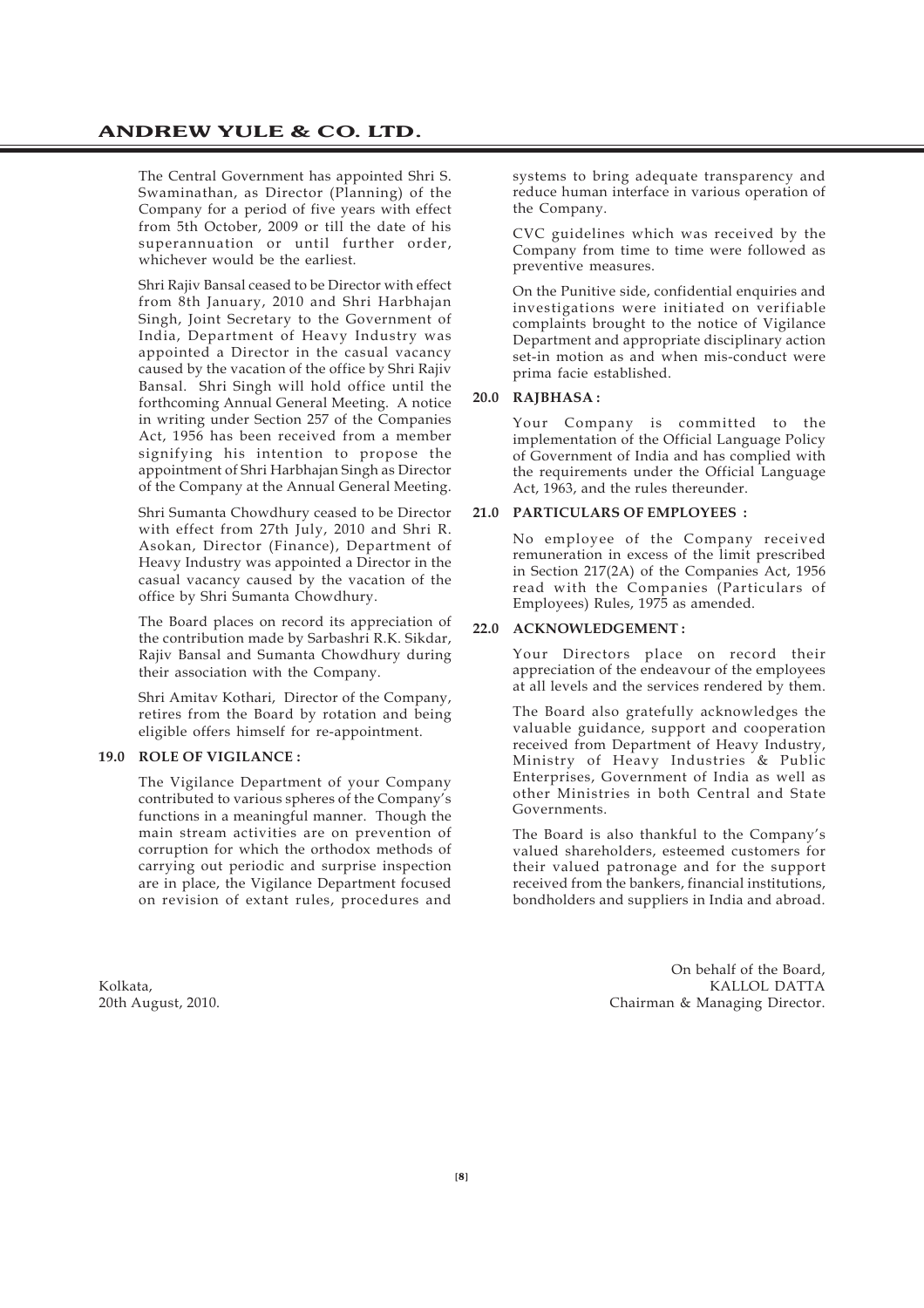### **ANNEXURE TO DIRECTORS' REPORT**

#### **Management Discussion & Analysis.**

#### **Business Scenario :**

The overall outlook for the year 2010-11 looks to be positive, considering the fact that, various strategic measures undertaken by the Company are already giving results as reflected through improvement in operational efficiency.

The relaying of emphasis on improvement of yield and quality of tea along with the current favourable trend in both the domestic and international tea markets is expected to yield better results for Tea Division.

For future growth and expansion of Engineering Division, the Company is exploring various options and likely to finalise some growth option by the end of this fiscal.

In respect of the Electrical Division of the Company, enhancement of the rating and extension of range of power & distribution transformer is underway, to enlarge the area of operation and faster growth.

#### **Opportunities & Threats :**

Your Tea Gardens have the potential to achieve higher yield & best quality of tea. Investment in planting, replanting, infilling, replacement & modernization of equipment & manufacturing facilities are therefore being made to achieve the desired level.

Your Engineering Division which had established its credibility in supply and installation of Industrial Fans as well as Effluent Treatment Plant for Water Pollution Projects in the past, is on its way to re-establish its credential in the market. As stated various options for future growth of the Division is being explored.

Your Electrical Division has pioneered in specialized energy efficient products for the Rural Electrification Programme for the country. This Division enjoys sizable market share in supplying Automotive Voltage Regulator, Special Voltage Regulator, Transformer, Flame Proof and Non-Flame Proof Electrical Switchgears etc.

#### **Segmentwise Performance :**

The Company is a multi-segment Company as reported in Note No.16 in Schedule 20 of the Accounts.

#### **Outlook :**

Considering the present market scenario, improvement in operational efficiency and various strategic measures undertaken, the overall outlook for the year 2009-10 looks to be positive.

#### **Risk & Concerns :**

Apart from normal risk applicable to an industrial undertaking, the Company does not foresee any serious area of concern.

#### **Financial Performance :**

The detail financial performance of the Company are appearing in the Balance Sheet and Profit & Loss Account for the year. During the year compared to the increase in turnover by 3.26%, the profit surged before tax to Rs.75.49 crores from Rs.31.76 crores in the previous year, primarily on account of profit on disinvestment of AYCL's stake in Phoenix Yule Ltd. and DPSC Ltd.

#### **Human Resource :**

During the year, employer and employee relationship remained cordial.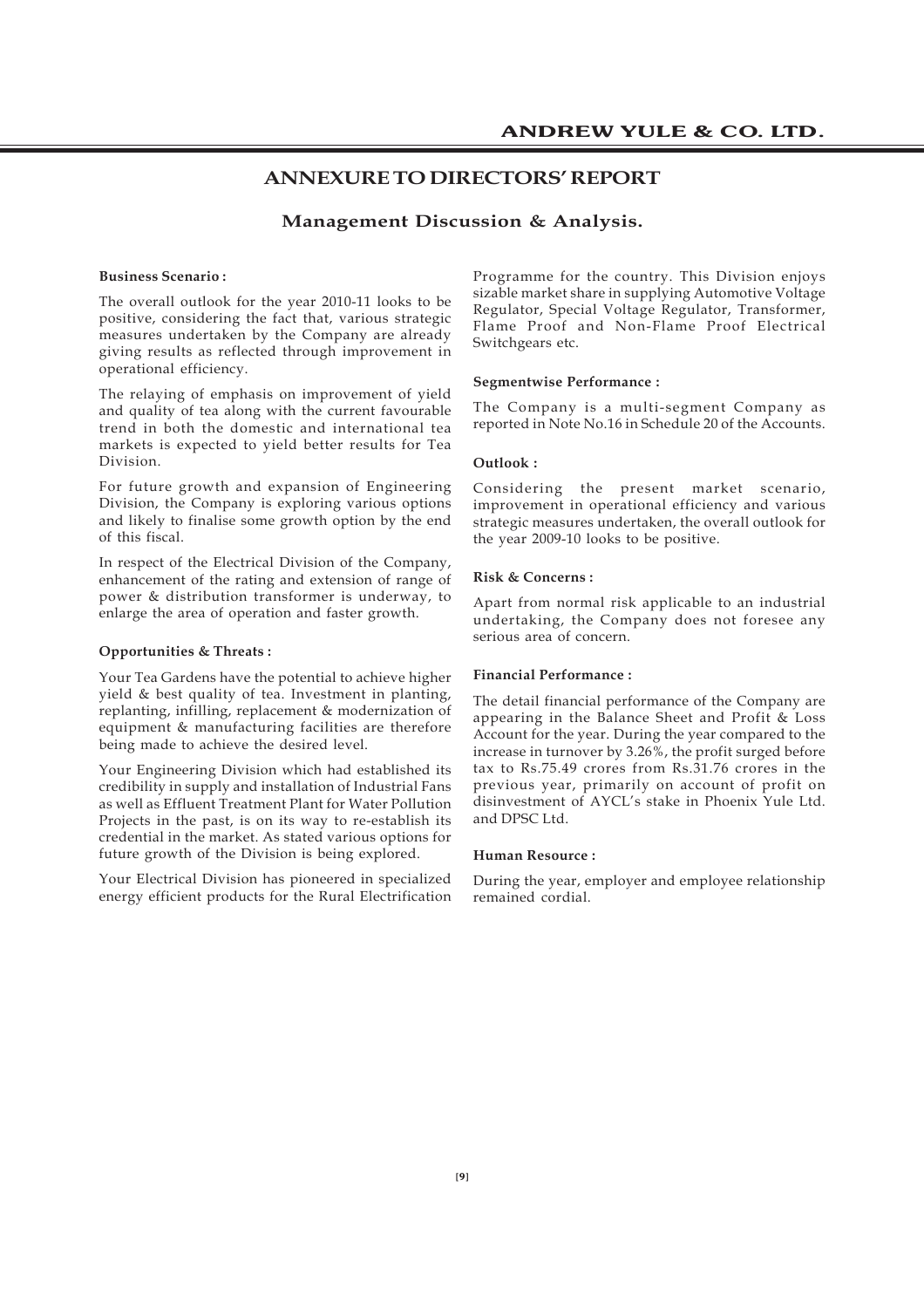### **INFORMATION PURSUANT TO SECTION 217(1)(e) OF THE COMPANIES ACT, 1956.**

#### **1. CONSERVATION OF ENERGY :**

#### **A. Energy Conservation Measures taken :**

- i) Installation of energy efficient VFBD Driers and coal stove in Tea Gardens has been made for reduction of fuel consumption and energy cost. Through upgradation of Panel Board and installation of Capacitor Banks in Tea Estates, the Division has aimed to obtain benefit in future. The Division has also plans to install energy efficient machinery in future in all the Tea Estates in a phased manner, in order to increase power factor efficiency.
- ii) Steps taken by the Engineering Division for Energy Conservation by replacement of 5 HP Man Coolers by Low Duty Pedestal Fans.
- iii) With the Installation of Translucent roofing sheets and wind powered ventilation device at the factory shed of Electrical Division at Mayurbhanj Road, Kolkata, greater utilization of natural lighting and ventilation has been made.

#### **B. Proposal under Implementation for Reduction in Energy Consumption :**

Modern energy saving equipments are being installed on consolidation of all the factories of Electrical Division, Kolkata at Mayurbhanj Road, which is nearing completion.

#### **C. Impact of Measures at "A" and "B" above :**

Electrical energy consumed on light and fan have been significantly reduced. Further reduction in energy consumption will be achieved on completion of the consolidation activities.

#### **F O R M - A**

#### **ANDREW YULE & COMPANY LIMITED : TEA DIVISION**

|                                                      |                | 2009-10     | 2008-09     |
|------------------------------------------------------|----------------|-------------|-------------|
| <b>CROP</b>                                          | <b>KGS</b>     | 10893565.00 | 9325416.00  |
| <b>ELECTRICITY</b><br>1.                             |                |             |             |
| A. PURCHASED                                         |                |             |             |
| <b>UNIT</b>                                          | <b>KWH</b>     | 9954525.00  | 8434055.00  |
| <b>TOTAL AMOUNT</b>                                  | Rs.            | 55428775.00 | 46522044.00 |
| RATE/UNIT                                            | Rs.            | 5.57        | 5.52        |
| B. [i] OWN GENERATION [THROUGH GENERATOR(DIESEL)]    |                |             |             |
| <b>UNIT</b>                                          | <b>KWH</b>     | 1444950.00  | 1566152.00  |
| <b>TOTAL FUEL COST</b>                               | Rs.            | 17423553.86 | 20817437.26 |
| <b>TOTAL FUEL</b>                                    | LTRS.          | 519802.00   | 550392.00   |
| UNIT/LITRE OF DIESEL                                 | <b>KWH</b>     | 2.78        | 2.85        |
| RATE/UNIT                                            | Rs.            | 12.06       | 13.29       |
| [ii] THROUGH GENERATOR (NATURAL GAS)                 |                |             |             |
| <b>UNIT</b>                                          | <b>KWH</b>     | 220230.00   | 357410      |
| UNIT/SCM OF GAS                                      | <b>KWH</b>     | 5.28        | 6.32        |
| RATE/UNIT                                            | R <sub>S</sub> | 4.96        | .           |
| 2.<br>COAL.                                          |                |             |             |
| <b>OUANTITY</b>                                      | <b>MT</b>      | 5977.17     | 5507.709    |
| <b>TOTAL COST</b>                                    | Rs.            | 26561717.32 | 20418383.57 |
| <b>RATE</b>                                          | Rs./MT         | 4443.86     | 3707.24     |
| FURNACE OIL<br>3.                                    |                |             |             |
| <b>QUANTITY</b>                                      | LTRS.          | 77037.00    | 97759       |
| <b>TOTAL COST</b>                                    | Rs.            | 2560308.69  | 3148062.96  |
| <b>RATE</b>                                          | Rs./LTR        | 33.23       | 32.20       |
| USE OF GAS FOR PROCESSING<br>4.                      |                |             |             |
| <b>OUANTITY</b>                                      | <b>SCM</b>     | 3032798.00  | 2607984     |
| TOTAL COST                                           | Rs.            | 16795631.00 | 14109842.03 |
| RATE/UNIT                                            | Rs.            | 5.54        | 5.41        |
| CONSUMPTION PER UNIT OF PRODUCTION<br>B <sub>1</sub> |                |             |             |
| PRODUCTS BLACK TEA                                   |                |             |             |
| <b>ELECTRICITY</b>                                   | KWH/KG         | 1.07        | 1.07        |
| <b>FURNACE OIL</b><br>COAL.                          | LTR/KG         | 0.02        | 0.01        |
|                                                      | KG/KG          | 1.20        | 1.06        |
| <b>NATURAL GAS</b>                                   | SCM/KG         | 0.51        | $\cdots$    |

*(Contd.)*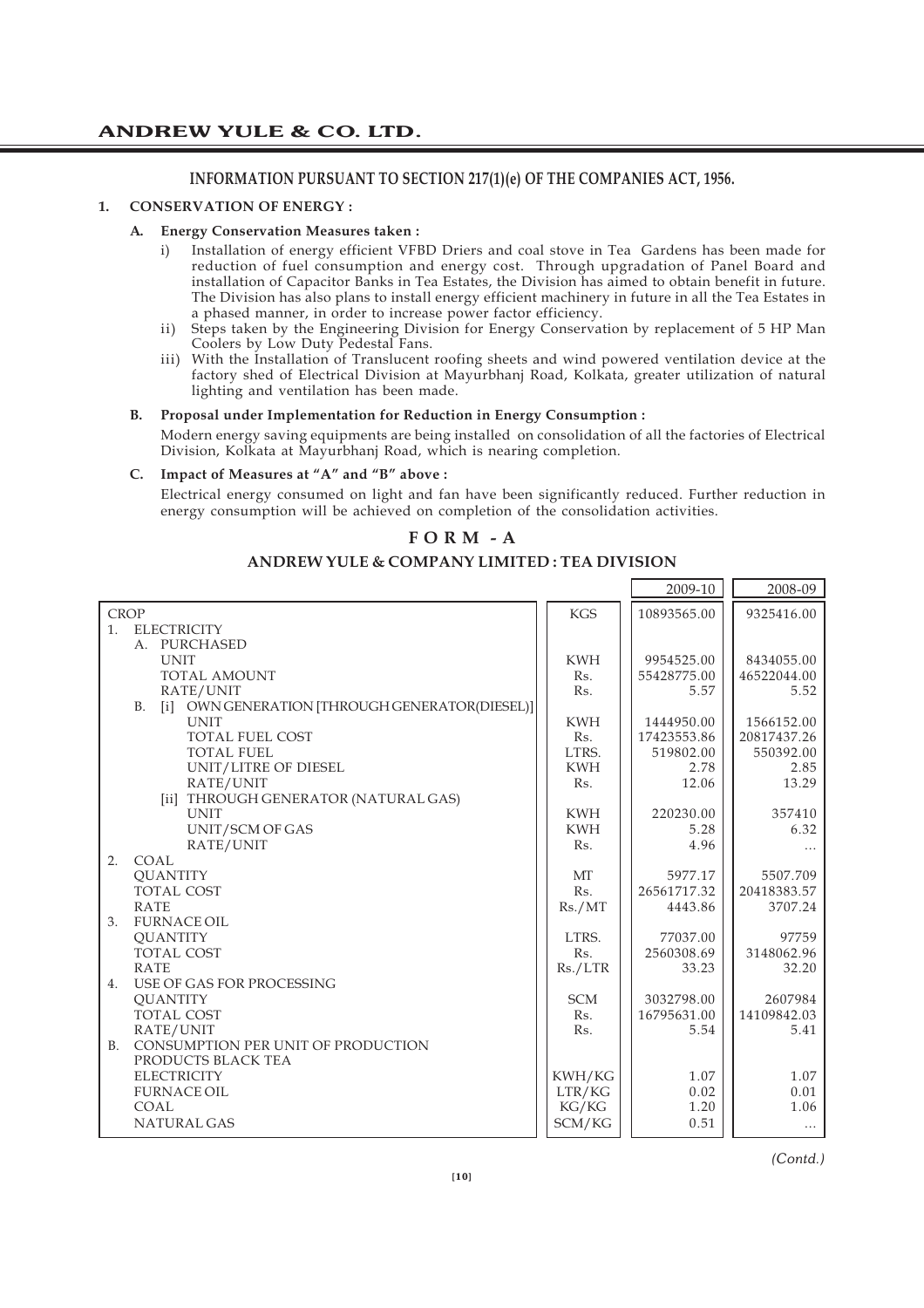#### **F O R M - B**

#### A. **PARTICULARS FOR TECHNOLOGY ABSORPTION, RESEARCH & DEVELOPMENT (R&D) :**

- (i) Specific areas in which R&D was carried out by the Company :
	- (a) Engineering Division has developed the following equipment and accessories of Industrial Fans
		- The high speed 3790 mm. dia meter ID fans was developed for one of the Steel Plants which was imported earlier.
		- Developed higher dynamic seal for the above special application fan.
	- (b) Electrical Division has carried out R&D activities in the following areas :
		- (i) 12KV 20KA/25KA, 1250A / 800A PC VCB Product
		- (ii) 12KV, 1250Amps / 200Ampa, 40KA VCB Indoor panel.
		- (iii) Software for Electrical Design for switchgear manufacturing.
- (ii) Benefit derived as well as results of the above R&D Works.

Due to above R&D work Engineering Division has geared up to make further import substitution in steel and other process industries and also it is expected to augment revenue earnings.

Following benefits accrued to Electrical Division due to above R&D Works :

- Enhanced market reach and added new utilities/ Boards as customers after many years.
- New products launched with pricing edge and received orders for bigger quantities.
- The Division is able to receive complete certificates after completion of test.
- (iii) Future Plan of Action :
	- Engineering Division has planned to take development of Stainless Steel Fan for corrosive fume gas application for Fertilizer Industry.
	- The development of acoustically packaged fans for export purpose.
	- Development of Silencers for various applications.
	- In respect of Electrical Division –

The range enhancement of in-house developed Impulse Generator to test 220 kV class transformers from 132kV class transformers.

#### B. **TECHNOLOGY ABSORPTION, ADAPTATION AND INNOVATION :**

#### (i) **Efforts Made :**

The efforts made by Engineering and Electrical Division have resulted in Foreign Exchange Savings by indigenously developed components.

#### (ii) **Benefits derived :**

The R&D effort help to cater the need of changing requirements of the industry for achieving extra edge on this competitive market.

(iii) Particulars of Imported Technology in the last 5 years : Nil.

#### C. **FOREIGN EXCHANGE EARNING AND OUTGO :**

| Foreign Exchange earnings were |  | Rs.133.07 lakhs. |
|--------------------------------|--|------------------|
| Foreign Exchange outflow were  |  | Rs.0.33 lakhs.   |

On behalf of the Board, Kolkata, Kalendari dan kecamatan ing Kalendari Kalendari Kalendari Kalendari Kalendari Kalendari Kalendari Kalendari Kalendari Kalendari Kalendari Kalendari Kalendari Kalendari Kalendari Kalendari Kalendari Kalendari Kalen 20th August, 2010. Chairman & Managing Director.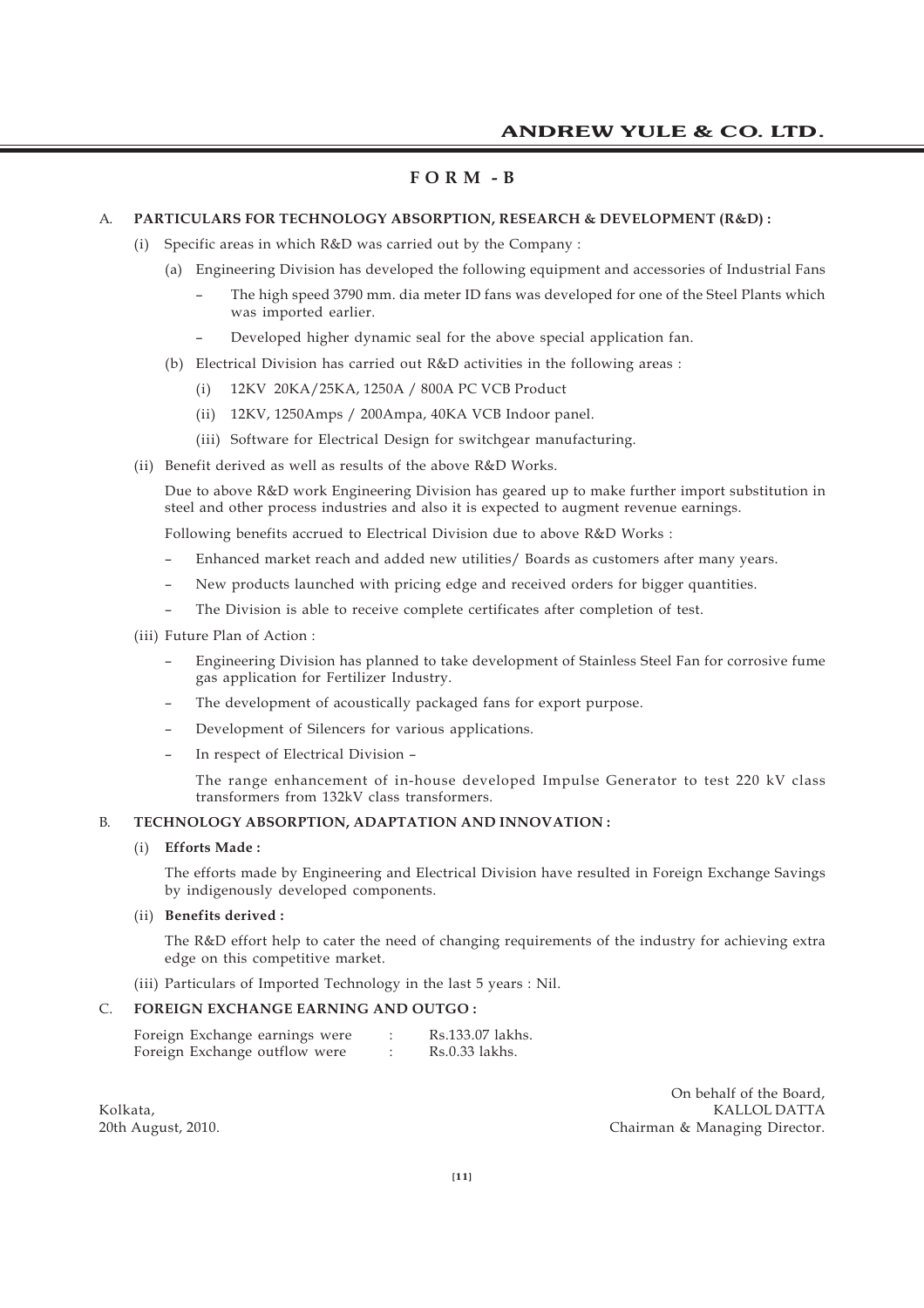### **REPORT ON CORPORATE GOVERNANCE**

In accordance with Clause 49 of the Listing Agreement with the Stock Exchanges in India (Clause 49) and some of the best practices followed internationally on Corporate Governance, the report containing the details of governance systems and processes at Andrew Yule  $\&$  Company Limited is as under :

#### **1. Company's Philosophy :**

The Company is committed to attain the highest standard of Corporate Governance by placing emphasis on transparency, professionalism, accountability, integrity and to promote ethical conduct throughout the organization with the main object to enhance the value of all stakeholders namely shareholders, customers, creditors, employees and bankers.

#### **2. Board of Directors :**

In terms of the Company's Corporate Governance Policy, all statutory and other significant and material information are placed before the Board of Directors to enable it to discharge its responsibilities of strategic supervision of the Company as trustees of the Shareholders.

#### **2.1 Composition :**

The Board of Directors of the Company comprises of eminently qualified Executive and Non-Executive Directors. The total number of Directors of the Company as on 31st March, 2010 was ten of which four (4) were whole-time Directors, viz. Chairman & Managing Director, Director (Personnel), Director (Finance), Director (Planning), five (5) were part-time Non-Executive Independent Directors and one (1) Special Director by BIFR.

The composition of the Board of Directors and the number of other Directorship and Membership/ Chairmanship held by the Directors in the Committees of various Companies as on 31st March, 2010 are given below :–

|                              |                                        | No. of other       |                | Committee Membership        |
|------------------------------|----------------------------------------|--------------------|----------------|-----------------------------|
|                              |                                        | Director-ship held |                | held in other Companies. xx |
| Name of Directors            | Category of Directorship               | as on 31,03,2010   | As Member      | As Chairman                 |
| Shri Kallol Datta            | Chairman & Managing Director.          | 10                 |                | Nil                         |
| Shri Indrajit Sengupta       | Director (Personnel)                   |                    |                | Nil                         |
| Shri Sriprakash Kar<br>3.    | Director (Finance)                     |                    |                | Nil                         |
| Shri S. Swaminathan<br>4.    | Director (Planning)                    |                    | Nil            | Nil                         |
| 5.<br>Shri Harbhajan Singh   | Govt. Nominee - Non-Executive Director |                    | Nil            | N <sub>i</sub>              |
| Shri Sumanta Chaudhuri<br>6. | Independent Non-Executive Director     |                    | Nil            | Nil                         |
| Shri Ashok Kumar Basu        | Independent Non-Executive Director     |                    | 4              | Nil                         |
| Prof. Ashoke K. Dutta<br>8.  | Independent Non-Executive Director     |                    | N <sub>i</sub> | N <sub>i</sub>              |
| Shri Amitav Kothari<br>9     | Independent Non-Executive Director     |                    | Nil            | N <sub>i</sub>              |
| Shri A.R. Nagappan<br>10.    | Special Director-BIFR Nominee.         |                    |                | Nil                         |
| Shri R. Asokan<br>11.        | Govt. Nominee - Non-Executive Director |                    | Nil            | Nil                         |

Exclude Directorship in Private Limited Companies, foreign companies and companies under Section 25 of the Companies Act, 1956 and memberships of Managing Committees of various Chambers/bodies.

xx Represents Membership/Chairmanship of Audit Committee, Investors Grievance Committee and Remuneration Committee.

Notes :  $\Box$  Shri Sumanta Choudhuri was ceased to be a Director with effect from 27th July, 2010.

¢ Shri R.Asokan was appointed as an Independent Non-executive Director w.e.f. 27th July, 2010.

#### **2.2 Board Meetings :**

Dates of Board Meetings are fixed in advance and agenda papers are circulated to Directors at least Seven days before the meeting.

#### **Meetings and Attendance :**

During the financial year ended 31st March, 2010 Five Meetings of the Board of Directors were held on 29th June,2009, 24th September, 2009, 4th November, 2009, 20th November, 2009, and 5th March,2010.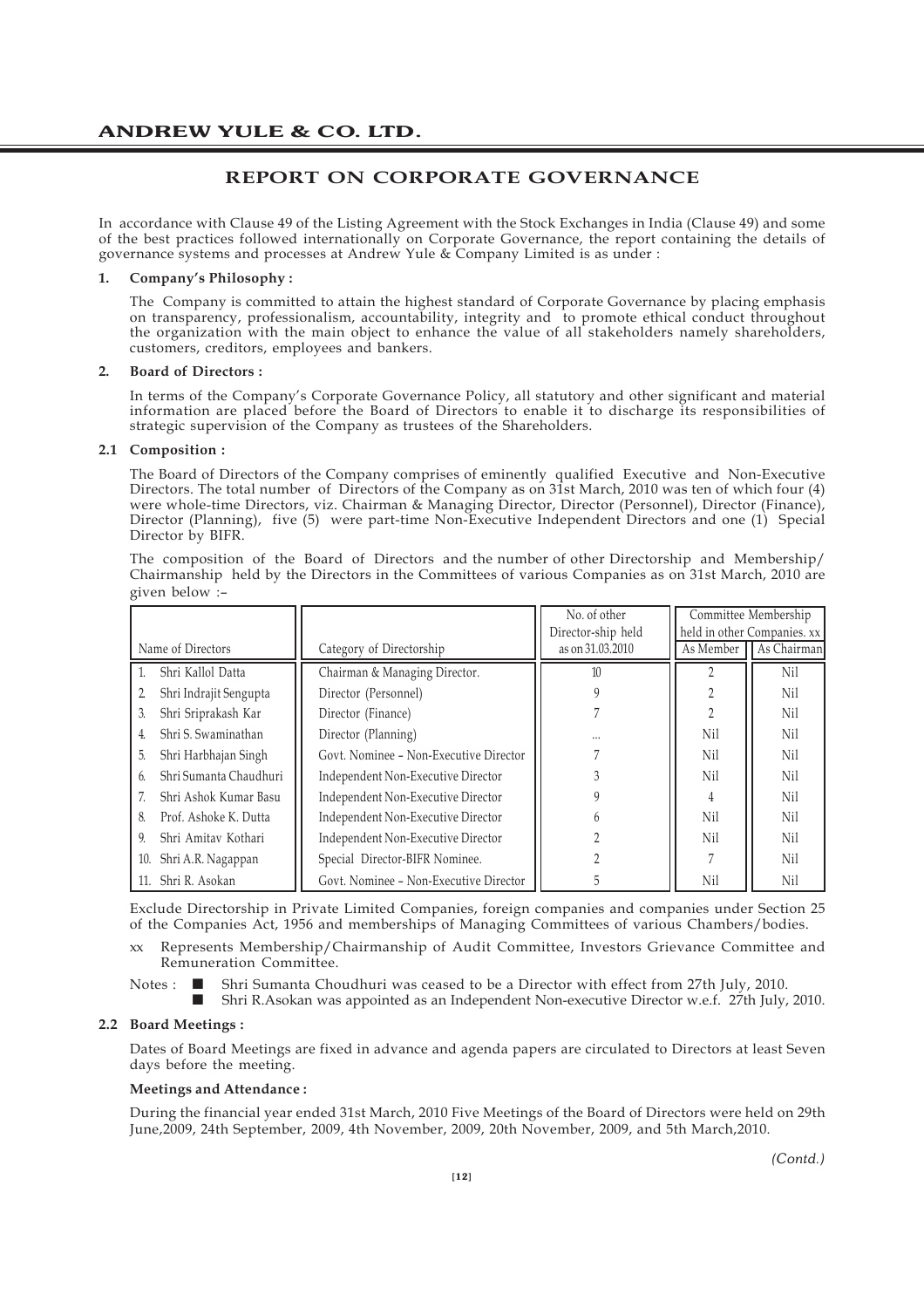|                                 |                                   | Attendance of Directors at the Board Meetings and at the Annual General Meeting (AGM) :- |                                                                                                     |
|---------------------------------|-----------------------------------|------------------------------------------------------------------------------------------|-----------------------------------------------------------------------------------------------------|
| Name of Directors               | No. of Board<br>Meetings Attended | Attendance of the Last AGM<br>held on 24th September, 2009                               | Remarks                                                                                             |
| <b>Executive Directors:</b>     |                                   |                                                                                          |                                                                                                     |
| 1.<br>Shri Kallol Datta         | 5                                 | Yes                                                                                      |                                                                                                     |
| 2. Shri Indrajit Sengupta       | $\overline{4}$                    | $\overline{\mathrm{Yes}}$                                                                |                                                                                                     |
| 3. Shri Sriprakash Kar          | $\overline{4}$                    | Yes                                                                                      |                                                                                                     |
| 4. Shri S. Swaminathan          | $\overline{3}$                    | No                                                                                       | Appointed<br>as<br>a<br>Director w.e.f. 5th<br>October, 2009.                                       |
| 5. Shri R.K. Sikdar             |                                   | $\overline{No}$                                                                          | Ceased to<br>be<br><sub>a</sub><br>Director w.e.f. close<br>of business on 30th<br>September, 2009. |
| <b>Non-Executive Directors:</b> |                                   |                                                                                          |                                                                                                     |
| 1. Shri Harbhajan Singh         | $\overline{1}$                    | $\overline{No}$                                                                          | Appointed<br>as<br>Independent Non-<br>Executive Director<br>w.e.f. 8th January, 2010.              |
| Shri Amitav Kothari<br>2.       | $\overline{4}$                    | Yes                                                                                      | .                                                                                                   |
| Shri Ashok Kumar Basu<br>3.     | 5                                 | Yes                                                                                      |                                                                                                     |
| 4. Prof. Ashoke K. Dutta        | 3                                 | Yes                                                                                      |                                                                                                     |
| 5. Shri Sumanta Choudhuri       | $\ddotsc$                         | $\overline{No}$                                                                          | Ceased<br>be<br>to<br>a<br>Director w.e.f. 27th<br>July, 2010.                                      |
| 6. Shri A.R. Nagappan           | 5                                 | Yes                                                                                      |                                                                                                     |
| 7. Shri Rajiv Bansal            | 3                                 | Yes                                                                                      | Resigned from the<br>w.e.f.<br>8th<br>Board<br>January, 2010.                                       |
| 8. Shri Subir Das               | 1                                 | No                                                                                       | Ceased<br>be<br>to<br>a<br>Director w.e.f. close of<br>business on 20th July,<br>2009.              |
| 9. Shri Amitava Ray             | $\mathbf{1}$                      | No                                                                                       | Ceased to<br>be<br>Director w.e.f. close of<br>business on 29th June,<br>2009.                      |
| 10. Shri R. Asokan              | .                                 | No                                                                                       | Appointed<br>as<br>Independent Non-<br>Executive Director<br>w.e.f. 27th July, 2010.                |

Attendance of Directors at the Board Meetings and at the Annual General Meeting (AGM) :–

#### **3. Committee of the Board of Directors :**

The Company is having a Committee of the Board of Directors, duly constituted by the Board of Directors, for last several years to supervise smooth functioning of the day to day operations of the Company and some of the major powers/authorities delegated to the said Committee are as under :

- (i) General powers of management.<br>(ii) To borrow monies upto the speci-
- To borrow monies upto the specified limit from Banks, Financial Institution and others for working capital purposes.
- (iii) To authorise creation of securities including Equitable mortgage on the immovable properties of the Company, execution of security documents pertaining to term loan, bridge loan, working capital loan, etc.
- (iv) To issue Indemnity Bonds and Powers of Attorney.
- (v) Opening of Accounts with Banks.
- (vi) To approve overseas tour for official purpose.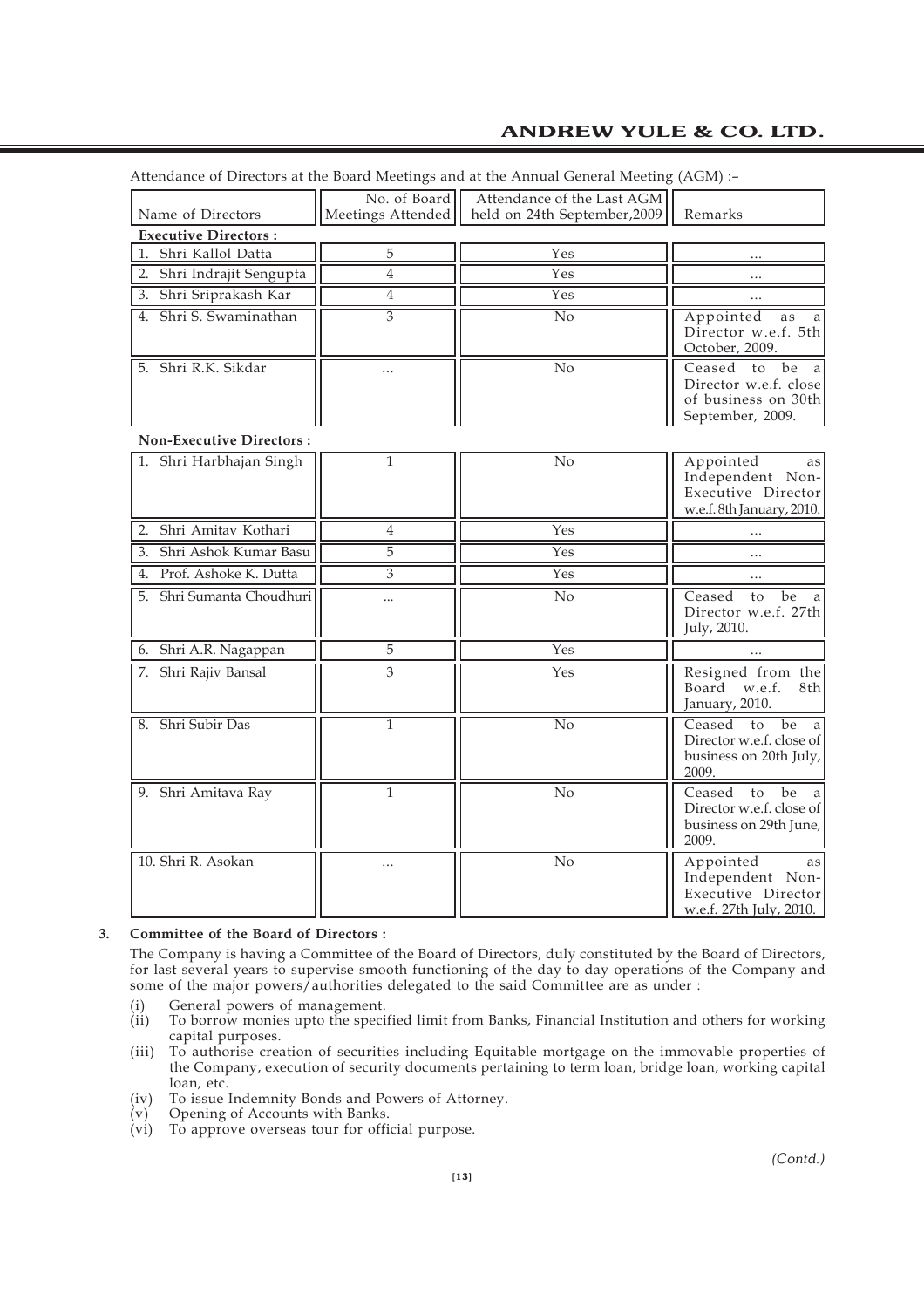- (vii) Sale of Fixed Assets.
- (viii) To invest funds of the Company in Government Securities, Postal Securities, long term deposit with Banks/Financial Institutions etc.
- (ix) To approve appointment of Consultants/Architects.
- (x) Approve transfer/transmission of shares.
- (xi) Carryout the function of Shareholders/Investors Grievance Redressal Committee.

As on 31st March, 2010 the Committee of the Board of Directors were comprised of the following :

| Director               | Designation                  | Committee | Status in the<br>2009-2010 | Number of<br>Meeting held<br>Attended | Number of<br>Meetings<br>Remarks                      |
|------------------------|------------------------------|-----------|----------------------------|---------------------------------------|-------------------------------------------------------|
| Shri Kallol Datta      | Chairman & Managing Director | Chairman  | 20                         | 20                                    |                                                       |
| Shri Indrajit Sengupta | Director (Personnel)         | Member    | 20                         | 20                                    |                                                       |
| Shri Subir Das         | Director(Non-Executive)      | Member    | 20                         |                                       | Ceased to be a<br>Director w.e.f.<br>21st July, 2009. |
| Shri Sriprakash Kar    | Director (Finance)           | Member    | 20                         | 12                                    | Appointed as a<br>Director w.e.f.<br>22nd July, 2009. |
| Shri R.K. Sikdar       | Director (Planning)          | Member    | 20                         |                                       | Ceased to be a<br>Director w.e.f.<br>01.10.2009.      |

The Minutes of the Committee of the Board of Directors are circulated as separate agenda item in the next meeting of the Board of Directors of the Company for noting and approval.

#### **4. Audit Committee :**

(a) Terms of reference :

The role and terms of reference of the Audit Committee cover the matters specified under Clause 49 of the Listing Agreements with the Stock Exchanges and Section 292A of the Companies Act, 1956 besides other terms as may be referred to it by the Board of Directors.

(b) Composition of the Audit Committee :

The Audit Committee as on 31st March, 2010, consist of Sarbashri Ashok Kumar Basu and Prof. Ashoke Kumar Dutta, Amitav Kothari all are Non-Executives Director and Shri S.P. Kar, Director (Finance). Financial Controller and Sr. Manager (Internal Audit) are the permanent invitees and Chief Executive, Tea Division and General Manager, Electrical Division are the Special Invitee and and the Company Secretary acts as Secretary of the Committee.

The Board of Directors in its meeting held on 27<sup>th</sup> July, 2010 had reconstituted the Audit Committee as follows :-

| Shri Ashok Kumar Basu | $\cdots$ | Chairman. |
|-----------------------|----------|-----------|
| Prof. Ashoke K. Dutta |          | Member.   |
| Shri Amitay Kothari   |          | Member.   |
| Shri R. Asokan        |          | Member.   |

(c) Attendance of each Member :-

During the financial year ended 31st March, 2010, four meetings of the Audit Committee were held on 29th June, 2009, 4th November, 2009, 30th December, 2009 and 26th February, 2010 as under :

|                                   |                                       |                        | Date of Meeting |
|-----------------------------------|---------------------------------------|------------------------|-----------------|
| Shri Amitava Ray<br>- Chairman.   | Shri Subir Das                        | - Member.              |                 |
|                                   | Shri Ashok Kumar Basu - Member.       |                        | 29.06.2009      |
| Shri Ashok Kumar Basu - Chairman. | Shri, S.P.Kar                         | - Member.              | 04.11.2009      |
|                                   |                                       |                        |                 |
| Shri Ashok Kumar Basu - Chairman. | Prof.A.K.Dutta<br>Shri Amitav Kothari | - Member.<br>- Member. |                 |
|                                   | Shri S.P.Kar                          | - Member.              | 30.12.2009      |

#### **5. Remuneration Committee :**

(a) The need for constitution of a Remuneration Committee is not felt by the Company in view of the fact that the Company is a Government Company in terms of Section 617 of the Companies Act, 1956. The

*(Contd.)*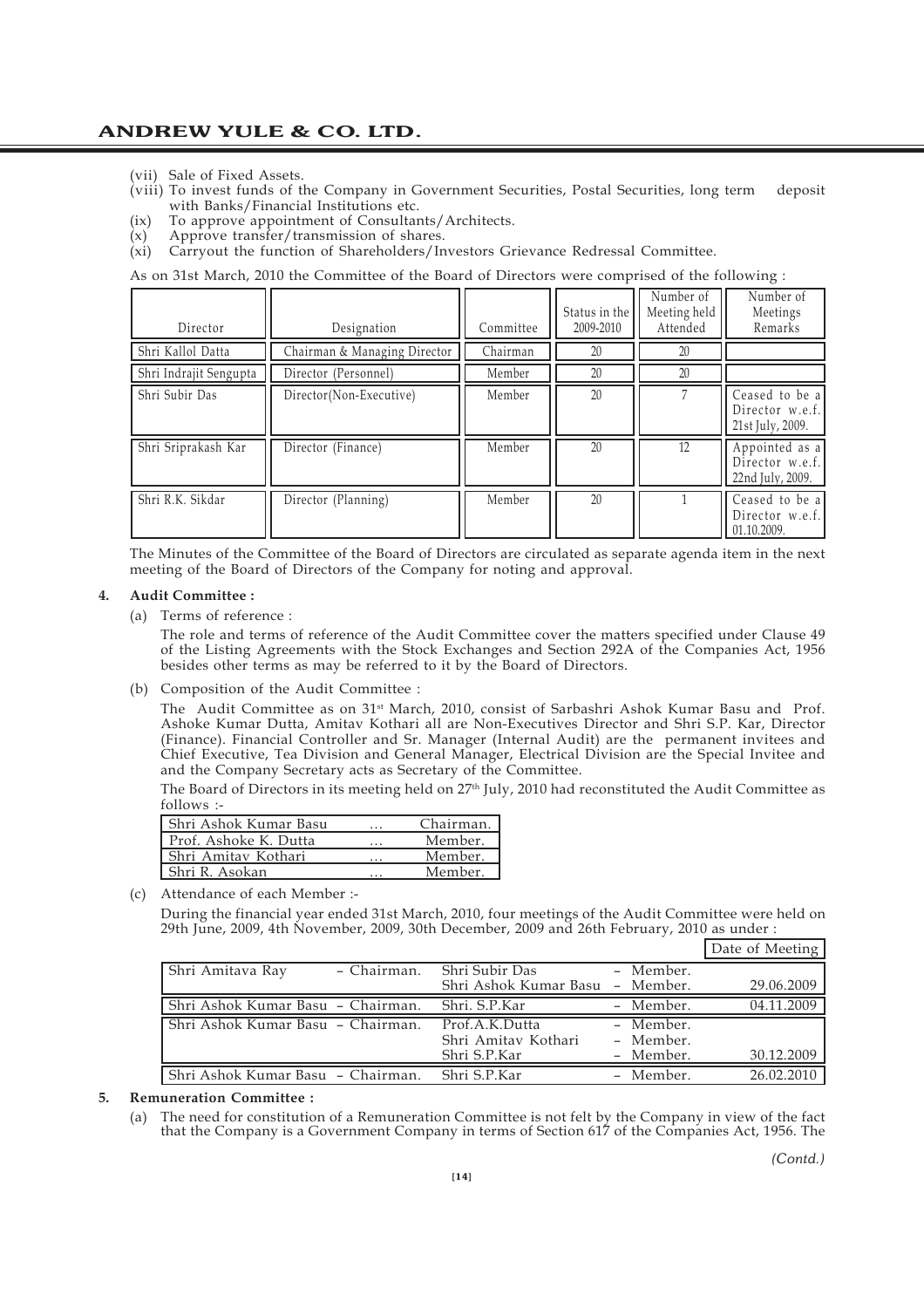remuneration of the whole-time functional Directors and other terms and conditions are fixed by the Government of India.

(b) The remuneration of the whole-time functional Directors include basic salary, allowances and perquisites as determined by the Government of India and also as per rules of the Company. The details of remuneration paid to all the whole-time functional Directors during the year ended 31st March, 2010 are given below :

| Name of the Directors  |
|------------------------|
| Shri Kallol Datta      |
| Shri Indrajit Sengupta |
| Shri Sriprakash Kar    |
| Shri S. Swaminathan    |
| Shri R.K. Sikdar       |

| Name of the Directors  | Salary      | Perquisite  | Total                    |
|------------------------|-------------|-------------|--------------------------|
| Shri Kallol Datta      | 7,89,730.00 | 1,94,724.00 | $9,84,454.\overline{00}$ |
| Shri Indrajit Sengupta | 7,21,792.00 | 35,746.00   | 7,57,538.00              |
| Shri Sriprakash Kar    | 4,99,075.00 | 7.574.00    | 5,06,649.00              |
| Shri S. Swaminathan    | 3,55,591.00 | 8.027.00    | 3,63,618.00              |
| Shri R.K. Sikdar       | 6,73,426.00 | 23,063.00   | 6,96,489.00              |

The whole-time functional Directors are appointed for a period of five years or upto the date of Superannuation, whichever event occurs earlier. The appointment may, however, be terminated during this period by either side on three months' notice or on payment of three months' salary in lieu thereof.

No stock option Scheme is prevalent in the Company.

(c) The remuneration paid to part-time independent non-official Directors for attending the Board, Committee of the Board and Audit Committee Meetings consists only of sitting fees –

| Name of the Directors | <b>Sitting Fees</b> |
|-----------------------|---------------------|
| Shri Ashok Kumar Basu | $35,000/-$<br>Rs.   |
| Shri A.R. Nagappan    | $Rs. 25,000/-$      |
| Shri Subir Das        | $Rs. 29,000/-$      |
| Shri Amitav Kothari   | $28,000/-$<br>Rs.   |
| Prof. Ashoke K. Dutta | $Rs. 17,000/-$      |
| Shri Amitava Ray      | Rs                  |

Non-Executive Directors are appointed by Government of India only and communicated through Department of Heavy Industries (DHI). None of the Non-executive Directors is holding any Equity Share of the Company.

#### **6. Shareholders Grievance Redressal Committee :**

The matters relating to, redressal of shareholders' complaints viz. transfer/transmission of shares, non-receipt of copy of Annual Report etc are being looked after by the Committee of the Board of Directors as mentioned under paragraph 3 of this Report. Ten complaints were received from the shareholders during the year 2009-10 and all of them have been attended to.

There is no complaint lying pending.

Number of shares pending transfer as on 31st March, 2010 was : Nil.

Shri Debabrata Bandyopadhyay, Company Secretary is the Compliance Officer of the Company.

#### **7. CODE OF CONDUCT :**

The Code of Conduct for the Directors and the Employees of the Company has been laid down by the Board and the same is posted on the website of the Company.

#### **8. Risk Management :**

The Company has an integrated approach to managing risk inherent in various aspects of the business.

#### **9. Disclosure :**

The details of the related party relationships and transactions, as required under Accounting Standard (AS) 18 "Related Party Disclosures" issued by ICAI are given under Note No.18 on Schedule 20 of the Annual Audited Accounts as at 31<sup>st</sup> March, 2010.

There were no transactions of material nature with the Directors or their relatives etc. that may have potential conflict with the interests of the Company at large.

There were no instance of non-compliance by the Company, penalties, strictures imposed on the Company by the Stock Exchanges or SEBI or any statutory authority on any matter related to Capital markets, during the last three years.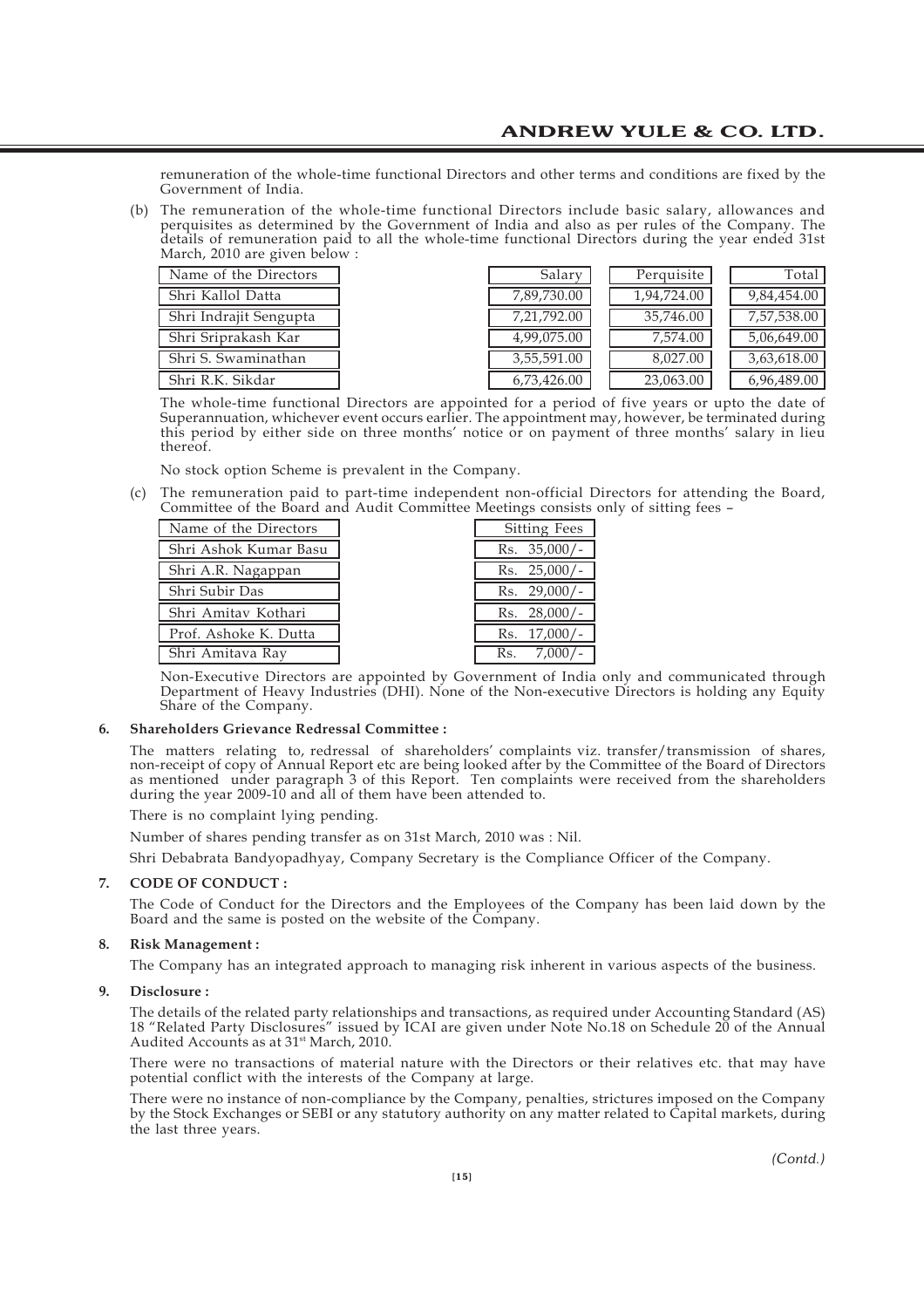### **10. GENERAL INFORMATION FOR SHAREHOLDERS :**

| 10. GENERAL INFORMATION FOR SHAREHOLDERS.                                                              |                |                                                                                                                                                                                                                                                                                                                                       |
|--------------------------------------------------------------------------------------------------------|----------------|---------------------------------------------------------------------------------------------------------------------------------------------------------------------------------------------------------------------------------------------------------------------------------------------------------------------------------------|
| CIN of the Company - L63090WB1919GOI003229                                                             |                | <b>REGISTRATION NO.021-003229</b>                                                                                                                                                                                                                                                                                                     |
| Corporate and Registered Office                                                                        |                | 'Yule House',<br>8, Dr. Rajendra Prasad Sarani, Kolkata - 700 001<br>Tel: 2242-8210, 2242-8550<br>E-mail:yulecp@cal2.vsnl.net.in/ay_secl@rediffmail.com<br>Telegram: "YULETIDE", Fax: 91-33-2242-9770/2243-4741                                                                                                                       |
| Date of Annual General Meeting, Time and venue                                                         | $\ddot{\cdot}$ | 27th September, 2010 at 11-00 a.m.<br>Williamson Magor Hall of The Bengal Chamber of<br>Commerce & Industry, Royal Exchange, 6, Netaji Subhas<br>Road, Kolkata-700 001.                                                                                                                                                               |
| Financial Calendar                                                                                     | ÷              | April to March.                                                                                                                                                                                                                                                                                                                       |
| Date of Book Closure                                                                                   |                | From 21st September, 2010 to 27th September, 2010 (both<br>days inclusive)                                                                                                                                                                                                                                                            |
| Listing on Stock Exchange                                                                              |                | The Stock Exchange, Mumbai.                                                                                                                                                                                                                                                                                                           |
|                                                                                                        |                | The Listing Fees for the financial year 2009-10 has been paid to the Stock Exchange, Mumbai on 6th May, 2009.                                                                                                                                                                                                                         |
| Shares in Suspense Account                                                                             | :              | Pursuant to Clause $5A(g)$ of the Listing Agreement, it is<br>hereby confirmed that the Company has no Share<br>remaining unclaimed and lying in the Suspense<br>Account at the beginning of the financial year, nor was<br>the Company approached by any such Shareholder for<br>transfer of such Shares from such Suspense Account. |
| Market price Data, High, Low during the month in<br>the last Financial Year (2009-2010) traded at BSE. | $\vdots$       | Please see Annexure "A".                                                                                                                                                                                                                                                                                                              |
| Registrar and Transfer Agents (for both Physical<br>and Dematerialised Shares)                         |                | MCS LIMITED,<br>77/2A, Hazra Road,<br>3rd & 5th Floor,<br>Kolkata - 700 029<br>Phone: 2476-7350/54, 2454-1892/93                                                                                                                                                                                                                      |
| Share Transfer System                                                                                  | :              | Transfer of shares in physical form are registered and<br>despatched within 30 days from the date of their receipt,<br>if documents are complete in all respects. The<br>Committee of the Board of Directors is empowered to<br>approve transfers.                                                                                    |
| Share Transferred during the year                                                                      | :              | Total number of Shares transferred in physical form<br>during the year was 7659 Shares (Previous year - 4761<br>Shares]                                                                                                                                                                                                               |
| Dematerialisation of Shares                                                                            |                | 5.35% Equity Shares have been dematerialised upto 31st<br>March, 2010 and held with National Securities<br>Depositories Limited (NSDL) and Central Depository<br>Services (India) Ltd. (CDSL).                                                                                                                                        |
| ISIN Code of the Company                                                                               | $\ddot{\cdot}$ | INE 449C01025.                                                                                                                                                                                                                                                                                                                        |
| Scrip Code of the Company                                                                              |                | 526173.                                                                                                                                                                                                                                                                                                                               |
| Scrip ID of the Company                                                                                |                | ANDREWYU                                                                                                                                                                                                                                                                                                                              |
| Distribution of Shareholding and Shareholding<br>pattern as on 31 <sup>st</sup> March, 2010.           | $\ddot{\cdot}$ | Please see Annexure "B".                                                                                                                                                                                                                                                                                                              |
| Address for Correspondence                                                                             |                | Shareholder's Correspondence should be addressed to :-<br>Andrew Yule & Co., Ltd., Share Department,<br>8, Dr. Rajendra Prasad Sarani, Kolkata - 700 001<br>Telephone: 2242-8210/2242-8550. Fax: 2242-9770                                                                                                                            |

E-mail: yulecp@cal2.vsnl.net.in/ay\_secl@rediffmail.com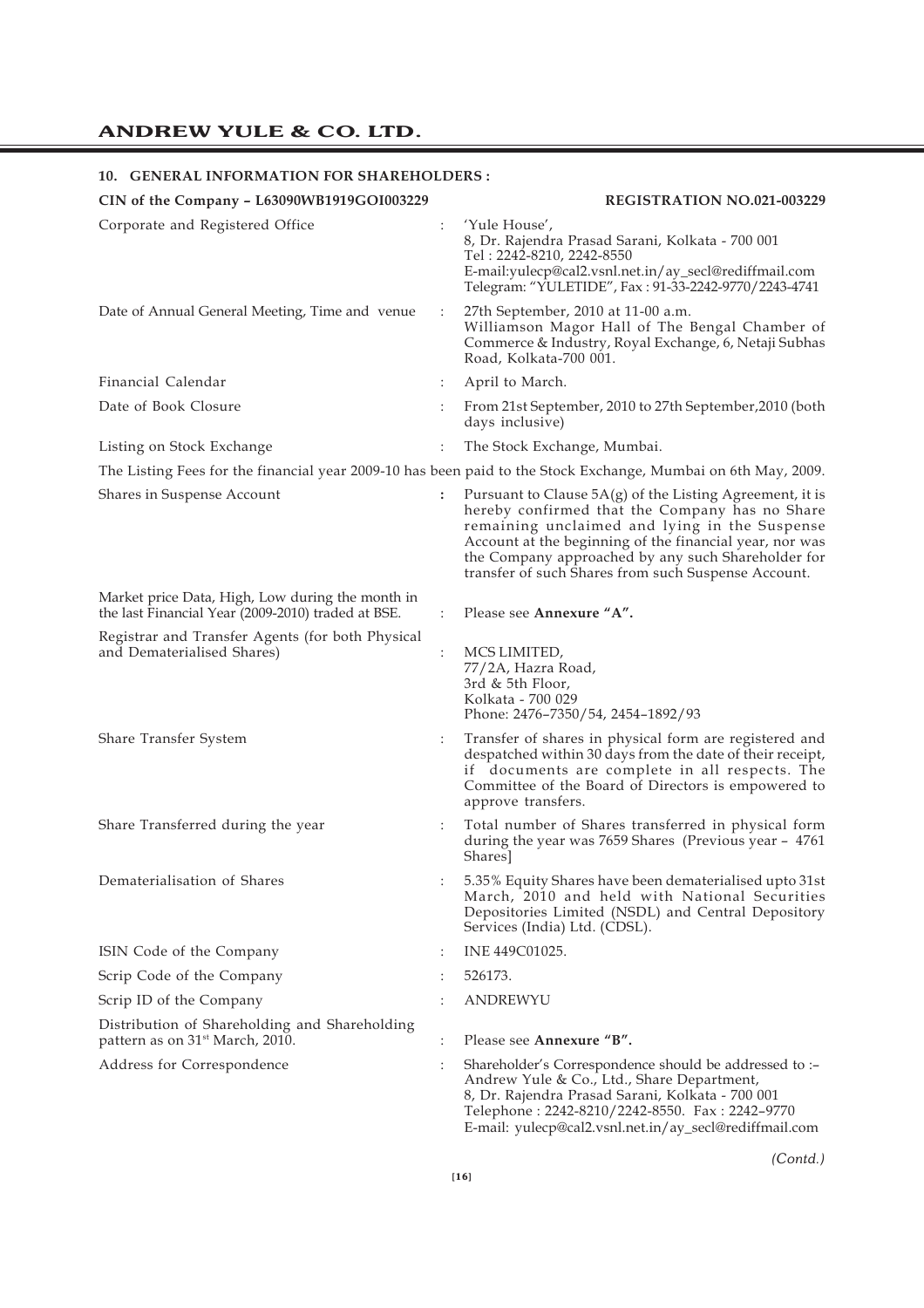#### **MEANS OF COMMUNICATION :-**

Quarterly Results published in Statesman and Dainik Statesman. As required by SEBI, information/ documents are filed in EDIFAR System from time to time. But no separate Half-yearly Report has been sent individually to the Shareholders.

#### **General Body Meetings :-**

Details of the General Meeting held in last three years :-

(i) Annual General Meeting –

| <b>Financial Year</b> | Date       | Time       | Location                                                                                                                           |
|-----------------------|------------|------------|------------------------------------------------------------------------------------------------------------------------------------|
| 2008-2009             | 24.09.2009 | 11-00 a.m. | Williamson Magor Hall, of The Bengal Chamber of<br>Commerce & Industry, Royal Exchange, 6, Netaji<br>Subhas Road, Kolkata-700 001. |
| 2007-2008             | 16.09.2008 | 11-00 a.m. | Williamson Magor Hall, of The Bengal Chamber of<br>Commerce & Industry, Royal Exchange, 6, Netaji<br>Subhas Road, Kolkata-700 001. |
| 2006-2007             | 21.09.2007 | 11-00 a.m. | Williamson Magor Hall, of The Bengal Chamber of<br>Commerce & Industry, Royal Exchange, 6, Netaji<br>Subhas Road, Kolkata-700 001. |

#### (ii) Extra Ordinary General Meeting :

| 7-2008 | $(11.03.2008)$ 1.1.3. | $11-00$ a.m. |  |
|--------|-----------------------|--------------|--|
|        |                       |              |  |

| 2007-2008 |  | [20.03.2008]   11-00 a.m.     Williamson Magor Hall, of The Bengal Chamber of   |
|-----------|--|---------------------------------------------------------------------------------|
|           |  | Commerce & Industry, Royal Exchange, 6, Netaji<br>Subhas Road, Kolkata-700 001. |

#### **Special Resolutions** :

The details of the Special Resolution passed by the Company at the last three Annual General Meeting (AGM) are given herein below :-

| Date of AGM | Subject matter of the Resolution | Triggering Section of the Companies Act, 1956. |
|-------------|----------------------------------|------------------------------------------------|
| 21.09.2007  |                                  | $\cdots$                                       |
| 16.09.2008  |                                  | $\cdots$                                       |
| 24.09.2009  |                                  | $\cdots$                                       |

#### **Postal Ballot** :

No Special Resolution requiring Postal Ballot was placed before the last Annual General Meeting. No Special Resolution requiring Postal Ballot is being proposed at the ensuing Annual General Meeting.

#### **Plant Locations :-**

The Company's plants are located at (i) 16A & B, Block "D", Kalyani, West Bengal, (ii) 14, Mayurbhanj Road, Kolkata - 700 023, (iii) Mahatma Gandhi Road, Thakurpukur, Joka, 24 Parganas (South), West Bengal, (iv) P-25, Transport Depot Road, Kolkata - 700 088 and (v) 5/346, Old Mahabalipuram Road, Perungudi, Chennai - 600 096

The Company's Tea Gardens are located in West Bengal and in Assam.

#### **11. CEO/CFO Certification :**

The necessary certificates under Clause  $49(v)$  of the Listing Agreement has been placed before the Board of Directors.

#### **12. Non-mandatory Requirements :**

The Company has not adopted the Non-mandatory Requirement given under Clause 49 of the Listing Agreement.

On behalf of the Board, Kolkata, KALLOL DATTA Chairman & Managing Director.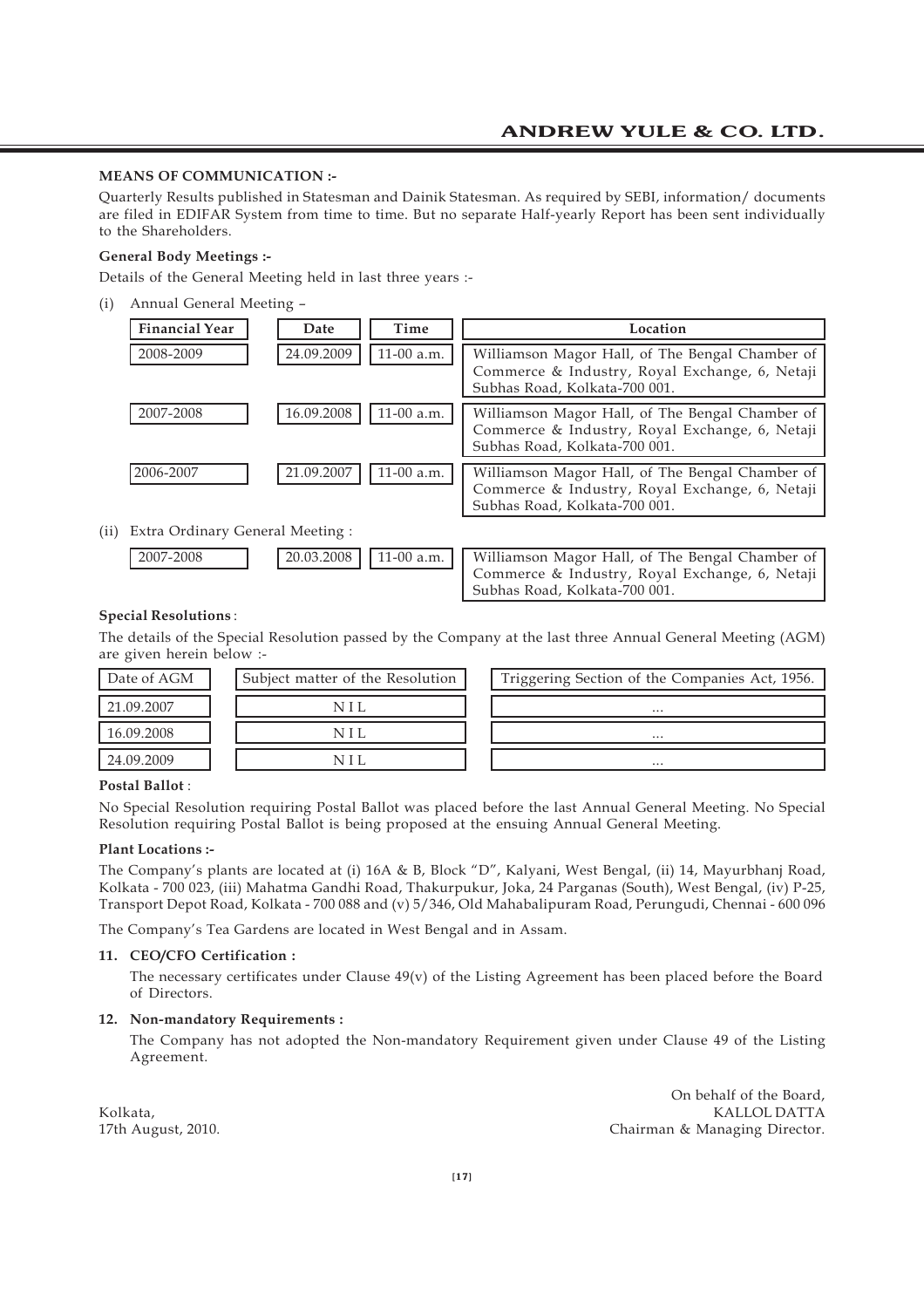#### **ANNEXURE - "A"**

#### **MARKET PRICE DATA : HIGH/LOW DURING EACH MONTH IN THE LAST FINANCIAL YEAR (2009-10**)

|                 | The Stock Exchange, Mumbai |       |           | <b>B.S.E. Sensex</b> |
|-----------------|----------------------------|-------|-----------|----------------------|
| Month           | High                       | Low   | High      | Low                  |
|                 | (Rs.)                      | (Rs.) | (Rs.)     | (Rs.)                |
| April, 2009     | 31.00                      | 22.85 | 11,492.10 | 9,546.29             |
| May, 2009       | 59.40                      | 22.20 | 14,930.54 | 11,621.30            |
| June, 2009      | 65.20                      | 40.50 | 15,600.30 | 14,016.95            |
| July, 2009      | 61.85                      | 42.50 | 15,732.81 | 13,219.99            |
| August, 2009    | 54.05                      | 42.00 | 16,002.46 | 14,684.45            |
| September, 2009 | 65.90                      | 46.20 | 17.142.52 | 15,356.72            |
| October, 2009   | 63.05                      | 47.80 | 17,493.17 | 15,805.20            |
| November, 2009  | 71.00                      | 45.05 | 17,290.48 | 15,330.56            |
| December, 2009  | 64.90                      | 53.10 | 17,530.94 | 16,577.78            |
| January, 2010   | 99.70                      | 57.50 | 17,790.33 | 15,982.08            |
| February, 2010  | 71.40                      | 49.05 | 16,669.25 | 15,651.99            |
| March, 2010     | 55.75                      | 41.05 | 17,793.01 | 16,438.45            |

#### **ANNEXURE - "B"**

#### **(i) DISTRIBUTION OF SHAREHOLDINGS AS ON 31ST MARCH, 2010.**

| Shareholding (Range) |       | No. of Shares   | % of Total    | No. of       | % of Total   |
|----------------------|-------|-----------------|---------------|--------------|--------------|
| From                 | To    |                 | <b>Shares</b> | Shareholders | Shareholders |
|                      | 500   | 16,61,368       | 0.56          | 13806        | 87.93        |
| 501                  | 1000  | 8,56,849        | 0.29          | 1017         | 6.48         |
| 1001                 | 2000  | 6,61,828        | 0.22          | 433          | 2.76         |
| 2001                 | 5000  | 9,58,627        | 0.32          | 295          | 1.88         |
| 5001                 | 10000 | 6,35,855        | 0.22          | 86           | 0.55         |
| 10001                | Above | 29, 15, 53, 951 | 98.39         | 63           | 0.40         |
|                      | Total | 29,63,28,478    | 100.00        | 15,700       | 100.00       |

### **(ii) SHAREHOLDING PATTERN OF THE COMPANY AS ON 31ST MARCH, 2010**

| Category                                    | No. of Shares | % of total Shares |
|---------------------------------------------|---------------|-------------------|
| Central Government                          | 27,97,89,706  | 94.42             |
| Financial Institutions                      | 4,19,952      | 0.14              |
| Nationalised Banks                          | 97,52,625     | 3.29              |
| Mutual Funds                                | 950           | 0.00              |
| Domestic Companies                          | 17,79,991     | 0.60              |
| Non-domestic Companies                      | 500           | 0.00              |
| Resident Individual                         | 43, 37, 776   | 1.46              |
| Non-Resident Individuals (Foreign National) | 22,471        | 0.01              |
| Non-Resident Individuals (Indian)           | 2,24,507      | 0.08              |
| Director and their Relatives                |               |                   |
| Total:                                      | 29,63,28,478  | 100.00            |

**CEO CERTIFICATION under Clause 49 (1)(D) of the Listing Agreement.**

### **DECLARATION**

I confirm that all members of the Board of Directors and Senior Management personnel have affirmed compliance with the Code of Conduct for the year 2009-10.

Kolkata, KALLOL DATTA Chairman & Managing Director.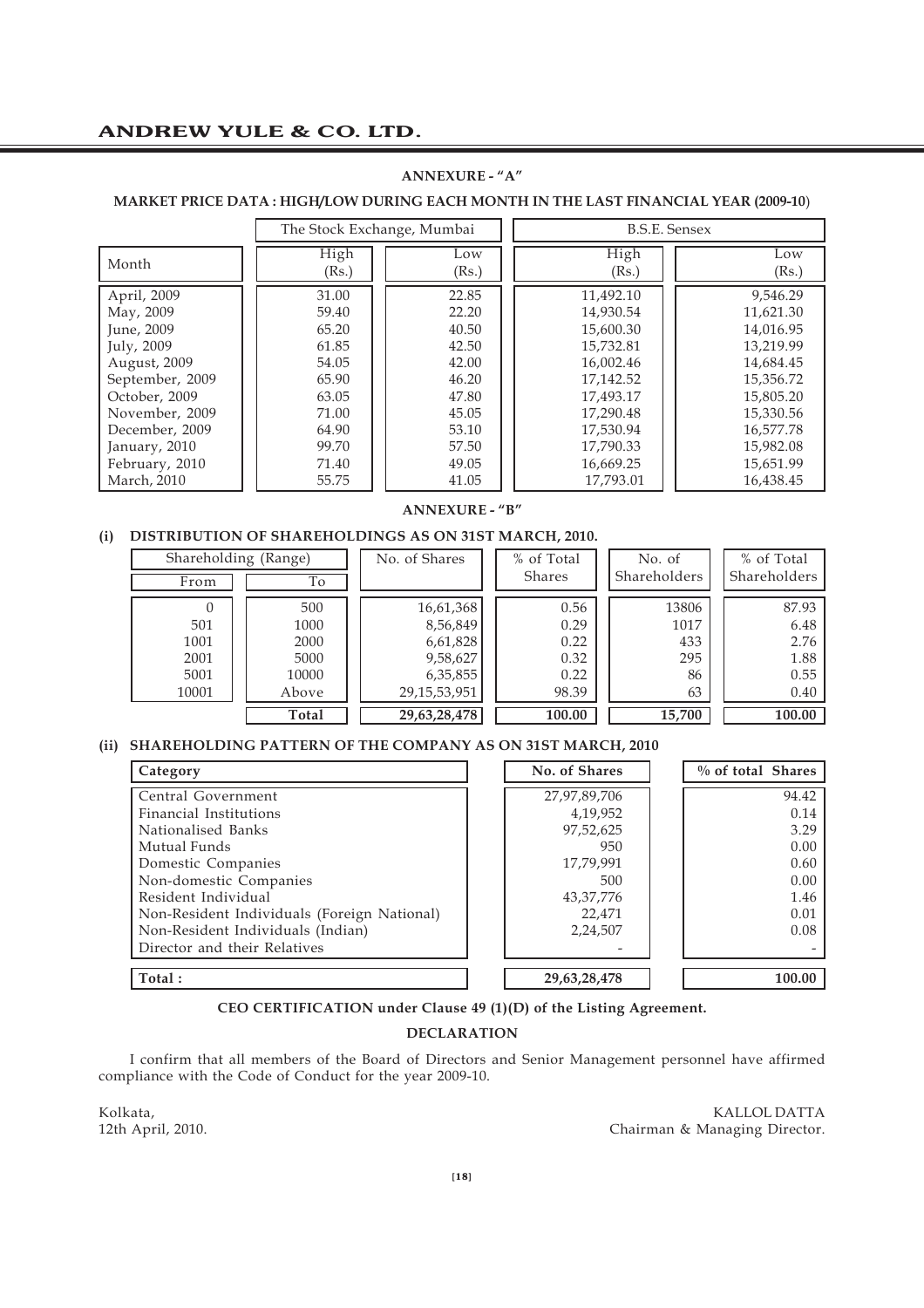### **CEO AND CFO CERTIFICATION**

We, Kallol Datta, Chairman & Managing Director and Shri Sriprakash Kar, Director (Finance) of Andrew Yule & Co. Ltd. certify in terms of the requirement of Clause  $49(v)$  of the Listing Agreement that we have reviewed the Financial Statement and the Cash Flow Statement of the Company for the financial year ended 31st March, 2010.

- 1. To the best of our knowledge, we certify that :
	- a) these statements do not contain any materially untrue statement or omit any material fact or contain statements that are misleading;
	- b) these statements together present a true and fair view of the Company's affairs and are in compliance with existing accounting standards, applicable laws and regulations; and
	- c) these are no transactions entered into by the Company during the year which are fraudulent, illegal or violative of the Company's code of conduct.
- 2. For the purposes of financial reporting, we accept the responsibility for establishing and maintaining internal controls and that we have evaluated the effectiveness of the internal control systems of the Company pertaining to financial reporting and we have disclosed to the Auditors and the Audit Committee, and further state that there were no deficiencies in the design or operation of such internal controls.
- 3. We do further certify that there has been :
	- a) no significant changes in internal controls during the year;
	- b) no significant changes in accounting policies during the year; and
	- c) no instances of fraud, of which we are aware during the period.

Sriprakash Kar Kallol Datta Director (Finance) Chairman & Managing Director.

Kolkata, 12th April, 2010.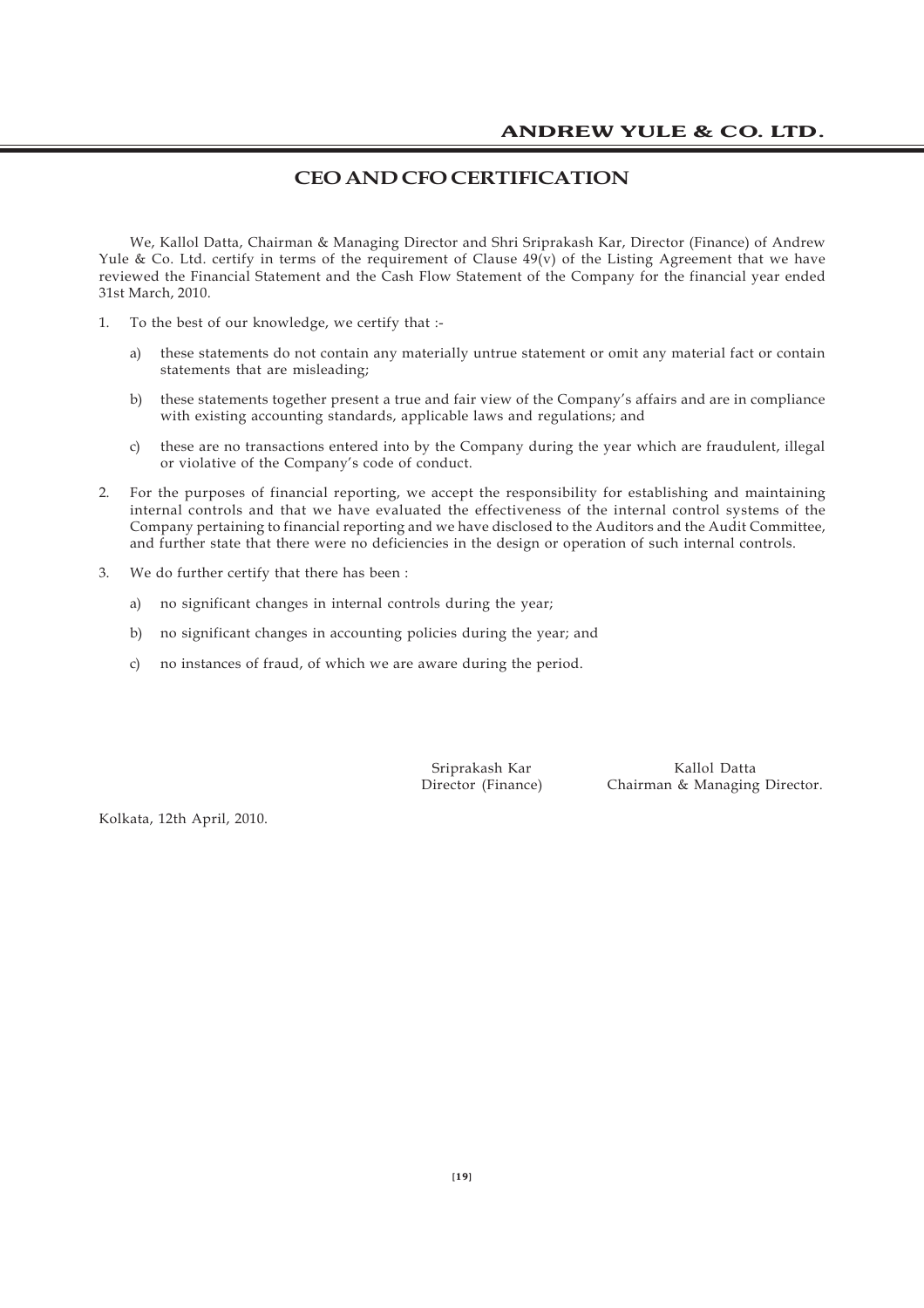### **CERTIFICATE ON COMPLIANCE FROM AUDITORS AS STIPULATED IN CLAUSE 49 OF THE LISTING AGREEMENT WITH THE STOCK EXCHANGES.**

#### **To the Members of Andrew Yule & Co., Ltd**.

We have examined the compliance of conditions of Corporate Governance by Andrew Yule & Co. Ltd. for the year ended 31st March, 2010, as stipulated in Clause 49 of the Listing Agreement of the said Company with Stock Exchanges.

The compliance of conditions of Corporate Governance is the responsibility of the management. Our examination was limited to a review of the procedures and implementation thereof, adopted by the Company for ensuring the compliance of the conditions of Corporate Governance. It is neither an audit nor an expression of opinion on the Financial Statements of the Company.

In our opinion and to the best of our information and according to the explanations given to us, we certify that the Company has complied with the conditions of Corporate Governance as stipulated in the above mentioned Listing Agreement.

We state that in respect of investors grievances received during the year ended 31<sup>st</sup> March, 2010, no investor grievances are pending against the Company as per the records maintained by the Company.

We further state that such compliance is neither an assurance as to the future viability of the Company nor the efficiency or effectiveness with which the management has conducted the affairs of the Company.

> For S. GHOSH & CO. Chartered Accountants, (CA. S. GHOSH) Partner,<br>Membership No.5268.

Kolkata, 17th August, 2010.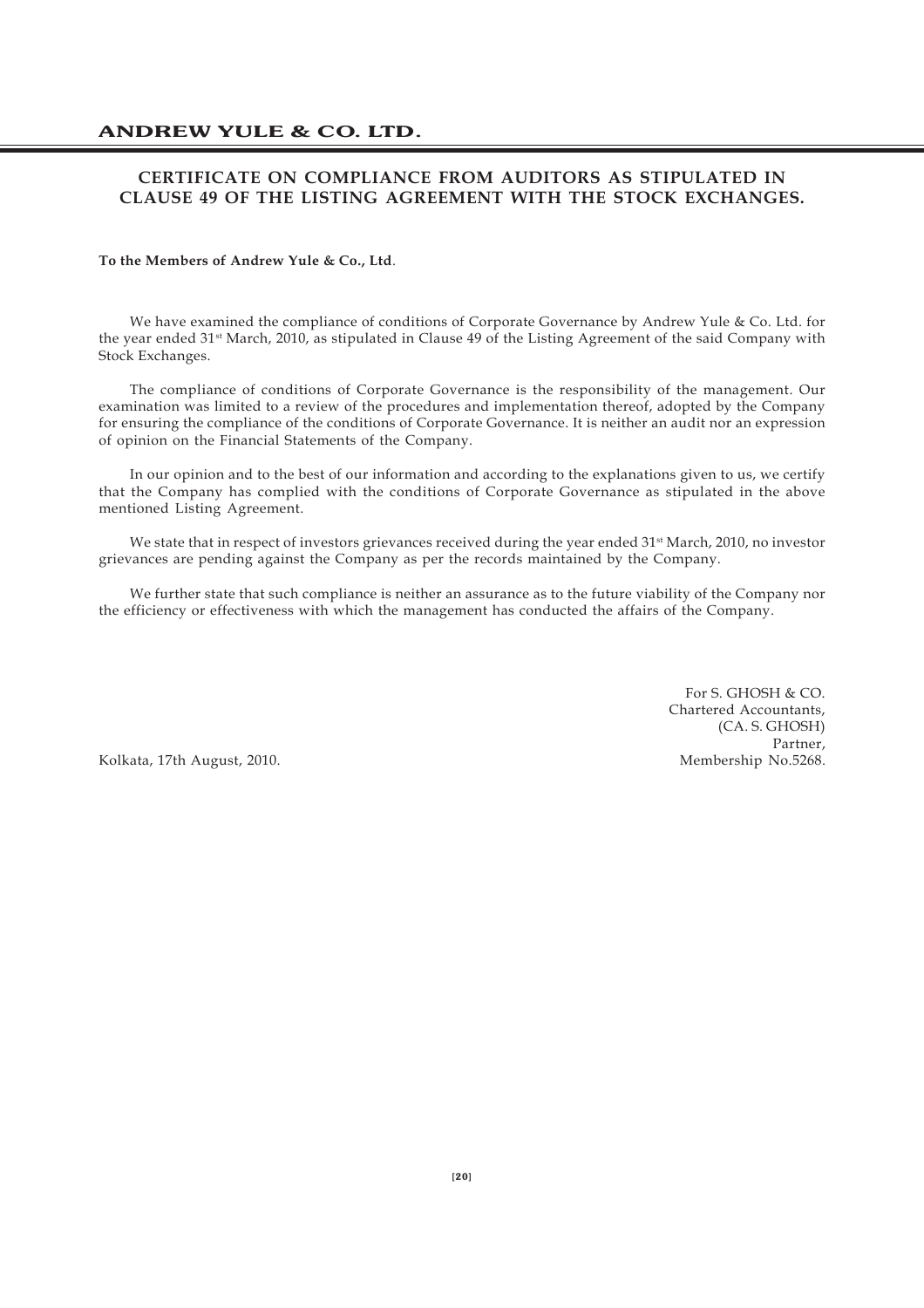### **AUDITOR'S REPORT**

We have audited the attached Balance Sheet of Andrew Yule & Company Limited as at 31st March, 2010 and also the Profit and Loss Account and the Cash Flow Statement for the year ended on that date, both annexed thereto, which we have signed this day under reference to this report. These financial statements are the responsibility of the Company's management. Our responsibility is to express an opinion on these financial statements based on our audit.

We have conducted our audit in accordance with auditing standards generally accepted in India. Those standards require that we plan and perform our audit to obtain reasonable assurance as to whether the aforesaid financial statements are free from material misstatements. An audit includes examining, on a test basis, evidences supporting the amounts and disclosures in the financial statements. An audit also includes assessing the accounting principles used and significant estimates made by management, as well as evaluating the overall financial statement presentation. We believe that our audit provides a reasonable basis for expressing our opinion on the aforesaid financial statements of the Company.

As required by the Companies (Auditors' Report) Order, 2003, as amended by the Companies (Auditors' Report)(Amendment) Order, 2004, the Order issued by the Central Government of India in terms of sub-section (4A) of section 227 of the Companies Act, 1956, and on the basis of such checks as we considered appropriate and according to the information and explanations given to us, we enclose in the Annexure a statement on the matters specified in paragraphs 4 and 5 of the said Order.

Further to our comments in the Annexure referred to above, we report the following :-

**1.** In the proceedings of hearing held on 30th October, 2007 before the Board for Industrial and Financial Reconstruction (BIFR). Rehabilitation Scheme of the Company with cut-off date as at 31st March, 2006 has been sanctioned which is in the process of

### **TO THE MEMBERS OF ANDREW YULE & COMPANY LIMITED**

implementation. The accounts for the year have been prepared on the principle applicable to a going concern after giving due consideration to the rehabilitation package, even though the net worth of the Company is fully erroded.

- **2. Non-provision against diminition in value of investments in Yule Financing & Leasing Co. Ltd. amounting to Rs.27.88 lakhs. [Refer Note No.12 in Schedule 20].**
- 3. Read with our above comments :–
	- (a) We have obtained all the information and explanations which to the best of our knowledge and belief were necessary for the purposes of our audit.
	- (b) in our opinion, proper books of account as required by law have been kept by the Company so far as appears from our examination of those books;
	- (c) the Balance Sheet, Profit and Loss Account and Cash Flow Statement dealt with by this report are in agreement with the books of account;
	- (d) in our opinion, the Balance Sheet, Profit and Loss Account and the Cash Flow Statement dealt with by this report have been prepared in compliance with the applicable accounting standards (AS) referred to in Section 211(3C) of the Act.
- 4. In terms of Notification No.G.S.R.829(E) dated 21st October, 2003, issued by the Central Government, the requirement of Clause (g) of Sub-section (1) of Section 274 of the Act is not applicable to a Government Company.
- **5. Without considering Item No.1 above, the effect of which could not be determined, had the observation under Item No. 2 been considered, the profit for the year after extraordinary income and provision for taxation would have been Rs.7510.42 lakhs as against the reported profit of Rs.7538.30 lakhs,**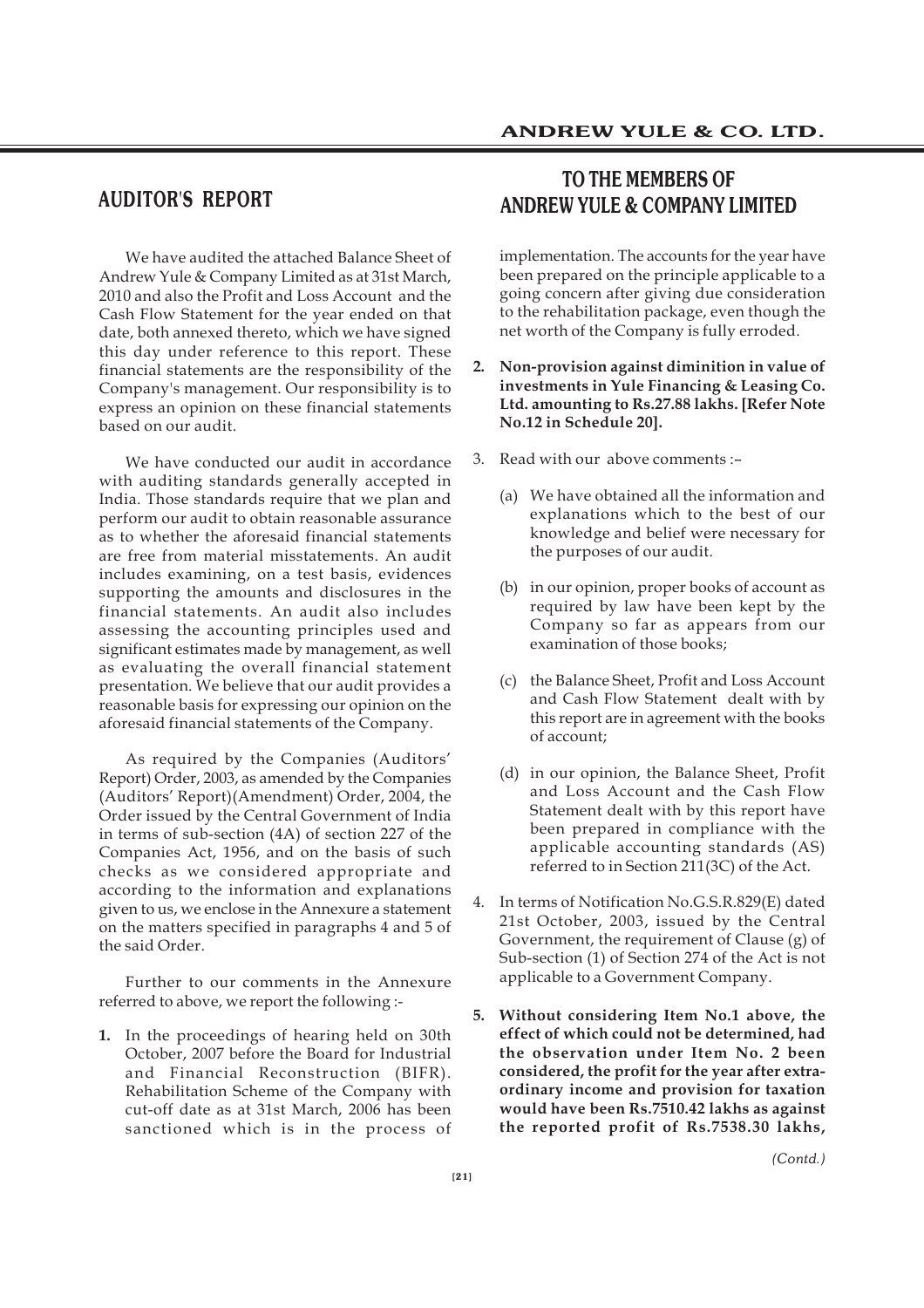**accumulated loss would have been Rs.9347.08 lakhs as against the reported accumulated loss of Rs.9319.20 lakhs, value of investments would have been Rs.833.24 lakhs as against the reported value of Rs.861.12 lakhs.**

6. In our opinion and to the best of our information and according to the explanations given to us the said accounts read with the accounting policies and notes on accounts as given in Schedule 20 together with the observations in Item 2 and 5 and Note No.15 in Schedule-20 and our comments in paragraph 1, 5, 7 and 8 in the annexure to this report, give the information required by the Act in the manner so required and give a true and fair view in

conformity with the accounting principles generally accepted in India :–

- (a) in the case of the Balance Sheet, of the state of affairs of the Company as at 31st March, 2010;
- (b) in the case of the Profit and Loss Account of the "profit" of the Company for the year ended on that date.

and

(c) in the case of the Cash Flow Statement, of the cash flows for the year ended on that date.

For S. GHOSH & CO., Chartered Accountants, (CA A. K. Mukherjee) Partner. Kolkata – 27th July, 2010 Membership No.5243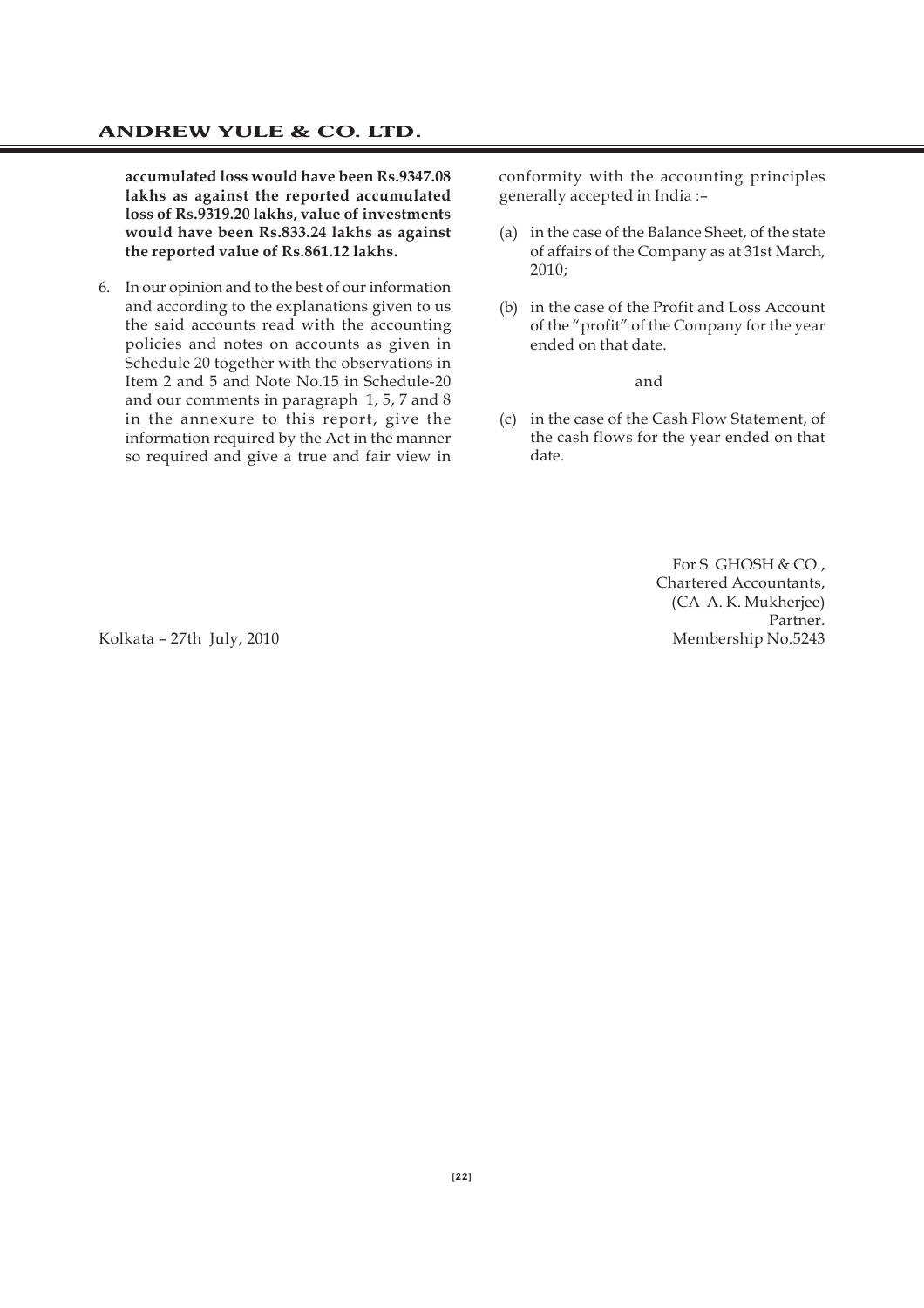### **ANNEXURE TO AUDITORS' REPORT REFERRED TO IN PARAGRAPH 3 OF OUR REPORT OF EVEN DATE**

- 1. (a) The Company has maintained proper records showing full particulars including quantitative details and situation of its fixed assets.
	- (b) The fixed assets of the Company are physically verified by the management according to a phased programme designed to cover all the items over a period of three years, which is considered to be reasonable having regard to the size of the Company and the nature of its assets. Pursuant to the programme, a physical verification of fixed assets was carried out by the Company during the year in respect of Engineering and Electrical Divisions only of the Company. Discrepancies noticed on such verification valuing Rs.22.47 lakhs have been written off during the year in the books. (Refer Note No.23 of Schedule 20).
	- (c) During the year, in our opinion, any substantial part of fixed assets has not been disposed off by the Company.
- 2. (a) The inventory of the Company has been verified by the management during the year. In our opinion, the frequency of such verification is reasonable.
	- (b) In our opinion, the procedures of physical verification of inventory followed by the management were found reasonable and adequate in relation to the size of the Company and the nature of its business.
	- (c) On the basis of our examination of records of inventory, in our opinion, the Company has maintained proper records of inventory and the discrepancies noticed on physical verification between the physical stocks and book records have been properly dealt with in the books of account.
- 3. (a) According to the information and explanations given to us, the Company has not granted any

unsecured loan to any Company, Firm or other party listed in the register maintained under Section 301 of the Companies Act, 1956.

- (b) Clause (iii)(b) to (d) of the Annexure are not applicable to the Company.
- (c) The Company has not taken any unsecured loan from any company covered in the register maintained under section 301 of the Companies Act, 1956. The outstanding balance of such loan taken including interest as at the year end is Rs.Nil.
- (d) In our opinion, the rate of interest and other terms and conditions on which loan have been taken from a Company listed in the register maintained under section 301 of the Companies Act, 1956, are not prima facie prejudicial to the interest of the Company. However, the loan has since been repaid.
- (e) Paragraph  $4(iii)(g)$  of the Order is not applicable in respect of loan taken.
- 4. In our opinion, there is an adequate internal control procedure commensurate with the size of the Company and the nature of its business with regard to purchase of inventory and fixed assets, for sale of goods and for services. Further, on the basis of our examination of the books and records of the Company, we have neither come across nor have we been informed of any continuing failure to correct major weaknesses in the aforesaid internal control procedures.
- 5. (a) In our opinion and according to the information and explanations given to us, there are no transactions that need to be entered into the register maintained under section 301 of the Companies Act, 1956.
	- (b) In view of above para  $4(v)(b)$  of the Annexure is not applicable to the Company.

*(Contd.)*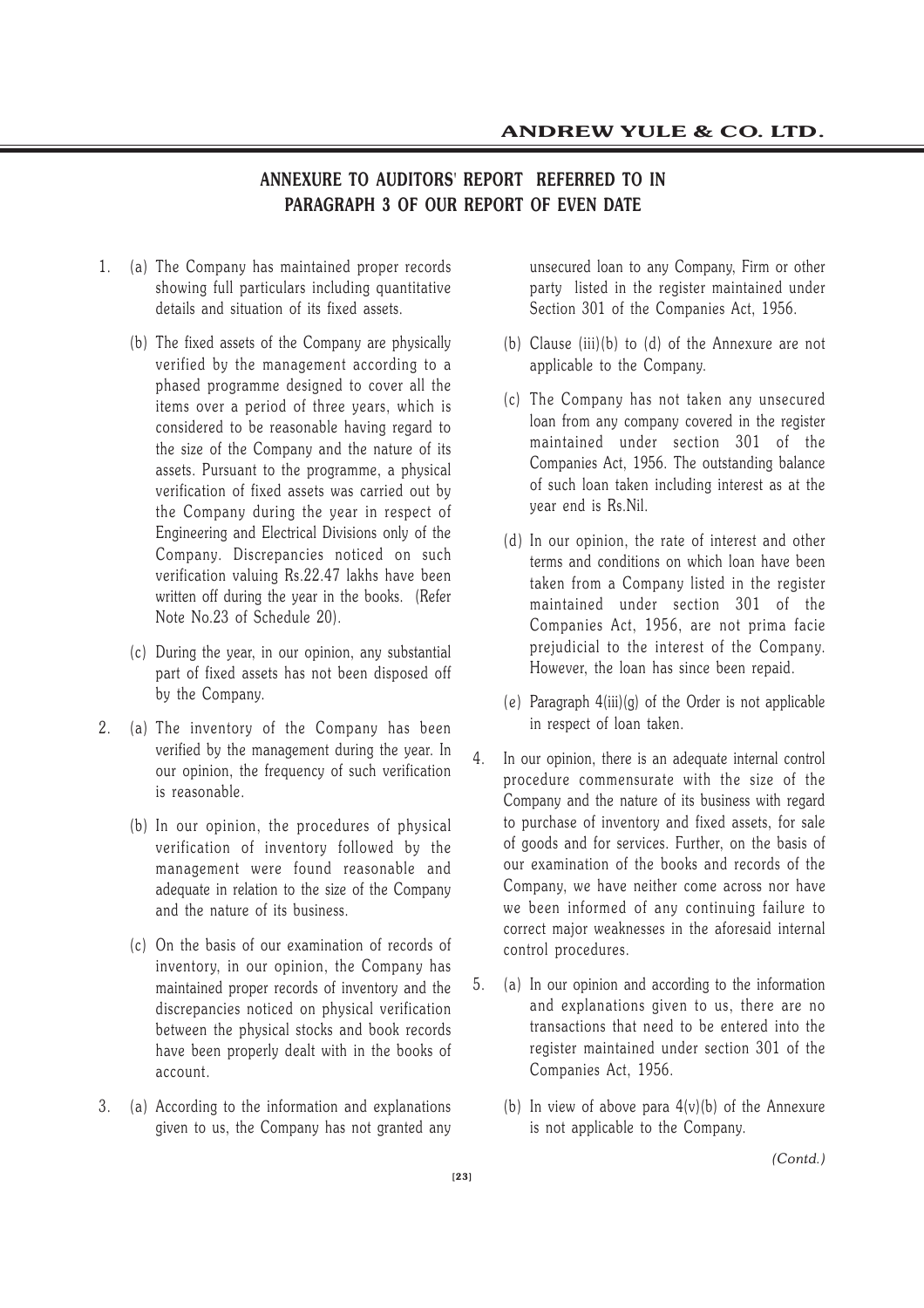- 6. In our opinion and according to the information and explanations given to us, the Company has complied with the provisions of Section 58A and 58AA of the Companies Act, 1956 and the Companies (Acceptance of Deposits) Rules, 1975, as applicable, with regard to the deposits accepted from the public. According to the information and explanations given to us, no order under the aforesaid sections has been passed by the Company Law Board or National Company Law Tribunal or Reserve Bank of India or any Court or any other Tribunal.
- 7. The Company has its own Internal Audit Department. The Company has also appointed outside agencies in respect of Internal Audit of operating Divisions. In our opinion, the present internal audit system is generally commensurate with the size of the Company and nature of its business. However, the frequency and area of coverage of such audit need to be widened.
- 8. We have broadly reviewed the books of account maintained by the Company relating to the manufacture of industrial fans, tea and power transformers pursuant to the rules made by the Central Government for maintenance of cost records under section 209(1)(d) of the Companies Act, 1956 and we are of the opinion that prima facie the prescribed accounts and records have been maintained. We have not, however, made a detailed examination of the records with a view to determine whether they are accurate or complete. To the best of our knowledge and according to the information given to us Central Government has not issued any order u/s.233B of the Companies Act, 1956 for any of the products of the Company.
- 9. (i) According to the latest information given and explanations offered and according to the books and records of the Company as produced, there is no undisputed statutory dues as at 31st March, 2010 for a period of more than six months from the date they became payable.
	- (ii) As at 31st March, 2010 according to the records of the Company and the information and explanations given to us, the particulars of dues on account of sales tax, entry tax, agricultural income tax, professional tax and excise duty that have not been deposited on account of any dispute are furnished below :–

| Name of                            | Nature of                | Amount     | Period to                        | Forum where                                   |
|------------------------------------|--------------------------|------------|----------------------------------|-----------------------------------------------|
| <b>Statute</b>                     | dues                     | (Rs. lacs) | which<br>amount                  | the dispute<br>is pending                     |
|                                    |                          |            | relates                          |                                               |
| Income Tax<br>Act.                 | Income Tax<br>(Penalty)  | 50.53      | 1993-94                          | C.I.T.(Appeal)                                |
| <b>W.B.Sales</b><br>Tax and<br>VAT | W.B.Sales<br>Tax and VAT | 27.53      | Preamal-<br>gamation             | Appellate<br>Authority                        |
|                                    |                          | 5841.59    | 1987-88<br>to                    | Moved Revision<br>before the                  |
|                                    |                          |            | 1988-89<br>1999-2000<br>to       | Board against<br>Appellate<br>Order.          |
|                                    |                          |            | 2001-02<br>1996-97               |                                               |
|                                    |                          |            | to<br>1997-98<br>2003-04         |                                               |
|                                    |                          |            | to<br>2004-05&<br>1998-99        |                                               |
|                                    |                          | 139.81     | 1973-74,<br>1979-80 &<br>1986-87 | Appellate Auth-<br>ority Taxation<br>Tribunal |
|                                    |                          | 128.28     | 2005-06&<br>2006-07              | Appellate<br>Authority before<br>DCCT.        |
|                                    |                          | 252.96     | 1992-93                          | Appellate<br>Authority before                 |
|                                    |                          | 113.21     | 1980-81,<br>1982-83              | the High Court.<br>Appellate<br>Authority,    |
|                                    |                          |            | to<br>1985-86                    | SoD                                           |
| Assam                              | Assam                    | 199.93     | 2002-03                          | Appellate Auth-                               |
| Sales Tax<br>and VAT               | Gardens                  |            | to<br>2006-07                    | ority, Dy.<br>Commissioner/<br>Commissioner   |
|                                    |                          |            |                                  | Commercial<br>Taxes.                          |
|                                    |                          | 129.41     | 1997-98                          | Appellate Auth-                               |
|                                    |                          |            | and<br>1998-99                   | ority Revenue<br>Board.                       |
| Orissa<br>Sales Tax                | Orissa Sales<br>Tax      | 161.83     | 1999-2001                        | Appellate Auth-<br>ority Tribunal             |
| and VAT                            |                          |            |                                  | at High Court<br>Cuttack.                     |
| Central<br>Excise                  | Central<br>Excise        | 425.79     | 1989-90<br>to                    | Appeal at<br>CESTAT.                          |
|                                    |                          |            | 2001-02                          |                                               |
|                                    |                          | 104.02     | 1991-92                          | Appeal at                                     |
|                                    |                          |            | to                               | Commissioner                                  |
|                                    |                          |            | 1998-99                          | of C.E.                                       |
|                                    |                          | 52.59      | 1991 to                          | Appeal at                                     |
|                                    |                          |            | 1993                             | High Court.                                   |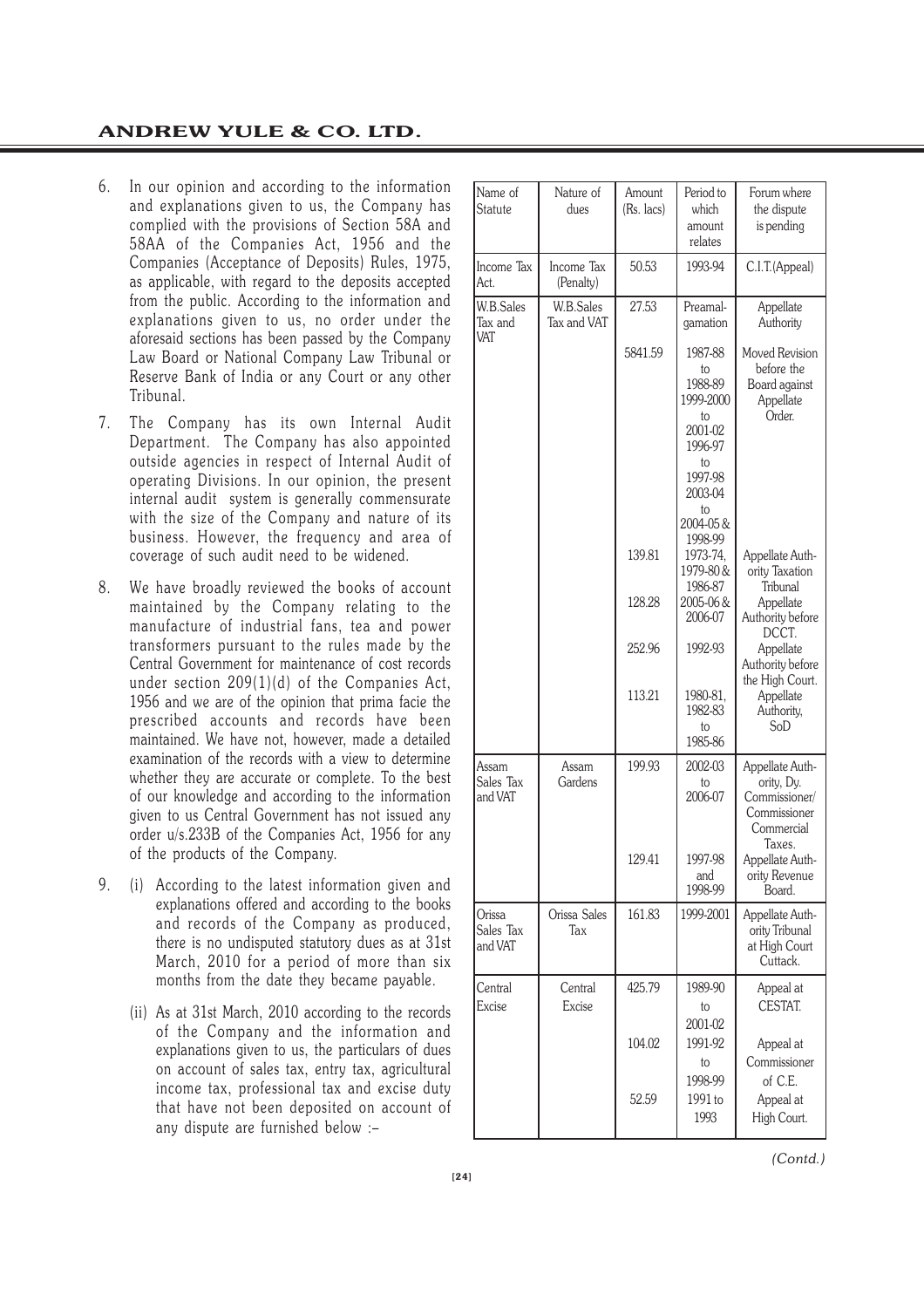- 10. The accumulated loss of the Company at the end of the financial year is more than fifty percent of its net worth. The Company has not incurred cash loss in the financial year and immediately preceeding such financial year also.
- 11. In our opinion and according to the information and explanations given to us, taking into account the reliefs, concessions and restructuring of dues payable to Financial Institutions and Banks as per sanctioned scheme as per Order of BIFR dated 30th October, 2007, the Company has not made repayment of dues to Banks within due dates as stated below :–
	- (a) State Bank of India Rs.216.95 lakhs
	- (b) Bank of Baroda Rs.378.00 lakhs
- 12. In our opinion and according to the information and explanations given to us, the Company has not granted any loans and advances on the basis of security by way of pledge of shares, debentures and other securities.
- 13. The provisions of any special statute as specified under Clause 4(xiii) of the Order are not applicable to the Company.
- 14. In our opinion and according to the information and explanations given to us, the Company is not a dealer or trader in securities.
- 15. According to the information and explanations given to us, the terms and conditions of the guarantee given by the Company amounting to Rs.593.00 lakhs and outstanding as at 31st March, 2010, for loans taken from bank by the other Companies, in our opinion, are not prima facie prejudicial to the interest of the Company.
- 16. In our opinion and according to the information and explanations given to us, the term loans were applied for the purpose for which the loans were obtained.
- 17. Based on the information and explanations given to us and on an overall examination of the balance sheet of the Company, in our opinion, there are no funds raised on a short term basis which have been used for long term investment, and vice versa.
- 18. The Company has not made any preferential allotment of shares to parties and Companies covered in the register maintained under section 301 of the Companies Act, 1956 during the year.
- 19. As explained to us, wherever applicable, securities have been created in respect of Bond issued by the Company.
- 20. The Company has not raised any money by public issue during the year.
- 21. According to the information and explanations given to us, during the year, no fraud on or by the Company has been noticed or reported.

For S. GHOSH & CO., *Chartered Accountants, Firm Registration No.304016E* (CA A. K. Mukherjee) *Partner,* Kolkata – 27th July, 2010. Newsletter and the state of the Membership No.5243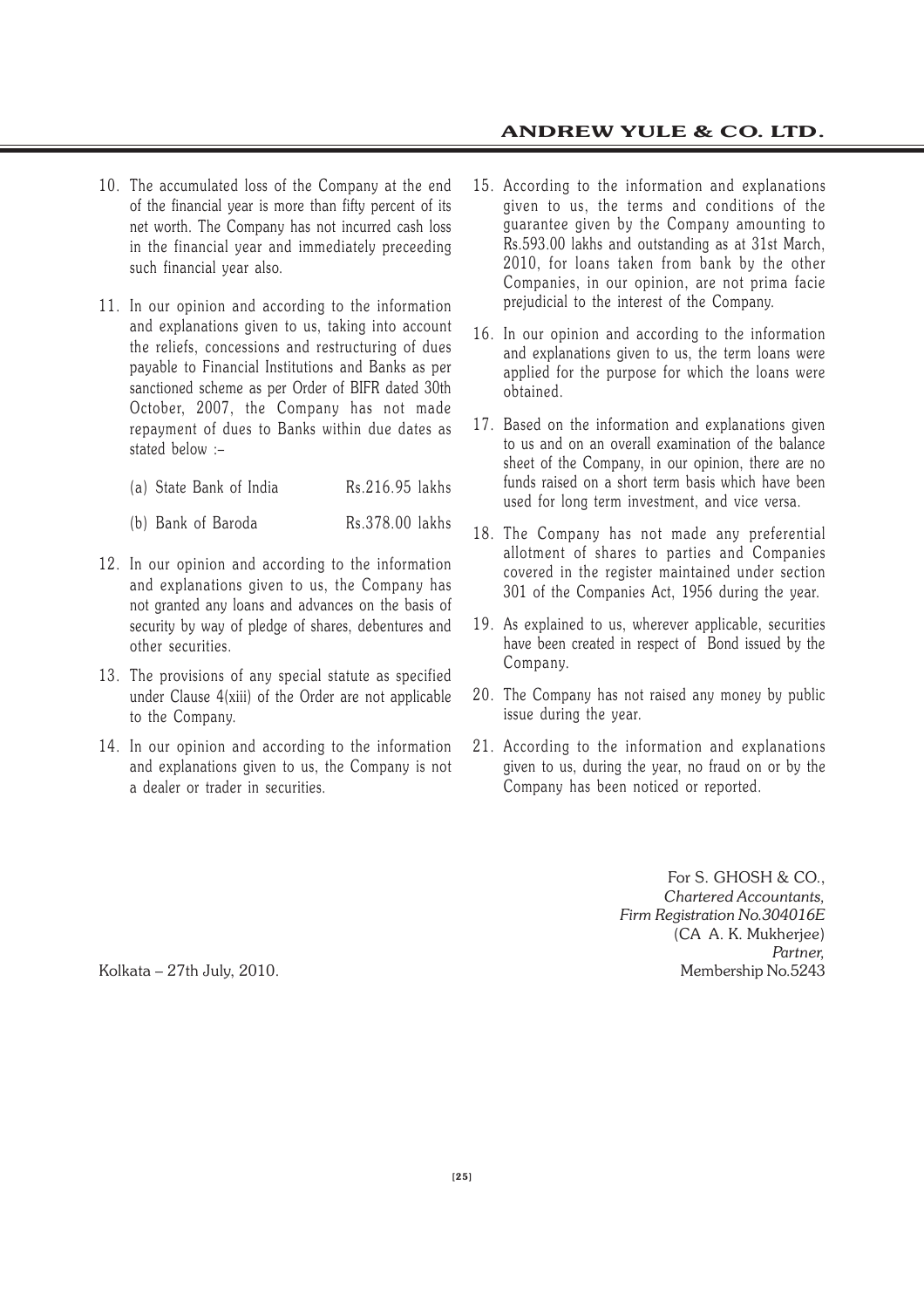## **COMMENTS OF THE COMPTROLLER AND AUDITOR GENERAL OF INDIA UNDER SECTION 619(4) OF THE COMPANIES ACT, 1956 ON THE ACCOUNTS OF ANDREW YULE & COMPANY LIMITED FOR THE YEAR ENDED 31ST MARCH, 2010**

The preparation of financial statements of Andrew Yule & Company Limited for the year ended 31st March, 2010 in accordance with the financial reporting framework prescribed under the Companies Act, 1956 is the responsibility of the Management of the Company. The Statutory Auditor appointed by the Comptroller and Auditor General of India under Section 619(2) of the Companies Act, 1956 is responsible for expressing opinion on these financial statements under Section 227 of the Companies Act, 1956 based on independent audit in accordance with the auditing and assurance standards prescribed by their professional body, the Institute of Chartered Accountants of India. This is stated to have been done by them vide their Audit Report dated 27th July, 2010.

I, on behalf of the Comptroller and Auditor General of India, have conducted a supplementary audit under Section 619(3)(b) of the Companies Act, 1956 of the financial statements of Andrew Yule & Company Limited for the year ended 31st March, 2010. This supplementary audit has been carried out independently and is limited primarily to inquiries of the Statutory Auditor and the Company personnel and a selective examination of some of the accounting records. On the basis of my audit, nothing significant has come to my knowledge which would give rise to any comment upon or supplement to Statutory Auditors' Report under Section 619(4) of the Companies Act, 1956.

For and on the behalf of the Comptroller & Auditor General of India (Nandana Munshi) Principal Director of Commercial Audit Dated, Kolkata & Ex-Officio Member, Audit Board – I, the 11th August, 2010. The contraction of the test of the Solid Kolkata.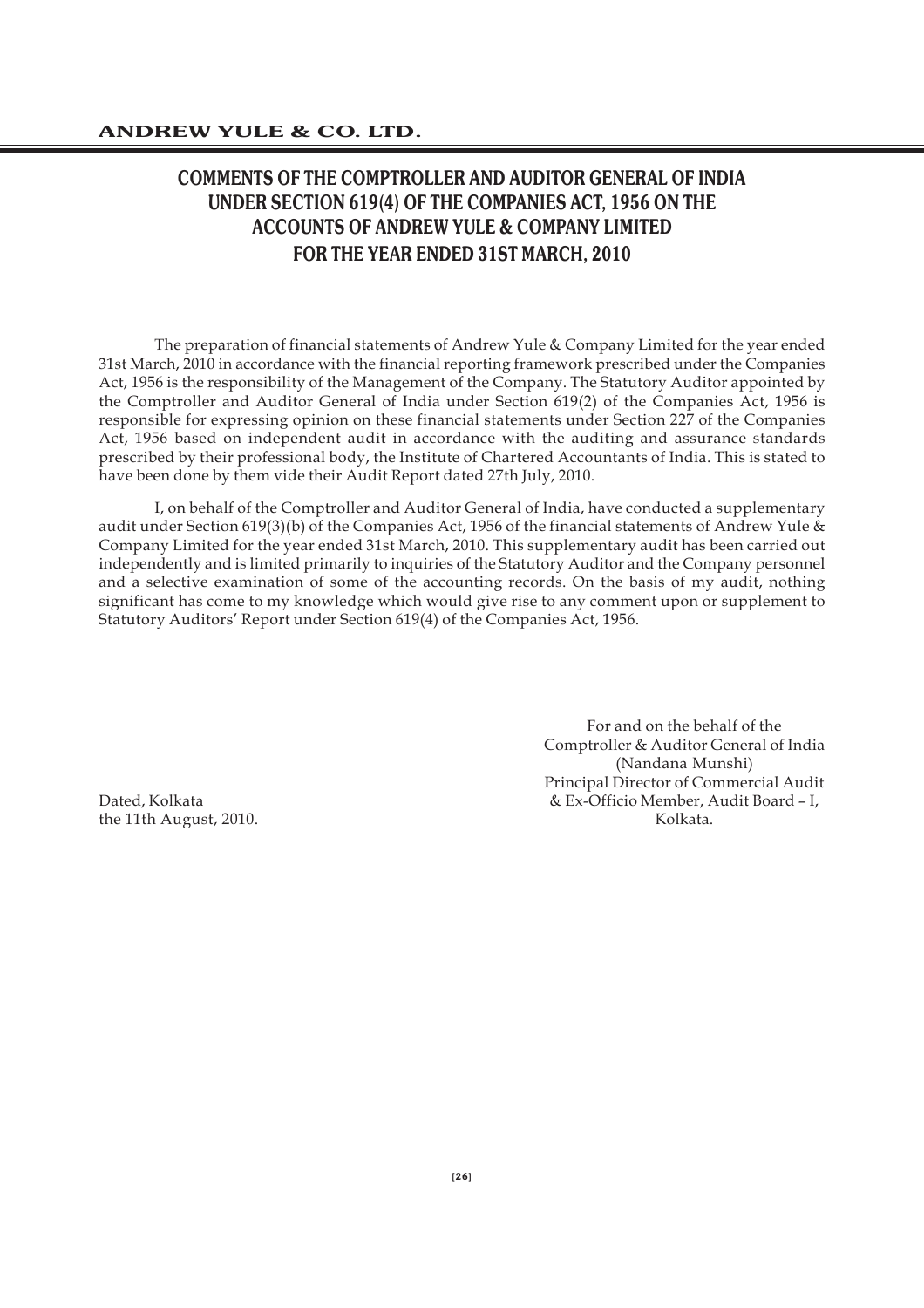### **Significant Accounting Policies**

The financial statements have been prepared under the historic cost convention on accrual basis adjusted by revaluation of certain fixed assets in compliance with all material aspect of applicable Accounting Standards in India and the relevant provisions of The Companies Act, 1956 and on the Accounting Principles of going concern.

#### **1. Reserves :**

- (a) Central and State Subsidies received by the Company are retained in Special Reserve until the conditions stipulated in the respective schemes are complied with, and the same are credited to Profit and Loss Account or Capital Reserve after the expiry of the specified period depending upon the nature of the subsidy.
- (b) Sales value of fixed assets and investments to the extent it exceeds the original cost of the relevant asset is credited to Profit and Loss Account. Provided, however, loss/ diminution in value of assets acquired through amalgamation/merger are adjusted against the Capital Reserve created out of the same.

#### **2. Fixed Assets :**

- (a) The Physical verification of fixed assets is carried out in a phased manner so as to cover each item of the fixed assets over a period of 3 years.
- (b) Machinery manufactured by one Unit/ Division for use in another Unit/Division are accounted for at Works/Factory cost of the Transferor Unit.
- (c) The gross fixed assets are valued at actual cost and other related expenses incurred to bring them to their present condition. The gross amount of interest on loans utilised for various expansion/diversification schemes is capitalised till the commissioning of the projects. Further, no interest for interunit transfer of funds on Capital Account is considered for the above purpose.
- (d) Depreciation is provided on the Assets other than Estates on straight line method in accordance with the provisions of Section 205(2)(b) read with Schedule XIV to the Companies Act, 1956 from the date the assets are put to use.
- (e) No amortisation of cost of long-term leasehold land is done. However, fee payable for renewal of lease of land is charged as

expenditure in the Profit and Loss Account as and when the payment is due.

- (f) Liquidated damages recovered by the Company for delayed construction and delayed supply of equipment are set-off against the capital expenditure to which it relates.
- (g) Grant/Subsidy in respect of capital expenditure is accounted for as per applicable Accounting Standard and depreciations on the assets acquired out of such subsidy is adjusted there against.
- (h) Expenditure incurred/capitalised in respect of projects abandoned/to be abandoned are accounted for in compliance of relevant Accounting Standard.
- (i) The carrying amount of assets are reviewed at each Balance Sheet date if there is any indication of impairment based on internal/ external factors. An asset is treated as impaired when the carrying cost of assets exceeds its recoverable value. An impairment loss is recognised in the profit and loss account where the carrying amount of an asset exceeds its recoverable amount. The impairment loss recognised in prior accounting periods is reversed if there has been a change in the estimate of recoverable amount.

#### **3. Inventories** :

- (a) Stocks of stores, spares, raw materials etc., are valued at lower of cost or net realisable value. However, materials and other items held for use in production of inventories are not written down below cost if the finished products in which those will be incorporated are expected to be sold at or above cost. Cost is determined on weighted average cost basis.
- (b) Provisions for slow and non moving stores lying for more than three years but less than five years are made at 15% of Book Value for such stores remaining more than 5 years, provision @ 36.25% of Book Value are made. Provision for obsolate stores are made at 100% of Book Value.
- (c) Work-in-Progress is valued at Works Cost. Works cost includes direct materials, labour and manufacturing overhead. All losses on Work-in-Progress incurred upto the end of the year and losses estimated for further

*(Contd.)*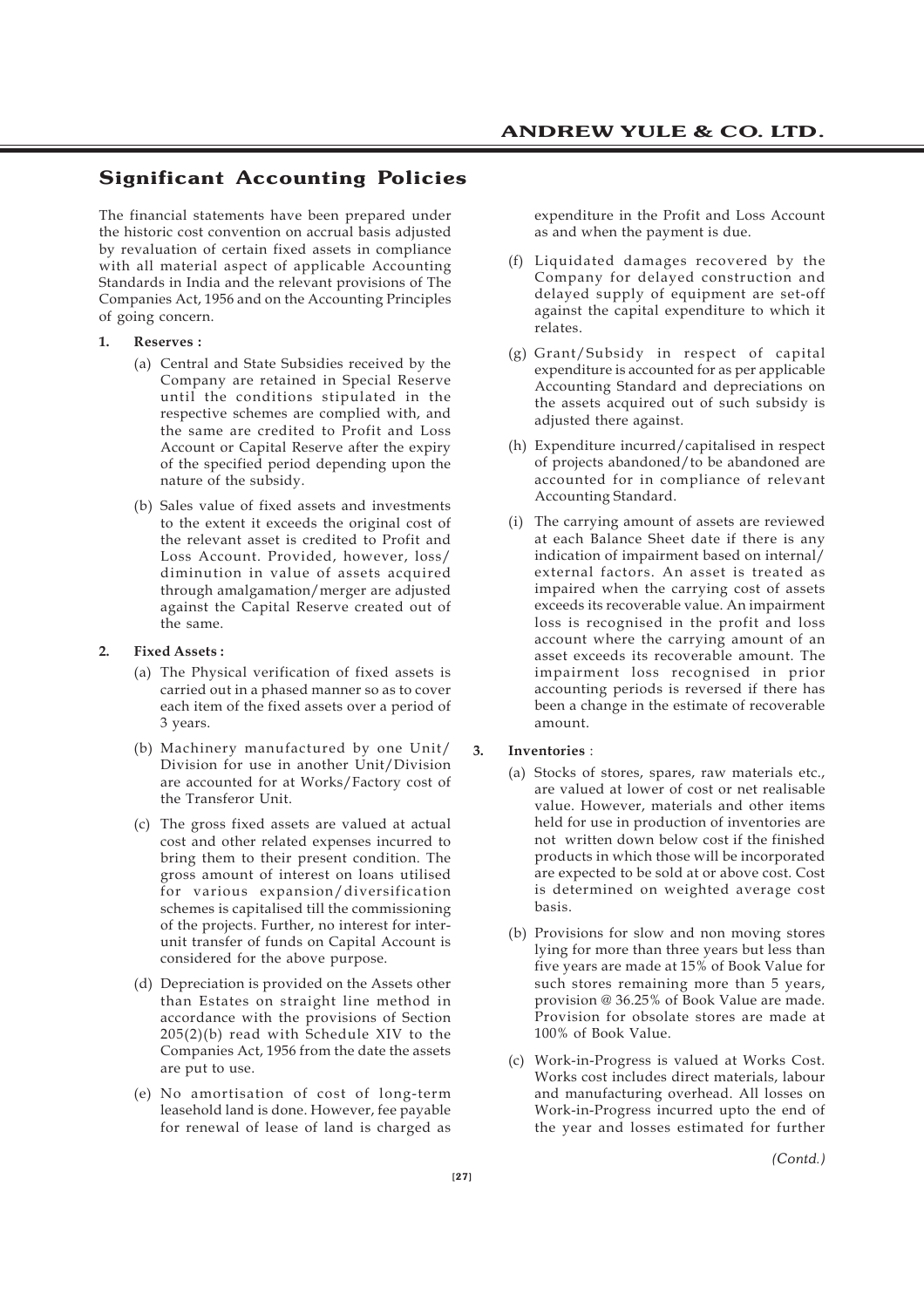Works Cost to be incurred on such jobs are taken into account and duly provided for.

While valuing the contract jobs in progress at the close of the year, future estimated losses are considered only in respect of jobs valued at Rs.25.00 lakhs or more and/or physical progress whereof as per technical estimate, is minimum 50%.

- (d) Royalty liabilities calculated with reference to Sales as per the collaboration agreements are considered as selling expenses and thus, have not been considered for the purpose of valuation of stocks of Work-in-Progress and finished goods.
- (e) Inter-Unit transfers of own manufactured stores, spares, raw materials etc., if lying in stock at the close of the year, are valued at estimated Works/Factory cost of the Transferor Unit.
- (f) Excise Duty, Insurance and Freight outward in connection with transfer of finished goods from factories to branches have been considered for valuation of branch stock at the close of the year.
- (g) Stocks of finished goods including Finished goods-in-transit are valued at estimated total cost or net realisable value, whichever is lower. Estimated total cost covers all costs excluding interest, general administration overheads and selling and distribution expenses. In case of Tea, expenses relating to freight upto the point of sale are also considered.
- (h) Imported materials lying in bonded warehouse and at Port are valued at cost including Customs Duty, Port Charges etc.
- (i) Loose Tools are amortised over a period of 5 years.
- (j) Stock of scrap, is valued on the basis of estimated/actual realised value as the case may be. However tea waste is not valued.
- (k) Export benefits against Advance Licences are considered at the time of actual consumption of the imported materials. Advance Licences in hand at the close of the year are not accounted for.

#### **4. Investments :**

Investments are stated at cost. Provision for diminution in the value of long term investment is made only if such a decline is other than of temporary nature in the opinion of the Management.

#### **5. Sales :**

- (a) (i) Sales against Ex-Works/FOR Contracts are booked on the basis of deliveries to transport carriers upto 31st March, irrespective of whether the goods have been received by the customers by 31st March or not. Sales in respect of transactions against FOR destination contracts are booked for the goods actually received by customers by 31st March.
	- (ii) Despatches against FOR destination contracts not reaching the customers within the close of the year, are shown as Finished goods-in-transit.
- (b) Partial deliveries are accounted for in accordance with the billing schedule as per the terms of Sales Contract.
- (c) Tea sales against contracts are accounted for on the basis of delivery orders and on completion of sale in auction centres in accordance with the norms of tea trade.
- (d) Sales returns, if any, upto the cut-off date i.e. 30th April, are accounted for.
- (e) Except in disputed cases, escalation/deescalation claim bills are accounted for on the basis of the terms of the relevant contracts.
- (f) Export sales are accounted for with reference to the date of Bill of Lading.

#### **6. Dividend Receipts :**

Dividends declared and received within the close of the accounting year are accounted for in respect of investments held by the Company.

#### **7. Other Income :**

- (a) (i) Insurance and other claims are accounted for on the basis of amounts admitted;
	- (ii) Sales Tax, Excise Duty and Customs Duty refunds are accounted for on the basis of assessment/refund orders received;
	- (iii) Central/State Subsidies from Government and Tea Board are accounted for on the receipt of intimation of grant.
- (b) Interest receivable from customers as per stipulation of the Sales Contract on account of late receipt of full/proportionate payments are accounted for to the extent such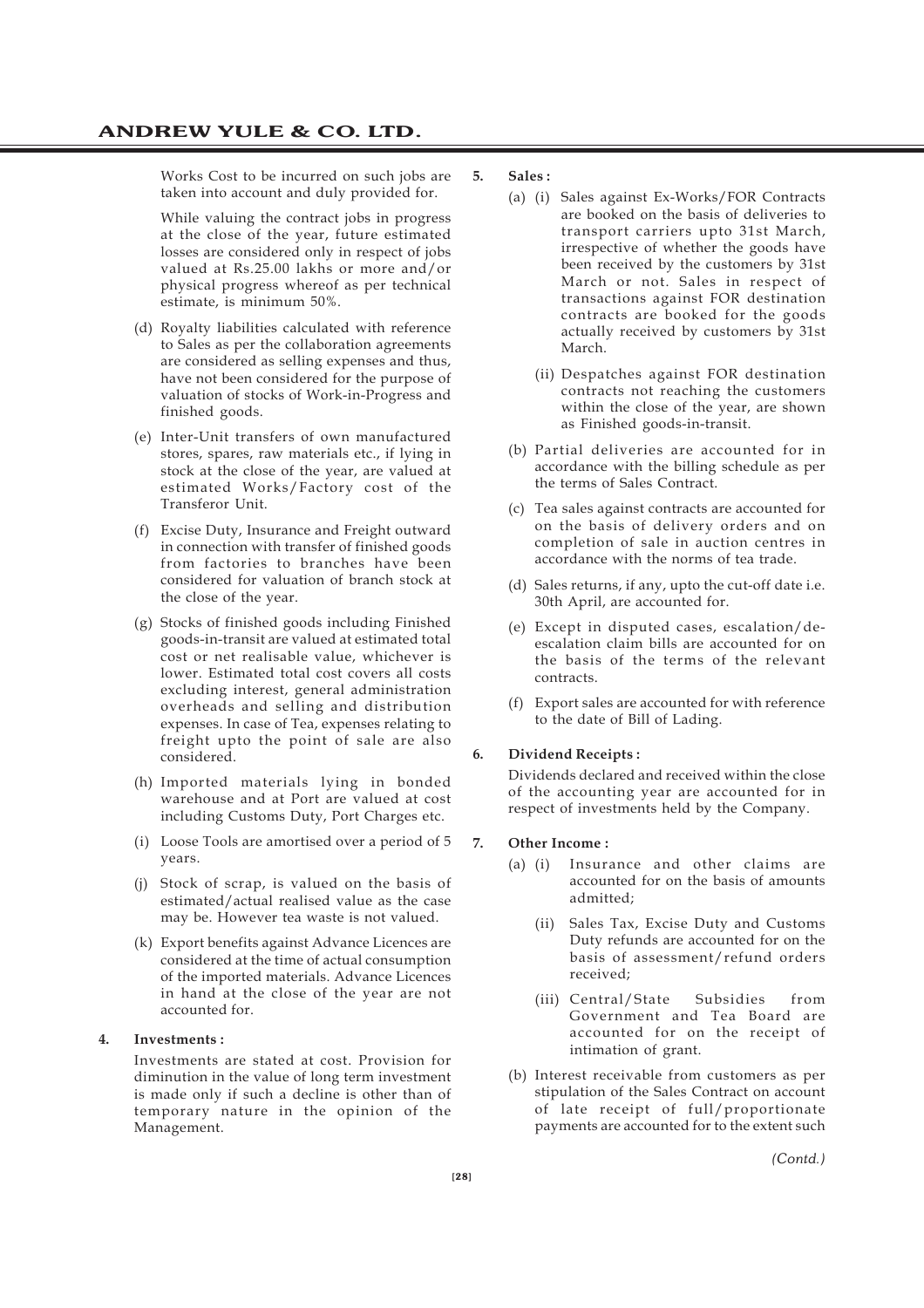interest is ascertainable with respect to the payment so far received.

- (c) Liquidated Damages recovered by the Company for delayed execution and delayed supply of equipment/spares are treated as other income.
- (d) Export/Deemed Export benefits are accounted for on completion of despatches in terms of the contract.

#### **8. Purchases :**

- (a) Insurance charges incurred in relation to the incoming goods where materials are directly relatable are accounted for in respect of individual items; otherwise, such insurance premium is charged off to Profit and Loss Account.
- (b) In case of goods purchased from overseas, the shipment is treated as goods-in-transit:
	- (i) in case of both CIF and C&F Contracts, from the date of intimation received from bank;
	- (ii) in case of FOB Contracts, from the date of actual shipment as per Bill of Lading.

Customs Duty is charged on the basis of the date of arrival in port.

#### **9. Other Revenue Expenses :**

- (a) Issue of materials/components as free replacements during the guarantee period, which can not be provided being unknown, is accounted for on actual despatches. Known free replacements upto the close of the accounting year are provided for.
- (b) Liability in respect of rectification work/ replacement involving estimated value above Rs.0.25 lakh per case is booked on the basis of claims from the customers admitted by the Company wherever it is possible to estimate.
- (c) Liabilities in respect of Liquidated Damages are provided if and to the extent, not disputed by the Company. Liquidated Damages disputed by the Company are treated as contingent liability. The amount of liability/ contingent liability is estimated on the basis of contracted terms and the facts of each case to the extent of revenue recognised.
- (d) Liability in respect of commission is provided in proportion to sales.
- (e) Interest on delayed payments of Income Tax/ Agricultural Income-Tax is accounted for on

the basis of assessment orders of the Tax Authorities, if not disputed by the Company or actual payment effected, as the case may be.

- (f) Payment of Technical Know how Fees is accounted for in compliance with the relevant Accounting Standard.
- (g) Provision for unrealised profit is made in respect of partially completed composite/ turnkey contracts on the basis of proportionate direct cost on the revenue recognised.
- (h) Medicine purchase for Tea Estates are all charged out as per consistent practice.
- (i) Guarantee commission is taken in the year of guarantees issued/renewed.

#### **10. Taxation**

- (i) Taxation comprises of Income Tax, Agricultural Income Tax (both Assam and West Bengal), Deferred Tax and Wealth Tax. These taxes other than Deferred Taxes are measured as the amount expected to be paid to the Tax Authorities in accordance with the Indian Income Tax Act, 1961, West Bengal Agricultural Income Tax Act, 1944, Assam Agricultural Income Tax Act, 1939 and Wealth Tax Act, 1957 respectively.
- (ii) Deferred Tax is measured based on the tax rates and the tax laws enacted or substantively enacted at the Balance Sheet date. Deferred Tax assets/liabilities is recognised, subject to the consideration of prudence, on timing differences, being the difference between taxable income and accounting income that originate in one period and are capable of reversal in one or more subsequent periods in the Profit and Loss Account and the cumulative effect thereof is reflected in the Balance Sheet.
- (iii) In respect of proceedings pending before the various Income Tax/Agricultural Income Tax Authorities on account of Appeal/Rectification filed by the Company, adjustments are made on final settlement of such proceedings.

#### **11. Contingent Liabilities and Contingent Assets :**

Disputed liabilities and claims against the Company including claims by Tax Authorities (for example, Income-tax, Sales tax etc.) pending in appeal, are treated as contingent liabilities. Contingent assets are not accounted for.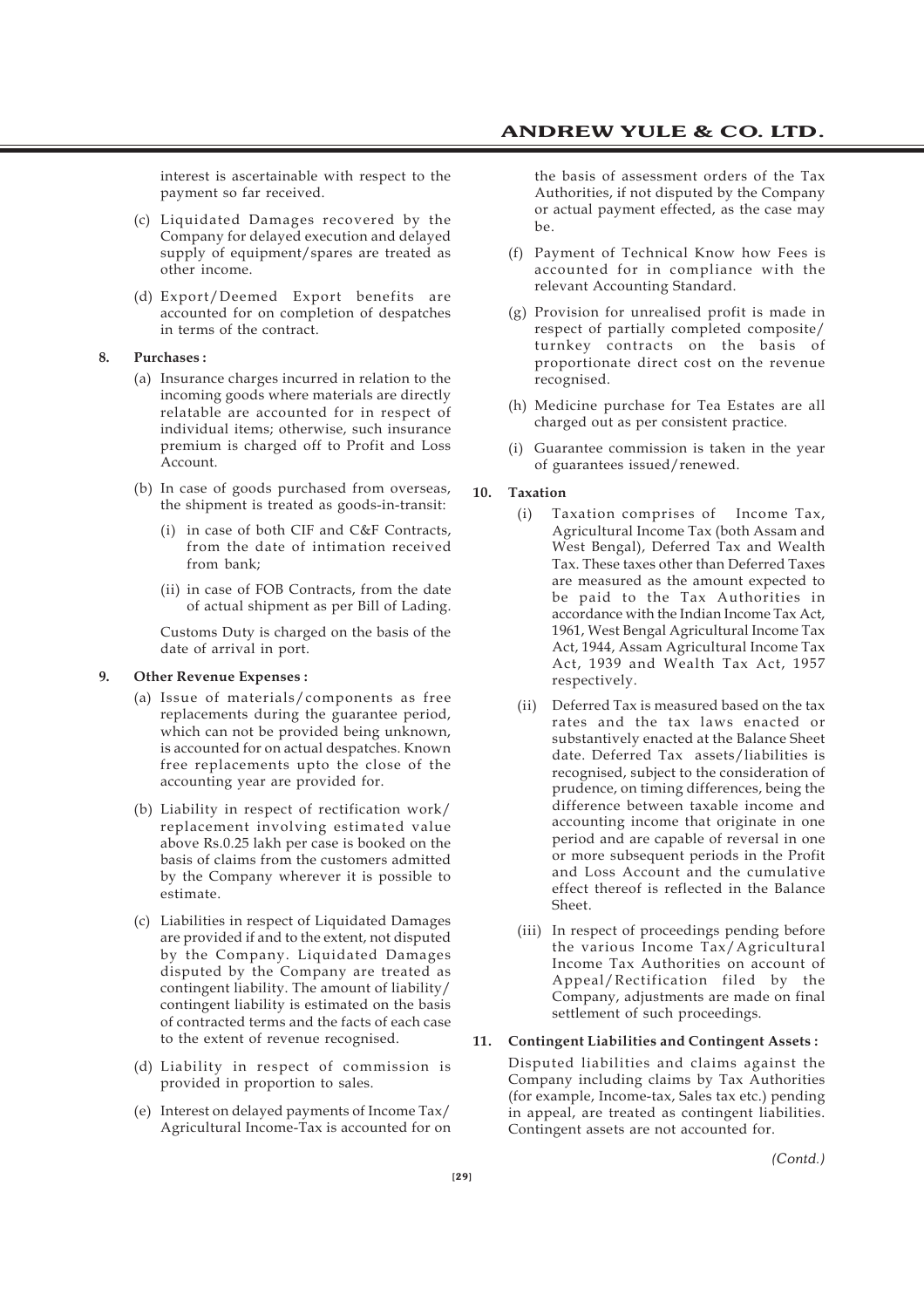Contingent liabilities are considered by using a substantial degree of estimates in compliance with Accounting Standard-29.

#### **12. Booking/Writing Back of Liabilities:**

- (a) For providing liabilities, cut-off date is 30th April but all known liabilities, if material, are booked as far as practicable.
- (b) Liabilities, which are more than 5 years old and not likely to materialise, are written back except government debts. In case of extraordinary items only, separate disclosure is given in the accounts.

#### **13. Conversion of Foreign Currencies:**

- (a) Foreign currency loans to finance fixed assets including technical know-how fees are converted either at the exchange parity rate ruling at the close of the accounting year or at the fixed rate when the exchange is booked in advance, as the case may be. Necessary adjustments with regard to such exchange rate difference are made to secured loans, fixed assets and depreciation.
- (b) In respect of any import of materials both under CIF, FOB and C&F Contracts, purchases are booked at the exchange rates ruling on the date of Bill of Entry. The exchange difference, if any, arising from the difference between the above rate and the rate at which the actual payment is made or at the rate prevailing on 31st March, whichever is earlier, is accounted for in the Profit and Loss Account.
- (c) Exports/Overseas Sales are booked at the rates ruling on the date of bill of lading. Exchange difference, if any, relating to such bills arising either on realisation of the proceeds or on conversion thereof at the exchange rate ruling at the close of the year, whichever is earlier, is accounted for in Profit and Loss Account.
- (d) Receivables and Payables in foreign currency are reported in the Balance Sheet at the parity rate ruling at the close of the financial year. The exchange difference arising on the settlement of such receivables/payable or on reporting such receivables/payables at rates different from those at which those are initially recorded during the period or reported in previous Balance Sheet is accounted for in Profit and Loss Account.

(e) Wherein contract for import or export is covered by forward exchange contract any premium or discount at inception of such contract and any other gain or loss arising out of exchange differences between the forward contract rate and the rate on the day of reporting are treated in compliance with Accounting Standard-11.

#### **14. Research and Development Costs:**

Expenditure in relation to Research and Development activities are treated in accordance with the relevant provision of Accounting Standard-26.

#### **15. Employee Benefits :**

- (a) Defined Contribution Schemes (DCS) : Company's contribution towards Provident Fund and Employees State Insurance paid/ payable during the year to the Appropriate Authorities are charged to the Profit and Loss Account.
- (b) Company's liabilities towards Defined Benefit Schemes for Gratuity, Superannuation and Pension, value of Plan Assets of the Trustee managed Funds maintained for meeting such liabilities, contribution to those Funds and benefits paid out of such Funds are ascertained and accounted for on the basis of independent actuarial valuation as per the requirement of Accounting Standard-15 (Revised 2005) on "Employee Benefit".

In respect of a section of employees, the Company's liability towards Defined Benefit for Provident Fund is determined and accounted for on the basis of prescribed contributions to the respective Trustee managed Funds and shortfall, if any, in plan assets as per Audited Accounts of such Fund.

In respect of post retirement Defined Benefit Scheme of Leave Encashment, the Company's liability is determined and accounted for on the basis of independent actuarial valuation as required by Accounting Standard-15 (Revised 2005) though there is no funding for such liability.

(c) Leave encashment and Pension fund is unfunded but benefits have been determined and accounted for in accordance with Accounting Standard-15 (Revised 2005).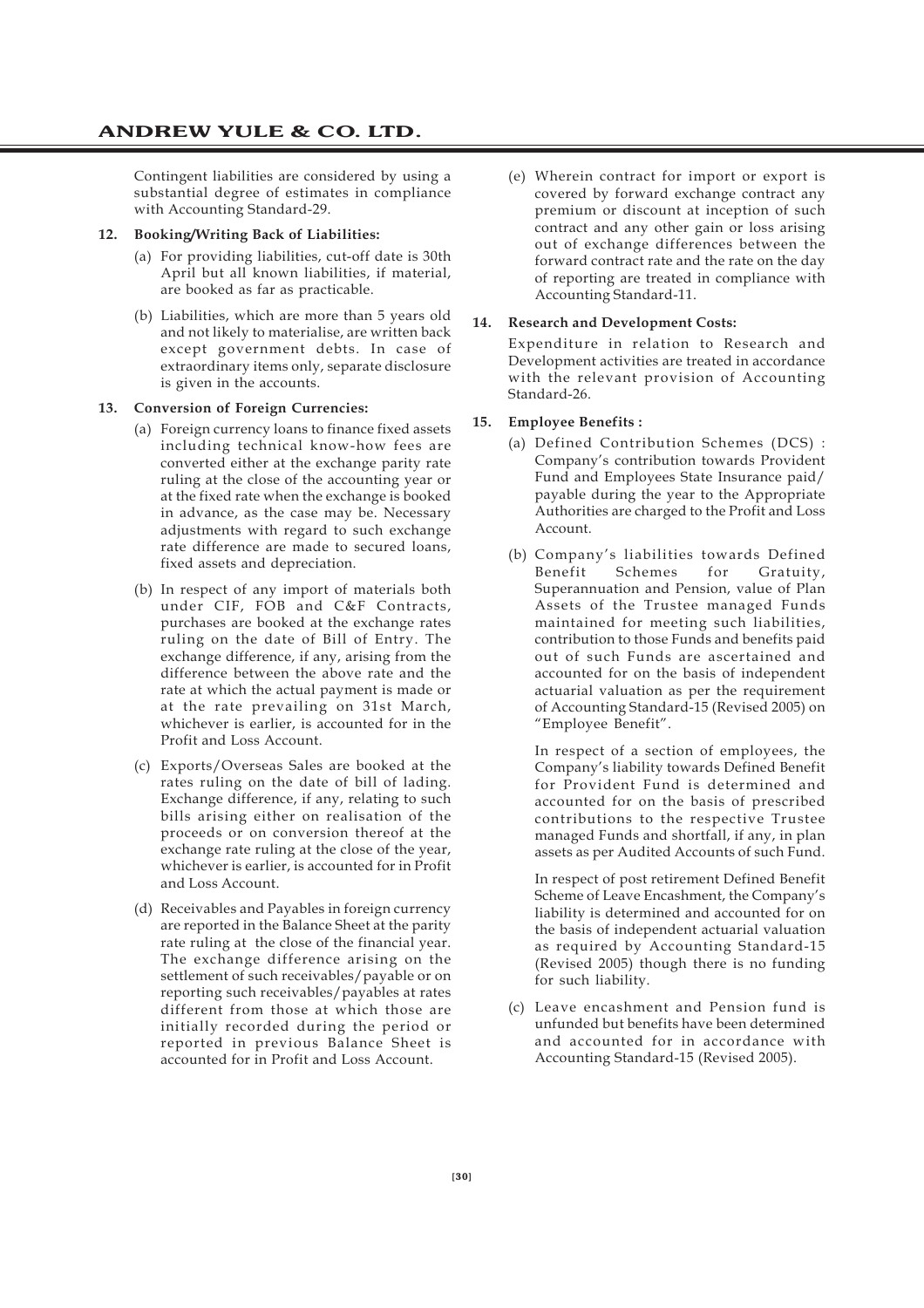|                                                                                    |           |                    | (Rupees in lakhs)  |
|------------------------------------------------------------------------------------|-----------|--------------------|--------------------|
|                                                                                    | Schedules | As at 31.3.10      | As at 31.3.09      |
| <b>SOURCES</b>                                                                     |           |                    |                    |
| [1] Shareholder's Funds:                                                           |           |                    |                    |
| [a] Share Capital                                                                  | 1         | 5926.57<br>847.00  | 5926.57<br>740.80  |
| [b] Shares pending allotment (Note No.4 on Schedule 20)<br>[c] Reserve and Surplus | 2         | 10946.00           | 10874.01           |
|                                                                                    |           | 17719.57           | 17541.38           |
| [2] Loan Funds:                                                                    | 3         |                    |                    |
| [a] Secured Loans                                                                  |           | 10649.48           | 13310.43           |
| [b] Unsecured Loans                                                                |           | 7440.26            | 15269.81           |
|                                                                                    |           | 18089.74           | 28580.24           |
| [3] Deferred Tax Liability (Note No.14 on Schedule 20)                             |           | 338.82             | 312.53             |
| <b>TOTAL</b>                                                                       |           | 36148.13           | 46434.15           |
| <b>APPLICATIONS OF FUNDS</b>                                                       |           |                    |                    |
| [1] Fixed Assets:                                                                  | 4         |                    |                    |
| [a] Gross Block                                                                    |           | 22918.53           | 22333.65           |
| [b] Less: Depreciation and Amortisation                                            |           | 5721.94            | 5464.39            |
| [c] Net Block                                                                      |           | 17196.59           | 16869.26           |
| [d] Less: Impairment of Assets                                                     |           | 188.82<br>17007.77 | 181.52<br>16687.74 |
| [e] Capital work-in-progress                                                       |           | 317.45             | 761.65             |
|                                                                                    |           | 17325.22           | 17449.39           |
| [e] Pre-operative Expenditure (Pending Allocation)                                 |           |                    | 113.85             |
|                                                                                    |           | 17325.22           | 17563.24           |
| [2] Investments                                                                    | 5         | 861.12             | 2066.96            |
| [3] Current Assets, Loans and Advances :                                           |           |                    |                    |
| [a] Inventories                                                                    | 6         | 3062.67            | 2931.74            |
| [b] Sundry Debtors                                                                 | 7         | 3215.31            | 4392.51            |
| [c] Cash and Bank Balances                                                         | 8         | 12918.33           | 11884.11           |
| [d] Other Current Assets                                                           | 9         | 0.69               | 0.05               |
| [e] Loans and Advances                                                             | 10        | 4288.36            | 4367.96            |
| Less: Current Liabilities and Provisions:                                          |           | 23485.36           | 23576.37           |
| [a] Current Liabilities                                                            | 11        | 13122.20           | 11968.05           |
| [b] Provisions                                                                     | 12        | 1729.87            | 1670.87            |
|                                                                                    |           | 14852.07           | 13638.92           |
| Net Current Assets                                                                 |           | 8633.29            | 9937.45            |
| [4] [a] Miscellaneous Expenditure to the extent not written off or adjusted        |           | 9.00               | 9.00               |
| [b] Profit and Loss Account                                                        |           | 9319.50            | 16857.50           |
| <b>TOTAL</b>                                                                       |           | 36148.13           | 46434.15           |
| <b>NOTES ON ACCOUNTS</b>                                                           | 20        |                    |                    |
| MOTEC ON ACCOUNTS CEATEMENT ON ACCOUNTING DOUGLES                                  | ANID      |                    |                    |

### **BALANCE SHEET AS AT 31ST MARCH, 2010**

NOTES ON ACCOUNTS, STATEMENT ON ACCOUNTING POLICIES AND SCHEDULES 1 TO 20 FORM AN INTEGRAL PART OF THE ACCOUNTS

On behalf of the Board,

K. DATTA, *Chairman and Managing Director.*

| D. BANDYOPADHYAY.          | I. SENGUPTA      |           |  |
|----------------------------|------------------|-----------|--|
| Company Secretary.         | S. P. KAR        | Directors |  |
| KOLKATA – 27th July, 2010. | S. SWAMINATHAN I |           |  |

In terms of our attached Report of even date.

For S. GHOSH & CO., *Chartered Accountants,* (CA A. K. MUKHERJEE) *Partner,*<br>*Partner,*<br>Membership No.5243

Kolkata –  $27th$  July,  $2010$ .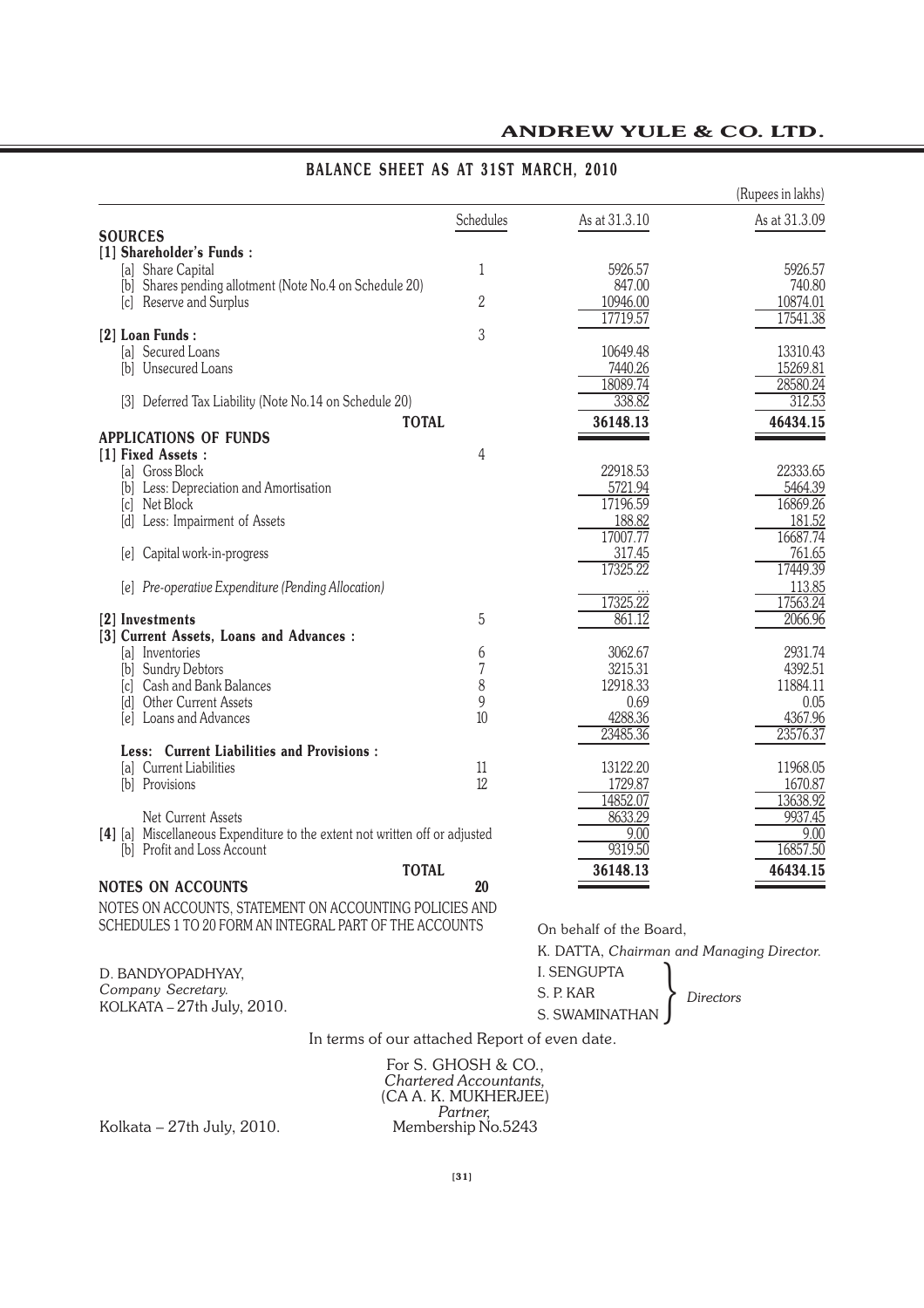| 2009-10<br>Schedules<br><b>INCOME</b><br><b>Gross Sales</b><br>19039.60<br>393.20<br>Less: Excise Duty<br>13<br>18646.40<br>Net Sales<br>73.92<br>Interest and Dividend on Long Term Investments (Non-Trade) (Gross)<br>10897.65<br>Other Income<br>14<br>15<br>Accretion/Decretion(-) in Stocks<br>231.17<br>29849.14<br><b>EXPENDITURE</b><br>Materials Consumed<br>5642.37<br>16<br>9091.82<br>17<br>Salaries, Wages and Bonus<br>2251.46<br>Interest<br>18<br>19<br>5345.94<br>Other Expenses<br>4<br>385.83<br>Depreciation and Amortisation<br>7.30<br><b>Impairment of Assets</b><br>22724.72<br>7124.42<br>Profit/Loss(-) for the year before extraordinary income<br>Add: Extra-ordinary Income [Note No.3(a) of Schedule-20]<br>424.80<br>7549.22<br>Provision for Taxation:<br>Less:<br>3.00<br>2.50<br>[a] Wealth Tax<br>$(-) 18.07$<br>208.72<br>[b] Income Tax (in respect of earlier years)<br>27.35<br>Fringe Benefit Tax<br>[c]<br>26.29<br>Deferred Tax (includes Rs.11.14 lakh in respect of earlier years)<br>1.14<br>[d]<br>11.22<br>7538.00<br>2936.18<br>Profit/Loss(-) for the year after provision<br>$-19793.68$<br>Loss brought forward from last account<br>$-16857.50$<br>Add:<br>-)16857.50<br><b>Balance carried to Balance Sheet</b><br>9319.50<br>Basic & Diluted earnings per share before extraordinary income<br>Rs.2.40<br>Rs.0.33<br>(Note No.20 of Schedule 20)<br>Basic & Diluted earnings per share after extraordinary income<br>Rs.2.54<br>Rs.1.03<br>(Note No.20 of Schedule 20)<br>20<br><b>NOTES ON ACCOUNTS</b> |  |  | (Rupees in lakhs) |
|----------------------------------------------------------------------------------------------------------------------------------------------------------------------------------------------------------------------------------------------------------------------------------------------------------------------------------------------------------------------------------------------------------------------------------------------------------------------------------------------------------------------------------------------------------------------------------------------------------------------------------------------------------------------------------------------------------------------------------------------------------------------------------------------------------------------------------------------------------------------------------------------------------------------------------------------------------------------------------------------------------------------------------------------------------------------------------------------------------------------------------------------------------------------------------------------------------------------------------------------------------------------------------------------------------------------------------------------------------------------------------------------------------------------------------------------------------------------------------------------------------------------------------------------------------------|--|--|-------------------|
|                                                                                                                                                                                                                                                                                                                                                                                                                                                                                                                                                                                                                                                                                                                                                                                                                                                                                                                                                                                                                                                                                                                                                                                                                                                                                                                                                                                                                                                                                                                                                                |  |  | 2008-09           |
|                                                                                                                                                                                                                                                                                                                                                                                                                                                                                                                                                                                                                                                                                                                                                                                                                                                                                                                                                                                                                                                                                                                                                                                                                                                                                                                                                                                                                                                                                                                                                                |  |  |                   |
|                                                                                                                                                                                                                                                                                                                                                                                                                                                                                                                                                                                                                                                                                                                                                                                                                                                                                                                                                                                                                                                                                                                                                                                                                                                                                                                                                                                                                                                                                                                                                                |  |  | 18978.91          |
|                                                                                                                                                                                                                                                                                                                                                                                                                                                                                                                                                                                                                                                                                                                                                                                                                                                                                                                                                                                                                                                                                                                                                                                                                                                                                                                                                                                                                                                                                                                                                                |  |  | 922.00            |
|                                                                                                                                                                                                                                                                                                                                                                                                                                                                                                                                                                                                                                                                                                                                                                                                                                                                                                                                                                                                                                                                                                                                                                                                                                                                                                                                                                                                                                                                                                                                                                |  |  | 18056.91          |
|                                                                                                                                                                                                                                                                                                                                                                                                                                                                                                                                                                                                                                                                                                                                                                                                                                                                                                                                                                                                                                                                                                                                                                                                                                                                                                                                                                                                                                                                                                                                                                |  |  | 289.29            |
|                                                                                                                                                                                                                                                                                                                                                                                                                                                                                                                                                                                                                                                                                                                                                                                                                                                                                                                                                                                                                                                                                                                                                                                                                                                                                                                                                                                                                                                                                                                                                                |  |  | 6652.06           |
|                                                                                                                                                                                                                                                                                                                                                                                                                                                                                                                                                                                                                                                                                                                                                                                                                                                                                                                                                                                                                                                                                                                                                                                                                                                                                                                                                                                                                                                                                                                                                                |  |  | 208.05            |
|                                                                                                                                                                                                                                                                                                                                                                                                                                                                                                                                                                                                                                                                                                                                                                                                                                                                                                                                                                                                                                                                                                                                                                                                                                                                                                                                                                                                                                                                                                                                                                |  |  | 25206.31          |
|                                                                                                                                                                                                                                                                                                                                                                                                                                                                                                                                                                                                                                                                                                                                                                                                                                                                                                                                                                                                                                                                                                                                                                                                                                                                                                                                                                                                                                                                                                                                                                |  |  |                   |
|                                                                                                                                                                                                                                                                                                                                                                                                                                                                                                                                                                                                                                                                                                                                                                                                                                                                                                                                                                                                                                                                                                                                                                                                                                                                                                                                                                                                                                                                                                                                                                |  |  | 6858.85           |
|                                                                                                                                                                                                                                                                                                                                                                                                                                                                                                                                                                                                                                                                                                                                                                                                                                                                                                                                                                                                                                                                                                                                                                                                                                                                                                                                                                                                                                                                                                                                                                |  |  | 7304.02           |
|                                                                                                                                                                                                                                                                                                                                                                                                                                                                                                                                                                                                                                                                                                                                                                                                                                                                                                                                                                                                                                                                                                                                                                                                                                                                                                                                                                                                                                                                                                                                                                |  |  | 2241.21           |
|                                                                                                                                                                                                                                                                                                                                                                                                                                                                                                                                                                                                                                                                                                                                                                                                                                                                                                                                                                                                                                                                                                                                                                                                                                                                                                                                                                                                                                                                                                                                                                |  |  | 7265.57           |
|                                                                                                                                                                                                                                                                                                                                                                                                                                                                                                                                                                                                                                                                                                                                                                                                                                                                                                                                                                                                                                                                                                                                                                                                                                                                                                                                                                                                                                                                                                                                                                |  |  | 368.27            |
|                                                                                                                                                                                                                                                                                                                                                                                                                                                                                                                                                                                                                                                                                                                                                                                                                                                                                                                                                                                                                                                                                                                                                                                                                                                                                                                                                                                                                                                                                                                                                                |  |  | 4.50              |
|                                                                                                                                                                                                                                                                                                                                                                                                                                                                                                                                                                                                                                                                                                                                                                                                                                                                                                                                                                                                                                                                                                                                                                                                                                                                                                                                                                                                                                                                                                                                                                |  |  | 24042.42          |
|                                                                                                                                                                                                                                                                                                                                                                                                                                                                                                                                                                                                                                                                                                                                                                                                                                                                                                                                                                                                                                                                                                                                                                                                                                                                                                                                                                                                                                                                                                                                                                |  |  | 1163.89           |
|                                                                                                                                                                                                                                                                                                                                                                                                                                                                                                                                                                                                                                                                                                                                                                                                                                                                                                                                                                                                                                                                                                                                                                                                                                                                                                                                                                                                                                                                                                                                                                |  |  | 2012.00           |
|                                                                                                                                                                                                                                                                                                                                                                                                                                                                                                                                                                                                                                                                                                                                                                                                                                                                                                                                                                                                                                                                                                                                                                                                                                                                                                                                                                                                                                                                                                                                                                |  |  | 3175.89           |
|                                                                                                                                                                                                                                                                                                                                                                                                                                                                                                                                                                                                                                                                                                                                                                                                                                                                                                                                                                                                                                                                                                                                                                                                                                                                                                                                                                                                                                                                                                                                                                |  |  |                   |
|                                                                                                                                                                                                                                                                                                                                                                                                                                                                                                                                                                                                                                                                                                                                                                                                                                                                                                                                                                                                                                                                                                                                                                                                                                                                                                                                                                                                                                                                                                                                                                |  |  |                   |
|                                                                                                                                                                                                                                                                                                                                                                                                                                                                                                                                                                                                                                                                                                                                                                                                                                                                                                                                                                                                                                                                                                                                                                                                                                                                                                                                                                                                                                                                                                                                                                |  |  |                   |
|                                                                                                                                                                                                                                                                                                                                                                                                                                                                                                                                                                                                                                                                                                                                                                                                                                                                                                                                                                                                                                                                                                                                                                                                                                                                                                                                                                                                                                                                                                                                                                |  |  |                   |
|                                                                                                                                                                                                                                                                                                                                                                                                                                                                                                                                                                                                                                                                                                                                                                                                                                                                                                                                                                                                                                                                                                                                                                                                                                                                                                                                                                                                                                                                                                                                                                |  |  |                   |
|                                                                                                                                                                                                                                                                                                                                                                                                                                                                                                                                                                                                                                                                                                                                                                                                                                                                                                                                                                                                                                                                                                                                                                                                                                                                                                                                                                                                                                                                                                                                                                |  |  | 239.71            |
|                                                                                                                                                                                                                                                                                                                                                                                                                                                                                                                                                                                                                                                                                                                                                                                                                                                                                                                                                                                                                                                                                                                                                                                                                                                                                                                                                                                                                                                                                                                                                                |  |  |                   |
|                                                                                                                                                                                                                                                                                                                                                                                                                                                                                                                                                                                                                                                                                                                                                                                                                                                                                                                                                                                                                                                                                                                                                                                                                                                                                                                                                                                                                                                                                                                                                                |  |  |                   |
|                                                                                                                                                                                                                                                                                                                                                                                                                                                                                                                                                                                                                                                                                                                                                                                                                                                                                                                                                                                                                                                                                                                                                                                                                                                                                                                                                                                                                                                                                                                                                                |  |  |                   |
|                                                                                                                                                                                                                                                                                                                                                                                                                                                                                                                                                                                                                                                                                                                                                                                                                                                                                                                                                                                                                                                                                                                                                                                                                                                                                                                                                                                                                                                                                                                                                                |  |  |                   |
|                                                                                                                                                                                                                                                                                                                                                                                                                                                                                                                                                                                                                                                                                                                                                                                                                                                                                                                                                                                                                                                                                                                                                                                                                                                                                                                                                                                                                                                                                                                                                                |  |  |                   |
|                                                                                                                                                                                                                                                                                                                                                                                                                                                                                                                                                                                                                                                                                                                                                                                                                                                                                                                                                                                                                                                                                                                                                                                                                                                                                                                                                                                                                                                                                                                                                                |  |  |                   |
|                                                                                                                                                                                                                                                                                                                                                                                                                                                                                                                                                                                                                                                                                                                                                                                                                                                                                                                                                                                                                                                                                                                                                                                                                                                                                                                                                                                                                                                                                                                                                                |  |  |                   |
|                                                                                                                                                                                                                                                                                                                                                                                                                                                                                                                                                                                                                                                                                                                                                                                                                                                                                                                                                                                                                                                                                                                                                                                                                                                                                                                                                                                                                                                                                                                                                                |  |  |                   |
|                                                                                                                                                                                                                                                                                                                                                                                                                                                                                                                                                                                                                                                                                                                                                                                                                                                                                                                                                                                                                                                                                                                                                                                                                                                                                                                                                                                                                                                                                                                                                                |  |  |                   |

### **PROFIT AND LOSS ACCOUNT FOR THE YEAR ENDED 31ST MARCH, 2010**

NOTES ON ACCOUNTS, STATEMENT ON ACCOUNTING POLICIES AND SCHEDULES 1 TO 20 FORM AN INTEGRAL PART OF THE ACCOUNTS

> On behalf of the Board, K. DATTA, *Chairman and Managing Director.* I. SENGUPTA S. P. KAR S. P. KAR<br>S. SWAMINATHAN *Directors*

In terms of our attached Report of even date.

For S. GHOSH & CO., *Chartered Accountants,* (CA A. K. MUKHERJEE) *Partner,*

Kolkata –  $27th$  July,  $2010$ .

KOLKATA – 27th July, 2010.

D. BANDYOPADHYAY, *Company Secretary.*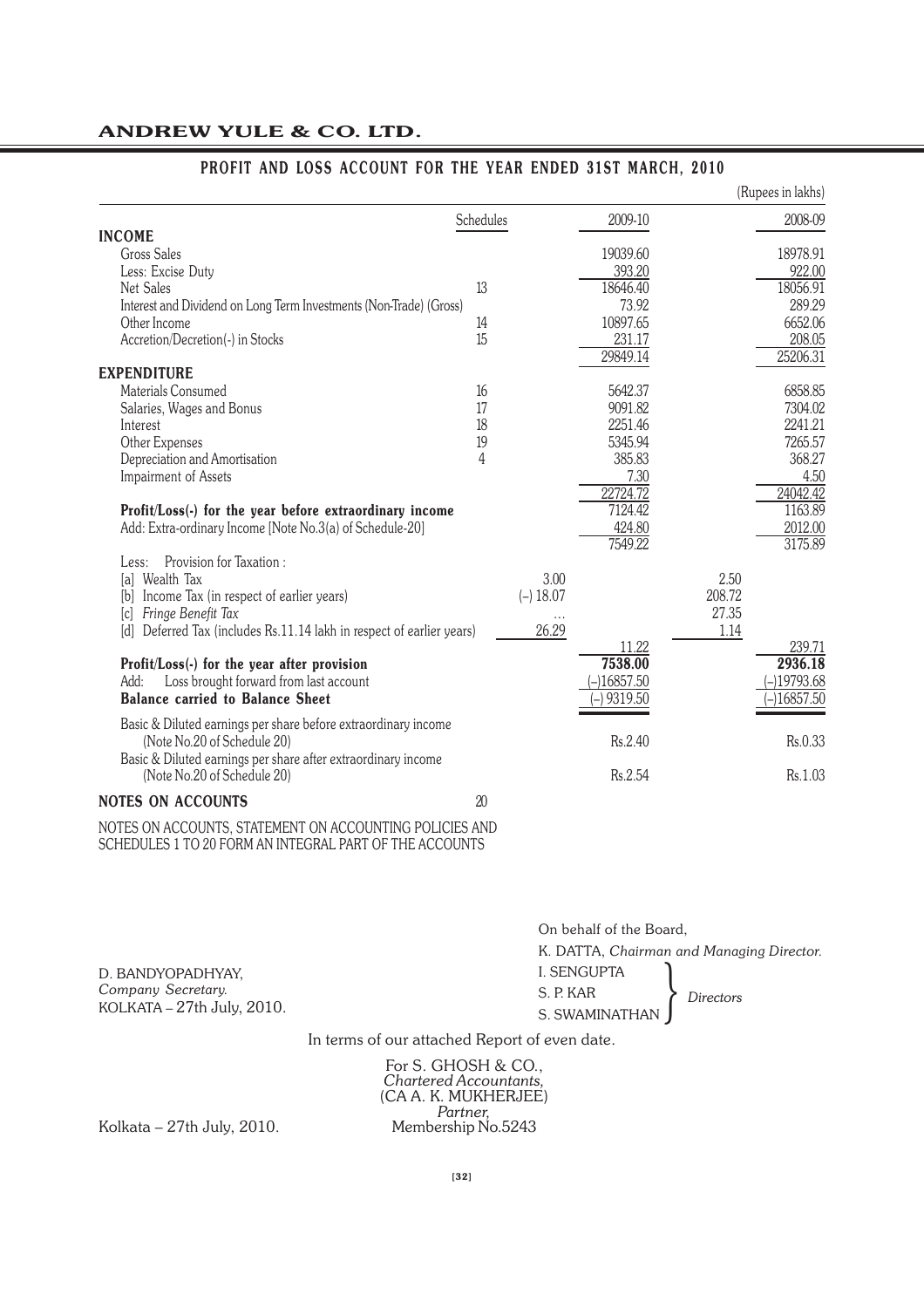|                                                                                               |               | (Rupees in lakhs) |
|-----------------------------------------------------------------------------------------------|---------------|-------------------|
|                                                                                               | As at 31.3.10 | As at 31.3.09     |
| Cash Flow Statement has been prepared by following Indirect Method mentioned in AS-3          |               |                   |
| [A] CASH FLOW FROM OPERATING ACTIVITIES :                                                     |               |                   |
| Net Profit before Tax and extraordinary items                                                 | 7124.42       | 1163.89           |
| <b>Adjustments for:</b>                                                                       |               |                   |
| Depreciation/Impairment of Assets                                                             | 393.13        | 372.77            |
| Miscellaneous Expenditure/Aqua Culture Project expenses written off                           | 222.29        | 20.04             |
| Interest charged                                                                              | 2251.46       | 2241.21           |
| Investment Income                                                                             | (7871.73)     | (1341.98)         |
| Subsidy Credited to Profit and Loss Account                                                   | (41.89)       |                   |
| Operating profit before changes in amount of<br><b>Current Liabilities and Current Assets</b> | 2077.68       | 2455.93           |
| Adjustment for:                                                                               |               |                   |
| <b>Trade Receivables</b>                                                                      | (381.40)      | 123.71            |
| Inventories                                                                                   | (130.93)      | (198.71)          |
| Trade payable                                                                                 | 968.65        | (2942.79)         |
| <b>Cash Generated from Operations</b>                                                         | 2534.00       | (561.86)          |
| Wealth Tax paid                                                                               | (2.84)        | (2.71)            |
| Fringe Benefit Tax                                                                            | (1.00)        | (54.15)           |
| Agricultural Income Tax                                                                       |               | (165.42)          |
| <b>Cash-flow before Extraordinary Items</b>                                                   | 2530.16       | (784.14)          |
| Extraordinary Income                                                                          | 424.80        | 2012.00           |
| NET CASH FROM OPERATING ACTIVITIES (A)                                                        | 2954.96       | 1227.86           |
| [B] CASH FLOW FROM INVESTING ACTIVITIES :                                                     |               |                   |
| Purchase of Fixed Assets (including Capital WIP and<br>Pre-operative Expenditure)             | (140.68)      | (699.30)          |
| Loans                                                                                         | 56.18         | 33.89             |
| Sale of Non-Trade Investment                                                                  | 8049.78       | $\cdots$          |
| Subsidy received from Tea Board for Capital Assets                                            | 99.63         | $\cdots$          |
| Received from other Investments                                                               | 1156.52       | 939.37            |
| NET CASH FROM INVESTING ACTIVITIES (B)                                                        | 9221.43       | 273.96            |

# **CASH FLOW STATEMENT FOR THE YEAR ENDED 31ST MARCH, 2010**

*(Contd.)*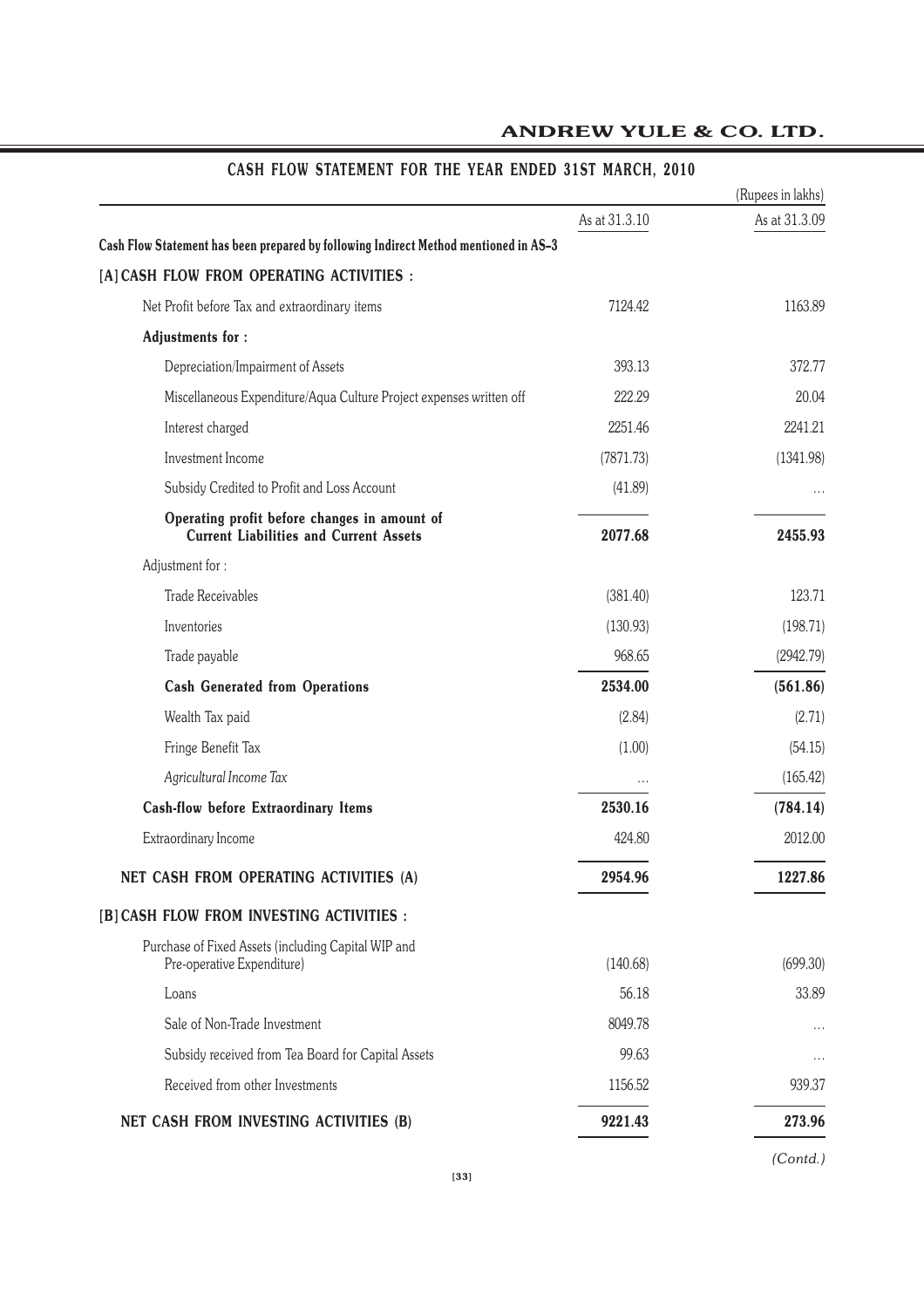|                                                                 |               | (Rupees in lakhs) |
|-----------------------------------------------------------------|---------------|-------------------|
|                                                                 | As at 31.3.10 | As at 31.3.09     |
| [C] CASH FLOW FROM FINANCING ACTIVITIES :                       |               |                   |
| Net Proceeds from borrowings                                    | (11705.25)    | (2616.00)         |
| Interest paid                                                   | (995.77)      | (1677.39)         |
| Advance against equity                                          | 106.20        | 590.80            |
| Proceeds from Equity                                            |               | 252.20            |
| NET CASH USED IN FINANCING ACTIVITIES [C]                       | (12594.82)    | (3450.39)         |
| NET CHANGES IN CASH AND CASH EQUIVALENT [A+B+C]                 | (418.43)      | (1948.57)         |
| CASH AND CASH EQUIVALENT Opening Balance as at 1st April, 2009  | 3291.11       | 5239.68           |
| CASH AND CASH EQUIVALENT Closing Balance as at 31st March, 2010 | 2872.68       | 3291.11           |
| Notes:                                                          |               |                   |
| [1] Break-up of Cash and Cash equivalent                        |               |                   |
| Cash in hand                                                    | 34.60         | 16.14             |
| Postage and Stamps in hand                                      | 0.21          | 0.05              |
| Cheques in hand                                                 | 11.71         | 82.83             |
| Remittance in transit                                           | 54.34         | 684.26            |
| Balance with scheduled Banks:                                   |               |                   |
| On Current Account                                              | 550.96        | 2239.41           |
| Fixed Deposit with Banks maturing within 3 months               | 2220.86       | 268.42            |
|                                                                 | 2872.68       | 3291.11           |

### **CASH FLOW STATEMENT FOR THE YEAR ENDED 31ST MARCH, 2010 –** *(Contd.)*

[2] Suitable modifications have been made in the prescribed form to provide for adequate information.

[3] Figures of the previous year have been re-grouped/re-arranged wherever necessary.

On behalf of the Board, K. DATTA, *Chairman and Managing Director.* I. SENGUPTA S. P. KAR S. P. KAR<br>S. SWAMINATHAN *Directors* 

D. BANDYOPADHYAY, *Company Secretary.* KOLKATA – 27th July, 2010.

In terms of our attached Report of even date.

For S. GHOSH & CO., *Chartered Accountants,* (CA A. K. MUKHERJEE) *Partner,*

Kolkata – 27th July, 2010. Membership No.5243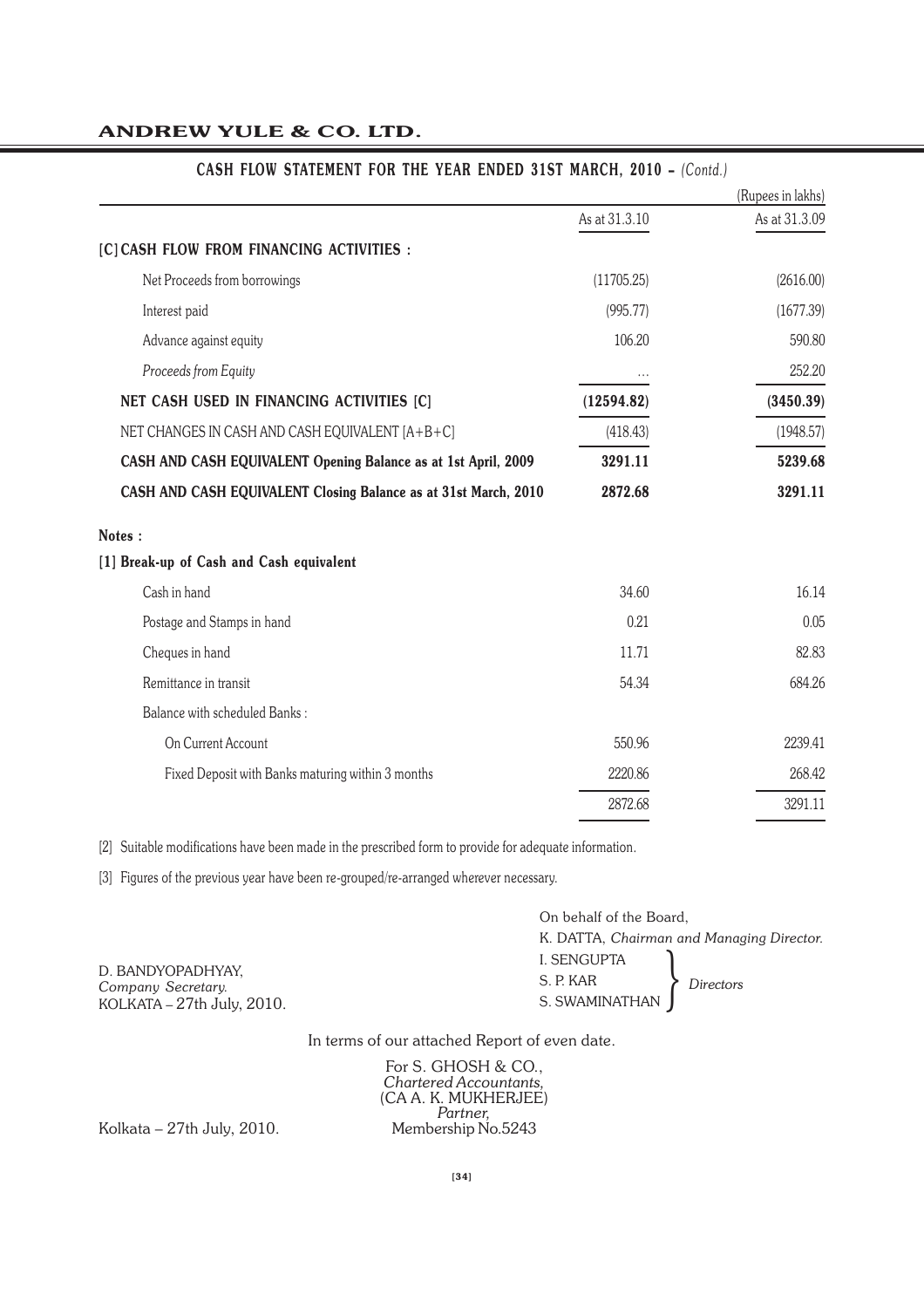|                             |                                                                                                                        |        |               |       | (Rupees in lakhs) |
|-----------------------------|------------------------------------------------------------------------------------------------------------------------|--------|---------------|-------|-------------------|
|                             |                                                                                                                        |        | As at 31.3.10 |       | As at 31.3.09     |
| <b>SCHEDULE 1</b>           |                                                                                                                        |        |               |       |                   |
| <b>SHARE CAPITAL</b>        |                                                                                                                        |        |               |       |                   |
| Authorised:                 |                                                                                                                        |        |               |       |                   |
|                             | 37,50,00,000 Equity Shares of Rs.2/- each                                                                              |        | 7500.00       |       | 7500.00           |
|                             | (Previous year 37,50,00,000 Equity Shares of Rs.2/- each)                                                              |        |               |       |                   |
|                             | Issued, Subscribed and Fully Paid-up :                                                                                 |        |               |       |                   |
|                             | 29,63,28,478 Equity Share of Rs.2/- each                                                                               |        |               |       |                   |
|                             | (Previous year 29,63,28,478 Equity Shares of Rs.2/- each)                                                              |        |               |       |                   |
|                             | [Of the above, 6,00,000 Shares issued as Bonus Shares by<br>capitalisation of General Reserve, 21,35,344 Shares issued |        |               |       |                   |
|                             | pursuant to a Contract without payment being received in                                                               |        |               |       |                   |
|                             | cash and 11,57,600 Shares issued to Government of India                                                                |        |               |       |                   |
|                             | in the name of The President of India pursuant to Transformer                                                          |        |               |       |                   |
|                             | & Switchgear Ltd. (Acquisition and Transfer of Undertakings)                                                           |        |               |       |                   |
|                             | Act, 1983 and Brentford Electric (India) Ltd. (Acquisition                                                             |        |               |       |                   |
|                             | and Transfer of Undertakings) Act, 1987 against                                                                        |        |               |       |                   |
|                             | compensation money paid by them.] Out of the above (i)                                                                 |        |               |       |                   |
|                             | 22,54,51,400 No. of Shares - Issued to Govt. of India in the                                                           |        |               |       |                   |
|                             | name of President of India of Rs.2/- each towards conversion                                                           |        |               |       |                   |
|                             | of GOI loan and advance against Equity as per                                                                          |        |               |       |                   |
|                             | Sanctioned Rehabilitation Scheme (SRS) dated                                                                           |        |               |       |                   |
|                             | 30.10.2007 (ii) 1,26,10,000 No. of Shares Issued to                                                                    |        |               |       |                   |
|                             | Bank of Baroda of Rs.2/- each towards conversion of                                                                    |        |               |       |                   |
|                             | funded interest of Rs.252.20 lakhs.                                                                                    |        | 5926.57       |       | 5926.57           |
|                             |                                                                                                                        |        | 5926.57       |       | 5926.57           |
| <b>SCHEDULE 2</b>           |                                                                                                                        |        |               |       |                   |
| <b>RESERVES AND SURPLUS</b> |                                                                                                                        |        |               |       |                   |
| <b>Capital Reserve:</b>     |                                                                                                                        |        |               |       |                   |
| General:                    |                                                                                                                        |        |               |       |                   |
|                             | Balance as per last account                                                                                            |        | 10735.16      |       | 10735.16          |
| Special :                   |                                                                                                                        |        |               |       |                   |
|                             | Central/State Subsidy for Capital Assets :                                                                             |        |               |       |                   |
|                             | Balance as per last account                                                                                            |        | 11.40         |       | 11.40             |
|                             | Tea Board Subsidy for Capital Assets:                                                                                  |        |               |       |                   |
|                             | Balance as per last account                                                                                            | 38.70  |               | 46.50 |                   |
|                             | Add: Received during the year                                                                                          | 99.63  |               |       |                   |
|                             | Less: Transfer to Profit and Loss Account                                                                              | 138.33 |               | 46.50 |                   |
|                             | (includes items relating to previous year                                                                              |        |               |       |                   |
|                             | Rs.8.34 lakh; 2008-09 Rs.Nil)                                                                                          | 27.64  |               | 7.80  |                   |
|                             |                                                                                                                        |        | 110.69        |       | 38.70             |
|                             | <b>State Housing Subsidies</b>                                                                                         |        | 4.06          |       | 4.06              |
|                             |                                                                                                                        |        | 126.15        |       | 54.16             |
|                             |                                                                                                                        |        | 10861.31      |       | 10789.32          |
|                             | <b>Preference Share Capital Redemption Reserve:</b>                                                                    |        |               |       |                   |
|                             | Balance as per last account                                                                                            |        | 84.69         |       | 84.69             |
|                             |                                                                                                                        |        | 10946.00      |       | 10874.01          |
|                             |                                                                                                                        |        |               |       |                   |

### **SCHEDULES FORMING PART OF THE BALANCE SHEET AS AT 31ST MARCH, 2010**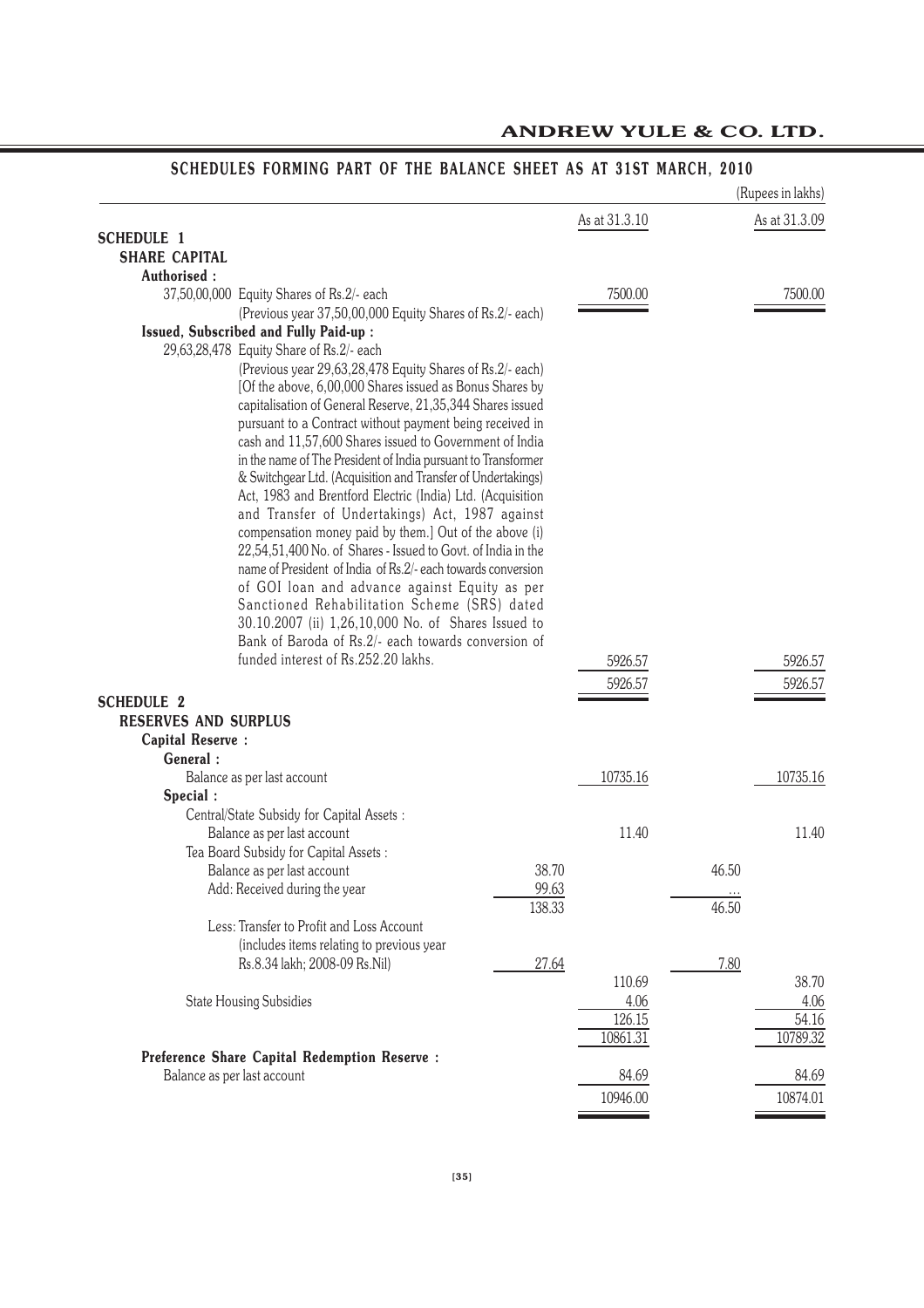#### (Rupees in lakhs) *(Contd.)* As at 31.3.10 As at 31.3.09 **SCHEDULE 3 LOANS Secured Loans : Term Loans :** Tea Board Special Purpose Tea Fund Loan **1998** 29.45 29.45 29.45 29.45 29.45 29.45 29.45 29.45 29.45 29.45 29.45 (Secured by a charge on certain movable and immovable assets of Banarhat, Choonabhutti, Hoolungooree and Khowang Tea Estates ranking subsequent to the charge in favour of the Bank on those assets) West Bengal Government Sales Tax Loan (To be secured by a residuary charge over certain immovable property ranking next only to the charges in favour of the Banks) 381.42 381.42 381.42<br>Add:Interest accrued and due thereon 313.53 381.42 Add:Interest accrued and due thereon 133.53 14.95 481.58 **Bonds :** 9% Secured Redeemable Non-convertible 12 Years Bond (Secured by creation of 2nd charge on mortgage of Banarhat and Karballa Tea Estates.) 1000.00 1500.00 9.1% Secured Redeemable Non-convertible 10 Years Bond 2000.00 2000.00 (Secured by GOI Guarantee) **From Scheduled Banks on Cash Credit Accounts :** State Bank of India 1257.75 1257.75<br>Add: Interest accrued and due thereon 895.98 1257.75 1257.75 Add: Interest accrued and due thereon 895.98 2153.73 2025.84 Bank of Baroda<br>Add: Interest accrued and due thereon and the state of the state 378.47 Add: Interest accrued and due thereon 3564.79 3193.66<br>
... 3393.66<br>
636.88 *Allahabad Bank* ... 636.88 (The above loans are secured by the whole of the Company's present and future stocks of raw materials, work-in-progress, finished goods and manufactured goods and articles, stores, components and spares, other movable properties wherever situate, book debts and all other current assets, claims, rights to movable properties by way of first charge ranking pari-passu inter-se without any preference to one over the other) United Bank of India 1461.35 (for Desam, Khowang, New Dooars and Choonabhutti Tea Estates) Union Bank of India 256.97 665.38 (for Banarhat, Karballa, and Hoolungooree Tea Estates) Allahabad Bank 1315.79<br>Add: Interest accrued and due thereon 1315.79<br>0.50 1.150 1.150 1.150 1.150 1.150 1.150 1.150 1.150 1.150 1.150 1.150 1.150 1.150 1.150 1.150 1.150 1.150 1.1 Add: Interest accrued and due thereon<br>(for Tinkong, Basmatia, Rajgarh, Murphulani and Mim (for Tinkong, Basmatia, Rajgarh, Murphulani and Mim 726.26 726.26 1316.29 Tea Estates) (The above loans are secured by Hypothecation of the whole of crop, book-debts and all other movable assets both present and future, and by equitable mortgage of all immovable properties of the Estates) Carried over 10649.48 13310.43

#### **SCHEDULE FORMING PART OF THE BALANCE SHEET AS AT 31ST MARCH, 2010**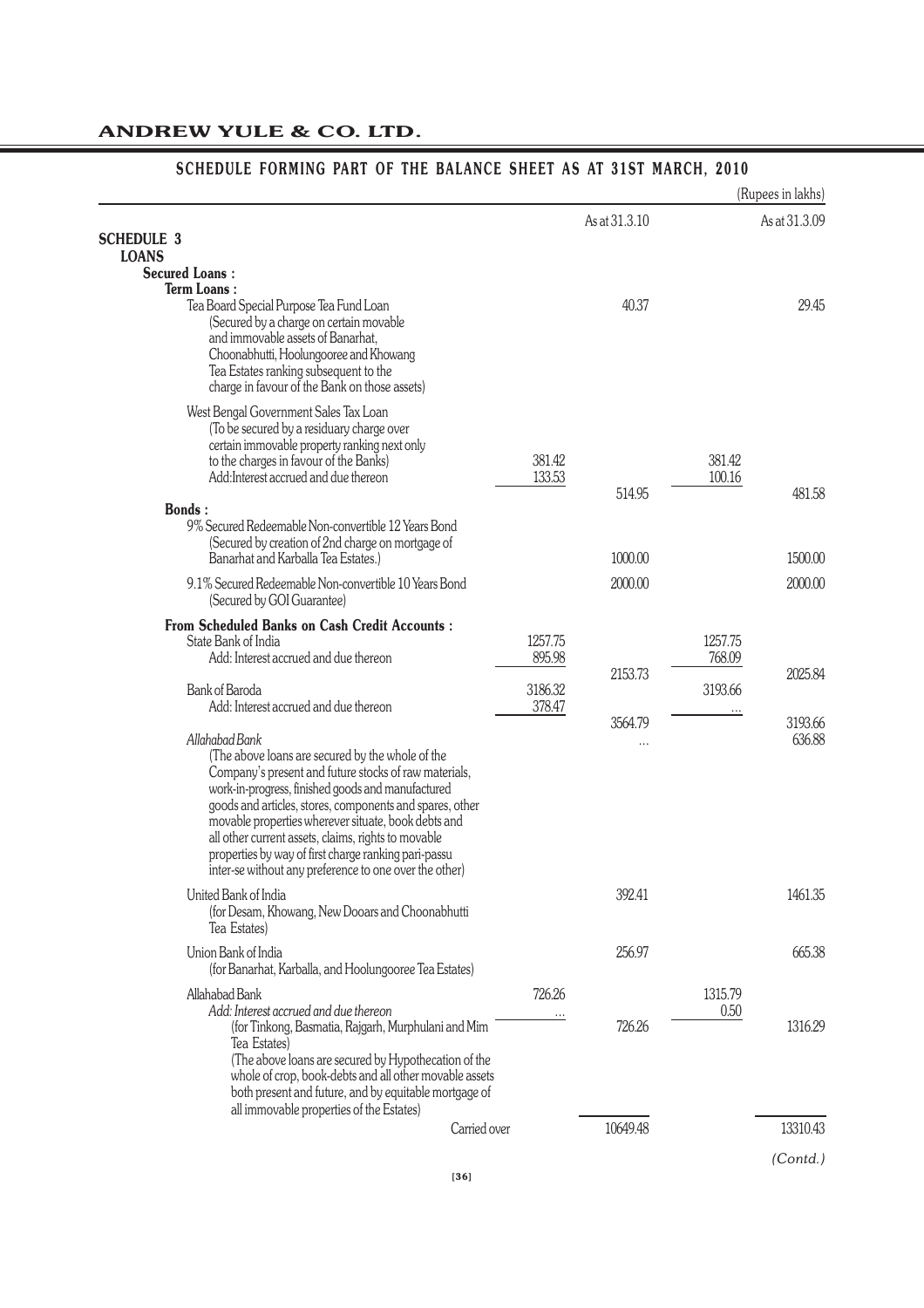|                                                                                                                                                   |                    |                   |                    | (Rupees in lakhs)  |
|---------------------------------------------------------------------------------------------------------------------------------------------------|--------------------|-------------------|--------------------|--------------------|
| <b>SCHEDULE 3 - (Contd.)</b><br>LOANS - (Contd.)                                                                                                  |                    | As at 31.3.10     |                    | As at 31.3.09      |
| Secured Loans - (Contd.)                                                                                                                          | Brought forward    | 10649.48          |                    | 13310.43           |
| <b>Unsecured Loans:</b><br>From Bodies Corporate                                                                                                  |                    |                   |                    | 1000.00            |
| <b>Fixed Deposits</b><br>Add: Interest accrued and due thereon                                                                                    | <br>               | $\cdots$          | 0.87<br>0.81       | 1.68               |
| From Government of India (Including interest free loan<br>of Rs.1330.00 lakhs (2008-09 Rs.8706.00 lakhs)<br>Add: Interest accrued and due thereon | 5844.00<br>1326.41 |                   | 13348.00<br>649.91 |                    |
| From West Bengal Industrial Development<br>Corpn. Ltd.(Interest free)                                                                             |                    | 7170.41<br>268.86 |                    | 13997.91<br>268.86 |
| West Bengal Govt. Subsidised Housing Scheme Loan<br>for Plantation Workers<br>Add: Interest accrued and due thereon                               | 0.30<br>0.69       | 0.99              | 0.50<br>0.86       | 1.36               |
|                                                                                                                                                   |                    | 7440.26           |                    | 15269.81           |
|                                                                                                                                                   |                    | 18089.74          |                    | 28580.24           |

# **SCHEDULE FORMING PART OF THE BALANCE SHEET AS AT 31ST MARCH, 2010** – *(Contd.)*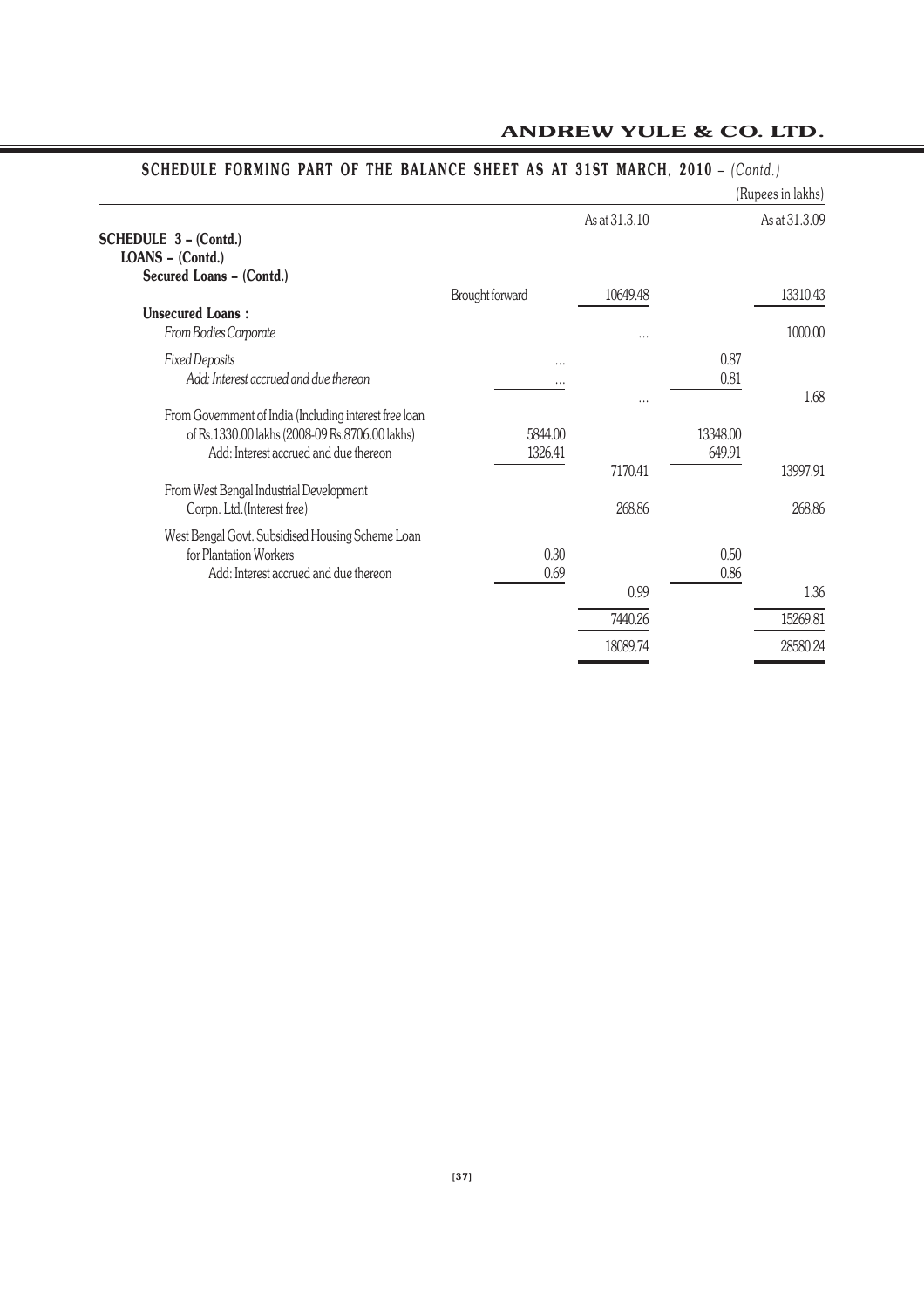| <b>ANDREW YULE &amp; CO. LTD.</b>                                               |                                                |                                                 |                                                   |                                                 |                          |                 |                                                                   |                          |                                |                       |                           |                           |
|---------------------------------------------------------------------------------|------------------------------------------------|-------------------------------------------------|---------------------------------------------------|-------------------------------------------------|--------------------------|-----------------|-------------------------------------------------------------------|--------------------------|--------------------------------|-----------------------|---------------------------|---------------------------|
| <b>SCHEDULE 4</b><br><b>FIXED ASSETS</b>                                        |                                                |                                                 |                                                   |                                                 |                          |                 | SCHEDULE FORMING PART OF THE BALANCE SHEET AS AT 31ST MARCH, 2010 |                          |                                |                       |                           | (Rupees in lakhs)         |
|                                                                                 |                                                | <b>GROSS BLOCK</b>                              |                                                   |                                                 |                          |                 | <b>DEPRECIATION</b>                                               |                          | <b>IMPAIRMENT</b><br>OF ASSETS |                       | <b>NET BLOCK</b>          |                           |
| Description of Assets                                                           | Cost/Book<br>Value as at<br>1st April,<br>2009 | Additions/<br>Adjustments<br>during the<br>year | Less: Sales/<br>Adjustments<br>during the<br>year | Cost/Book<br>Value as at<br>31st March,<br>2010 | Upto 31st<br>March, 2009 | For the<br>year | Less: On<br>Sales/<br>Adjustments<br>during the year              | Upto 31st<br>March, 2010 | Upto<br>31st<br>March,<br>2009 | During<br>the<br>year | As at 31st<br>March, 2010 | As at 31st<br>March, 2009 |
| Land (including cost of                                                         |                                                |                                                 |                                                   |                                                 |                          |                 |                                                                   |                          |                                |                       |                           |                           |
| development and<br>leasehold land<br>Rs.15.10 lakhs;<br>2008-09 Rs.15.10 lakhs) | 175.43                                         | $\cdots$                                        | 0.04                                              | 175.39                                          | $\cdots$                 | $\cdots$        | $\cdots$                                                          | $\cdots$                 | $\cdots$                       | $\cdots$              | 175.39                    | 175.43                    |
| Estates[Leasehold(including<br>garden development<br>expenses)]                 | 12433.52                                       | 25.32                                           | $\cdots$                                          | 12458.84                                        | 228.85                   | 5.66            | 0.03                                                              | 234.48                   | $\cdots$                       | $\cdots$              | 12224.36                  | 12204.67                  |
| <b>Buildings</b>                                                                | 2805.71                                        | 202.07                                          | 16.49                                             | 2991.29                                         | 1146.91                  | 60.30           | 4.23                                                              | 1202.98                  | $\cdots$                       | 5.78                  | 1782.53                   | 1658.80                   |
| Roads and Culverts                                                              | 59.90                                          | $\cdots$                                        | 6.15                                              | 53.75                                           | 15.33                    | 0.98            | 0.58                                                              | 15.73                    | $\cdots$                       | $\cdots$              | 38.02                     | 44.57                     |
| Plant and Machinery                                                             | 4608.61                                        | 313.09                                          | 82.06                                             | 4839.64                                         | 2756.17                  | 213.33          | 65.73                                                             | 2903.77                  | 96.15                          | 0.26                  | 1839.46                   | 1756.29                   |
| Drawings, Designs and<br>Tracings etc.                                          | 74.99                                          | $\cdots$                                        | $\cdots$                                          | 74.99                                           | 40.91                    | $\cdots$        | $\cdots$                                                          | 40.91                    | 34.09                          | $\cdots$              | $-0.01$                   |                           |
| Electrical Installations                                                        | 738.51                                         | 83.71                                           | 0.01                                              | 822.21                                          | 385.27                   | 33.36           | 0.82                                                              | 417.81                   | $\cdots$                       | $\cdots$              | 404.40                    | 353.24                    |
| <b>Water Installations</b>                                                      | 474.44                                         | 10.51                                           | 0.38                                              | 484.57                                          | 215.10                   | 19.50           | 0.10                                                              | 234.50                   | $\cdots$                       | $\cdots$              | 250.07                    | 259.34                    |
| Furniture, Fittings and<br>Office Equipments                                    | 413.11                                         | 24.04                                           | 51.72                                             | 385.43                                          | 329.25                   | 13.62           | 43.54                                                             | 299.33                   | $\cdots$                       | 0.01                  | 86.09                     | 83.86                     |
| Vehicles                                                                        | 516.93                                         | 96.71                                           | 13.96                                             | 599.68                                          | 340.39                   | 32.57           | 13.26                                                             | 359.70                   | $\cdots$                       | $\cdots$              | 239.98                    | 176.54                    |
| Computer Software                                                               | 22301.15<br>32.50                              | 755.45<br>0.24                                  | 170.81<br>$\cdots$                                | 22885.79<br>32.74                               | 5458.18<br>6.22          | 379.32<br>6.51  | 128.29                                                            | 5709.21<br>12.73         | 130.24<br>$\cdots$             | 6.05<br>$\cdots$      | 17040.29<br>20.01         | 16712.74<br>26.28         |
| Capital Work-in-Progress                                                        | 22333.65<br>761.65                             | 755.69<br>106.07                                | 170.81<br>550.27                                  | 22918.53<br>317.45                              | 5464.40                  | 385.83          | 128.29                                                            | 5721.94                  | 130.24<br>51.28                | 6.05<br>1.25          | 17060.30<br>264.92        | 16739.02<br>710.37        |
| <b>TOTAL</b>                                                                    | 23095.30                                       | 861.76                                          | 721.08                                            | 23235.98                                        | 5464.40                  | 385.83          | 128.29                                                            | 5721.94                  | 181.52                         | 7.30                  | 17325.22                  | 17449.39                  |
| PREVIOUS YEAR'S TOTAL                                                           | 22393.78                                       | 905.57                                          | 204.05                                            | 23095.30                                        | 5153.02                  | 368.27          | 59.89                                                             | 5461.40                  | 177.02                         | 4.50                  | 17449.39                  |                           |

**[38]**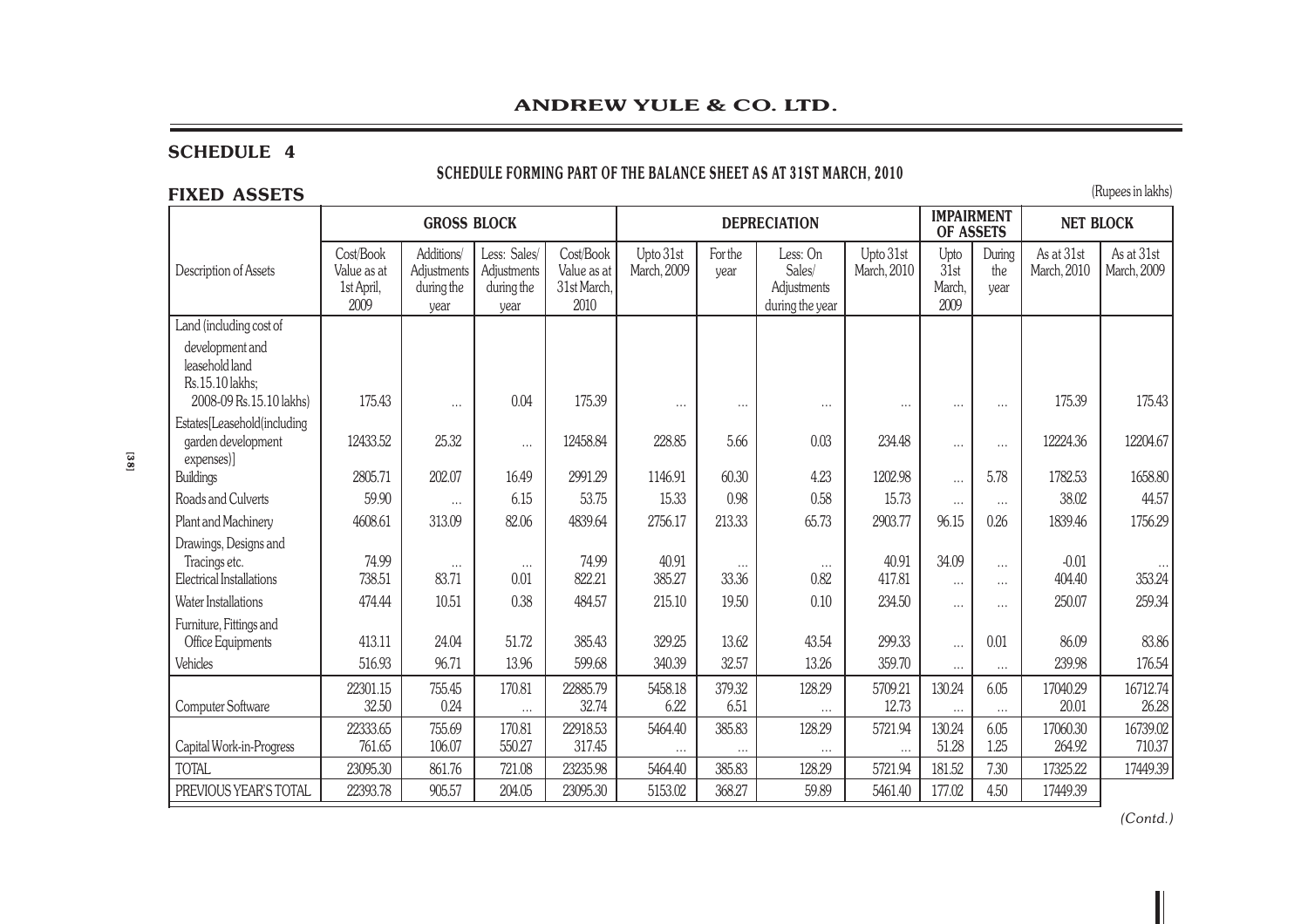# **SCHEDULE FORMING PART OF THE BALANCE SHEET AS AT 31ST MARCH, 2010** – *(Contd.)*

(Rupees in lakhs)

# **SCHEDULE 4 – (Contd.)**

# **FIXED ASSETS – (Contd.)**

- **Notes:** [1] Land valuing Rs.1.84 lakhs has been acquired by the Government of West Bengal under the West Bengal Estate Acquisition Act, 1953 but pending finalisation of the compensation amount, no adjustment thereof has been made in these accounts.
	- [2] Estates include lease-hold land, fencing of Rs.228.85 lakhs and expenses on extension Planting/Maintenance and Up-keep expenses on immature plants.
	- [3] Renewal lease agreement for Banarhat and Choonabhutti Tea Estates covering a grant area of 1336.24 hectres is pending.
	- [4] Following leasehold land of the Company have been acquired by various Government Authorities and other agencies :

| Name of Gardens |                | Land (Bighas) Approx. |
|-----------------|----------------|-----------------------|
| <b>Basmatia</b> | 310            | (310)                 |
| Hoolungooree    | $\overline{2}$ | (2)                   |
| Murphulani      | 2475           | (2475)                |
| Khowang         | 18             | (18)                  |
| Rajgarh/Tinkong | 61             | (61)                  |
| Mim             | 20             | (20)                  |
| New Dooars      | 145            | (145)                 |
| Hingrijan       | 16             | (16)                  |

Against the above acquisitions, part compensation aggregating to Rs.14.03 lakhs (Rs.14.03 lakhs) has been received by the Company which is included under the head "Sundry Creditors". Appropriate adjustment entries in this regard would be made in the Accounts after settlement of the Final Compensation in respective cases.

- [5] Usage Right of Leasehold land admeasuring 11 bighas (approx.) of Khowang Tea Estate has been given to an Educational Institution and one acre of Mim Tea Estate has been given for construction of new school building.
- [6] Capital Work-in-Progress includes capital advances Rs.99.50 lakhs (Rs.99.50 lakhs) against which provision for doubtful advances of Rs.99.50 lakhs (Rs.99.50 lakhs) has been provided.
- [7] Computer Software (intangible) is amortised over a period of five years.
- [8] Depreciation for the current year includes Rs.Nil (Rs.0.69 lakh) relating to previous year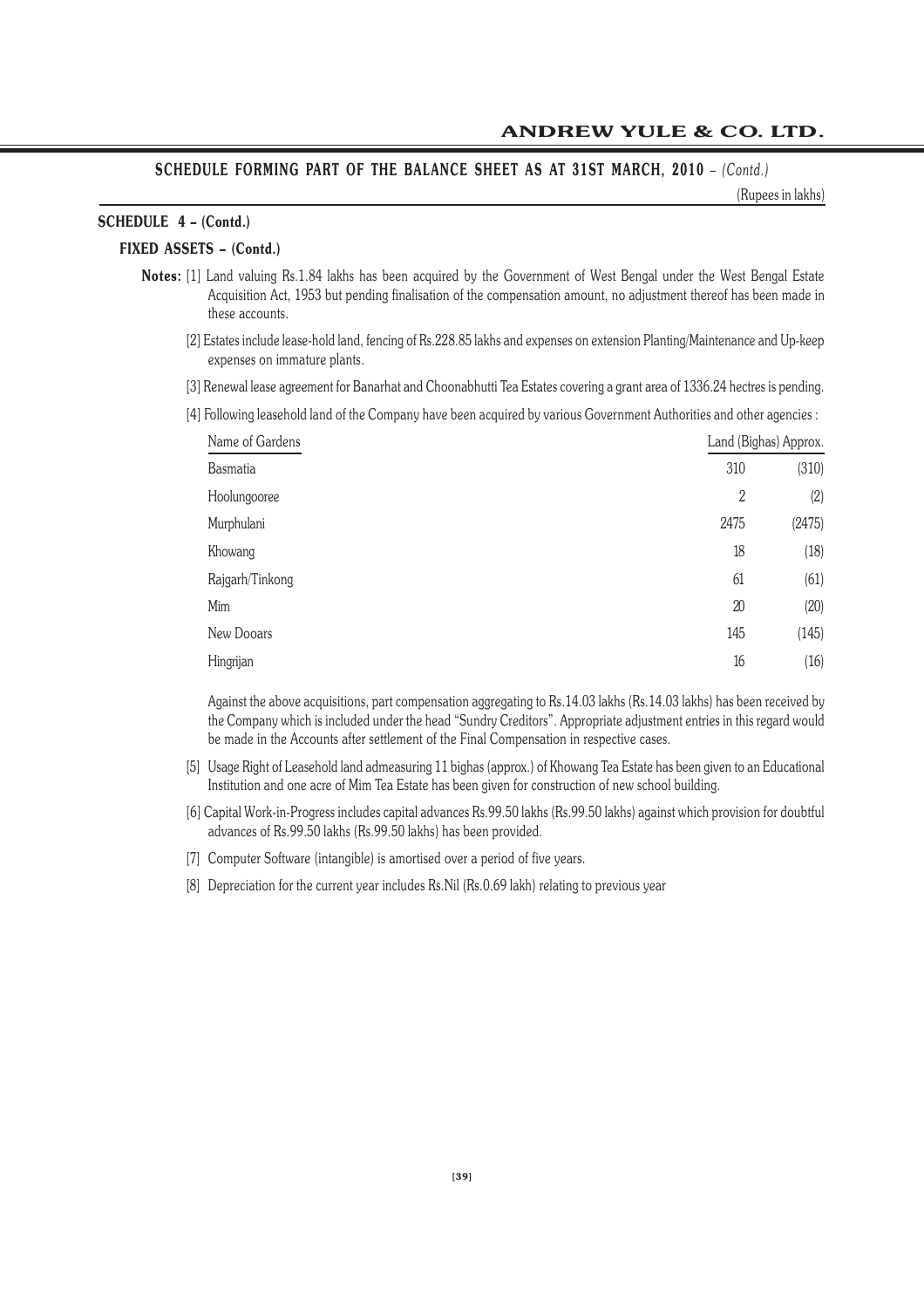|                   |                                                                                                |                   |                    |                   | (Rupees in lakhs) |
|-------------------|------------------------------------------------------------------------------------------------|-------------------|--------------------|-------------------|-------------------|
|                   |                                                                                                | No. of<br>Shares/ | Face<br>Value      |                   | <b>Book Value</b> |
| <b>SCHEDULE 5</b> |                                                                                                | Units             | per Share/         | As at             | As at             |
|                   | <b>INVESTMENTS</b> (Long Term)                                                                 |                   | Unit               | 31.3.10           | 31.3.09           |
|                   | (At Cost less written off)<br>1. Equity Shares in Subsidiary Company - Non-Trade Investments : |                   |                    |                   |                   |
|                   | Unquoted:                                                                                      |                   |                    |                   |                   |
|                   | Hooghly Printing Co. Ltd.                                                                      | 10,27,128         | 10                 | 103.20            | 103.20            |
|                   | Yule Engineering Ltd.-Ordinary Shares                                                          | 50,000            | 10                 | 5.00              | 5.00              |
|                   | Yule Electrical Ltd. - Ordinary Shares                                                         | 50,000            | 10                 | 5.00              | 5.00              |
|                   | 2. In Other Companies - Non-Trade Investments :                                                |                   |                    |                   |                   |
|                   | Equity Shares (Fully Paid):<br>Quoted:                                                         |                   |                    |                   |                   |
|                   | Yule Financing & Leasing Co. Ltd.                                                              | 3,00,000          | 10                 | 27.88             | 27.88             |
|                   | DPSC Ltd.                                                                                      | 150               | 10                 | 0.01              | 12.50             |
|                   | Tide Water Oil Co. (India) Ltd.                                                                | 2,28,390          | 10                 | 141.07            | 141.07            |
|                   | WEBFIL Ltd.                                                                                    | 1,45,000          | 10                 | 14.50             | 14.50             |
|                   | Fort Gloster Industries Ltd.                                                                   | 1,040             | 10                 | 0.13              | 0.13              |
|                   | Gloster Jute Mills Ltd.<br>Exide Industries Ltd.                                               | 208               | 10                 | 4.22              | 4.22              |
|                   | The Gillapukri Tea & Industries Ltd.                                                           | 2,12,714<br>26    | $\mathbf{1}$<br>10 |                   |                   |
|                   | Unquoted:                                                                                      |                   |                    | $\cdots$          | $\cdots$          |
|                   | *The Bengal Coal Co. Ltd.                                                                      | 10,305            | 100                | 0.51              | 0.51              |
|                   | *Katras Jherriah Coal Co. Ltd.                                                                 | 60,260            | 10                 | 6.95              | 6.95              |
|                   | *The New Beerbhoom Coal Co. Ltd.                                                               | 1,05,355          | 10                 | 12.27             | 12.27             |
|                   | The Statesman Ltd.                                                                             | 9,966             | 100                | 4.70              | 4.70              |
|                   | ABC Tea Workers Welfare Services                                                               | 750               | 10                 | 0.08              | 0.08              |
|                   | Jalpaiguri Club Co. Ltd.                                                                       | 40                | 10                 | $\cdots$          | $\cdots$          |
|                   | Phoenix Yule Ltd.<br>6% Cumulative Redeemable Preference Shares-WEBFIL                         | 20,44,000         | $\cdots$<br>10     | <br>204.40        | 1194.31<br>204.40 |
|                   | <b>Debentures</b> (Fully Paid):                                                                |                   |                    |                   |                   |
|                   | Unquoted:                                                                                      |                   |                    |                   |                   |
|                   | Woodlands Hospital & Medical Research Ltd.                                                     |                   |                    |                   |                   |
|                   | Rs.65,2005% Non-Redeemable                                                                     |                   |                    |                   |                   |
|                   | Registered Mortgage Debenture Stock, 1957                                                      | $\cdots$          | $\cdots$           | 0.65              | 0.65              |
|                   | Woodlands Hospital & Medical Research Ltd. Rs.600 1/2% Registered                              |                   |                    |                   |                   |
|                   | Mortgage Debenture Stock                                                                       | 6                 | 100                | 0.01              | 0.01              |
|                   | <b>Bonds</b> (Fully Paid):<br>Unquoted:                                                        |                   |                    |                   |                   |
|                   | **WEBFIL Ltd. Zero Rate Unsecured Redeemable Bond                                              | 305               | 100000             | 305.00            | 305.00            |
| 3.                | <b>Units</b> (Fully Paid):                                                                     |                   |                    |                   |                   |
|                   | Quoted:                                                                                        |                   |                    |                   |                   |
|                   | <b>Unit Trust of India</b>                                                                     |                   |                    |                   |                   |
|                   | <b>Balanced Fund</b>                                                                           | 1,46,132          | 10                 | 30.75             | 29.79             |
|                   |                                                                                                |                   |                    | 866.33            | 2072.17           |
|                   | Less: Provision for diminution in value for long term investments                              |                   |                    | 5.21              | 5.21              |
|                   |                                                                                                |                   |                    | 861.12            | 2066.96           |
|                   |                                                                                                |                   |                    |                   |                   |
|                   |                                                                                                |                   |                    | <b>Book Value</b> |                   |
| <b>SUMMARY</b>    |                                                                                                |                   | As at 31.3.10      |                   | As at 31.3.09     |
|                   | 1. Subsidiary Company - Equity Shares                                                          |                   | 113.20             |                   | 113.20            |
| 2.                | Other Companies (Non-Trade Investments) :<br>Preference Share's                                |                   | 204.40             |                   | 204.40            |
|                   | <b>Equity Shares</b>                                                                           |                   | 207.11             |                   | 1413.91           |
|                   | Debentures                                                                                     |                   | 0.66               |                   | 0.66              |
|                   | <b>Bonds</b>                                                                                   |                   | 305.00             |                   | 305.00            |
|                   |                                                                                                |                   | 717.17             |                   | 1923.97           |
| 3.                | <b>Unit Trust of India</b>                                                                     |                   |                    |                   |                   |
|                   | <b>Balanced Fund</b>                                                                           |                   | 30.75              |                   | 29.79             |
|                   |                                                                                                |                   | 861.12             |                   | 2066.96           |

# **SCHEDULE FORMING PART OF THE BALANCE SHEET AS AT 31ST MARCH, 2010**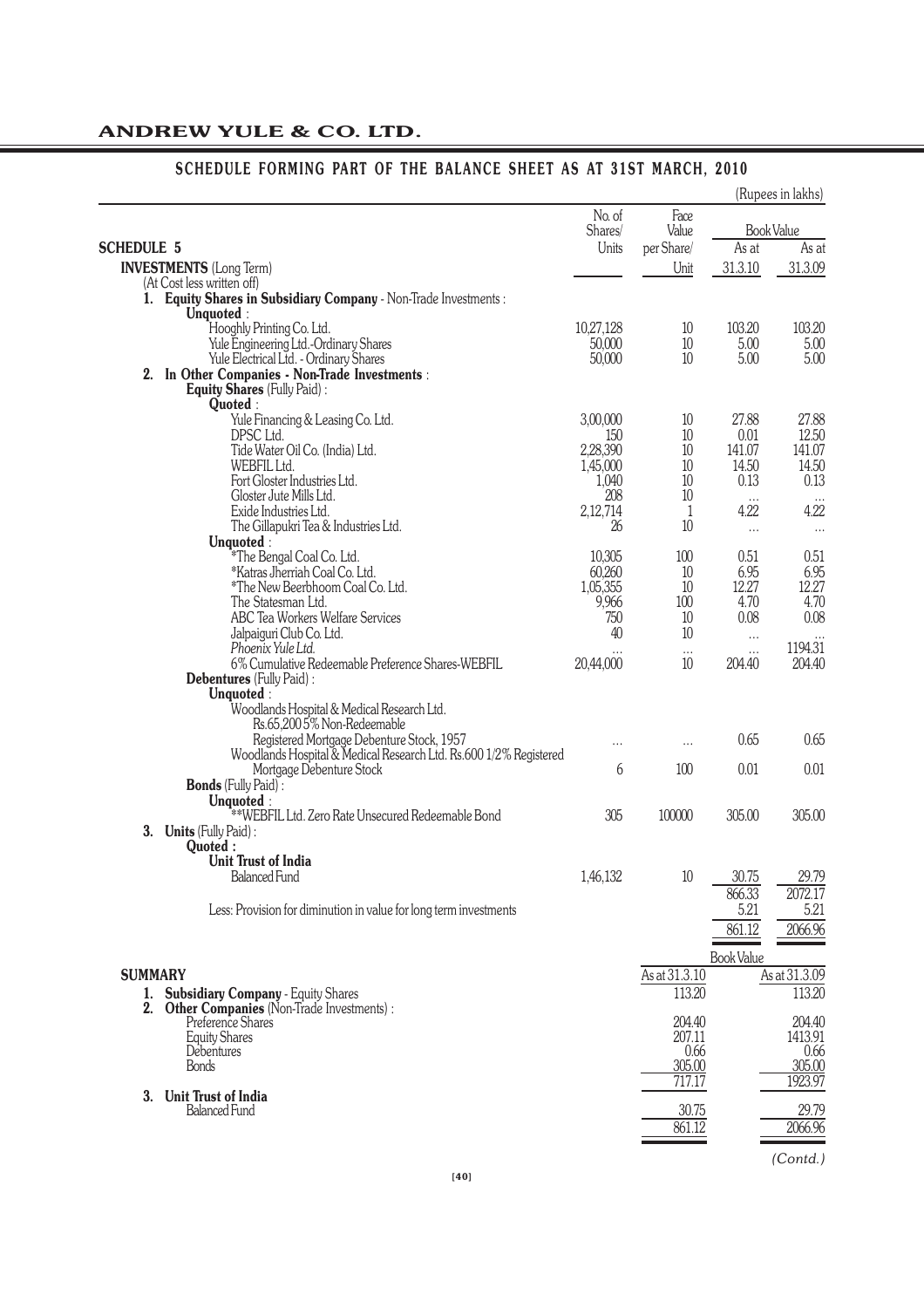|                                                                                                                                                                                                                                                                                                                                                                                                             |                   |                   |                   | (Rupees in lakhs) |
|-------------------------------------------------------------------------------------------------------------------------------------------------------------------------------------------------------------------------------------------------------------------------------------------------------------------------------------------------------------------------------------------------------------|-------------------|-------------------|-------------------|-------------------|
|                                                                                                                                                                                                                                                                                                                                                                                                             |                   | As at 31.3.10     | As at 31.3.09     |                   |
|                                                                                                                                                                                                                                                                                                                                                                                                             | <b>Book Value</b> | Market Value      | <b>Book Value</b> | Market Value      |
| <b>SCHEDULE 5</b> – (Contd.)                                                                                                                                                                                                                                                                                                                                                                                |                   |                   |                   |                   |
| <b>INVESTMENTS</b> - (Contd.)                                                                                                                                                                                                                                                                                                                                                                               |                   |                   |                   |                   |
| <b>SUMMARY</b> - (Contd.)                                                                                                                                                                                                                                                                                                                                                                                   |                   |                   |                   |                   |
| <b>Aggregate Value of Investments:</b>                                                                                                                                                                                                                                                                                                                                                                      | 218.56            | 11713.52          | 230.09            | 8702.70           |
| Quoted<br>Unquoted                                                                                                                                                                                                                                                                                                                                                                                          | 642.56            |                   | 1836.87           |                   |
|                                                                                                                                                                                                                                                                                                                                                                                                             | 861.12            |                   | 2066.96           |                   |
|                                                                                                                                                                                                                                                                                                                                                                                                             |                   |                   |                   |                   |
| Notes: 1.<br>The Coal mines of these Companies have been nationalised. Pending finalisation of compensation rolls by the<br>$\ast$<br>Commissioners of Payments, the Company is not in a position to estimate the amount receivable on its holding<br>in these Companies. However, losses, if any, in this regard will be adjusted against Capital Reserve.                                                 |                   |                   |                   |                   |
| Bonds Issued by WEBFIL Ltd. in lieu of adjustment of Advance to WEBFIL Ltd., as per their approved Revival<br>2.<br>$***$<br>package of BIFR.                                                                                                                                                                                                                                                               |                   |                   |                   |                   |
| The following Investments having been written down to a nominal value of Re. 1/- each, do not appear in the details given above:<br>3.                                                                                                                                                                                                                                                                      |                   |                   |                   |                   |
|                                                                                                                                                                                                                                                                                                                                                                                                             |                   |                   | No. of            | Face Value        |
| Name of the Company                                                                                                                                                                                                                                                                                                                                                                                         |                   |                   | Shares            | per Share         |
| Unquoted - Preference Shares:                                                                                                                                                                                                                                                                                                                                                                               |                   |                   |                   |                   |
| Transformer & Switchgear Ltd.                                                                                                                                                                                                                                                                                                                                                                               |                   |                   |                   |                   |
| 7 <sup>1</sup> / <sub>2</sub> % Tax-free Redeemable Cumulative Preference Shares                                                                                                                                                                                                                                                                                                                            |                   |                   | 1000              | 100               |
| Unquoted - Equity Shares:                                                                                                                                                                                                                                                                                                                                                                                   |                   |                   |                   |                   |
| Transformer & Switchgear Ltd.                                                                                                                                                                                                                                                                                                                                                                               |                   |                   | 22395             | 10                |
| Hooghly Docking & Engineering Co. Ltd.                                                                                                                                                                                                                                                                                                                                                                      |                   |                   | 4410              | $50\,$            |
| Brentford Electric (India) Ltd.                                                                                                                                                                                                                                                                                                                                                                             |                   |                   | 52500             | 10                |
| India Paper Pulp Co. Ltd. (In liquidation)                                                                                                                                                                                                                                                                                                                                                                  |                   |                   | 439675            | 10                |
| During the year the following current investments were purchased and sold<br>4.<br>79105.948 units of UTI floating Rate fund short term plan Growth option<br>15322.661 units of UTI liquid cash plan institutional growth option<br>46670.651 units of UTI Treasury Advantage Institutional Plan - Growth Fund.<br>142641.957 units of UTI Floating Funds - Short Term Plan - Institutional Growth Option. |                   |                   |                   |                   |
|                                                                                                                                                                                                                                                                                                                                                                                                             |                   | As at 31.3.10     |                   | As at 31.3.09     |
| <b>SCHEDULE 6</b>                                                                                                                                                                                                                                                                                                                                                                                           |                   |                   |                   |                   |
| <b>INVENTORIES</b>                                                                                                                                                                                                                                                                                                                                                                                          |                   |                   |                   |                   |
| Raw Materials, Components and Packaging Materials                                                                                                                                                                                                                                                                                                                                                           |                   | 889.42            |                   | 904.62            |
| (includes Raw Materials-in-Transit Rs.0.10 lakh; 2008-09 Rs.36.49 lakhs)<br>Stores and Spare parts                                                                                                                                                                                                                                                                                                          |                   | 570.60            |                   | 654.82            |
| Food-stuff                                                                                                                                                                                                                                                                                                                                                                                                  |                   | 16.36             |                   | 18.62             |
| Loose tools                                                                                                                                                                                                                                                                                                                                                                                                 |                   | 8.06              |                   | 6.21              |
| Finished goods                                                                                                                                                                                                                                                                                                                                                                                              |                   | 529.59            |                   | 454.38            |
| Finished goods-in-transit                                                                                                                                                                                                                                                                                                                                                                                   |                   |                   |                   | 5.52              |
| Work-in-Progress                                                                                                                                                                                                                                                                                                                                                                                            |                   | 1029.75           |                   | 789.26            |
| Scrap                                                                                                                                                                                                                                                                                                                                                                                                       |                   | 18.89             |                   | 98.31             |
|                                                                                                                                                                                                                                                                                                                                                                                                             |                   | 3062.67           |                   | 2931.74           |
|                                                                                                                                                                                                                                                                                                                                                                                                             |                   |                   |                   |                   |
| Note: The Division-wise Break-up of the Inventory is as follows :                                                                                                                                                                                                                                                                                                                                           |                   |                   |                   |                   |
| Engineering<br>Electrical                                                                                                                                                                                                                                                                                                                                                                                   |                   | 447.44<br>1505.96 |                   | 385.41<br>1348.62 |
| Tea                                                                                                                                                                                                                                                                                                                                                                                                         |                   | 1109.27           |                   | 1197.71           |
|                                                                                                                                                                                                                                                                                                                                                                                                             |                   | 3062.67           |                   | 2931.74           |
|                                                                                                                                                                                                                                                                                                                                                                                                             |                   |                   |                   |                   |

# **SCHEDULES FORMING PART OF THE BALANCE SHEET AS AT 31ST MARCH, 2010** – *(Contd.)*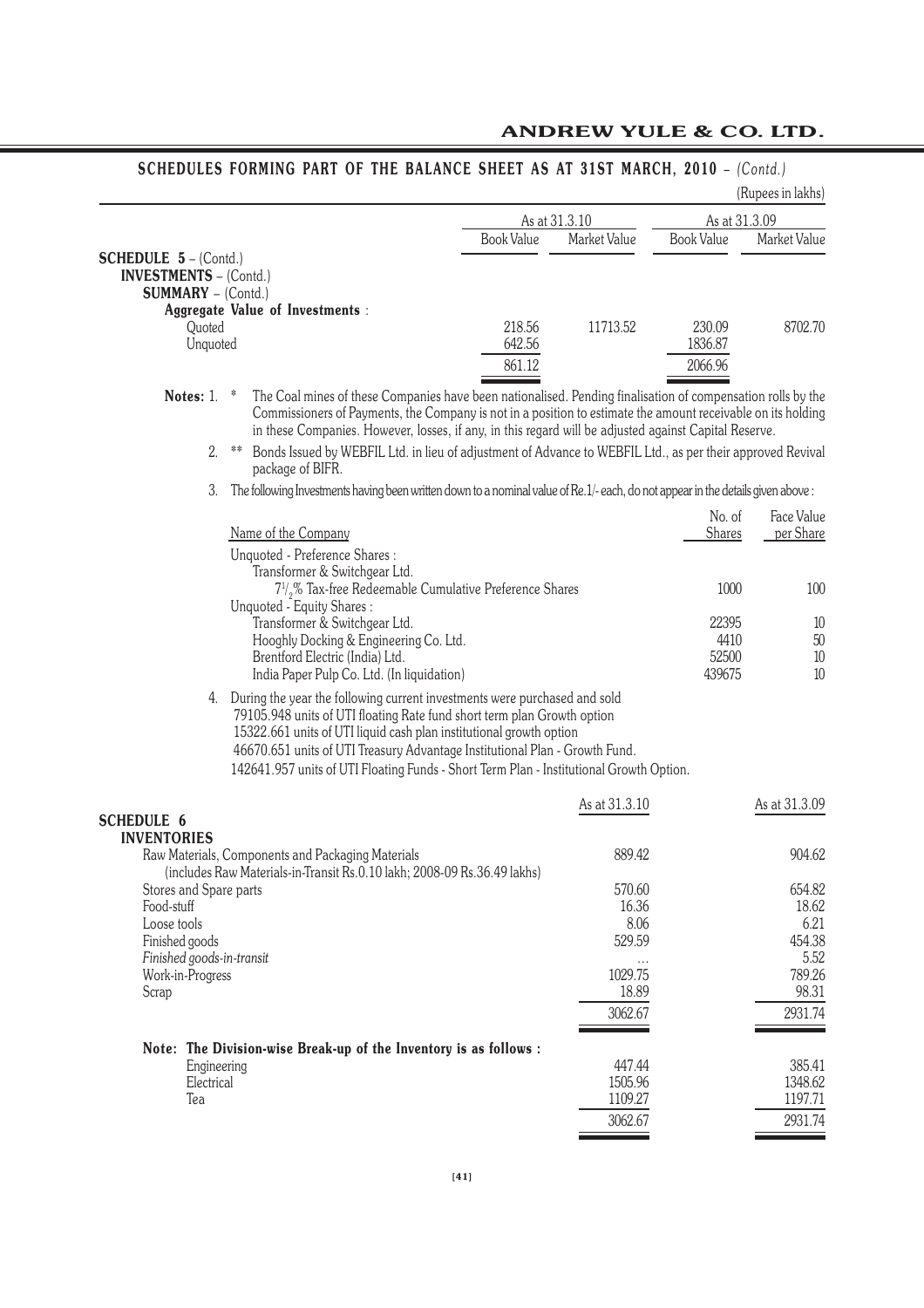|                                                               |          |               |         | (Rupees in lakhs) |
|---------------------------------------------------------------|----------|---------------|---------|-------------------|
|                                                               |          | As at 31.3.10 |         | As at 31.3.09     |
| <b>SCHEDULE 7</b>                                             |          |               |         |                   |
| <b>SUNDRY DEBTORS</b>                                         |          |               |         |                   |
| Unsecured:                                                    |          |               |         |                   |
| Debts outstanding for a period exceeding six months :         |          |               |         |                   |
| Considered Good                                               | 921.13   |               | 909.21  |                   |
| Considered doubtful                                           | 4175.01  |               | 4206.52 |                   |
|                                                               |          | 5096.14       |         | 5115.73           |
| <b>Other Debts:</b>                                           |          |               |         |                   |
| Considered good                                               |          | 2294.18       |         | 3483.30           |
|                                                               |          | 7390.32       |         | 8599.03           |
| Less: Provision for doubtful debts                            |          | 4175.01       |         | 4206.52           |
|                                                               |          | 3215.31       |         | 4392.51           |
|                                                               |          |               |         |                   |
| Note: The Division-wise Break-up of the debts is as follows : |          |               |         |                   |
| Engineering                                                   |          | 1133.98       |         | 1063.39           |
| Electrical                                                    |          | 1624.12       |         | 3195.49           |
| Tea                                                           |          | 351.62        |         | 113.91            |
| General                                                       |          | 105.59        |         | 19.72             |
|                                                               |          | 3215.31       |         | 4392.51           |
|                                                               |          |               |         |                   |
| <b>SCHEDULE 8</b>                                             |          |               |         |                   |
| <b>CASH AND BANK BALANCES</b>                                 |          |               |         |                   |
| Cash-in-hand (as certified)                                   |          | 34.60         |         | 16.14             |
| Postage and Stamps-in-hand                                    |          | 0.21          |         | 0.05              |
| Cheques-in-hand                                               |          | 11.71         |         | 82.83             |
| Remittances-in-transit                                        |          | 54.34         |         | 684.26            |
| <b>Balances with Scheduled Banks:</b>                         |          |               |         |                   |
| On Current Account (Net)                                      |          | 550.96        |         | 2239.41           |
| On Deposit Account :                                          |          |               |         |                   |
| <b>Employees' Security Deposit</b>                            | 0.06     |               | 0.06    |                   |
| * Others                                                      | 12265.65 |               | 8860.56 |                   |
|                                                               |          | 12265.71      |         | 8860.62           |
| Unclaimed Preference Share Redemption Account                 |          | 0.80          |         | 0.80              |
|                                                               |          | 12918.33      |         | 11884.11          |

### $\mathbf{r}$  $\sim$   $\sim$  $\mathbf{r}$  $\mathbf{r}$

(b) Includes Rs.1734.75 lakhs (Rs.1485.49 lakhs) pledged with Banks against Letter of Credit, Bank Guarantee and Overdraft facilities.

Notes: \*1. (a) Includes Bank deposits of Rs.10.00 lakhs (Rs.10.00 lakhs) had been pledged with United Industrial Bank Ltd.,(since amalgamated with Allahabad bank) as a lien against clean cash credit facilities to the extent of Rs.10.00 lakhs provided by them to Brentford Electric (India) Ltd., (BEIL). Following the take over of undertakings of BEIL, the pledge stands vacated and the return of deposit receipts is awaited.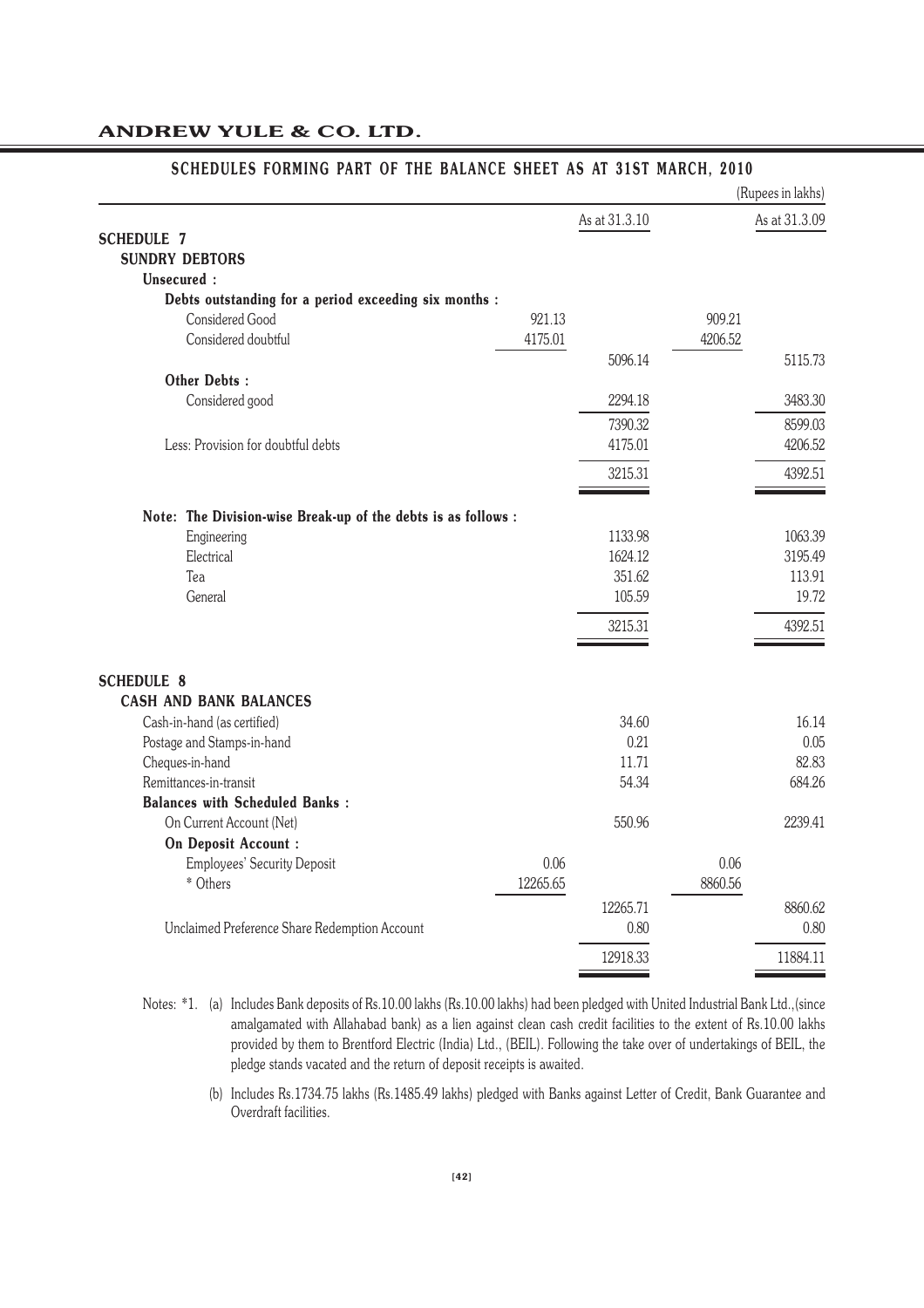| (Rupees in lakhs)                                |                                                      |               |               |
|--------------------------------------------------|------------------------------------------------------|---------------|---------------|
|                                                  |                                                      | As at 31.3.10 | As at 31.3.09 |
| <b>SCHEDULE 9</b>                                |                                                      |               |               |
| <b>OTHER CURRENT ASSETS</b>                      |                                                      |               |               |
| <b>Considered Good</b>                           |                                                      |               |               |
| Deposits with National Bank for Agricultural and |                                                      |               |               |
|                                                  | Rural Development under Tea Development              |               |               |
| Account Scheme, 1985 and 1990                    |                                                      | 0.69          | 0.05          |
|                                                  |                                                      | 0.69          | 0.05          |
| <b>SCHEDULE 10</b>                               |                                                      |               |               |
| <b>LOANS AND ADVANCES</b>                        |                                                      |               |               |
| <b>Secured</b>                                   |                                                      |               |               |
| Loans                                            |                                                      | 22.38         | 28.69         |
| <b>Unsecured</b>                                 |                                                      |               | 621.26        |
| Loans                                            | Advances recoverable in cash or in kind or for value | 510.29        |               |
|                                                  | to be received. (including Rs.34.18 lakhs due        |               |               |
| from Subsidiary; 2008-09 Rs.11.28 lakh).         |                                                      | 2233.20       | 2134.53       |
|                                                  | Advance Payment of Income/Wealth-tax and F.B Tax     |               |               |
| (including Tax deducted at source)               |                                                      | 862.37        | 855.09        |
| <b>Balance with Government Authorities</b>       |                                                      | 102.82        | 45.27         |
| Interest accrued on Loans, Deposits etc.         |                                                      | 315.86        | 444.59        |
| Deposits - lodged with various authorities       |                                                      |               |               |
|                                                  | (including National Plan Savings Certificate         |               |               |
| Rs.0.65 lakh; 2008-09 Rs.0.65 lakh)              |                                                      | 241.44        | 238.53        |
|                                                  |                                                      | 4265.98       | 4339.27       |
|                                                  |                                                      | 4288.36       | 4367.96       |
| Notes: 1.                                        | <b>Classification of Loans and Advances:</b>         |               |               |
| (A) Secured                                      | <b>Considered Good</b>                               | 22.38         | 28.69         |
| (B) Unsecured                                    | Considered Good                                      | 4265.98       | 4339.27       |
|                                                  | Considered Doubtful                                  | 1874.48       | 1395.65       |
|                                                  |                                                      | 6140.46       | 5734.92       |
| Less: Provision                                  |                                                      | 1874.48       | 1395.65       |
|                                                  |                                                      | 4265.98       | 4339.27       |
|                                                  |                                                      | 4288.36       | 4367.96       |

# **SCHEDULES FORMING PART OF THE BALANCE SHEET AS AT 31ST MARCH, 2010**

<sup>2.</sup> Secured Loans represent House Building and Car Loans (including loan of Rs.0.12 lakhs to Directors; 2008-09 Rs.0.22 lakhs)-Maximum amount due at any time during the year Rs.0.12 lakhs; (2008-09 Rs.0.31 lakhs) Secured against mortgage of Land, Buildings, Flats and Cars etc.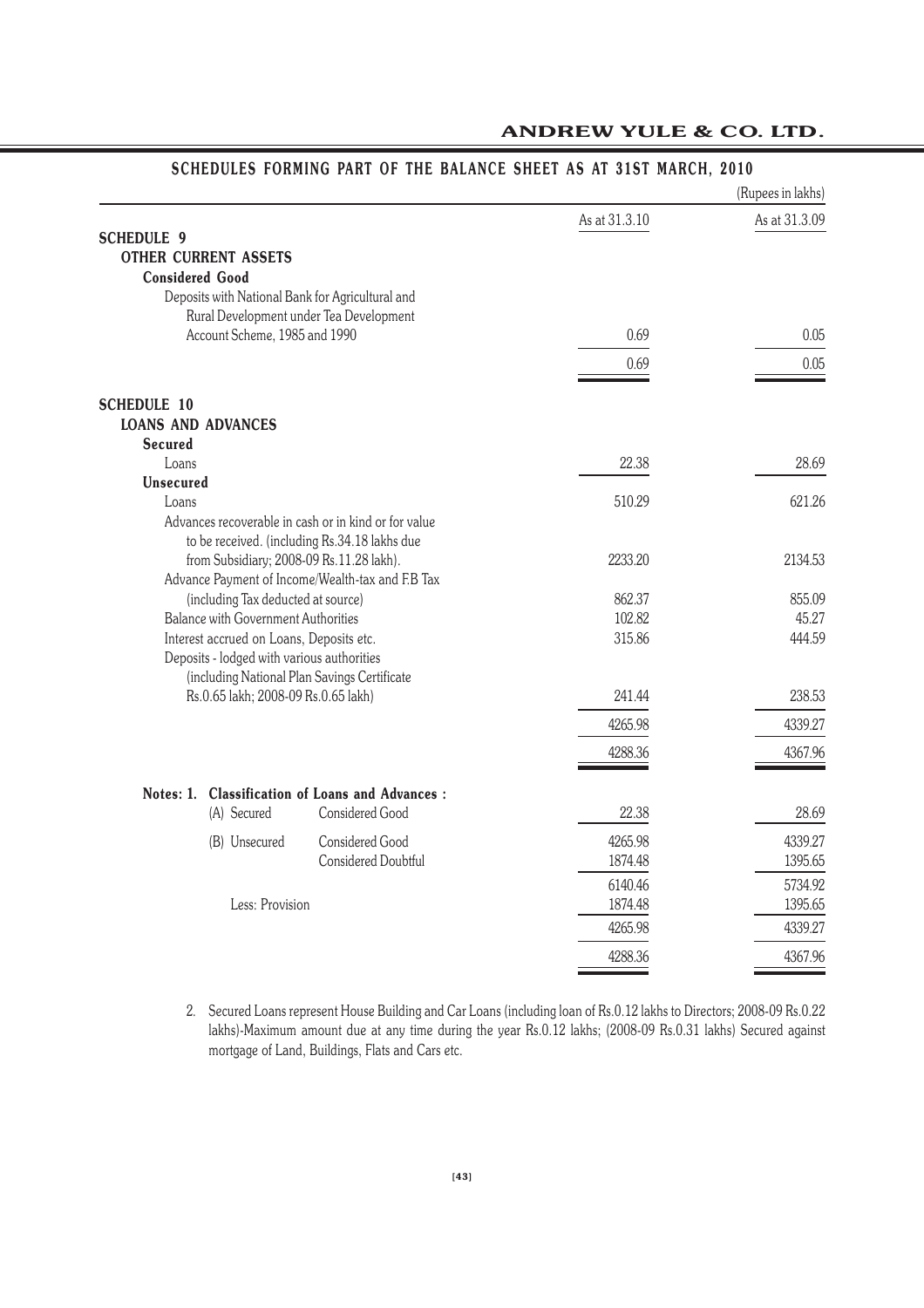|                                                          |               | (Rupees in lakhs) |
|----------------------------------------------------------|---------------|-------------------|
|                                                          | As at 31.3.10 | As at 31.3.09     |
| <b>SCHEDULE 11</b>                                       |               |                   |
| <b>CURRENT LIABILITIES</b>                               |               |                   |
| <b>Sundry Creditors and Other Liabilities:</b>           |               |                   |
| Micro Small and Medium Enterprises                       |               |                   |
| (Refer. Note No.7 of Schedule No.20)                     | 54.43         | 24.81             |
| Others                                                   | 12166.14      | 10996.11          |
| (including due to Subsidiary Rs.Nil and Rs.79.02 lakhs   |               |                   |
| being earnest money and Security Deposits;               |               |                   |
| 2008-09 Rs.1.58 lakh and Rs.79.02 lakhs respectively)    |               |                   |
| Advances and Deposits received from Customers and others |               |                   |
| (including Rs.157.89 lakhs being Security Deposits;      | 640.44        | 726.88            |
| 2008-09 Rs.127.75 lakhs)                                 |               |                   |
| <b>Employees' Security Deposits</b>                      | 0.06          | 0.06              |
| Interest accrued but not due on loans and deposits       | 260.33        | 219.39            |
| Unclaimed Redeemed Preference Shares                     | 0.80          | 0.80              |
|                                                          | 13122.20      | 11968.05          |
|                                                          |               |                   |
| <b>SCHEDULE 12</b>                                       |               |                   |
| <b>PROVISIONS</b>                                        |               |                   |
| <b>For Taxation:</b>                                     |               |                   |
| Income Tax                                               | 236.96        | 306.79            |
| Wealth Tax                                               | 19.00         | 16.00             |
| Fringe Benefit Tax                                       | 116.99        | 116.99            |
|                                                          | 372.95        | 439.78            |
| $\mathcal{C}$<br>Gratuity                                | 363.98        |                   |
| $\mathcal{C}$<br>Stock Obsolescence                      | 418.67        | 462.77            |
| $\mathcal{C}$<br>Provision for Capital Work-in-Progress  | 11.57         |                   |
| $\mathcal{C}$<br>Contingencies                           | 562.70        | 546.03            |
| $\mathcal{C}$<br>Aqua-culture Project                    |               | 222.29            |
|                                                          | 1729.87       | 1670.87           |
|                                                          |               |                   |

# **SCHEDULES FORMING PART OF THE BALANCE SHEET AS AT 31ST MARCH, 2010**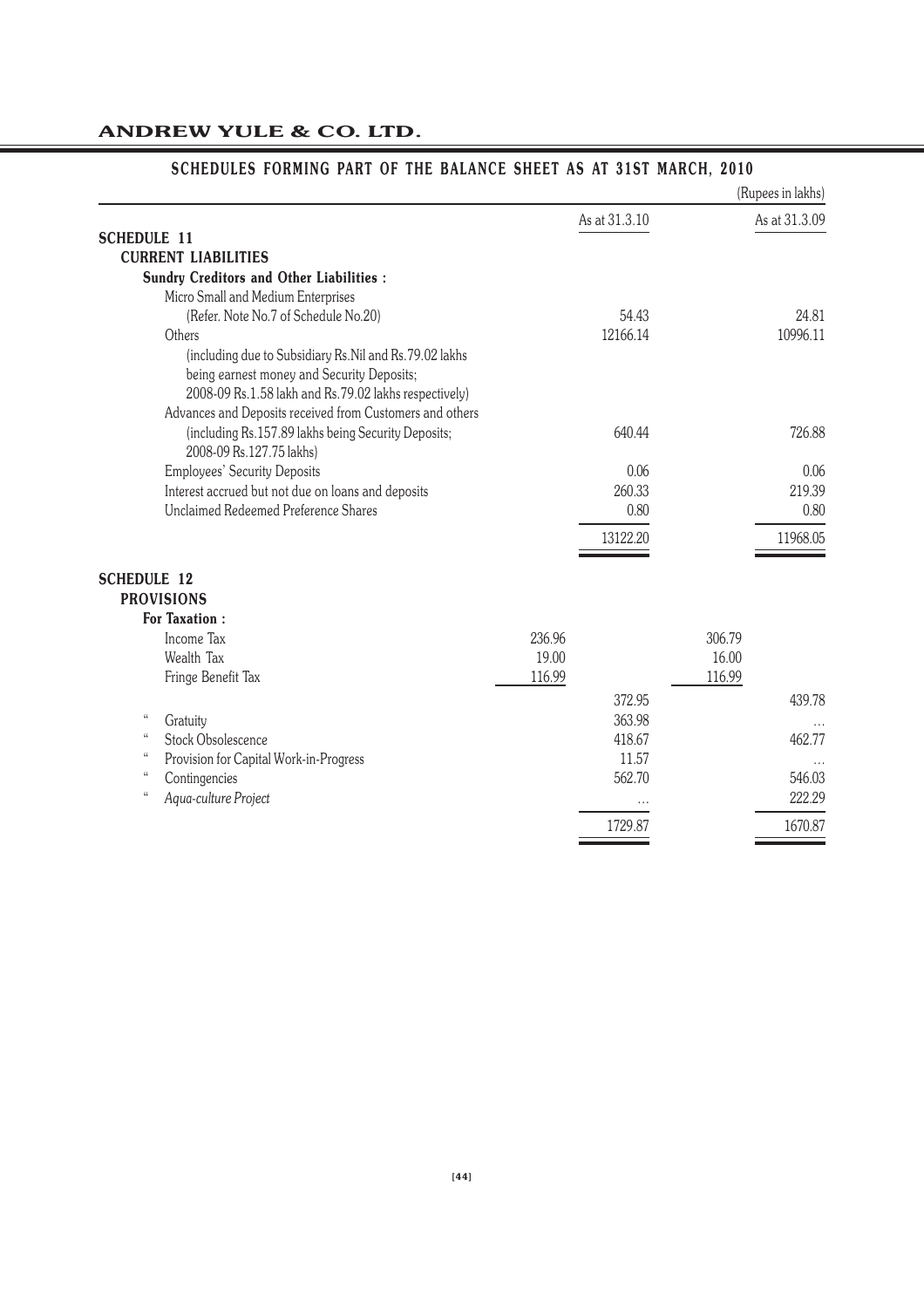|                                                                                          |          |          |          | (Rupees in lakhs) |
|------------------------------------------------------------------------------------------|----------|----------|----------|-------------------|
|                                                                                          |          | 2009-10  |          | 2008-09           |
| <b>SCHEDULE 13</b>                                                                       |          |          |          |                   |
| <b>SALES</b>                                                                             |          |          |          |                   |
| Sales [including trading items Rs.138.06 lakhs                                           |          |          |          |                   |
| (2008-09 Rs.352.81 lakhs) (after adjusting                                               |          |          |          |                   |
| Rs.1.13 lakhs being returns/adjustments in<br>respect of earlier year; 2008-09 Rs.Nil)]. | 19173.46 |          | 19128.74 |                   |
| Add: Inter Unit Transfer of Capital Goods manufactured                                   | 13.32    |          | 28.68    |                   |
|                                                                                          |          |          |          |                   |
|                                                                                          | 19186.78 |          | 19157.42 |                   |
| Less: Trade and other Discount                                                           | 147.18   |          | 178.51   |                   |
|                                                                                          |          | 19039.60 |          | 18978.91          |
| Less: Excise Duty recovered/paid on sales                                                |          | 393.20   |          | 922.00            |
|                                                                                          |          | 18646.40 |          | 18056.91          |
|                                                                                          |          |          |          |                   |
| <b>SCHEDULE 14</b>                                                                       |          |          |          |                   |
| <b>OTHER INCOME</b>                                                                      |          |          |          |                   |
| Interest on Loans, Advances, Deposits etc.                                               |          | 920.63   |          | 1056.17           |
| (including TDS for Rs.15.97 lakhs; 2008-09 Rs.63.50 lakhs)                               |          |          |          |                   |
| Profit on Sale of Stores                                                                 |          |          |          | 0.14              |
| Net Profit on sales/Adj. of Fixed Assets                                                 |          | $\cdots$ |          | 0.76              |
| Profit on sale of current investments                                                    |          | 34.20    |          | 1.73              |
| Profit on sale of long term investments                                                  |          | 6842.98  |          | $\cdots$          |
| Non-compete fees                                                                         |          | 240.00   |          | $\cdots$          |
| Royalty                                                                                  |          | 130.20   |          | $\cdots$          |
| Sundry Receipts (including insurance claims                                              |          |          |          |                   |
| of Rs.80.32 lakhs; 2008-09 Rs.20.80 lakhs)                                               |          | 207.25   |          | 747.87            |
| Tea Board Subsidy                                                                        |          | 14.25    |          | 9.06              |
| Adjustment for Tea Board Subsidy for Capital Assets                                      |          | 19.30    |          | $\cdots$          |
| Rent and Hire charges                                                                    |          | 79.60    |          | 69.02             |
| Fees received by Directors and Employees                                                 |          | 2.12     |          | 0.44              |
| Scrap/Tea waste sale                                                                     |          | 181.70   |          | 62.27             |
| Service rendered to Group Companies                                                      |          |          |          |                   |
| (including TDS of Rs.8.65 lakh)                                                          |          | 386.22   |          | 15.97             |
| Service charges                                                                          |          | 47.10    |          | $\cdots$          |
| Profit on exchange                                                                       |          | 0.14     |          | 0.40              |
| Items relating to previous years                                                         |          | 40.79    |          | 154.52            |
| Liabilities no longer required written back                                              |          | 1221.99  |          | 871.64            |
| Provisions no longer required written back :                                             |          |          |          |                   |
| Prawn Project write back                                                                 | 222.29   |          | .        |                   |
| Superannuation and Pension                                                               | $\cdots$ |          | 239.65   |                   |
| Doubtful Debts                                                                           | 253.37   |          | 2691.97  |                   |
| Doubtful Loans and Advances                                                              | 4.66     |          | 590.72   |                   |
| Stock Obsolescence and Depreciation                                                      | 46.35    |          | 131.33   |                   |
| Contingencies                                                                            | 2.51     |          | 8.40     |                   |
|                                                                                          |          | 529.18   |          | 3662.07           |
|                                                                                          |          | 10897.65 |          | 6652.06           |

# **SCHEDULES FORMING PART OF THE PROFIT AND LOSS ACCOUNT FOR THE YEAR ENDED 31ST MARCH, 2010**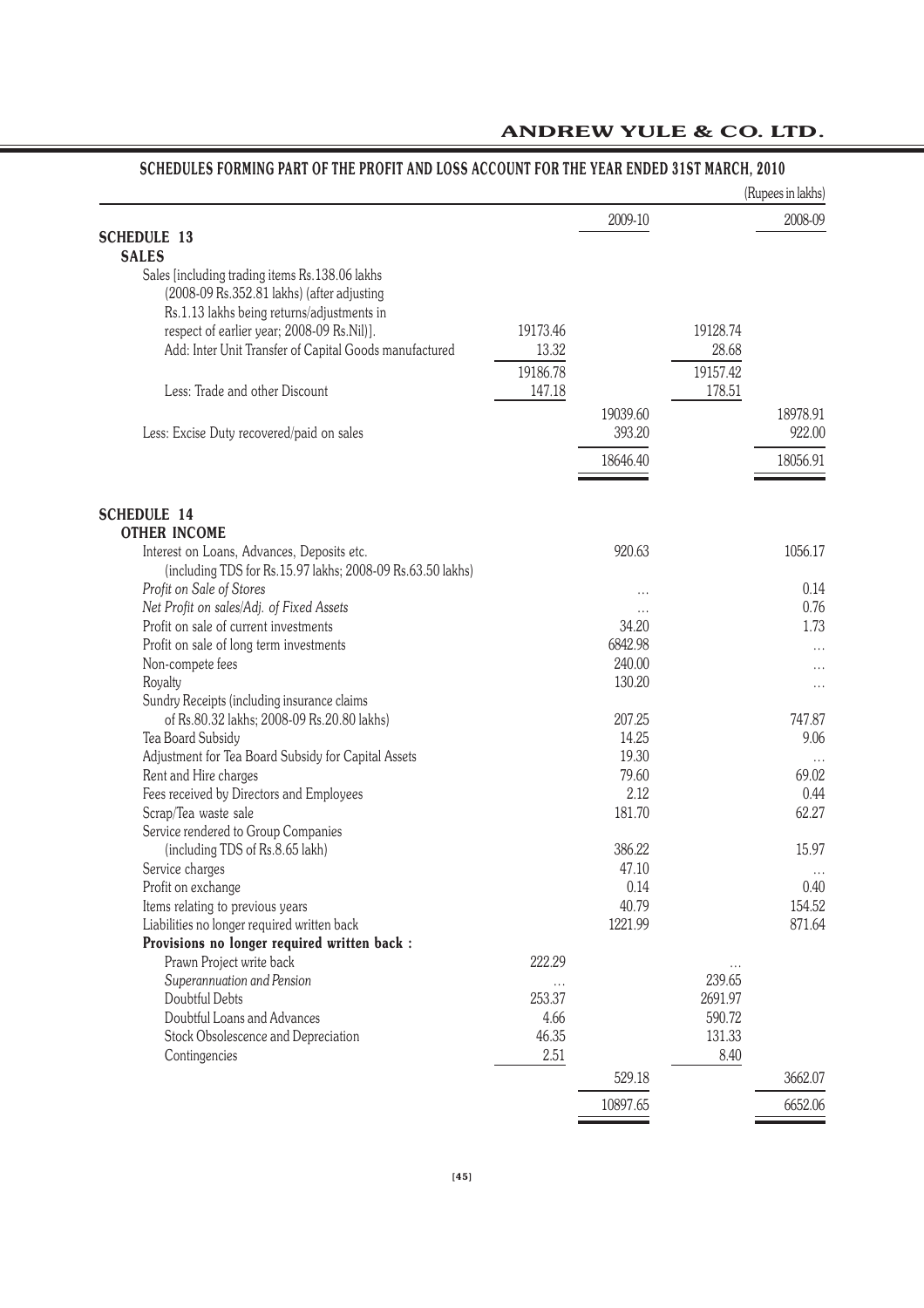|                                                                 |                    |         |                    | (Rupees in lakhs) |
|-----------------------------------------------------------------|--------------------|---------|--------------------|-------------------|
|                                                                 |                    | 2009-10 |                    | 2008-09           |
| <b>SCHEDULE 15</b>                                              |                    |         |                    |                   |
| <b>ACCRETION/DECRETION(-) IN STOCKS</b>                         |                    |         |                    |                   |
| <b>Opening Stock:</b><br>Finished goods                         | 454.38             |         | 367.53             |                   |
| Finished goods-in-transit                                       | 5.52               |         | 29.15              |                   |
| Semi-Finished Articles                                          | 191.19             |         | 187.35             |                   |
| Work-in-Progress                                                | 598.07             |         | 543.86             |                   |
| Scrap                                                           | 98.31              |         | 22.51              |                   |
|                                                                 |                    | 1347.47 |                    | 1150.40           |
| <b>Closing Stocks:</b>                                          |                    |         |                    |                   |
| Finished goods                                                  | 529.59             |         | 454.38             |                   |
| Finished goods-in-transit                                       | $\cdots$           |         | 5.52               |                   |
| Semi-Finished Articles                                          | 289.69             |         | 191.19             |                   |
| Work-in-Progress                                                | 740.06             |         | 598.07             |                   |
| Scrap                                                           | 18.89              | 1578.23 | 98.31              | 1347.47           |
|                                                                 |                    |         |                    |                   |
|                                                                 |                    | 230.76  |                    | 197.07            |
| Add: Excise Duty on Accretion(+)/Decretion(-) on finished goods |                    | 0.41    |                    | 10.98             |
|                                                                 |                    | 231.17  |                    | 208.05            |
| <b>SCHEDULE 16</b>                                              |                    |         |                    |                   |
| <b>MATERIALS CONSUMED</b>                                       |                    |         |                    |                   |
| Stocks as at 1st April, 2009:                                   |                    |         |                    |                   |
| Raw materials, components and packaging materials               | 878.19             |         | 995.99             |                   |
| Materials-in-transit                                            | 26.43              |         | 26.43              |                   |
| Stores and spare parts                                          | 654.82             |         | 535.86             |                   |
| Loose tools                                                     | 6.21               |         | 4.81               |                   |
|                                                                 | 1565.65            |         | 1563.09            |                   |
| Less: Book value of Stocks sold/adjusted/written off            | 52.53              |         | 175.19             |                   |
|                                                                 |                    | 1513.12 |                    | 1387.90           |
| Purchases during the year :                                     |                    |         |                    |                   |
| Raw materials, components and packaging materials               |                    |         |                    |                   |
| (including erection expenses in case of composite               |                    |         |                    |                   |
| contracts and processing charges)<br>Stores and spare parts     | 4664.78<br>1728.89 |         | 6075.52<br>1792.75 |                   |
| Loose tools                                                     | 5.39               |         | 4.71               |                   |
|                                                                 |                    | 6399.06 |                    | 7872.98           |
|                                                                 |                    | 7912.18 |                    | 9260.88           |
| Less: Stocks as at 31st March, 2010 :                           |                    |         |                    |                   |
| Raw materials, components and packaging materials               | 886.24             |         | 878.19             |                   |
| Materials-in-transit                                            | 3.18               |         | 26.43              |                   |
| Stores and spare parts                                          | 570.60             |         | 654.82             |                   |
| Loose tools                                                     | 8.06               |         | 6.21               |                   |
|                                                                 | 1468.08            |         | 1565.65            |                   |
| Raw materials and stores used on Capital Jobs Rs.0.20 lakh;     |                    |         |                    |                   |
| 2008-09 Rs. Nil and on Repair Jobs, Advertising,                |                    |         |                    |                   |
| Transport, Power and Fuel, Research and Development             |                    |         |                    |                   |
| etc. Rs.801.53 lakhs; 2008-09 Rs.836.38 lakhs.                  | 801.73             |         | 836.38             |                   |
|                                                                 |                    | 2269.81 |                    | 2402.03           |
|                                                                 |                    | 5642.37 |                    | 6858.85           |
|                                                                 |                    |         |                    |                   |

# **SCHEDULES FORMING PART OF THE PROFIT AND LOSS ACCOUNT FOR THE YEAR ENDED 31ST MARCH, 2010**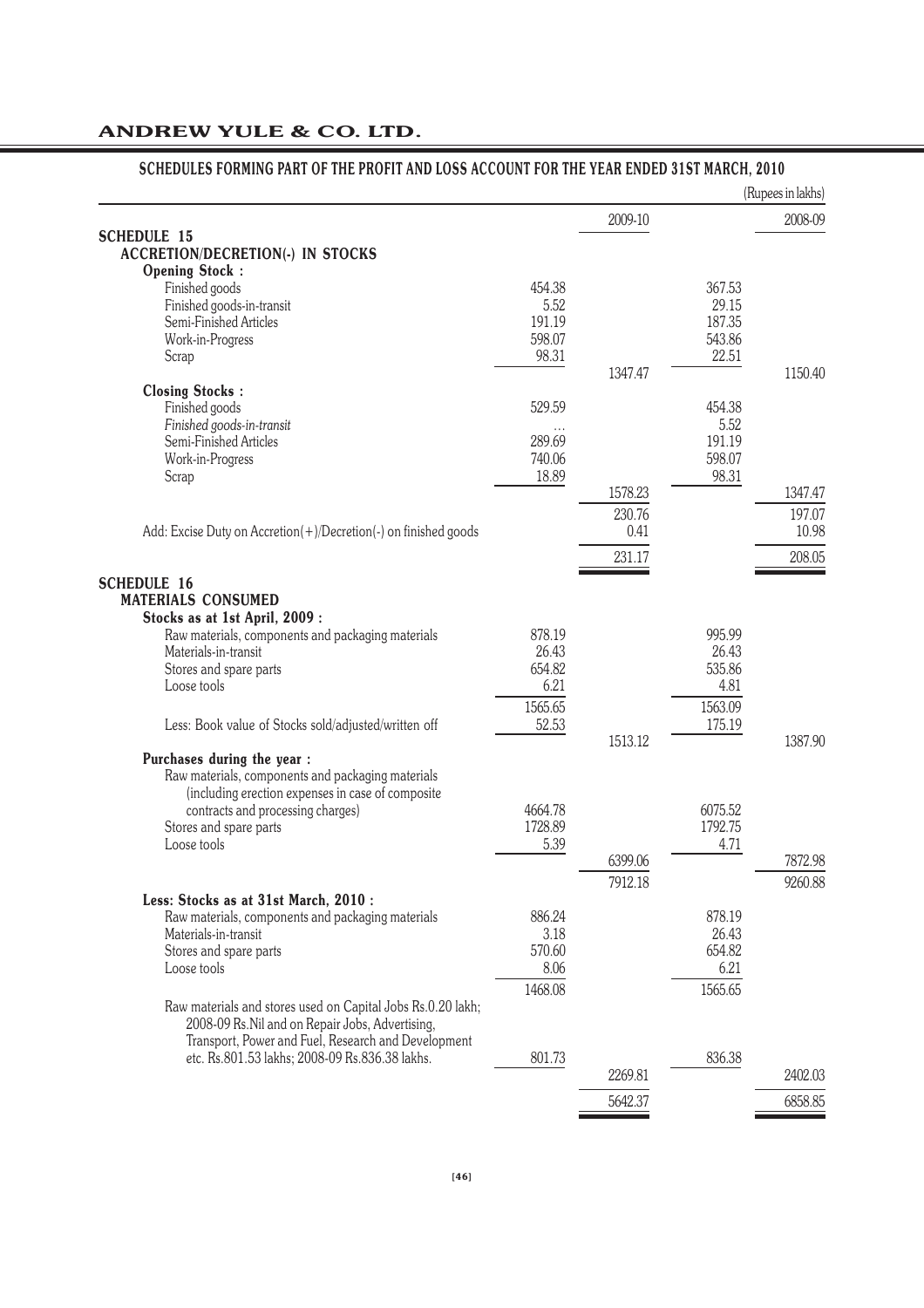|                                                              |                     | (Rupees in lakhs) |
|--------------------------------------------------------------|---------------------|-------------------|
|                                                              | 2009-10             | 2008-09           |
| <b>SCHEDULE 17</b>                                           |                     |                   |
| <b>SALARIES, WAGES AND BONUS</b>                             |                     |                   |
| Salaries, Wages, Bonus and Gratuity                          | 7417.27             | 5725.71           |
| Contribution to Provident and Other Funds                    | 909.95              | 867.89            |
| Welfare and Other Expenses                                   | 927.24              | 864.80            |
|                                                              | 9254.46             | 7458.40           |
| Incurred on Capital jobs, Repair Jobs, Research and<br>Less: |                     |                   |
| Development, Advertising, Transport etc.                     | 162.64              | 154.38            |
|                                                              | 9091.82             | 7304.02           |
| <b>SCHEDULE 18</b><br><b>INTEREST</b>                        |                     |                   |
| <b>Fixed Deposits</b>                                        |                     | 0.76              |
| Term Loans                                                   | $\cdots$<br>1270.51 | 1076.98           |
| Others                                                       | 980.95              | 1163.47           |
|                                                              |                     |                   |
|                                                              | 2251.46             | 2241.21           |

# **SCHEDULE FORMING PART OF THE PROFIT AND LOSS ACCOUNT FOR THE YEAR ENDED 31ST MARCH, 2010**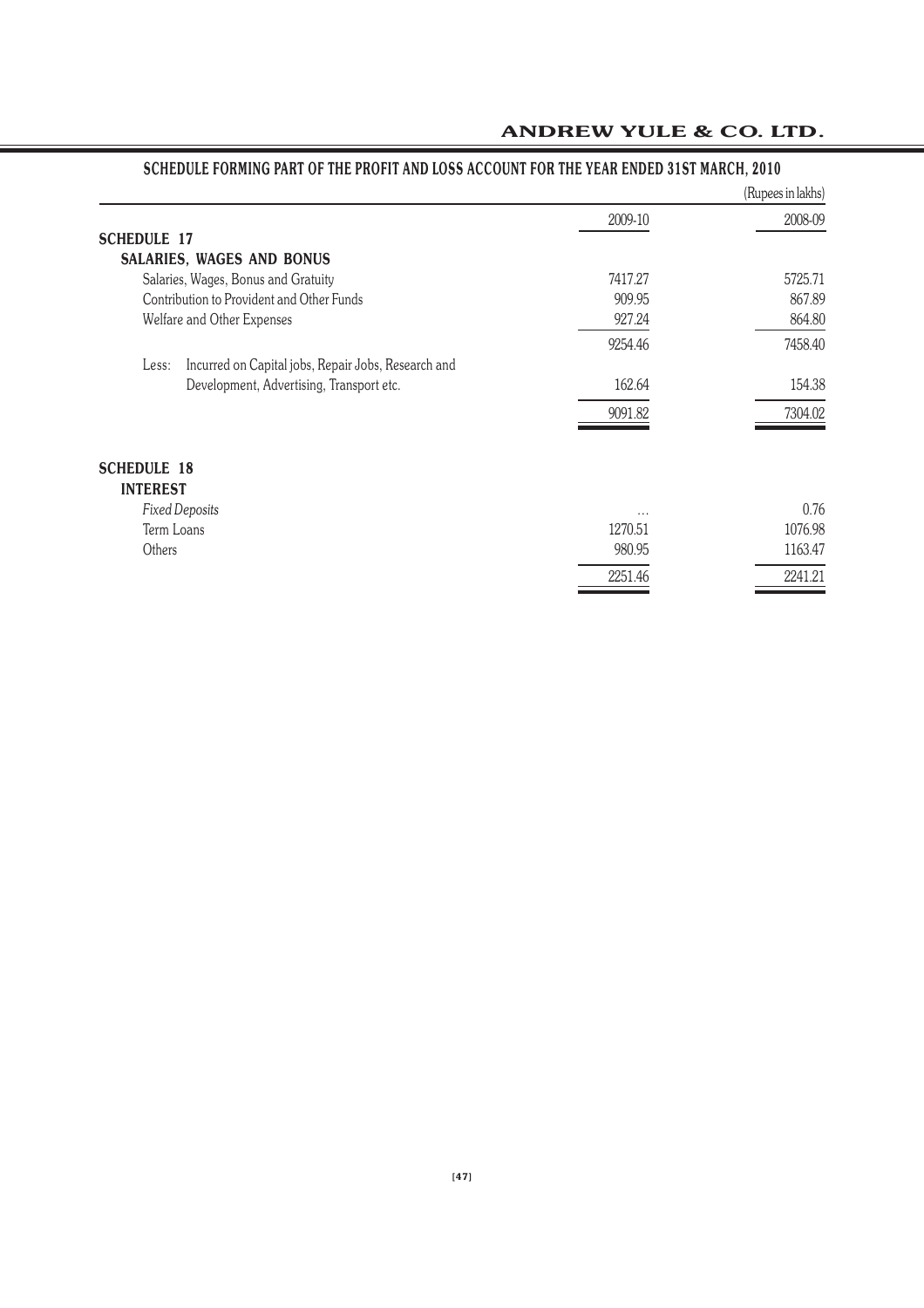# **SCHEDULE FORMING PART OF THE PROFIT AND LOSS ACCOUNT FOR THE YEAR ENDED 31ST MARCH, 2010**

|                                                                       |        |         |        | (Rupees in lakhs) |
|-----------------------------------------------------------------------|--------|---------|--------|-------------------|
|                                                                       |        | 2009-10 |        | 2008-09           |
| <b>SCHEDULE 19</b>                                                    |        |         |        |                   |
| <b>OTHER EXPENSES</b>                                                 |        |         |        |                   |
| Power and Fuel                                                        |        | 1310.96 |        | 1238.30           |
| Tea Cultivation and Manufacturing Expenses                            |        | 292.03  |        | 250.88            |
| Research and Development Expenses                                     |        | 56.01   |        | 6.68              |
| Directors' Salaries                                                   |        | 27.95   |        | 19.17             |
| Directors' fees                                                       |        | 1.41    |        | 3.03              |
| Rent (Net)                                                            |        | 24.31   |        | 76.20             |
| Rates and Taxes                                                       |        | 24.13   |        | 22.64             |
| <b>Repairs and Maintenance:</b>                                       |        |         |        |                   |
| Buildings                                                             | 205.85 |         | 132.67 |                   |
| Plant and Machinery                                                   | 229.78 |         | 209.73 |                   |
| Others                                                                | 35.92  |         | 44.09  |                   |
|                                                                       |        | 471.55  |        | 386.49            |
| Travelling Expenses and Upkeep of Vehicles                            |        | 436.34  |        | 393.98            |
| Insurance                                                             |        | 27.03   |        | 27.14             |
| Brokers' Commission                                                   |        | 177.79  |        | 116.68            |
| <b>Selling Expenses:</b>                                              |        |         |        |                   |
| Selling Agents' Commission                                            | 31.07  |         | 34.62  |                   |
| Others                                                                | 345.01 |         | 386.18 |                   |
|                                                                       |        | 376.08  |        | 420.80            |
| Miscellaneous Expenses                                                |        | 733.96  |        | 645.47            |
| Excise Duty                                                           |        | 5.61    |        | 4.62              |
| Assam Entry Tax                                                       |        | 3.70    |        | 0.48              |
| Tea Cess                                                              |        | 31.73   |        | 27.15             |
| <b>Education Cess</b>                                                 |        | 0.92    |        | 0.80              |
| <b>Bank Charges</b>                                                   |        | 49.17   |        | 60.67             |
| <b>Auditors' Remuneration:</b>                                        |        |         |        |                   |
| <b>Audit Fees</b>                                                     | 2.00   |         | 1.60   |                   |
| In Other Capacity:                                                    |        |         |        |                   |
| <b>Tax Audit Fees</b>                                                 | 0.83   |         | 0.40   |                   |
| For Certificates etc.                                                 | 0.79   |         | 0.66   |                   |
| Out of Pocket Expenses                                                | 0.25   |         | 0.25   |                   |
|                                                                       |        | 3.87    |        | 2.91              |
| <b>Miscellaneous Expenditure Written off:</b>                         |        |         |        |                   |
| Other Expenses                                                        |        |         |        | 20.04             |
| Net Loss on Exchange Fluctuation                                      |        | 3.87    |        | 3.48              |
| Items relating to previous years (Refer to Note No.22 of Schedule 20) |        | 100.26  |        | 92.08             |
| Expenses on Shelved Aqua Culture Project written off                  |        | 222.29  |        |                   |
| Bad Debts written off                                                 |        | 113.06  |        | 2513.76           |
| Irrecoverable advance written off                                     |        |         |        | 538.04            |
| Loss on sale/write off of stores                                      |        |         |        | 91.39             |
| Loss on sale/write off of fixed assets                                |        | 23.70   |        | 4.41              |
| Liquidated Damages and Penalty etc.                                   |        | 54.87   |        | 64.96             |
| Rectification/Replacement                                             |        | 34.99   |        | 33.75             |
| <b>Provision for:</b>                                                 |        |         |        |                   |
| Doubtful Debts                                                        | 221.86 |         | 138.23 |                   |
| Doubtful Loans, Advances and Deposits                                 | 483.49 |         | 0.99   |                   |
| Investments                                                           |        |         | 5.21   |                   |
| Stock Obsolescence                                                    | 2.25   |         | 54.89  |                   |
| Provision for Capital Work-in-Progress                                | 11.57  |         |        |                   |
| Contingencies                                                         | 19.18  |         | 0.25   |                   |
|                                                                       |        | 738.35  |        | 199.57            |
|                                                                       |        | 5345.94 |        | 7265.57           |
|                                                                       |        |         |        |                   |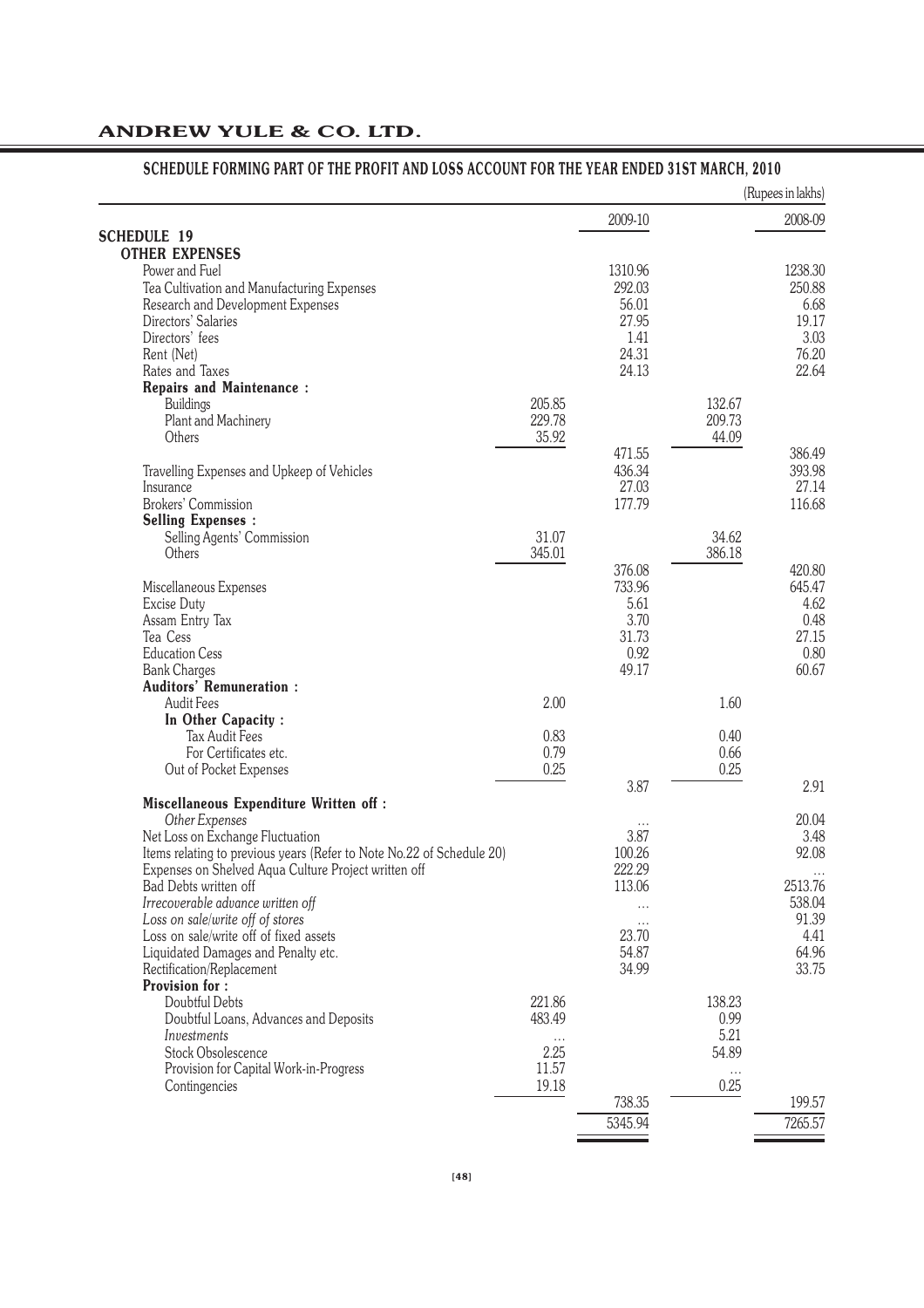# **NOTES ON THE ACCOUNTS AS AT AND FOR THE YEAR ENDED 31ST MARCH, 2010**

(Rupees in lakhs)

# **SCHEDULE 20**

- 1. Estimated amount of contracts remaining to be executed on Capital Account and not provided for (net of advances) Rs.247.23 lakhs (Rs.316.54 lakhs).
- 2. Contingent liabilities not provided for in respect of :
	- (a) Claims against the Company not acknowledged as debts :
		- (i) Disputed labour matters (amount not ascertainable).
		- (ii) Others Rs.415.05 lakhs (Rs.411.49 lakhs)
	- (b) Guarantees and Indemnities given to various Institutions and Authorities in connection with Company's operations amounting to Rs.1545.81 lakhs (Rs.1646.16 lakhs).
	- (c) Guarantees given to banks on behalf of other Group and/or Associate Companies :
		- (i) \*India Paper Pulp Co. Ltd. Rs.265.00 lakh (Rs.265.00 lakhs).
		- (ii) Other Companies Rs.328.00 lakh (Rs.328.00 lakhs) on behalf of Hooghly Printing Co. Ltd., a Subsidiary of the Company.

\*In respect of item Nos.(i) above, although the notice of invocation of guarantees has been received neither any payment nor any provision has been made as the matter is sub-judice.

- (d) Disputed Sales Tax aggregating to Rs.6994.55 lakhs (Rs.8020.02 lakhs). The demand under the WBST and CST Acts are according to the opinion of the Company, erroneously raised for which appeals have been preferred at higher Forums of Sales Tax Authority.
- (e) Aggregate Income Tax demands (penalty) amounting to Rs.50.53 lakhs (Rs.50.53 lakhs) excluding interest not admitted, against which appeals have been preferred by the Company.
- (f) Disputed Excise/Customs Duty claims Rs.582.40 lakh (Rs.564.03 lakh) excluding interest against which appeal have been preferred by the Company.
- (g) Unexpired Letter of Credit opened by the Company's bankers Rs.209.19 lakh (Rs.171.43 lakh).
- 3. **Sanctioned Rehabilitation Scheme approved by Board for Industrial and Financial Reconstruction (BIFR) vide Order dated 30th October, 2007 with the cut-off date of 31st March, 2006.**

Pursuant to Sanctioned Rehebilitation Scheme (hereinafter SRS) of BIFR stated above, the necessary effects have been given during the year in the Accounts as under :–

- (a) Funded interest upto cut-off date (31.03.2006) amounting to Rs.531.00 lakhs which was sanctioned by Allahabad Bank and approved by the Board of Directors of the Company for conversion into eqiuty to the extent of Rs.106.20 lakhs i.e. 20% of the funded interest comprising of 53,10,000 shares @ Rs.2/- per share has been kept in Share Pending Allotment Account. Balance 80% of funded interest i.e. Rs.424.80 lakhs arising out of remission of funded interest, charged to Profit and Loss Account in earlier years, has been accounted for as an exceptional items in the Profit and Loss Account during the year.
- (b) In absence of confirmation from State Bank of India, the conversion of equity shares of Rs.748.00 lakhs as per terms of SRS dated 30.10.2007 has not been considered. The entire amount of outstanding loan of the Bank as on 31.03.2006 (cut off date) has been bifercated into (i) waiver of penal interest, (ii) WCTL, (iii) Need Based Cash Credit, (iv) Funded interest (at PLR) to be converted into equity as per terms of SRS dated 30.10.2007. Interest rate on WCTL and Cash Credit @ Rs.9% and 10.75% respectively has been considered in the books of accounts in the current year.
- (c) In terms of the aforesaid order 46% of unsecured creditors amounting to Rs.956.59 lakhs except sub-judice matters has been written back.
- 4. (a) Share pending allotment consists of the following :-
	- (i) Govt. of India vide letter 10(3)/2008-PE-I dated 31st March, 2008 and No.10(26)/2005-PE-I dated 18th March, 2008 allocated Rs.150.00 lakhs towards Equity @ Rs.10 per share as investment in the Company for upgradation of Engineering Division and West Bengal Gardens. Since in terms of BIFR order dated 30th October, 2007 the face value of Equity share of the Company has been reduced to Rs.2 in place of Rs.10, the decision of issuance of fresh shares @ Rs.2 per share after diminution has been kept pending till revised order in this regard is received from Govt. of India. Hence the amount of Rs.150.00 lakhs so received has been shown in the Balance Sheet under head "Share pending allotment".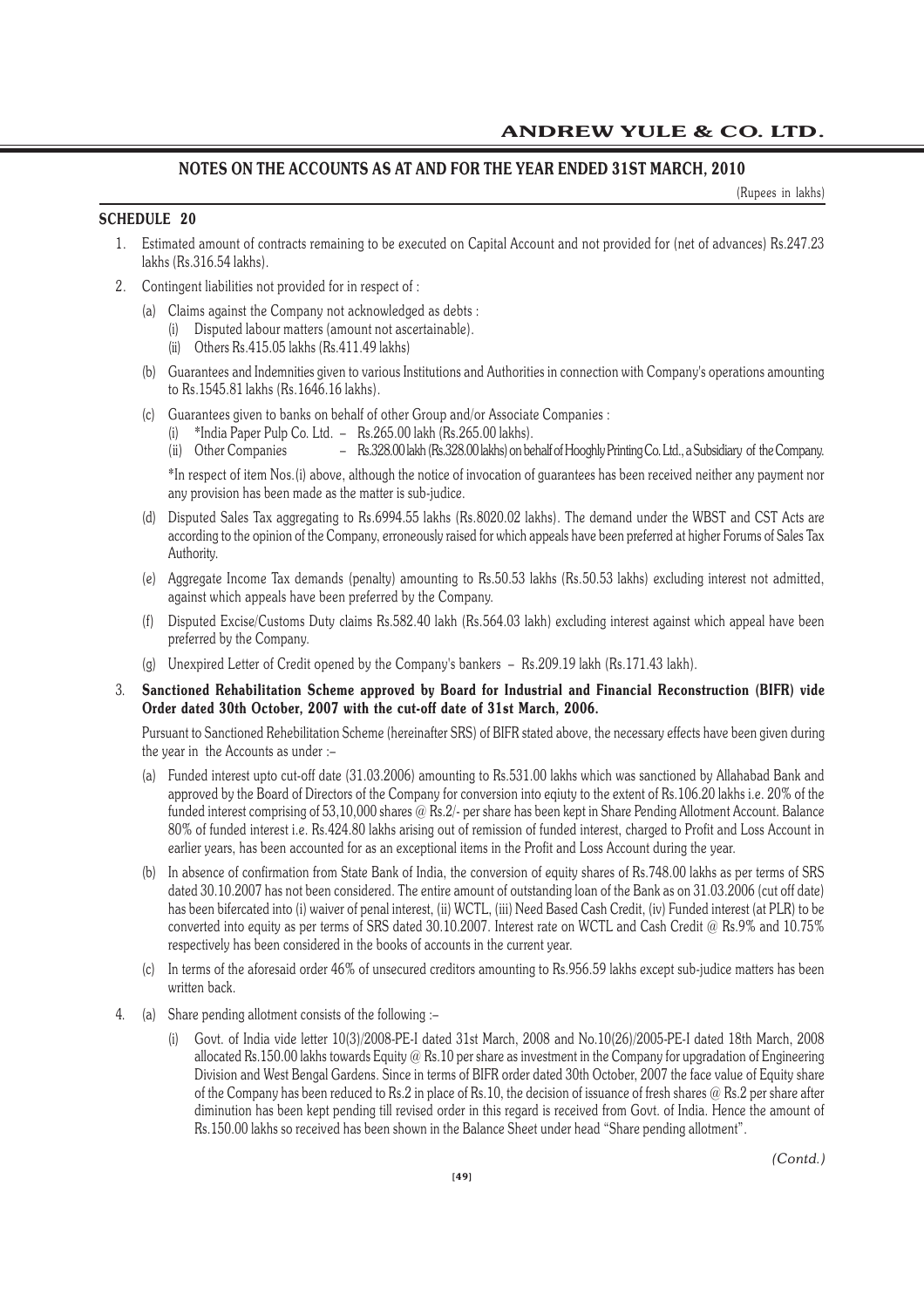(Rupees in lakhs)

# **SCHEDULE 20** *– (Contd.)*

- (ii) The Govt. of India vide letter No.10(11)/2004-PE-I dated 27th March, 2009 has released Rs.340.00 lakhs as plan equity towards project for plantation and augmentation of manufacturing and related facilities in Assam Tea Gardens and the same has been shown under the head "Share Pending Allotment".
- (iii) Based on sanction dated 17.03.2009 of Bank of Baroda (BOB) for conversion of accrued interest after cut-off date i.e. 31.03.2006 to 31.03.2009 amounting to Rs.1254.00 lakh to equity after writing down the same by 80% and approval of the Board in its meeting held on 25.03.2009 the Company has effected necessary accounting entries by writing back Rs.1003.20 lakh to the Profit and Loss Account and retaining Rs.250.80 lakh in the "Share Pending Allotment" in its accounts in the year 2008-09. Approval from GOI to above is still awaited.

On subsequent advice of Govt. of India and the Board of Directors, the price for alloting shares to BOB keeping in view the market price, was renegotiated where the BOB has agreed to accept allotment of 52.42 lakh shares instead of 125.40 lakh shares, both of the face value of Rs.2/- per share. Approval from GOI to the above renegotiated price has been sought for.

(iv) Rs.106.20 lakh as stated in Point No.3(a).

# 5. [a] Employee Benefits

The Company's contribution to Defined Contribution Plans aggregated to Rs.696.24 lakhs (Rs.633.93 lakhs) for the year ended 31st March, 2010 has been recognised under the line item Contribution to Provident and Other Funds on Schedule 17 above.

|                                                | 2009-10 | 2008-09 |
|------------------------------------------------|---------|---------|
| <b>Contribution to Provident Fund</b>          | 692.42  | 619.03  |
| Contribution to Employees State Insurance Fund | 3.82    | 14.90   |

[b] The details of amount recognized in the financial statement in respect of the following Defined Employee Benefit Schemes are disclosed in the table below :

|                          |                                        |          |           | 2009-10  |                                |                      |           | 2008-09  |                    |                    |           | 2007-08  |           |
|--------------------------|----------------------------------------|----------|-----------|----------|--------------------------------|----------------------|-----------|----------|--------------------|--------------------|-----------|----------|-----------|
|                          |                                        |          | Leave en- |          | Super-                         |                      | Leave en- |          | Super-             |                    | Leave en- |          | Super-    |
| <b>Employee Benefits</b> |                                        | Gratuity | cashment  |          | Pension   annuation   Gratuity |                      | cashment  | Pension  | annuation Gratuity |                    | cashment  | Pension  | annuation |
|                          | Defined benefit plans/Long term        |          |           |          |                                |                      |           |          |                    |                    |           |          |           |
|                          | compensated absences. As per actuarial |          |           |          |                                |                      |           |          |                    |                    |           |          |           |
|                          | valuation as on 31st March, 2010       |          |           |          |                                |                      |           |          |                    |                    |           |          |           |
| I                        | Change in present value of             |          |           |          |                                |                      |           |          |                    |                    |           |          |           |
|                          | <b>Defined Benefit Obligations</b>     |          |           |          |                                |                      |           |          |                    |                    |           |          |           |
|                          | during the year ended                  |          |           |          |                                |                      |           |          |                    |                    |           |          |           |
|                          | 31st March, 2010                       |          |           |          |                                |                      |           |          |                    |                    |           |          |           |
| $\lceil 1 \rceil$        | Present value of DBO at                |          |           |          |                                |                      |           |          |                    |                    |           |          |           |
|                          | beginning of period                    | 2903.43  | 545.81    | 3.12     |                                | 219.99 2587.13       | 473.78    | 3.45     |                    | 287.04 2472.34     | 441.78    | 3.70     | 383.40    |
| [2]                      | Current Service cost                   | 147.93   | 29.23     | .        | 8.38                           | 132.90               | 34.49     | $\cdots$ | 11.53              | 128.46             | 35.83     |          | 15.94     |
| $\lceil 3 \rceil$        | Interest cost                          | 217.83   | 41.76     | 0.23     | 15.39                          | 203.95               | 38.02     | 0.25     | 21.88              | 195.04             | 34.10     | 0.27     | 25.85     |
| [4]                      | Curtailment cost/(credit)              |          | $\cdots$  | .        |                                | $\cdots$             |           | .        | .                  | .                  | $\cdots$  | $\cdots$ |           |
| [5]                      | Settlement cost/(credit)               |          |           |          |                                | $\cdots$             |           |          |                    | $\cdots$           | $\cdots$  | .        | $\cdots$  |
| [6]                      | Plan amendments                        | 392.76   | $\cdots$  | $\cdots$ |                                |                      | $\cdots$  | $\cdots$ | $\cdots$           |                    | $\cdots$  | $\cdots$ |           |
| [7]                      | Acquisitions                           |          | $\cdots$  |          |                                | $\cdots$             | $\cdots$  | .        | .                  | $\cdots$           | $\cdots$  | $\cdots$ |           |
| 18                       | Actuarial (Gains)/Losses               | 216.78   | 79.48     | (0.27)   | 41.78                          | 239.35               | 30.97     | (0.01)   | (73.47)            | (21.11)            | 13.98     | 0.07     | (20.15)   |
| [9]                      | Benefits paid                          | (361.03) | (47.53)   | (0.50)   |                                | $(55.26)$ $(259.90)$ | (31.45)   | (0.57)   |                    | $(26.99)$ (187.60) | (51.91)   | (0.59)   | 120.48    |
| [10]                     | Present Value of DBO                   |          |           |          |                                |                      |           |          |                    |                    |           |          |           |
|                          | at the end of period                   | 3517.70  | 648.75    | 2.58     |                                | 230.28 2903.43       | 545.81    | 3.12     |                    | 219.99 2587.13     | 473.78    | 3.45     | 287.04    |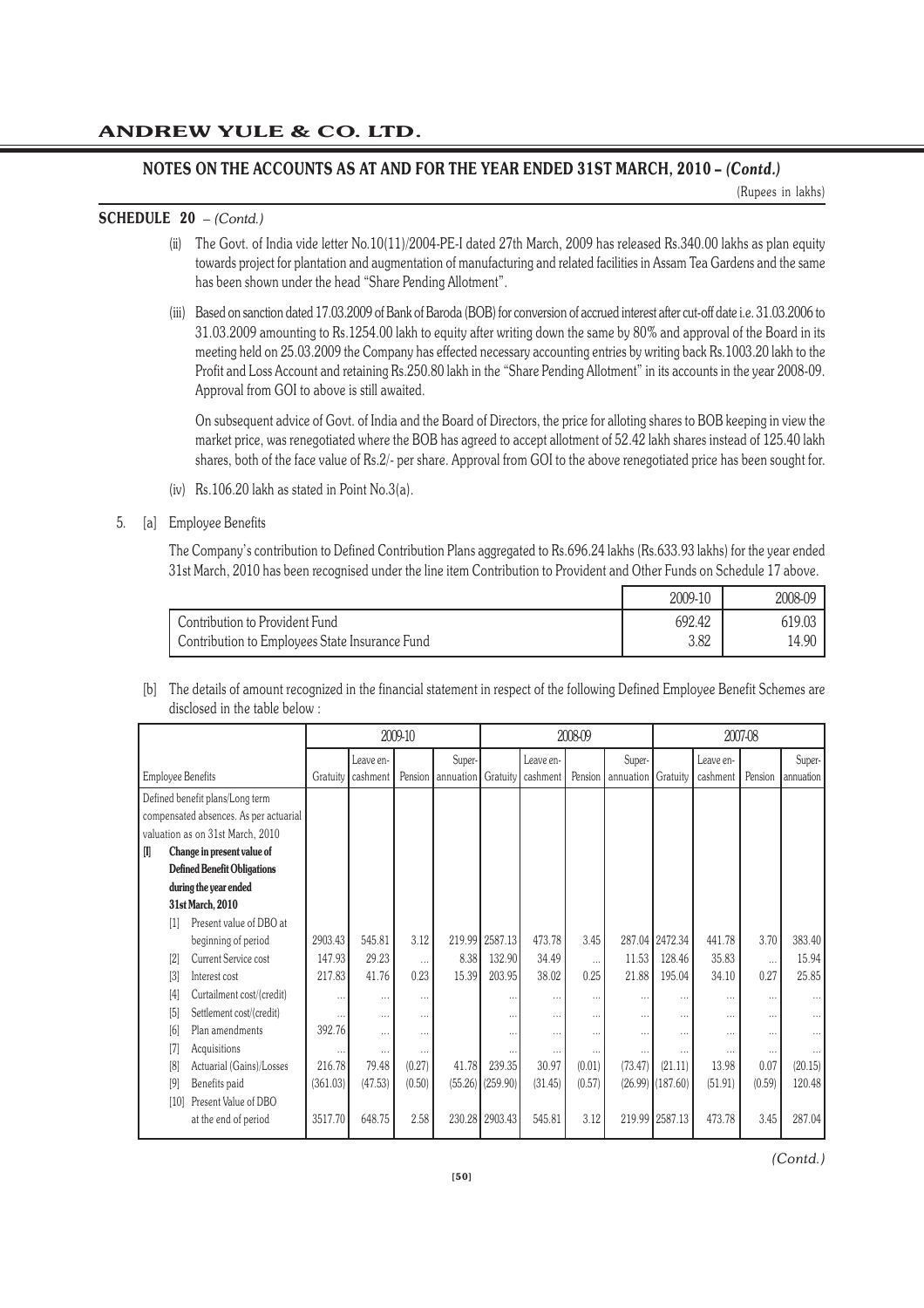(Rupees in lakhs)

# **SCHEDULE 20** *– (Contd.)*

|                                                                                                                           | 2009-10   |                                              |           |           | 2008-09              |                                              |          |                      | 2007-08              |                                              |                      |                   |
|---------------------------------------------------------------------------------------------------------------------------|-----------|----------------------------------------------|-----------|-----------|----------------------|----------------------------------------------|----------|----------------------|----------------------|----------------------------------------------|----------------------|-------------------|
|                                                                                                                           |           | Leave en-                                    |           | Super-    |                      | Leave en-                                    |          | Super-               |                      | Leave en-                                    |                      | Super-            |
| Employee Benefits                                                                                                         | Gratuity  | cashment                                     | Pension   | annuation | Gratuity             | cashment                                     | Pension  | annuation            | Gratuity             | cashment                                     |                      | Pension annuation |
| [II] Change in Fair value of Assets<br>during the year ended<br>31st March, 2010<br>[1] Plan assets at beginning          |           |                                              |           |           |                      |                                              |          |                      |                      |                                              |                      |                   |
| of period                                                                                                                 | 3162.06   | .                                            | .         |           | 473.32 3116.00       | $\cdots$                                     | $\cdots$ |                      | 476.08 2609.54       |                                              |                      | 543.65            |
| [2] Actuarial Gain/(Loss)                                                                                                 | 114.17    | .                                            | .         | 86.26     | (7.50)               | $\cdots$                                     | $\cdots$ | (21.48)              |                      | .                                            |                      |                   |
| [3] Actual return on plan assets                                                                                          | 238.52    | $\ddotsc$                                    | $\cdots$  | 44.36     | 250.46               | $\ldots$                                     | $\cdots$ | 45.71                | 190.06               |                                              | $\cdots$             | 49.97             |
| [4] Actual company contribution                                                                                           | $\ddotsc$ | 47.53                                        | 0.50      |           | 63.00                | 31.45                                        | 0.57     | $\ddotsc$            | 504.00               | 51.91                                        | 0.59                 | 2.94              |
| [5] Benefits paid                                                                                                         | (361.03)  | (47.53)                                      | (0.50)    |           | $(55.26)$ $(259.90)$ | (31.45)                                      | (0.57)   |                      | $(26.99)$ $(187.60)$ | (51.91)                                      | 0.59                 | (120.48)          |
| [6] Plan assets at the end<br>of the period                                                                               | 3153.72   | $\ddotsc$                                    | $\ddotsc$ |           | 548.68 3162.06       |                                              | $\cdots$ |                      | 473.32 3116.00       |                                              | $\ddot{\phantom{0}}$ | 476.00            |
| [III] Net assets/(liability) recognised in<br><b>Balance Sheet as at 31st March, 2010</b><br>[1] Present value of Defined |           |                                              |           |           |                      |                                              |          |                      |                      |                                              |                      |                   |
| Benefit Obligation                                                                                                        | 3517.70   | 648.75                                       | 2.58      |           | 230.28 2903.43       | 545.81                                       | 3.12     |                      | 219.99 2587.13       | 473.78                                       | 3.45                 | 287.04            |
| [2] Fair value of plan assets                                                                                             | 3153.72   | .                                            | $\cdots$  |           | 548.68 3162.06       | $\cdots$                                     |          |                      | 473.32 3116.00       | $\cdots$                                     |                      | 476.08            |
| [3] Funded status[Surplus/(Deficit)]                                                                                      | (363.98)  | (648.75)                                     | (2.58)    | 318.40    | 258.63               | (545.81)                                     | (3.12)   | 253.33               | 528.87               | (473.78)                                     | (3.45)               | 189.04            |
| [4] Unrecognised past service cost                                                                                        | $\ddotsc$ | $\cdots$                                     | $\ddotsc$ | $\ddotsc$ |                      |                                              | $\cdots$ | $\cdots$             | $\ddot{\phantom{a}}$ |                                              |                      |                   |
| [5] Net assets/(liability) recognised                                                                                     |           |                                              |           |           |                      |                                              |          |                      |                      |                                              |                      |                   |
| in Balance Sheet                                                                                                          | (363.98)  | (648.75)                                     | (2.58)    | 318.40    | 258.63               | (545.81)                                     | (3.12)   | 253.33               | 528.87               | (473.78)                                     | (3.45)               | 189.04            |
| [IV] Components of employer                                                                                               |           |                                              |           |           |                      |                                              |          |                      |                      |                                              |                      |                   |
| <b>Expenses recognised in Profit</b><br>& Loss Account for the year<br>ended 31st March, 2010                             |           |                                              |           |           |                      |                                              |          |                      |                      |                                              |                      |                   |
| [1] Current Service Cost                                                                                                  | 147.93    | 29.23                                        |           | 8.38      | 132.90               | 34.49                                        |          | 11.53                | 128.46               | 35.83                                        |                      | 15.94             |
| [2] Interest Cost                                                                                                         | 217.83    | 41.76                                        | 0.23      | 15.39     | 203.95               | 38.02                                        | 0.25     | 21.88                | 195.04               | 34.10                                        | 0.27                 | 25.85             |
| [3] Expected return on plan assets                                                                                        | (238.52)  | .                                            |           |           | $(44.36)$ $(250.46)$ | .                                            | $\cdots$ |                      | $(45.71)$ (226.95)   | Ω.                                           | $\cdots$             | (47.49)           |
| [4] Curtailment cost/(credit)                                                                                             | $\ddotsc$ | .                                            | .         |           |                      | $\cdots$                                     | $\cdots$ | $\ddot{\phantom{a}}$ | $\ddotsc$            | $\ddotsc$                                    | $\cdots$             |                   |
| [5] Settlement cost/(credit)                                                                                              | $\ddotsc$ | $\cdots$                                     | $\cdots$  | $\ddotsc$ | $\ddotsc$            | $\cdots$                                     | $\cdots$ | .                    | .                    | .                                            | $\cdots$             |                   |
| [6] Past Service Cost                                                                                                     | 392.76    | .                                            |           |           |                      |                                              | .        |                      | .                    | .                                            |                      |                   |
| [7] Actuarial Losses/(Gains)<br>[8] Total expenses recognized in the<br>statement of Profit & Loss Account                | 102.61    | 79.48                                        | (0.27)    | (44.48)   | 246.85               | 30.97                                        | (0.01)   | (51.99)              | 15.78                | 13.98                                        | 0.07                 | (20.15)           |
| under the head Salaries & Wages                                                                                           | 622.61    | 150.47                                       | (0.04)    | (65.07)   | 333.24               | 103.48                                       | 0.24     | (64.29)              | 112.33               | 83.91                                        | 0.34                 | (25.85)           |
| [V] Actuarial Assumptions                                                                                                 |           |                                              |           |           |                      |                                              |          |                      |                      |                                              |                      |                   |
| [1] Discount Rate                                                                                                         | 8.25%     | 8.25%                                        | 8.25%     | 8.25%     | $8.00\%$             | 8.00%                                        | $8.00\%$ | 8.00%                | 8.30%                | 8.30%                                        | $8.00\%$             | 8.00%             |
| [2] Expected return on plan assets                                                                                        | $8.25\%$  | NA                                           | NA        | NA        | $8.30\%$             | NA                                           | NA       | $8.00\%$             | 8.20%                | NA                                           | NA                   | $8.00\%$          |
| [3] Salary escalation                                                                                                     | 5.00%     | $5.00\%$                                     | NA        | 5.00%     | 5.00%                | 5.00%                                        | NA       | 5.00%                | 5.00%                | $5.00\%$                                     | NA                   | $5.00\%$          |
| [4] Expected Average remaining<br>working lives of employees (years)                                                      | 18.57     | 9.52                                         | NA        | 4.38      | 18.70                | 10.18                                        | NA       | 4.30                 | 19.08                | 10.55                                        | NA                   | 5.33              |
| [5] Method of valuation                                                                                                   |           | Projected Unit Credit (PUC) Actuarial Method |           |           |                      | Projected Unit Credit (PUC) Actuarial Method |          |                      |                      | Projected Unit Credit (PUC) Actuarial Method |                      |                   |

6. The medical benefits for the employees for domiciliary treatment is for a block of three years and shall lapse yearly thereafter if the concerned employee does not avail it. The liability towards such unavailed quantum of medical benefits has been determined on actual basis instead of actuarial valuation method since the eligible amount will remain fixed during the next block. The total amount of liability as on 31st March, 2010 is Rs.122.49 lakhs (Rs.135.10 lakhs) has been taken into account.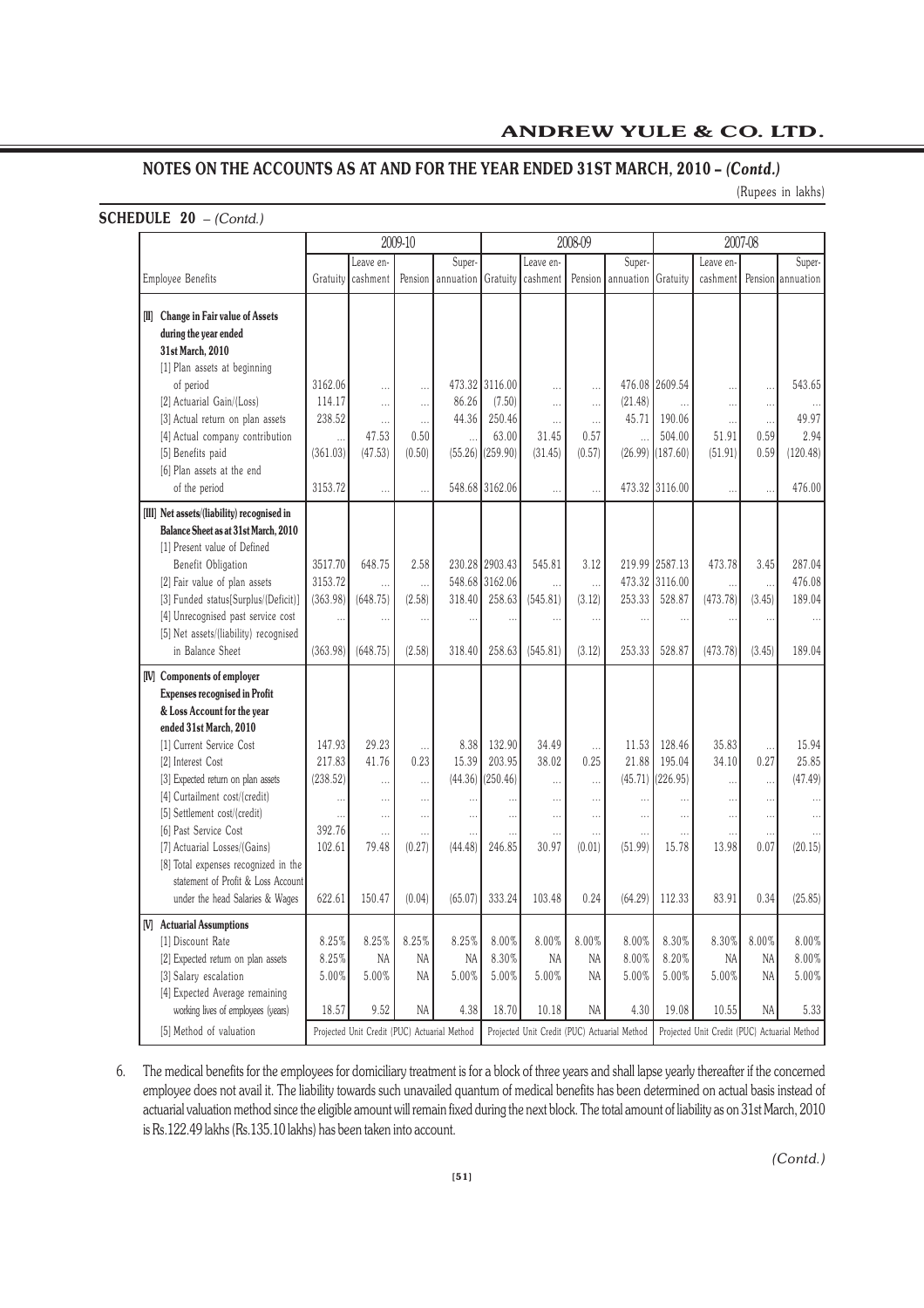(Rupees in lakhs)

# **SCHEDULE 20** *– (Contd.)*

7. Details of dues to Micro, Small and Medium Enterprises as per MSMED Act, 2006

| Sl.No.       | Details of dues to Micro, Small and Medium Enterprises as per MSMED Act, 2006                                                                                                                                                                                                                                                                                             | 2009-10          | 2008-09           |
|--------------|---------------------------------------------------------------------------------------------------------------------------------------------------------------------------------------------------------------------------------------------------------------------------------------------------------------------------------------------------------------------------|------------------|-------------------|
|              | The principal amount and the interest due thereon remaining unpaid to any supplier as at the<br>end of the year                                                                                                                                                                                                                                                           |                  |                   |
|              | Principal Amount unpaid<br>ΙiΙ<br>Interest Due<br>liil                                                                                                                                                                                                                                                                                                                    | 39.71<br>0.07    | 15.32<br>$\cdots$ |
| $\mathbf{H}$ | The amount of interest paid by the buyer in terms of section 16, of the Micro Small and<br>Medium Enterprise Development Act, 2006 along with the amounts of the payment made<br>to the supplier beyond the appointed day during the year<br>Payment made beyond the Appointed Date<br>fil<br>Interest paid beyond the Appointed Date<br>$\left[\ddot{\mathrm{i}}\right]$ | 3.16<br>$\cdots$ | 158.32<br>        |
| III          | The amount of interest due and payable for the period of delay in making payment (which<br>have been paid but beyond the appointed day during the year) but without adding the<br>interest specified under Micro Small and Medium Enterprise Development Act, 2006.                                                                                                       | 0.07             | 5.23              |
| IV           | The amount of interest accrued and remaining unpaid at the end of the year; and                                                                                                                                                                                                                                                                                           | 14.72            | 9.49              |
| V            | The amount of further interest remaining due and payable even in the succeeding years, until<br>such date when the interest dues as above are actually paid to the small enterprise for the<br>purpose of disallowance as a deductible expenditure under section 23 of the Micro Small and<br>Medium Enterprise Development Act, 2006.                                    | $\cdots$         |                   |

The above disclosures are furnished by the Company based on information available with the Company in respect of the Registration status of its vendors/suppliers.

| 8. | Directors' Remuneration :-     | For the year ended<br>31st March, 2010 | For the year ended<br>31st March, 2009 |
|----|--------------------------------|----------------------------------------|----------------------------------------|
|    | <b>Salaries</b>                | 27.95                                  | 19.17                                  |
|    | Directors'Fees                 | 1.41                                   | 3.03                                   |
|    | Contribution to Provident Fund | 2.45                                   | 2.25                                   |
|    | Other Perquisites/benefits     | 2.69                                   | 1.26                                   |
|    | Total                          | 34.50                                  | 25.71                                  |

Since the liability for leave encashment, gratuity and superannuation has been computed and accounted for on Actuarial Valuation basis for the Company as a whole as per AS-15 and no separate figure was provided by the Actuary for Directors, the same has not been included in the above figures.

- 9. Inventories include Rs.115.46 lakhs (Rs.93.06 lakhs) worth of stocks lying with thrid parties for which confirmations are awaited and/or under reconciliation and the same has been fully provided for.
- 10. The Company has obtained exemption from the Company Law Board in respect of disclosure of quantitative information relating to each class of goods dealt with by the Company.
- 11. Provision for Liquidated damages amounting to Rs.1645.48 lakh (Rs.1630.78 lakh) has been set off against Sundry Debtors.
- 12. No provision is made in the Books for possible losses that may arise in respect of long term investments made in Yule Financing & Leasing Co. Ltd., amounting to Rs.27.88 lakhs (Rs.27.88 lakhs). The possible loss, if any, will be accounted for as and when it arises.
- 13. Confirmation for balances of Sundry debtors, deposits and advances to the parties, Trade Creditors, dues to and from Govt. Undertakings and stock with third parties have been sought from the concerned parties, with stipulation that in case of non receipt of confirmation within 20 days of despatch, the book balance is to be considered as confirmed. The financial statements have been drawn up accordingly.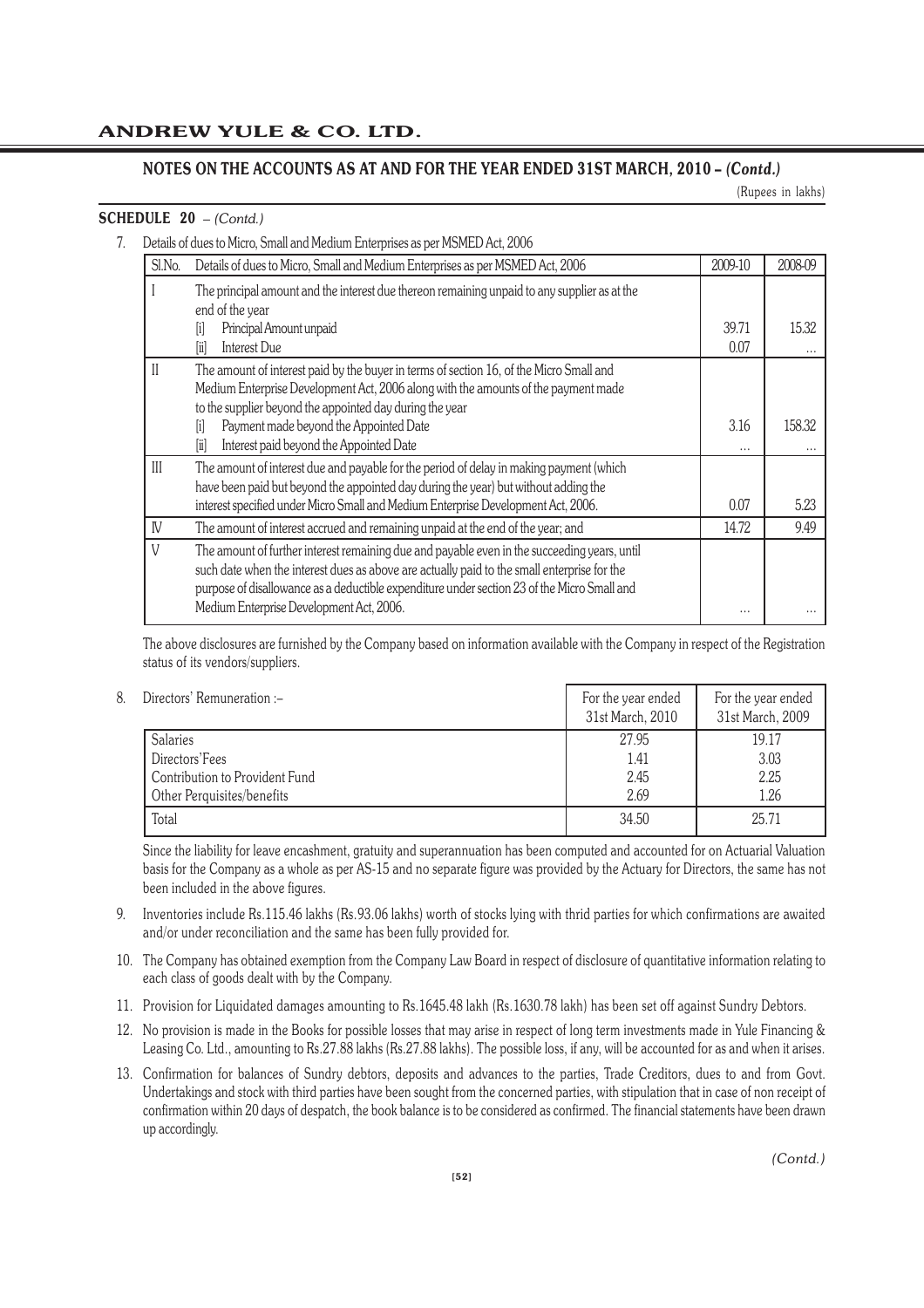(Rupees in lakhs)

# **SCHEDULE 20** *– (Contd.)*

- 14. The major component of the respective balances of Deferred Tax Assets and Liabilities are disclosed in the Accounts. Details of Deferred Tax Liability as on 31st March, 2010 are given below :–
	- (a) Timing difference of depreciation as per Tax Laws and Books Rs.338.82 lakhs Total Deferred Tax liability Rs.338.82 lakhs
	- (b) In computing deferred tax liability of the Company for the financial year 2009-10, unabsorbed depreciation, business loss, as well as disallowances u/s.43B as per Income Tax Act, 1961 has not been recognised as deferred tax assets.
- 15. Provision in respect of Income Tax (including capital gains) has not been made as the Company's application for relief/concession on various grounds based on sanction of BIFR, are under the consideration of CBDT.

# 16. Segment Reporting

The Company's segment information as at and for the year ended 31st March, 2010 are as below :–

|                                   |            |            |             | Segment               |             |                |
|-----------------------------------|------------|------------|-------------|-----------------------|-------------|----------------|
| <b>Business Segment</b>           | Electrical | Tea        | Engineering | Total                 | Elimination | Total          |
| 1. Segment Results                |            |            |             |                       |             |                |
| - External sales                  | 3875.63    | 13547.02   | 1210.43     | 18633.08              |             |                |
|                                   | [6387.71]  | [9467.53]  | [2173.00]   | [18028.83]            |             |                |
| - Inter Segment sales             | 4.33       | 1.93       | 1.68        | 7.94                  |             |                |
|                                   | [11.94]    | [2.16]     | [2.34]      | [16.45]               |             |                |
| - Inter Segment Sale of           | 12.92      |            | 0.40        | 13.32                 |             |                |
| <b>Capital Goods</b>              | [28.68]    | $[\dots]$  | $[]$        | [28.68]               |             |                |
| - Total Revenue                   | 3892.88    | 13548.95   | 1212.51     | 18654.34              | 7.94        | 18646.40       |
|                                   | [6428.33]  | [9469.69]  | [2175.34]   | [18073.36]            | [16.45]     | [18056.91]     |
| 2. Segment Results                | 73.25      | 2182.11    | $(-)205.81$ | 2049.55               | $\cdots$    | 2049.55        |
|                                   | [1741.42]  | [153.85]   | [451.32]    | [2346.59]             | $[]$        | [2346.59]      |
| - Unallocated Corporate expenses  | $\cdots$   | $\cdots$   | $\cdots$    | $\cdots$              | $\cdots$    | $(-)6331.79$   |
| net of unallocated income         | $\cdots$   | $\cdots$   | $\cdots$    | $\cdots$              | $\cdots$    | [288.80]       |
| - Operating Profit                | $\cdots$   | $\cdots$   | $\cdots$    | $\cdots$              | $\cdots$    | 8381.34        |
|                                   | .          | $\cdots$   | .           | .                     | $\cdots$    | [2057.79]      |
| - Interest expenses               |            | $\cdots$   | $\cdots$    | $\cdots$              | $\cdots$    | $(-)2251.47$   |
|                                   | .          | $\cdots$   | .           | $\cdots$              | $\cdots$    | $[(-)2241.09]$ |
| - Interest/dividend income        | .          | $\cdots$   | .           | $\cdots$              | $\cdots$    | 994.55         |
|                                   | .          | $\cdots$   | .           | $\cdots$              | $\cdots$    | [1347.19]      |
| - Profit from ordinary activities | .          | $\cdots$   | .           | $\cdots$              | $\cdots$    | 7124.42        |
|                                   | .          | $\cdots$   | .           | $\cdots$              | $\cdots$    | [1163.89]      |
| - Extra Ordinary Items (Interest  | .          | $\cdots$   | .           | $\cdots$              | $\cdots$    | 424.80         |
| on GOI Loan written back)         |            |            |             |                       |             | [2012.00]      |
| - Net Profit                      | $\cdots$   | $\cdots$   | $\cdots$    | $\cdots$              | $\cdots$    | 7549.22        |
|                                   | $[]$       | []         | $[]$        | $\left[\ldots\right]$ | $[\dots]$   | [3175.89]      |
| - Segment Assets                  | 7826.47    | 19099.15   | 2297.88     | 29223.50              | $\ddotsc$   | 29223.50       |
|                                   | [8179.59]  | [19276.81] | [2788.18]   | [30244.58]            | []          | [30244.58]     |
| - Unallocated corporate           | $\cdots$   | .          | $\cdots$    | $\cdots$              | $\cdots$    | 12448.20       |
| Assets                            | $[]$       | []         | $[\ldots]$  | $[]$                  | []          | [12961.99]     |
| <b>Total Assets</b><br>$\equiv$   | $\cdots$   | $\cdots$   | $\cdots$    | $\cdots$              | $\cdots$    | 41671.70       |
|                                   | $[]$       | $[]$       | $[]$        | []                    | $[]$        | [43206.57]     |
|                                   |            |            |             |                       |             |                |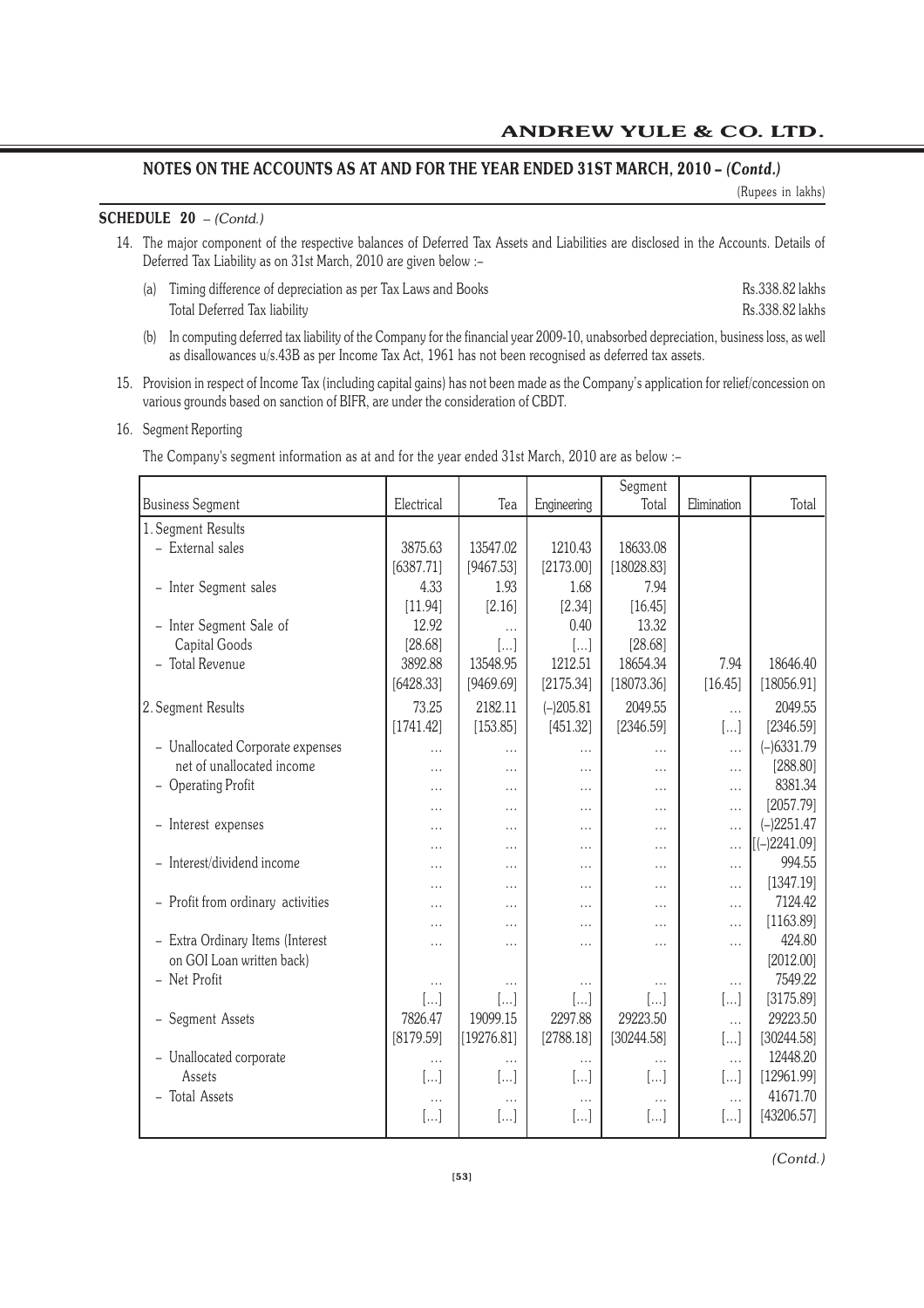(Rupees in lakhs)

# **SCHEDULE 20** *– (Contd.)*

| <b>Business Segment</b>             | Electrical | Tea                   | Engineering           | Segment<br>Total        | Elimination | Total      |
|-------------------------------------|------------|-----------------------|-----------------------|-------------------------|-------------|------------|
|                                     |            |                       |                       |                         |             |            |
| - Segment Liabilities               | 5469.80    | 3711.29               | 2000.09               | 11181.18                | $\cdots$    | 11181.18   |
|                                     | [6385.26]  | [3927.43]             | [2244.16]             | [12556.85]              |             | [12556.85] |
| - Unallocated corporate Liabilities | $\cdots$   | $\cdots$              | $\cdots$              | $\cdots$                | $\cdots$    | 3670.89    |
|                                     | []         | $\left[\ldots\right]$ | البنا                 | $\left[ \ldots \right]$ | []          | [29974.84] |
| - Total Liabilities                 | $\cdots$   | $\cdots$              | $\cdots$              | $\cdots$                | $\cdots$    | 14852.07   |
|                                     | ا…ا        |                       | $\left[\ldots\right]$ | $\left  \ldots \right $ | ا…ا         | [42531.69] |
| - Capital Expenditure               | 38.00      | 253.27                | 15.10                 | 306.37                  |             |            |
|                                     | [224.44]   | [456.39]              | [56.97]               | [737.80]                |             |            |
| - Depreciation including Impairment | 61.41      | 304.24                | 13.94                 | 379.59                  |             |            |
|                                     | [47.59]    | [302.17]              | [11.86]               | [361.62]                |             |            |
| - Non-Cash expenses other           | 263.54     | 181.27                | 293.52                | 738.33                  |             |            |
| than depreciation                   | [88.26]    | [54.89]               | [51.22]               | [194.37]                |             |            |

Notes: (1) The business segments comprise of the following major product groups :-

| Engineering |                   | Industrial Fans.                                                                                    |
|-------------|-------------------|-----------------------------------------------------------------------------------------------------|
|             |                   | Tea Machinery.                                                                                      |
|             |                   | Air Pollution and Water Pollution Control equipments.                                               |
|             |                   | Turn-key projects involving the above products.                                                     |
| Electrical  |                   | HT and LT Switchgears.                                                                              |
|             |                   | Transformers                                                                                        |
|             |                   | Relay and Contactors                                                                                |
|             | $\qquad \qquad -$ | Turn-key projects on power distribution.                                                            |
| Tea         | $\qquad \qquad -$ | Tea growing and manufacturing.                                                                      |
|             |                   | (9) The information relating to evolutile Delting Division has been considered as nort of the serve |

- (2) The information relating to erstwhile Belting Division has been considered as part of the corporate information for the purpose of the above reporting as the related business has been discontinued earlier.
- (3) Information relating to "Project" has been reported after being clubbed with Engineering Division.

# 17. Particulars relating to discontinued operations.

| (a) |      | Description of discontinued operations |                               |
|-----|------|----------------------------------------|-------------------------------|
|     |      | <b>Business Segments</b>               | Discontinued Operations       |
|     | (i)  | <b>Engineering Division</b>            | Air Handling Unit (AHU)       |
|     |      |                                        | Core Lamination Project (CLP) |
|     |      |                                        | Project                       |
|     | (ii) | Electrical Division                    | Port Engineering Works (PEW)  |
|     |      |                                        | Turnkey                       |
|     |      |                                        | Agency                        |
|     |      |                                        |                               |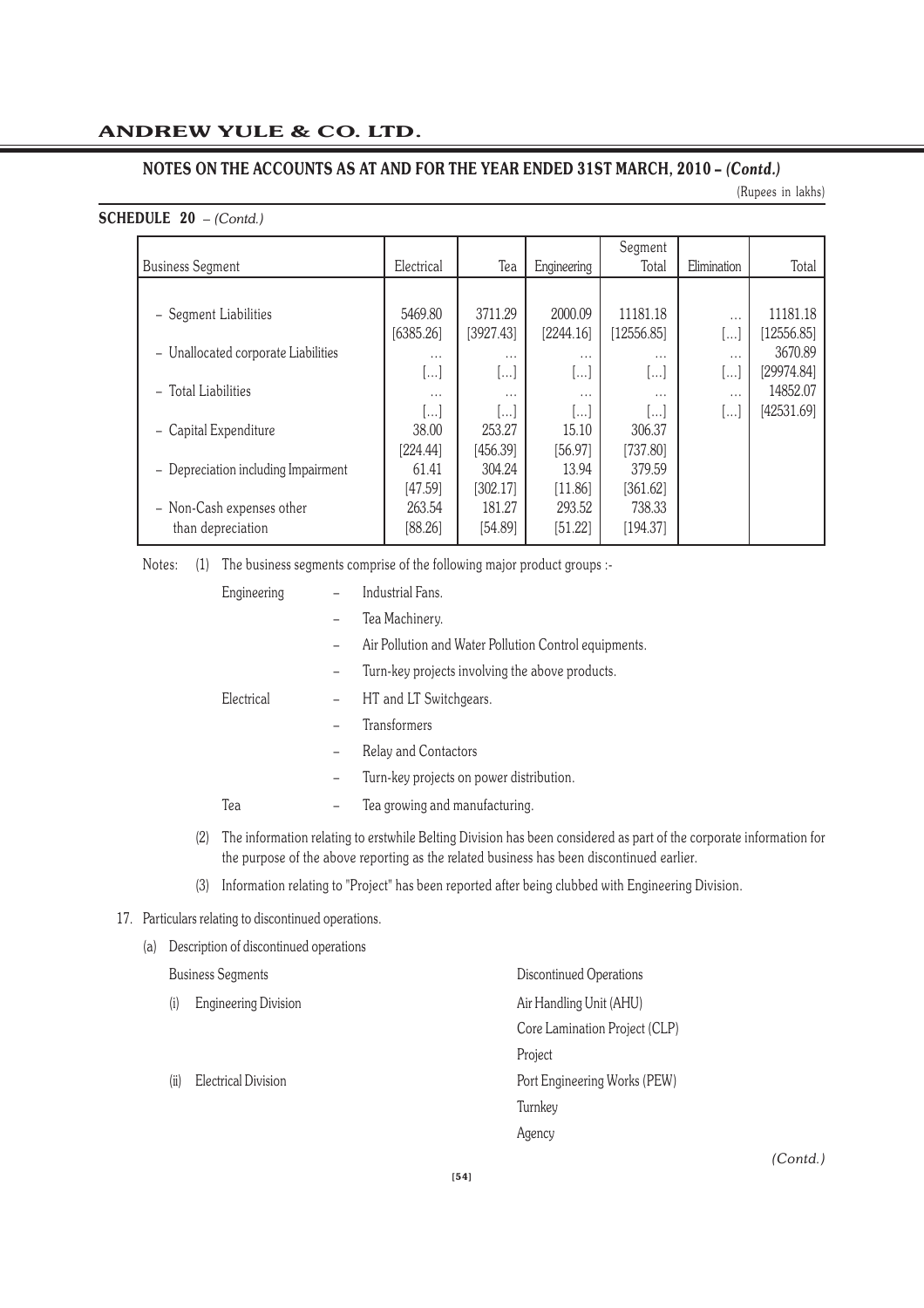(Rupees in lakhs)

# **SCHEDULE 20** *– (Contd.)*

(b) Carrying amount of fixed Assets, Current Assets and Current Liabilities in respect of discontinued operations included in the total Assets and liabilities as shown in the Balance Sheet as on 31st March, 2010 :

| Sl.<br>No. | Discontinued<br>operations | <b>Fixed Assets</b> | <b>Current Assets</b> | Current liabilities<br>and provisions |
|------------|----------------------------|---------------------|-----------------------|---------------------------------------|
|            | AHU                        | $\cdots$            | $\cdots$              | $\cdots$                              |
| 2.         | <b>CLP</b>                 | 12.93               | $\cdots$              | $\cdots$                              |
| 3.         | PEW                        | $\cdots$            | $\cdots$              | 170.70                                |
| 4.         | Turnkey                    | $\cdots$            | $\cdots$              | $\cdots$                              |
| 5.         | Agency                     | $\cdots$            | $\cdots$              | 1.76                                  |
| 6.         | Project                    | 0.09                | 40.00                 | 35.32                                 |
|            | Total                      | 13.02               | 40.00                 | 207.78                                |

(c) Revenue, Expenses and Pre-Tax, Profit/Loss in respect of discontinued operations

| Particulars            | AHU      | <b>CLP</b> | PEW      | Agency   | Turnkey  | Project  | Total    |
|------------------------|----------|------------|----------|----------|----------|----------|----------|
| Turnover/Other income  | $\cdots$ | $\cdots$   | $\cdots$ | $\cdots$ | $\cdots$ | $\cdots$ | $\cdots$ |
| Operating Expenses     | $\cdots$ | $\cdots$   | $\cdots$ | $\cdots$ | $\cdots$ | $\cdots$ | $\cdots$ |
| Interest               | $\cdots$ | $\cdots$   | $\cdots$ | $\cdots$ | $\cdots$ | $\cdots$ | $\cdots$ |
| Provisions             | $\cdots$ | $\cdots$   | $\cdots$ | $\cdots$ | $\cdots$ | $\cdots$ | $\cdots$ |
| Profit/Loss before tax | $\cdots$ | $\cdots$   | $\cdots$ | $\cdots$ | $\cdots$ | $\cdots$ | $\cdots$ |
| Provision for Taxation | $\cdots$ | $\cdots$   | $\cdots$ | $\cdots$ | $\cdots$ | $\cdots$ | $\cdots$ |
| Profit/Loss after tax  | $\cdots$ | $\cdots$   | $\cdots$ | $\cdots$ | $\cdots$ | $\cdots$ | $\cdots$ |

# (d) Cash Flow

|                                               | PEW      | Project  |
|-----------------------------------------------|----------|----------|
| Cash Flow from Operating Activities :         |          |          |
| Net Profit before tax & Extraordinary items   | $\cdots$ | $\cdots$ |
| Adjustment for:                               |          |          |
| Interest charged                              | $\cdots$ | $\cdots$ |
| Investment income                             | $\cdots$ | $\cdots$ |
| Operating Profit before changes in amount of  |          |          |
| <b>Current Liabilities and Current Assets</b> | $\cdots$ | $\cdots$ |
| Adjustment for:                               |          |          |
| <b>Trade Receivables</b>                      | $\cdots$ | $\cdots$ |
| Inventories                                   | $\cdots$ | $\cdots$ |
| Loans and Advances                            | $\cdots$ | $\cdots$ |
| Trade payable                                 | $\cdots$ | $\cdots$ |
| Cash Generated from Operations                |          |          |
| Income Tax                                    |          |          |
| Net Cash from Operating Activities            | $\cdots$ | $\cdots$ |
| Cash Flow from Investing Activities           | $\cdots$ | $\cdots$ |
| Cash Flow from Financing Activities :         |          |          |
| Interest paid                                 | $\cdots$ | $\cdots$ |
| Net Cash used in Financing Activities         | $\cdots$ | $\cdots$ |
| Net Charges in Cash and Cash Equivalent       | $\cdots$ | $\cdots$ |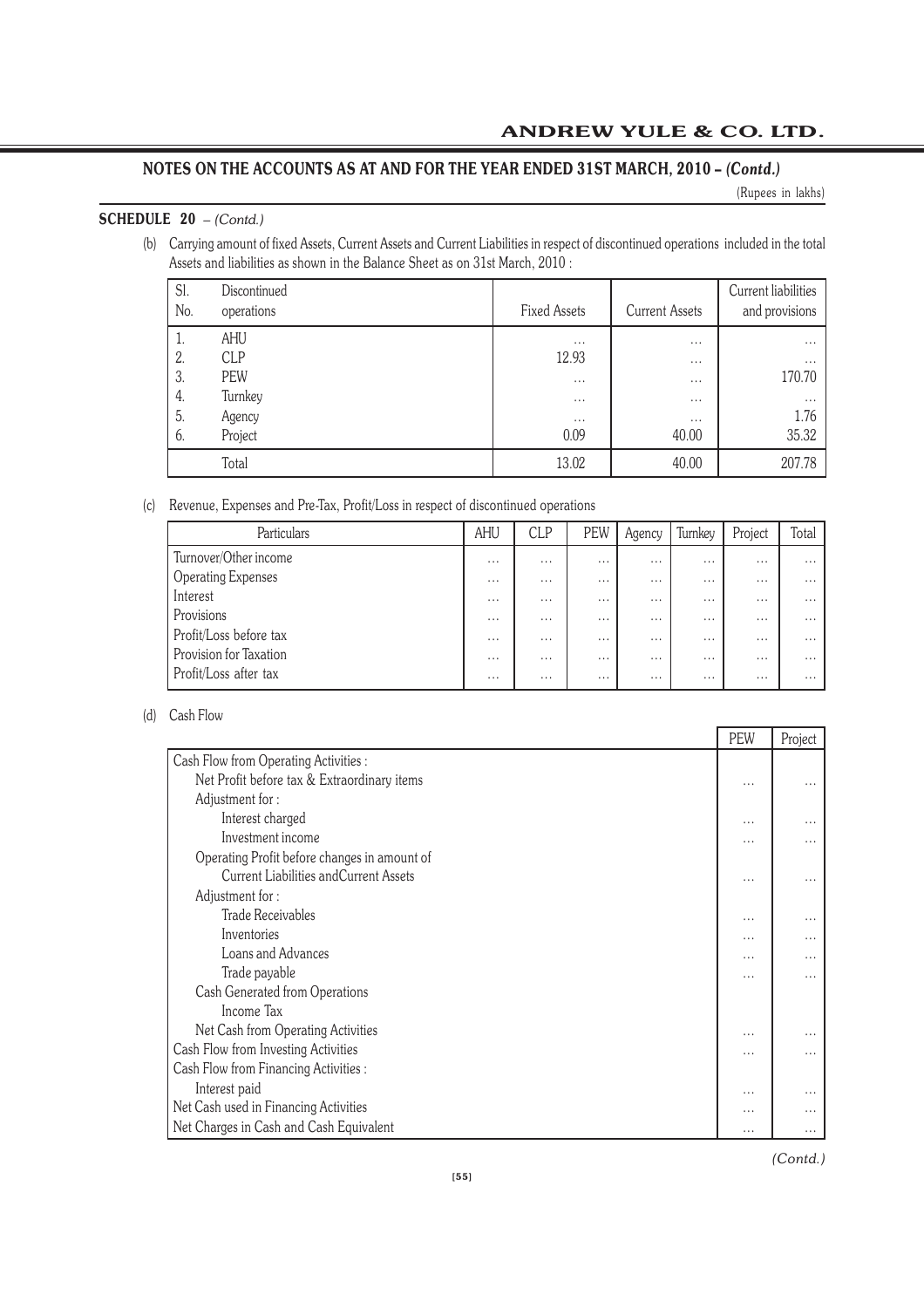(Rupees in lakhs)

# **SCHEDULE 20** *– (Contd.)*

18. Related party disclosure

(i) Names of Related Parties with whom Company had transactions during the year :

Associate Companies – Tide Water Oil Co. (I) Ltd.

- Bengal Coal Co. Ltd.
- New Beerbhoom Coal Co. Ltd.
- Katras Jherriah Coal Co. Ltd.
- Yule Agro Industries Ltd.
- 
- WEBFIL Ltd.
- Yule Financing and Leasing Co. Ltd.
- (ii) Key Management Personnel :
	- (a) Kallol Datta Chairman and Managing Director (b) I. Sengupta – Director (Personnel) (c) S. P. Kar – Director (Finance) (since 22.07.2009)
	- (d) S. Swaminathan Director (Planning) (since 05.10.2009) (e) R. K. Sikdar – Director (Planning) (from 01.04.2009 to 30.09.2009)
	-
	- (f) Sunil Munshi Chief Executive, Tea Division
- (iii) Disclosure of transactions between the Company and related parties and the status of outstanding balance as on 31st March, 2010.

|                                 |          |            |               |          | Key Management          |          |  |
|---------------------------------|----------|------------|---------------|----------|-------------------------|----------|--|
| Particulars                     |          | Associates | Joint Venture |          | Personnel and Relatives |          |  |
|                                 | 2009-10  | 2008-09    | 2009-10       | 2008-09  | 2009-10                 | 2008-09  |  |
| Purchase of goods               | 20.43    | 17.47      | .             | .        | $\cdots$                | .        |  |
| Purchase of service             | 4.10     | 1.87       | .             | .        | $\cdots$                | $\cdots$ |  |
| Sale of goods                   | 419.65   | 172.18     | $\cdots$      | 14.84    | $\cdots$                |          |  |
| Sale of services                | 361.22   | 0.22       | .             | .        | $\cdots$                | .        |  |
| Interest income                 | 30.00    | 27.61      | .             | $\cdots$ | $\cdots$                | $\cdots$ |  |
| Dividend income                 | 68.52    | 48.69      | .             | 238.86   | $\cdots$                | .        |  |
| Rent / Hire charges received    | 20.63    | 30.01      | .             | .        | $\cdots$                |          |  |
| Miscellaneous Receipt           | 2.54     | 3.81       | .             | 3.28     | $\cdots$                | 0.02     |  |
| Expenses recovered              | $\cdots$ | 349.59     | .             | .        | $\cdots$                | $\cdots$ |  |
| Loan/Advance given              | 62.18    | $\cdots$   | .             | .        | $\cdots$                | .        |  |
| Remuneration to Directors       | $\cdots$ | .          | .             | .        | 33.09                   | 22.68    |  |
| Remuneration to Others          |          | $\cdots$   | .             | .        | 7.20                    | 6.09     |  |
| Loans received                  | $\cdots$ | 10.96      | .             | .        | $\cdots$                | $\cdots$ |  |
| Loans repaid                    | 1000.00  | $\cdots$   | .             | $\cdots$ | $\cdots$                |          |  |
| Balances as on 31st March, 2010 |          |            |               |          |                         |          |  |
| Debtors / Receivable            | 77.58    | 14.66      | .             | 10.78    | $\cdots$                |          |  |
| Advance recoverable in cash     | 261.95   | 306.11     | .             | 1.64     | $\cdots$                |          |  |
| Creditors / Payable             | 0.74     | 0.32       | .             | .        | $\cdots$                |          |  |
| Deposit From                    | 28.80    | 29.05      | $\cdots$      | $\cdots$ | $\cdots$                | $\cdots$ |  |
| Loan given                      | 500.00   | 617.83     | .             | .        | $\cdots$                | 0.22     |  |
| Loan taken                      | $\cdots$ | 1000.00    | .             | .        | $\cdots$                | $\cdots$ |  |
| Interest receivable             | 30.00    | $\cdots$   | $\cdots$      | $\cdots$ | $\cdots$                | $\cdots$ |  |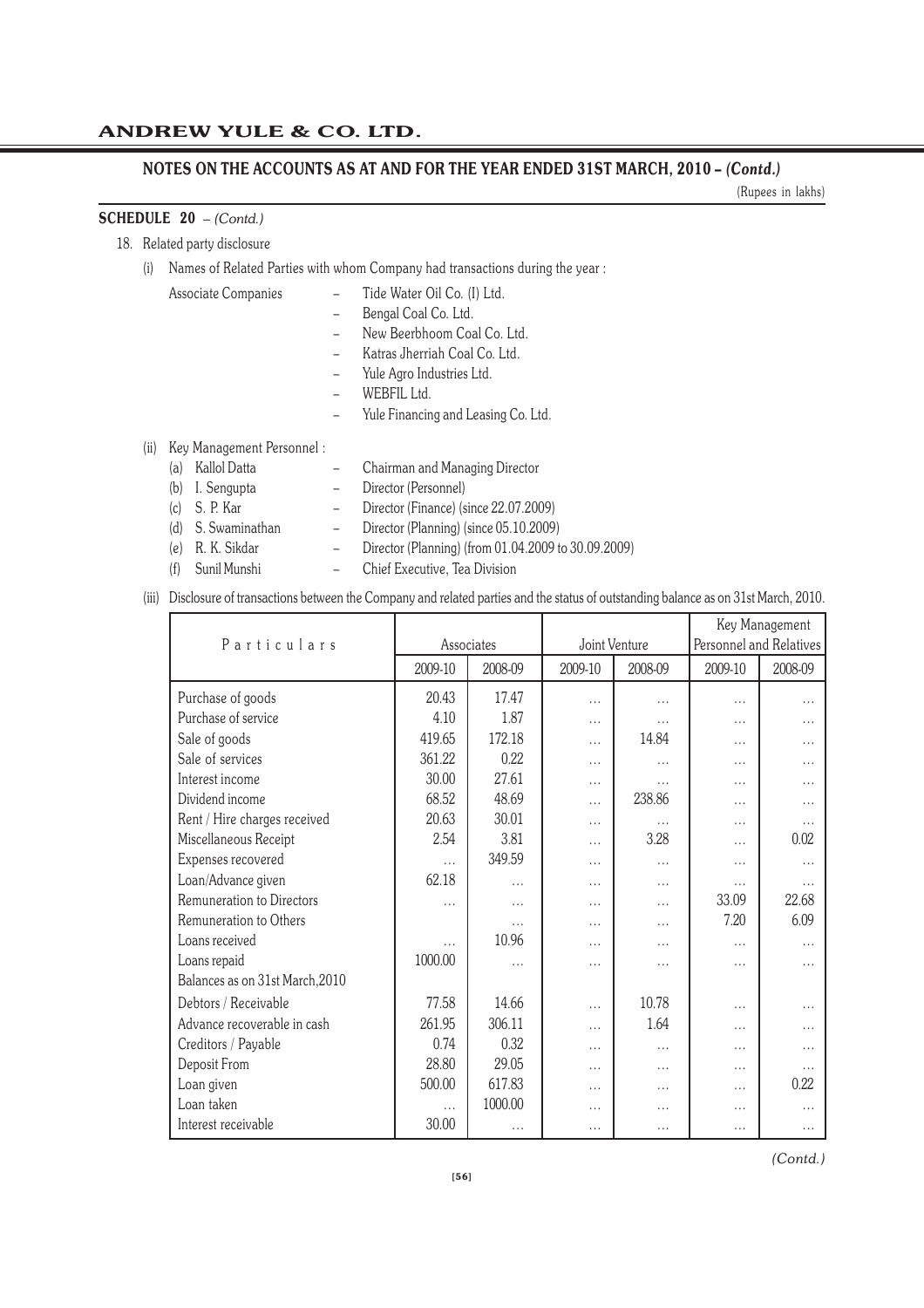(Rupees in lakhs)

| <b>SCHEDULE 20</b> $-$ (Contd.)                              |  |
|--------------------------------------------------------------|--|
| 19. Disclosure of Material transaction with related parties. |  |

|                                   | 2009-10          | 2008-09  |
|-----------------------------------|------------------|----------|
| Purchase of Goods                 |                  |          |
| Tide Water Oil Co. (I) Ltd.       | 20.43            | 17.47    |
| Purchase of Service               |                  |          |
| Yule Financing & Leasing Co. Ltd. | 2.36             | 0.81     |
| WEBFIL Ltd.                       | 1.74             | 1.06     |
| Sale of goods                     |                  |          |
| Tide Water Oil Co. (I) Ltd.       | 419.51           | 171.57   |
| DPSC Ltd.                         | $\cdots$         | 0.54     |
| Phoenix Yule Ltd.                 | $\cdots$         | 14.84    |
| Yule Financing & Leasing Co. Ltd. | $\cdots$<br>0.09 | 0.01     |
| Coal Companies<br>WEBFIL Ltd.     | 0.05             | 0.06     |
| Sale of service                   |                  |          |
| Tide Water Oil Co. (I) Ltd.       | 314.00           | 0.18     |
| WEBFIL Ltd.                       | 29.43            | 0.03     |
| Coal Companies                    | 17.79            | 0.01     |
| Interest income                   |                  |          |
| Yule Financing & Leasing Co. Ltd. | 30.00            | 27.50    |
| Tide Water Oil Co. (I) Ltd.       | $\cdots$         | 0.11     |
| Dividend income                   |                  |          |
| Tide Water Oil Co. (I) Ltd.       | 68.52            | 45.68    |
| DPSC Ltd.                         | .                | 3.01     |
| Phoenix Yule Ltd.                 | $\cdots$         | 238.86   |
| Rent and Hire charge received     |                  |          |
| Tide Water Oil Co. (I) Ltd.       | 3.85             | 11.68    |
| WEBFII Ltd.                       | 15.57            | 16.70    |
| Coal Companies                    | 1.21             | 1.63     |
| Miscellaneous Receipts            |                  |          |
| WEBFIL Ltd.                       | 0.35             | 0.08     |
| Coal Companies                    | $\cdots$         | 3.00     |
| Tide Water Oil Co. (I) Ltd.       | 2.15             | 0.71     |
| Phoenix Yule Ltd.                 | $\cdots$         | 3.28     |
| Expenses recovered<br>WEBFIL Ltd. |                  | 42.00    |
| Coal Companies                    | $\cdots$         | 15.59    |
| Tide Water Oil Co. (I) Ltd.       | $\cdots$         | 292.00   |
| Loan Recovered                    | .                |          |
| Yule Agro Industries Ltd.         |                  | 10.96    |
|                                   | $\cdots$         |          |
| Key Management Personnel          |                  |          |
| [a] Remuneration to Directors     |                  |          |
| Kallol Dutta                      | 9.84             | 7.36     |
| S. Muralidharan                   | $\cdots$         | 2.22     |
| I. Sengupta                       | 7.58             | 6.42     |
| R. K. Sikdar<br>S. P. Kar         | 6.96             | 6.68     |
| S. Swaminathan                    | 5.07             | $\cdots$ |
| [b] Remuneration to others        | 3.64             | $\cdots$ |
| R. K. Babeycon                    |                  | 6.09     |
| S. Munshi                         | $\cdots$<br>7.20 |          |
| [c] Miscellaneous Receipts        |                  | $\cdots$ |
| Kallol Dutta                      | 0.04             | 0.02     |
|                                   |                  |          |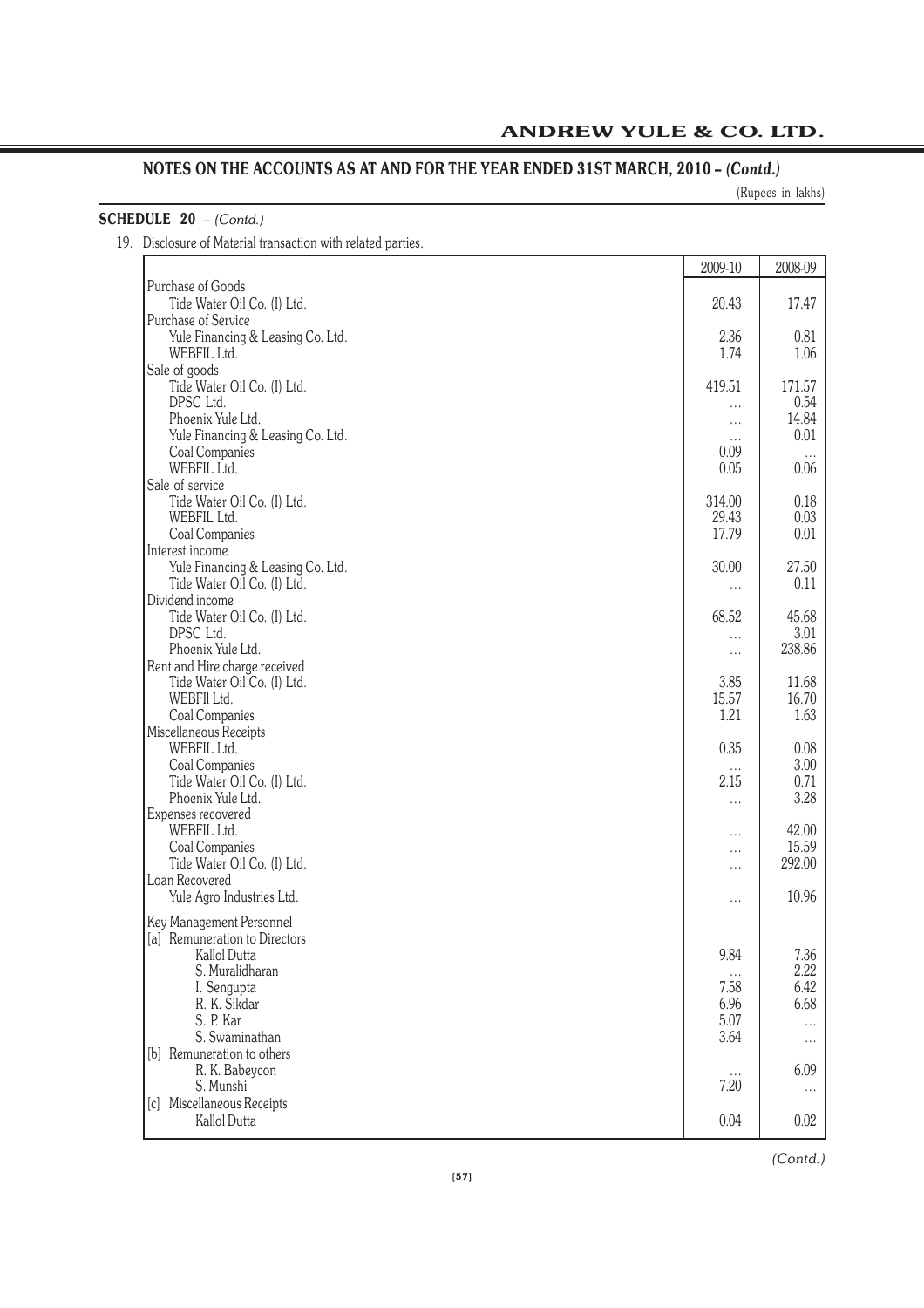(Rupees in lakhs)

# **SCHEDULE 20** *– (Contd.)*

| 20. Earning per share |  |
|-----------------------|--|
|                       |  |

| 20.      Earning per share                                                             | For the year ended<br>31st March, 2010 | For the year ended<br>31st March, 2009 |
|----------------------------------------------------------------------------------------|----------------------------------------|----------------------------------------|
|                                                                                        |                                        |                                        |
| Number of Equity Share :-<br>(a)<br>At the beginning of the year                       | 29,63,28,478                           | 28, 37, 18, 478                        |
| At the end of the year                                                                 | 29,63,28,478                           | 29,63,28,478                           |
| Weighted average number of                                                             |                                        |                                        |
| Equity Shares outstanding during the year                                              | 29,63,28,478                           | 28, 37, 53, 026                        |
| Face value of each Equity Share                                                        | Rs.2.00                                | Rs.2.00                                |
| Profit after Tax before extra ordinary income available for Equity Shareholders<br>(b) | 7113.20                                | 924.18                                 |
| Profit after Tax after extra ordinary income available for Equity Shareholders<br>(c)  | 7538.00                                | 2936.18                                |
| Basic earnings per Share before extra ordinary income<br>(d)                           | Rs.2.40                                | Rs.0.33                                |
| Basic earnings per Share after extra ordinary income<br>(e)                            | Rs.2.54                                | Rs.1.03                                |

Note: There was no change in basic structure of Paid-up Share Capital during the year. Hence dilulated earning per share is not applicable.

21. Position of provision for contingencies is as under :–

|                                                   | As on 31.03.09 | Provision written back(-)/Provision<br>made during the year | As on 31.03.10 |
|---------------------------------------------------|----------------|-------------------------------------------------------------|----------------|
|                                                   |                |                                                             |                |
| (a) Unconfirmed stock with various third parties  | 65.53          | $(-)1.54$                                                   | 63.99          |
| (b) Hooghly Docking & Port Engineering Co. Ltd.   | 117.66         | $\cdots$                                                    | 117.66         |
| Orissa Cements Ltd.                               | 351.37         | $\cdots$                                                    | 351.37         |
| (d) Fixed Deposit as Guarantee for Brentford Unit |                |                                                             |                |
| after Nationalisation                             | 10.00          | $\cdots$                                                    | 10.00          |
| Others                                            | 1.47           | 19.18                                                       | 20.65          |
| Total                                             | 546.03         | 17.64                                                       | 563.67         |

22. Details of Expenses under Item relating to previous year are as under (Schedule 19) :–

| Particulars                       | 2009-10  | 2008-09  |
|-----------------------------------|----------|----------|
| Interest on Sales tax dues        | $\cdots$ | 2.35     |
| Interest (Others)                 | 0.18     | 15.89    |
| Insurance                         | 2.57     | $\cdots$ |
| Service and erection cost         | $\cdots$ | 0.26     |
| Security service charges          | $\cdots$ | 0.55     |
| Travelling expenses               | 0.38     | 1.45     |
| Legal expenses                    | 0.17     | $\cdots$ |
| <b>Bonus</b>                      | 0.22     | 10.42    |
| Land Rent                         | 6.70     | $\cdots$ |
| Central sales tax                 | $\cdots$ | 0.89     |
| Works Contract Tax                | 2.16     | $\cdots$ |
| Employees State Insurance         | $\cdots$ | 7.66     |
| Miscellaneous expenses            | 11.98    | 15.36    |
| Arrear salary of Executive/Asstt. | 25.30    | 0.22     |
| Stock of stores                   | 29.07    | 0.25     |
| Food Stuff                        | 0.99     | 4.47     |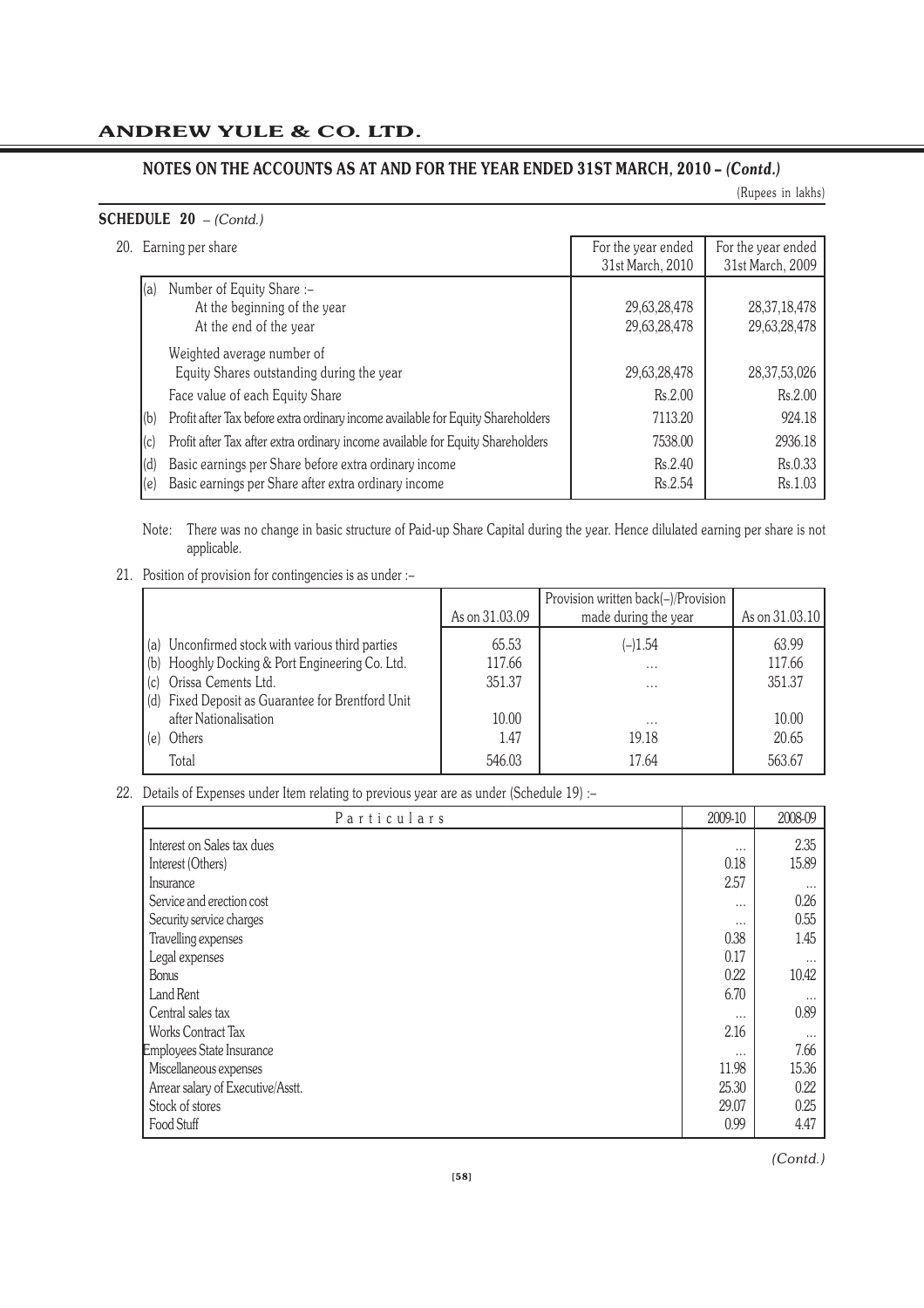(Rupees in lakhs)

| <b>SCHEDULE 20</b> $-$ (Contd.) |  |  |
|---------------------------------|--|--|
|---------------------------------|--|--|

| Particulars          | 2009-10  | 2008-09  |
|----------------------|----------|----------|
| Warehouse            | $\cdots$ | 0.12     |
| Repair               | 3.76     | 4.12     |
| Gas                  | 5.13     | 2.90     |
| CENVAT/Service tax   | 0.12     | 0.64     |
| Labour welfare       | 0.20     | 18.02    |
| Settlement money     | $\cdots$ | 0.14     |
| Medical              | $\cdots$ | 0.82     |
| Power and Fuel       | 0.03     | $\cdots$ |
| Electricity          | 6.50     | $\cdots$ |
| Firewood             | $\cdots$ | 0.04     |
| Packing material     | 0.95     | 2.14     |
| Freight              | 1.74     | 1.94     |
| Trusteeship fees     | 1.18     | 0.20     |
| Cultivation expenses | 1.81     | 1.23     |
| Total                | 100.26   | 92.08    |

- 23. Fixed Assets in Engineering and Electrical Divisions have been physically verified by outside agencies and discrepancies (shortage) noticed on such verification valuing Rs.22.47 lakhs has been adjusted in the Books of Accounts.
- 24. On review of old statutory liabilities appearing in the books over the years, the admitted liabilities have been paid. However, liabilities in the nature of provision, which are not statutory liabilities, have been retained for further review and adjustment thereof.
- 25. (a) Previous year's figures have been re-arranged and/or re-grouped wherever necessary.
	- (b) The figures in these accounts have been rounded off to nearest lakhs of rupees and, as such, the balances in certain heads of account amounting to Rs.500 or less, although maintained in the books of accounts of the Company, do not appear in these accounts.
- 26. The Company disinvested its stake in full (26%) in Phoenix Yule Ltd. (PYL) a Joint Venture and its holding of 301119 shares in DPSC Ltd. during the year. The profit on sale of shares in these two Companies amounting to Rs.7213.18 lakh has been reflected as Other Income (including non compete fees and royality).
- 27. The Company closed down its Telepara Unit w.e.f. 28.02.2010 due to continuous losses suffered by the Unit since taken over from WBPPDCL/Govt. of West Bengal in April, 1993 to handover the entire Unit on "as is where is basis" to WBPPDCL, Govt. of West Bengal. Accordingly, liability towards terminal dues of the employees as per Industrial Disputes Act, 1947 has been provided. However, additional liability, if any, would be taken care of subject to reimbursement by Govt. of West Bengal.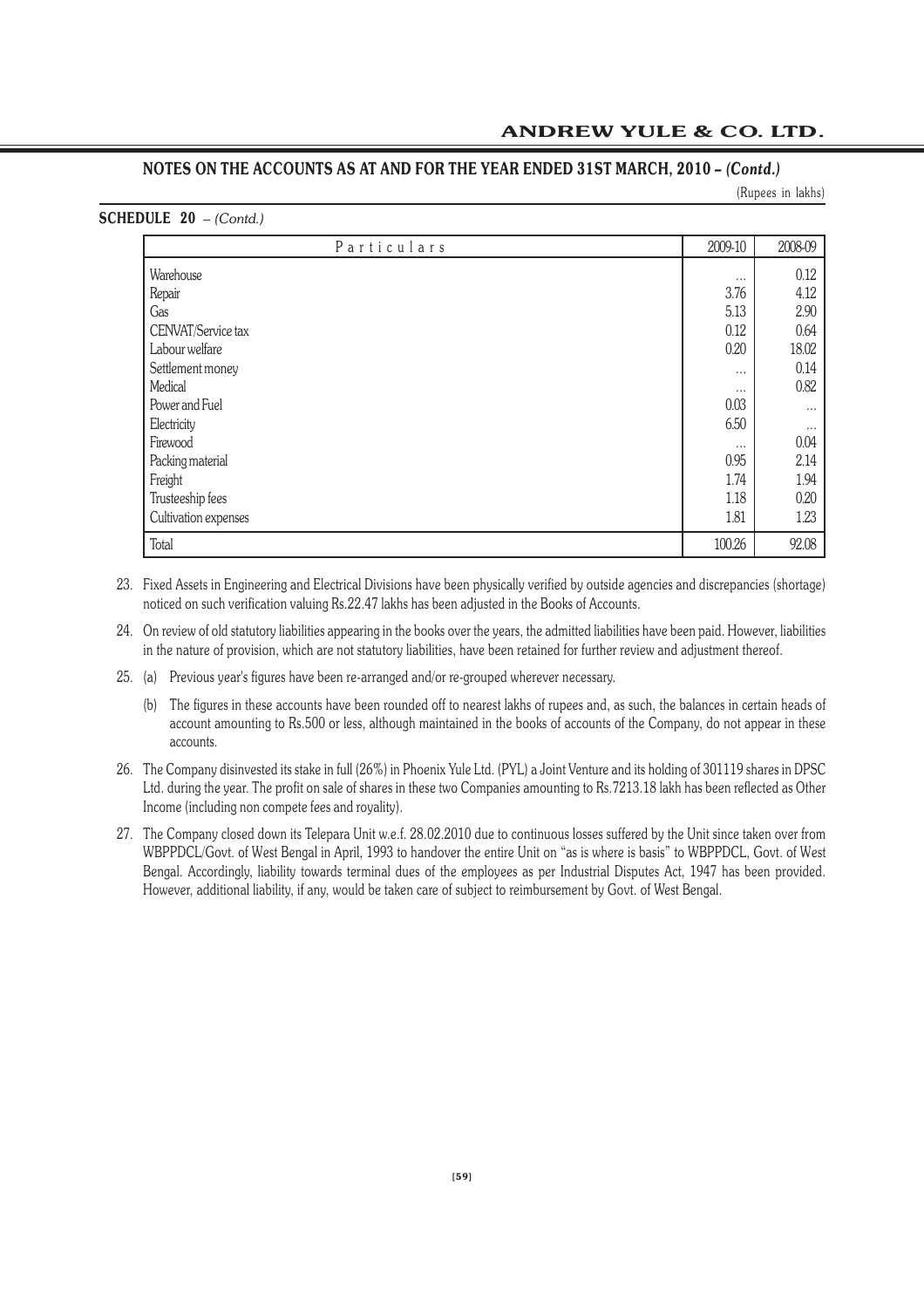28. Information pursuant to the provisions of paragraphs 3, 4C and 4D of Part II of Schedule VI of the Companies Act, 1956 : (a) Particulars in respect of Goods manufactured :

|                                                 |                           |                | Capacity       |                          |                          |
|-------------------------------------------------|---------------------------|----------------|----------------|--------------------------|--------------------------|
|                                                 |                           | Licensed       | Installed      |                          | Actual Production        |
| Class of Goods                                  | Unit                      | 2009-10        | 2009-10        | 2009-10                  | 2008-09                  |
| A. ENGINEERING DIVISION                         |                           |                |                |                          |                          |
| I. SIROCCO UNIT :                               |                           |                |                |                          |                          |
| (1) Tea Machinery:                              |                           |                |                |                          |                          |
| Tea Drying Machines                             | Nos.                      | 120            | 120            |                          | $\qquad \qquad -$        |
| Tea Leaf Processing Machines                    |                           | 24             | 24             |                          | $\qquad \qquad -$        |
| Green Leaf Shifters                             | $\mathbf{u}$              | 24             | 24             |                          | $\overline{\phantom{0}}$ |
| Tea Packing Machines                            |                           | 12             | 12             |                          | $\overline{\phantom{0}}$ |
| Tea Leaf Rolling Machines                       |                           | 24             | 24             |                          | $\overline{a}$           |
| Rootes Rotary Blowers                           |                           | 12             | 12             |                          | $\overline{\phantom{0}}$ |
| Oil Fuel Burning Equipment                      |                           | 48             | 48             |                          | $\overline{\phantom{0}}$ |
| Tea Fluff Removal Plant                         | $\mathbf{H}$              | 24             | 24             |                          | $\frac{1}{2}$            |
| Multi Air Heaters                               | $\mathbf{H}$              | 48             | 48             |                          | $\overline{\phantom{0}}$ |
| Tea Machinery Spares                            | Rs.                       | Worth about    | Worth about    |                          |                          |
|                                                 |                           | Rs.10.08 lakhs | Rs.10.08 lakhs | Rs.Nil                   | Rs.Nil                   |
| (2) Industrial Fans and Blowers :               |                           |                |                |                          |                          |
| Assorted Fans                                   | Nos.                      | 900            | 900            | 53                       | 68                       |
| Dust/Dumpy Collectors                           |                           | 108            | 108            | $\overline{\phantom{0}}$ | $\overline{\phantom{0}}$ |
| Air Washers for Evaporating, Cooling and        |                           |                |                |                          |                          |
| Humidification Plants                           | $\boldsymbol{\mathsf{H}}$ | 36             | 36             |                          | $\qquad \qquad -$        |
| Core Lamination<br>(3)                          | M.T.                      | 2200           | 1800           |                          | $\overline{\phantom{0}}$ |
| (4)<br>Flanged Pipes                            | Nos.                      | N.A.           | As required    |                          | $\frac{1}{2}$            |
| (5) Ladle Car                                   | N.A.                      | As required    |                |                          |                          |
| Compac Space Fan System<br>(6)                  |                           | N.A.           | As required    |                          | $\overline{\phantom{0}}$ |
| II. AIR POLLUTION CONTROL UNIT :                |                           |                |                |                          |                          |
| (1) Air Pollution Control Equipment :           |                           |                |                |                          |                          |
| Cyclones                                        |                           |                |                |                          |                          |
| <b>Cellulars</b>                                |                           |                |                |                          |                          |
| Scrubbers                                       |                           |                |                |                          |                          |
| <b>Bag Filters</b>                              |                           |                |                |                          |                          |
| Electrostatic Precipitators                     |                           |                |                |                          |                          |
| Pneumatic Conveying Systems                     |                           |                |                |                          |                          |
| Classifiers for Materials Sorting               | Sets                      | 100            | 100            |                          |                          |
| Paper Machine Hoods                             |                           |                |                |                          |                          |
| Spray Booths                                    |                           |                |                |                          |                          |
| Cooling Tower                                   |                           |                |                |                          |                          |
| Fume Extraction                                 |                           |                |                |                          |                          |
| Vantillation system including Marine components |                           |                |                |                          |                          |
| and allied accessories for above                |                           |                |                |                          |                          |
| Water Pollution Control Equipment<br>(2)        | Sets                      | N.A.           | As required    |                          |                          |
|                                                 |                           |                |                |                          |                          |
|                                                 |                           |                |                |                          | (Contd.)                 |

# LTD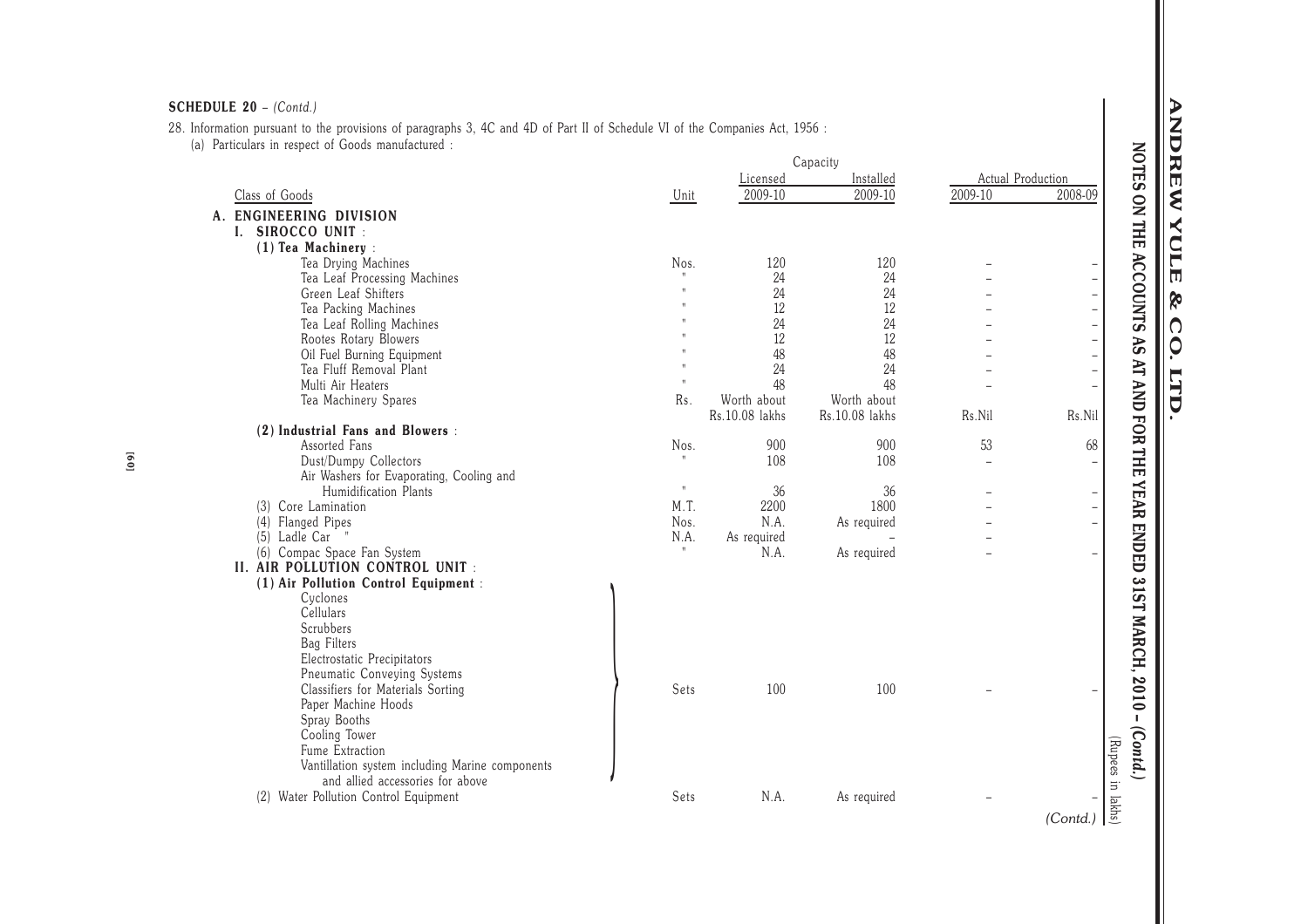28. Information pursuant to the provisions of paragraphs 3, 4C and 4D of Part II of Schedule VI of the Companies Act, 1956 – *(Contd.)*(a) Particulars in respect of Goods manufactured – *(Contd.)*

| Particulars in respect of Goods manufactured - (Contd.)    |              |                     | Capacity        |                |                                                                                                                             |
|------------------------------------------------------------|--------------|---------------------|-----------------|----------------|-----------------------------------------------------------------------------------------------------------------------------|
|                                                            |              | Licensed            | Installed       |                | Actual Production                                                                                                           |
| Class of Goods                                             | Unit         | 2009-10             | $2009-10$       | 2009-10        | 2008-09                                                                                                                     |
| <b>B. ELECTRICAL DIVISION</b>                              |              |                     |                 |                |                                                                                                                             |
| I. SWITCHGEAR UNIT:                                        |              |                     |                 |                |                                                                                                                             |
| (1) Various Switchgear Items:                              |              |                     |                 |                |                                                                                                                             |
| Low Tension Iron Clad Combination Switch Fuse Unit         | Nos.         | 3600                | 3600            |                |                                                                                                                             |
| Flame Proof Air Circuit Breakers upto 500 Volts            |              | 100                 | 100             |                |                                                                                                                             |
| Distribution Board (including Small Board Boxes)           |              | 2364                | 2364            |                | $\overline{a}$                                                                                                              |
| Motor Control Centre Panels                                |              | 191                 | 191             |                | $\overline{\phantom{0}}$                                                                                                    |
| Circuit Breakers upto 660 Volts Unit Rating                |              | 600                 | 600             |                | $\overline{\phantom{0}}$                                                                                                    |
| Flame Proof Air Break Gate End Boxes and                   |              |                     |                 |                |                                                                                                                             |
| Starters upto 250 HP                                       |              | 1800                | 1800            |                | $\qquad \qquad -$                                                                                                           |
| Flame Proof Air Cooled Signalling and Lighting Transformer |              | 300                 | 300             |                |                                                                                                                             |
| Flame Proof Control Switches etc.                          |              | 800                 | 800             |                |                                                                                                                             |
| Flame Proof Drill Control Panel                            |              | 1200                | 1200            |                | $\overline{\phantom{0}}$                                                                                                    |
| Flame Proof 3.3KV Oil/Air Break Starters (upto 1200HP)     |              | 300                 | 300             |                |                                                                                                                             |
| Flame Proof Transwitch Unit                                |              | 100                 | 100             | 35             | 47                                                                                                                          |
| (2) Circuit Breakers above 660 Volts Rating                |              | 600                 | 600             | 369            | 208                                                                                                                         |
| (3) 6.6KVA Vacuum Contactors upto 400 Amps.                |              | 50                  | 50              | 12             | 23                                                                                                                          |
| (4) LT Motor Control Centres                               |              | 200                 | 200             | $\overline{a}$ |                                                                                                                             |
| (5) (i) Shaft and Cage Communication System                |              |                     |                 |                |                                                                                                                             |
| (ii) Face Signalling Unit                                  |              | Worth               | Worth           |                |                                                                                                                             |
| (iii) Intrinsically Safe Telephone Systems                 |              | Rs. Rs.300.00 lakhs | Rs.300.00 lakhs | Rs.Nil         | Rs.Nil                                                                                                                      |
| (iv) Pre-start Alarm to indicate status of the machine     |              |                     |                 |                |                                                                                                                             |
| (v) Intrinsically Safe Insulation Tester                   |              |                     |                 |                |                                                                                                                             |
| II. TOGAMI UNIT :                                          |              |                     |                 |                |                                                                                                                             |
| Electromagnatic Contactors upto 600 Amps                   | Nos.         | 84,000              | 84,000          | 7812           | 10495                                                                                                                       |
| Bi-metallic Overload Relays upto 600 Amps                  |              | 68,000              | 68,000          | 278            | 972                                                                                                                         |
| Moulded Case Circuit Breakers upto 1200 Amps               |              | 12,000              | 9,000           | 420            | 1514                                                                                                                        |
| <b>Industrial Motor Starters</b>                           |              | 25,000              | 25,000          | 3              | 209                                                                                                                         |
| 11 KV Pole Mounted Sectionalizer                           |              | 500                 | 500             |                |                                                                                                                             |
| 11 KV Pole Mounted Capacitor Switch                        |              | 1,500               | 1,500           | 245            | $\mathbf{1}$                                                                                                                |
| Pole Mounted Vacuum Circuit Breakers/Auto Reclosure/Vacuum |              |                     |                 |                |                                                                                                                             |
| Capacitor Switch                                           |              | 125                 | 50              | 1              | 3                                                                                                                           |
| Switch Fuse Unit                                           |              | N.A.                | As required     |                |                                                                                                                             |
| III. TRANSFORMER AND SWITCHGEAR UNIT :                     |              |                     |                 |                |                                                                                                                             |
| Current and Potential Transformers                         | Nos.         | 4,050               | 1.500           |                |                                                                                                                             |
| Power and Distribution Transformers                        | <b>KVA</b>   | 5,00,000            | 5,00,000        | 322000         | 605750                                                                                                                      |
| Control Panel and Systems                                  | Nos.         | 350                 | 350             |                | 24                                                                                                                          |
| Air Break Switches upto 12 KV and 630 Amps                 | $\mathbf{H}$ | 500                 | 500             |                |                                                                                                                             |
| Air Break Load Interruptors upto 33 KV and 830 Amps        |              | 500                 | 500             |                |                                                                                                                             |
|                                                            |              |                     |                 |                | $\begin{array}{c} \begin{array}{c} \frac{1}{\sqrt{2}} \\ -\frac{1}{\sqrt{2}} \\ \frac{1}{\sqrt{2}} \end{array} \end{array}$ |
|                                                            |              |                     |                 |                |                                                                                                                             |

**ANDREW YULE & CO. LTD.**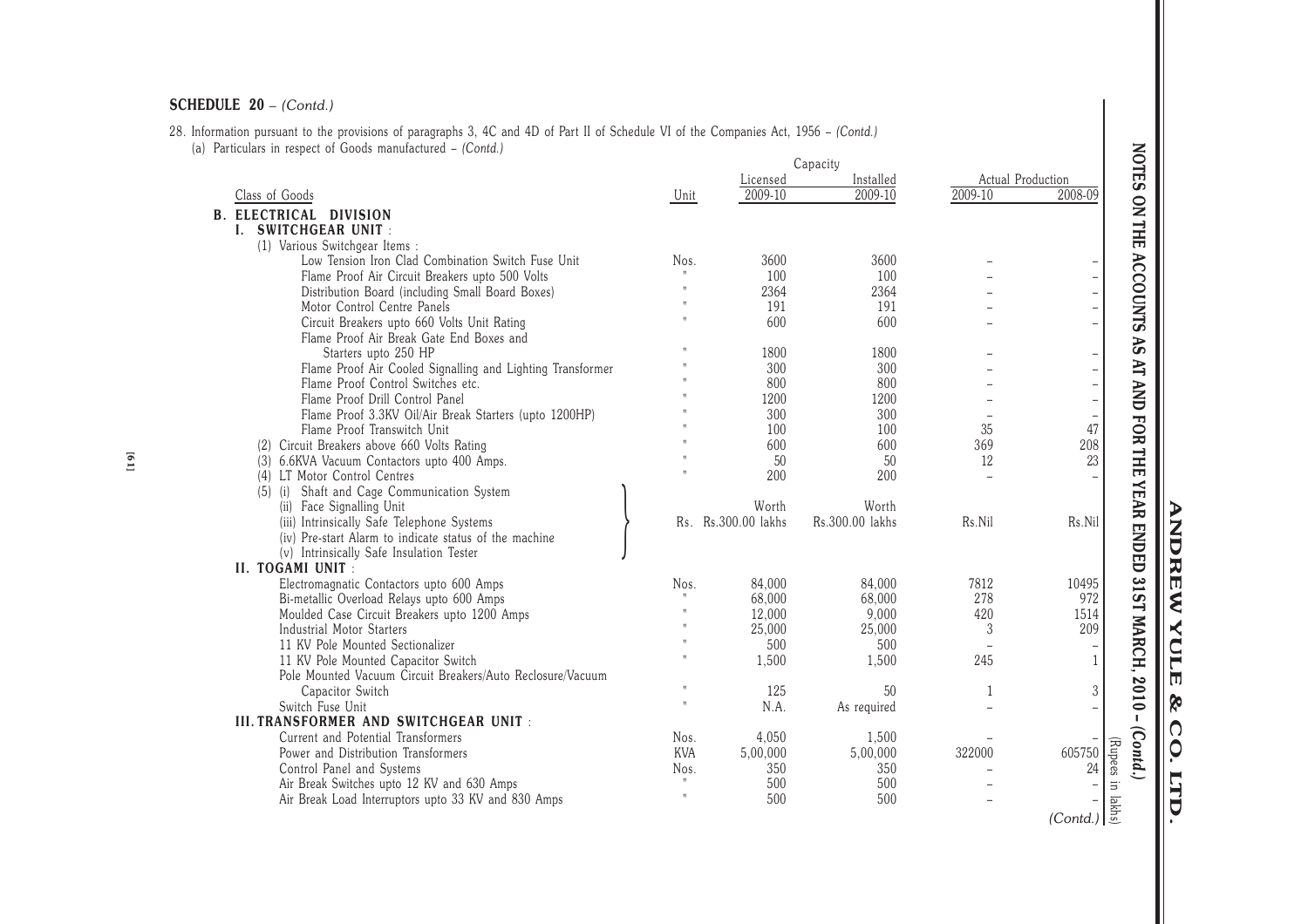28. Information pursuant to the provisions of paragraphs 3, 4C and 4D of Part II of Schedule VI of the Companies Act, 1956 – *(Contd.)*(a) Particulars in respect of Goods manufactured – *(Contd.)*

|                                            |            |          | Capacity    |                   |         |
|--------------------------------------------|------------|----------|-------------|-------------------|---------|
|                                            |            | Licensed | Installed   | Actual Production |         |
| Class of Goods                             | Unit       | 2009-10  | 2009-10     | 2009-10           | 2008-09 |
| <b>B. ELECTRICAL DIVISION : - (Contd.)</b> |            |          |             |                   |         |
| IV. BRENTFORD UNIT :                       |            |          |             |                   |         |
| Power Voltage Regulator upto 7500 KVA      | <b>KVA</b> | 1,85,000 | 1,85,000    | 51500             | 53153   |
| Power Transformer upto 2500 KVA            |            | 50,000   | 50,000      | 18800             | 11750   |
| Rectifiers upto 2500 KW                    | <b>KW</b>  | 20,000   | 20,000      |                   | -       |
| C. TEA DIVISION                            |            |          |             |                   |         |
| $*$ Tea                                    | Kgs.       |          | 1,12,00,000 | 10552131          | 9137292 |
| Tea Purchases                              | Kgs.       | N.A.     | N.A.        |                   | -       |
| Aromatic Oil                               | Kgs.       | N.A.     | As regd.    |                   | -       |

**Notes:** (i) Installed Capacities have been certified by the Company's Technical Experts.

(ii) Licensed/Installed capacities are based on Maximum utilisation of the Plant, except in case of Tea Machinery (excluding Tea Drying Machine) at the Sirocco Unit where they are on single shift basis.

 $Q_{\text{max}}$ 

- (iii) Production includes sub-contracted items and goods produced for captive consumption, sample issues etc.
- \*(iv) Excluding tea issued to labourers, sample etc. 437946.10 Kgs. (2008-09 3,44,165 Kgs.) including 1686 kgs kept for issue to labourers.

## (b) Details of Raw Materials and Components Consumed :

|                                                                      |      |          | Quantity       | Amount  |         |  |
|----------------------------------------------------------------------|------|----------|----------------|---------|---------|--|
| Class of Goods                                                       | Unit | 2009-10  | 2008-09        | 2009-10 | 2008-09 |  |
| Laminations                                                          | M.T. | 170.51   | 418.04         | 354.92  | 866.83  |  |
| Steel                                                                |      | 502.84   | 765.61         | 253.18  | 397.35  |  |
| Copper, Flats, Wires etc.                                            |      | 113.67   | 387.76         | 347.71  | 688.56  |  |
| ** Green Tea Leaf                                                    | Kgs. | 48904517 | 4, 11, 29, 510 |         |         |  |
| Sundries (None of which individually exceeds 10% of the consumption) |      |          |                | 2869.91 | 4218.76 |  |
|                                                                      |      |          |                | 3825.72 | 6171.50 |  |

**Notes:** (i) Consumption includes Shortage/Excess but excludes consumption for Capital/Repair jobs etc.

(Rupees in lattice)<br>
(Contd.)<br>
(Contd.) \*\*(ii) Quantity of Green Tea Leaf mentioned above was harvested from the Company's own Gardens as agricultural product involving integrated activities of nursery, cultivation and growth etc., and utilised in the manufacture of tea and the value at the intermediate stage is not ascertainable and there is no opening or closingstock.

**NOTES ON THE ACCOUNTS AS AT AND FOR THE YEAR ENDED 31ST MARCH, 2010 –** *(Contd.)*

YEAR ENDED 31ST MARCH, 2010

 $\mathbf{I}$ 

 $(Contd.)$ 

NOTES ON THE ACCOUNTS AS AT AND FOR THE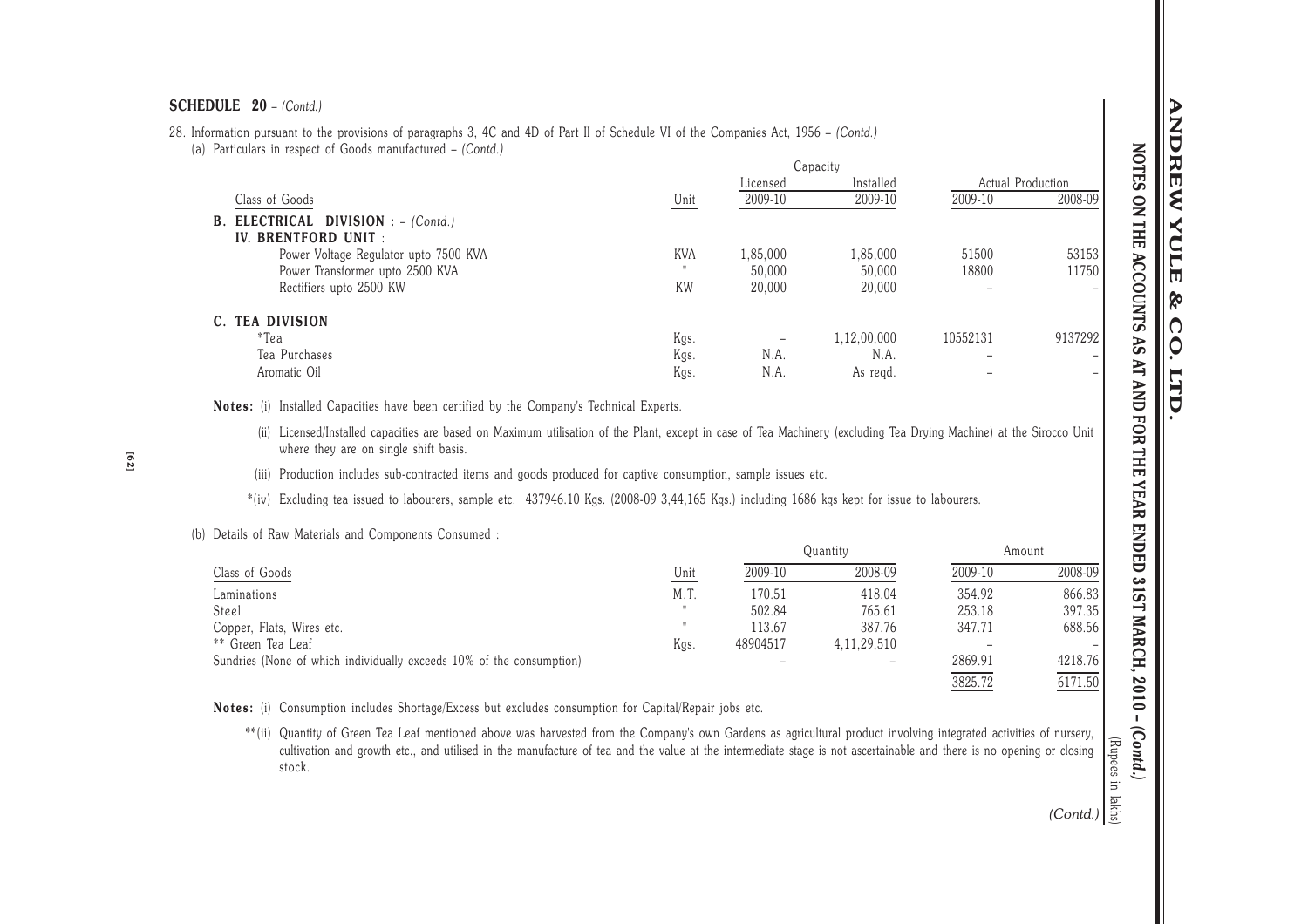# 28. Information pursuant to the provisions of paragraphs 3, 4C and 4D of Part II of Schedule VI of the Companies Act, 1956: – *(Contd.)* (c) Particulars of Purchases, Turnover and Stocks :

| Particulars of Purchases, Turnover and Stocks :                                                                                        |                                                                  |                                   |                                   |                                   |                                   |               |        |                                   |                                              |
|----------------------------------------------------------------------------------------------------------------------------------------|------------------------------------------------------------------|-----------------------------------|-----------------------------------|-----------------------------------|-----------------------------------|---------------|--------|-----------------------------------|----------------------------------------------|
|                                                                                                                                        |                                                                  |                                   | Opening Stock                     |                                   | Purchases                         | Closing Stock |        |                                   | Sales                                        |
| Class of Goods                                                                                                                         | Unit Quantity                                                    |                                   | Amount                            | Quantity                          | Amount                            | Quantity      | Amount | Quantity                          | Amount                                       |
| A. ENGINEERING DIVISION                                                                                                                |                                                                  |                                   |                                   |                                   |                                   |               |        |                                   |                                              |
| I. SIROCCO UNIT :<br>Tea Leaf Processing Machine                                                                                       | No./Set                                                          |                                   |                                   |                                   |                                   |               |        |                                   |                                              |
|                                                                                                                                        |                                                                  | $(-)$                             | $(-)$                             | $(-)$                             | $(-)$                             | $(-)$         | $(-)$  | $(-)$                             | $(-)$                                        |
| Multi Air Heaters                                                                                                                      | $\mathbf{u}$                                                     | $\overline{\phantom{m}}$          |                                   |                                   |                                   |               |        |                                   |                                              |
| Assorted Fans                                                                                                                          | $\mathbf{u}$                                                     | $(-)$                             | $(-)$                             | $(-)$                             | $(-)$                             | $(-)$         | $(-)$  | $\binom{-}{53}$                   | $\begin{array}{c} (-) \\ 253.81 \end{array}$ |
|                                                                                                                                        |                                                                  | $(-)$                             | $(-)$                             | $(-)$                             | $(-)$                             | $(-)$         | $(-)$  | (68)                              | (1549.92)                                    |
| Turnkey Contract                                                                                                                       | Rs.                                                              | $(-)$                             | $(-)$                             | $(-)$                             | $(-)$                             | $(-)$         | $(-)$  | $(-)$                             | $(-)$                                        |
| II. AIR POLLUTION CONTROL UNIT :<br>Air Pollution Control Equipment :<br>Spares Components etc. for<br>Air Pollution Control Equipment |                                                                  |                                   |                                   |                                   |                                   |               |        |                                   |                                              |
| and their erection                                                                                                                     | Rs.                                                              |                                   |                                   |                                   |                                   |               |        |                                   |                                              |
| Water Pollution Control Equipment                                                                                                      |                                                                  | $(-)$<br>$\overline{\phantom{0}}$ | $\left( -\right)$                 | $(-)$                             | $(-)$                             | $(-)$         | $(-)$  | $(-)$<br>$\overline{\phantom{a}}$ | 25.05                                        |
|                                                                                                                                        |                                                                  | $(-)$                             | $(-)$                             | $(-)$                             | $(-)$                             | $(-)$         | $(-)$  | $(-)$                             | (181.19)                                     |
| <b>III PROJECT UNIT</b><br>Engineering Project                                                                                         | Rs.                                                              | $\overline{\phantom{a}}$          |                                   |                                   |                                   |               |        |                                   |                                              |
|                                                                                                                                        |                                                                  | $(-)$                             | $(-)$                             | $(-)$                             | $(-)$                             | $(-)$         | $(-)$  | $(-)$                             | $\overline{(-)}$                             |
| ELECTRICAL DIVISION:<br><b>SWITCHGEAR UNIT:</b><br>I.                                                                                  |                                                                  |                                   |                                   |                                   |                                   |               |        |                                   |                                              |
| Circuit Breakers upto 660V Unit Rating                                                                                                 | Nos.                                                             |                                   |                                   |                                   |                                   |               |        |                                   |                                              |
| Flame Proof Transwitch Unit                                                                                                            | $\mathbf{H}$                                                     | $(-)$                             | $(-)$                             | $(-)$                             | $(-)$                             | $(-)$         | $(-)$  | $(-)$<br>35                       | 341.71                                       |
|                                                                                                                                        |                                                                  | $\overline{\phantom{a}}$<br>$(-)$ | $(-)$                             | $(-)$                             | $(-)$                             | $(-)$         | $(-)$  | (47)                              | (494.24)                                     |
| Motor Control Centre Panel                                                                                                             | $\mathbf{H}$                                                     | $\overline{\phantom{a}}$          |                                   |                                   |                                   |               |        |                                   |                                              |
| Flame Proof Gate End Boxes and                                                                                                         | $\mathcal{U}$                                                    | $(-)$                             | $(-)$                             | $(-)$                             | $(-)$                             | $(-)$         | $(-)$  | $(-)$                             | $(-)$                                        |
| Starters upto 250 HP                                                                                                                   | $\boldsymbol{\mathsf{H}}$                                        | $(-)$                             | $(-)$                             | $(-)$                             | $(-)$                             | $(-)$         | $(-)$  | $(-)$                             | $\begin{array}{c} (-) \\ 819.58 \end{array}$ |
| Circuit Breakers above 660V unit Rating                                                                                                |                                                                  | (12)                              | (35.96)                           | $(-)$                             | $(-)$                             | $(-)$         | $(-)$  | 369<br>(208)                      | (962.11)                                     |
| 6.6KV Vacuum Contactors upto 400 Amps                                                                                                  | $\mathsf{H}% _{T}=\mathsf{H}_{T}\left( \mathcal{N}_{T}\right) ,$ |                                   |                                   |                                   |                                   |               |        | 12                                | 7.47                                         |
| FLP Drill control Panel                                                                                                                | $\mathcal{U}$                                                    | $(-)$                             | $(-)$                             | $(-)$                             | $(-)$                             | $(-)$         | $(-)$  | (23)                              | (59.38)                                      |
|                                                                                                                                        |                                                                  | $\overline{\phantom{a}}$<br>$(-)$ | $(-)$                             | $(-)$                             | $(-)$                             | $(-)$         | $(-)$  | $(-)$                             | $(-)$                                        |
| Shaft and Cage Communication System<br>Face Signalling Units<br>Intrinsically Safe Telephone System                                    | Rs.                                                              | $\overline{\phantom{m}}$          | $\overline{\phantom{a}}$          | $\overline{\phantom{0}}$          |                                   |               |        |                                   |                                              |
| Pre-start alarm to indicate status<br>of the machine                                                                                   |                                                                  | $(-)$                             | $(-)$                             | $(-)$                             | $(-)$                             | $(-)$         | $(-)$  | $(-)$                             | $(-)$                                        |
| System and Contract Engg.                                                                                                              | Rs.                                                              | $(-)$                             | $\overline{\phantom{a}}$<br>$(-)$ | $\overline{\phantom{0}}$<br>$(-)$ | $\overline{\phantom{a}}$<br>$(-)$ | $(-)$         | $(-)$  | $(-)$                             | $(-)$<br>(Contd.)                            |

**ANDREW YULE ANDREW YULE & CO. LTD.**  $8^{\circ}$  $\overline{\text{co}}$ **LTD**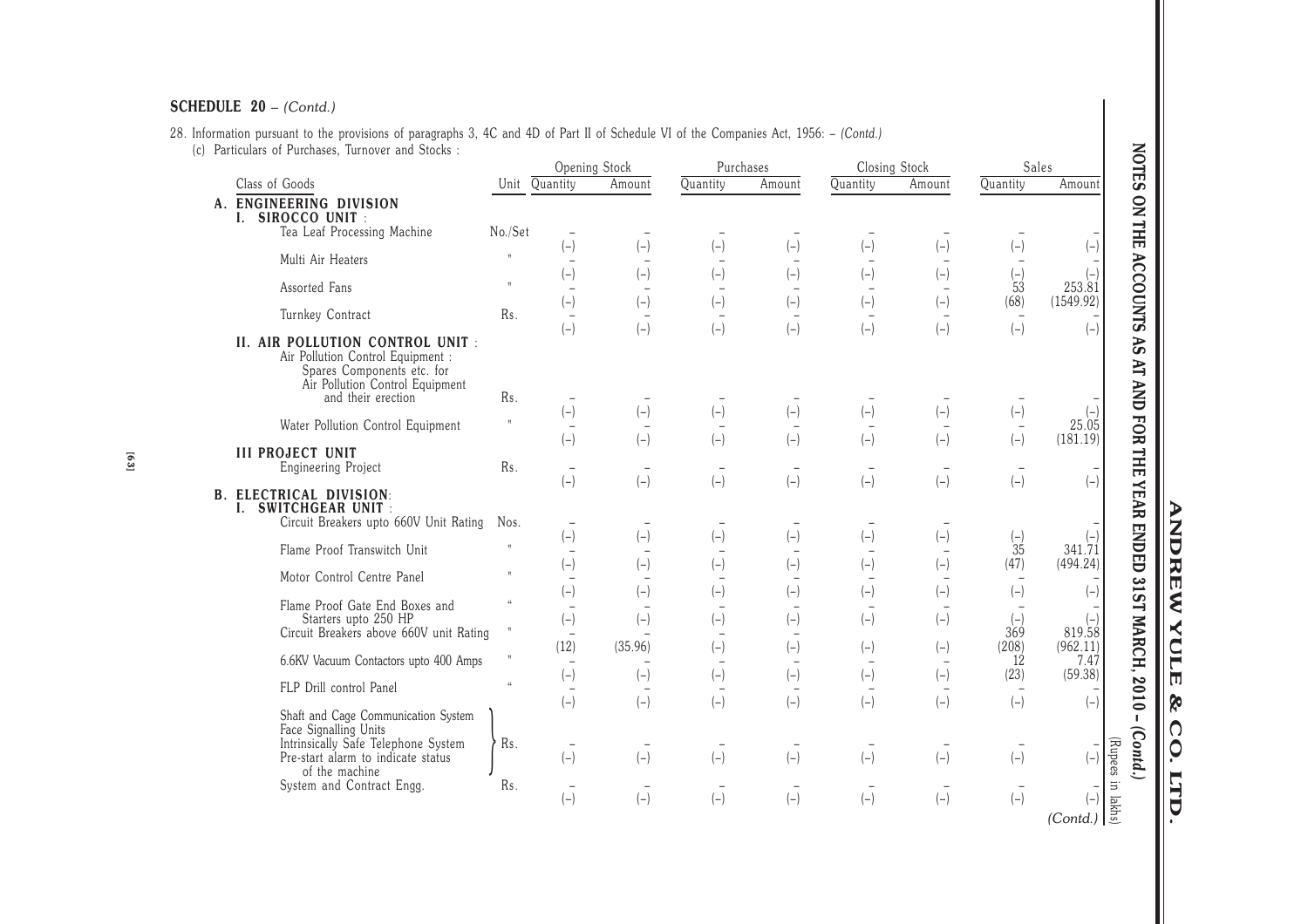# 28. Information pursuant to the provisions of paragraphs 3, 4C and 4D of Part II of Schedule VI of the Companies Act, 1956: – *(Contd.)*(c) Particulars of Purchases, Turnover and Stocks – *(Contd.)*

|                                           |              |                          | Opening Stock            | Purchases                |                          |          | Closing Stock            |                          | Sales                |
|-------------------------------------------|--------------|--------------------------|--------------------------|--------------------------|--------------------------|----------|--------------------------|--------------------------|----------------------|
| Class of Goods                            |              | Unit Quantity            | Amount                   | Quantity                 | Amount                   | Quantity | Amount                   | Quantity                 | Amount               |
| <b>B. ELECTRICAL DIVISION :- (Contd.)</b> |              |                          |                          |                          |                          |          |                          |                          |                      |
| II. TOGAMI UNIT :                         |              |                          |                          |                          |                          |          |                          |                          |                      |
| Electromagnetic Contactors upto           | Nos.         | 3149                     | 33.45                    |                          | $\overline{\phantom{a}}$ | 1510     | 22.77                    | 9451                     | 296.30               |
| 600 Amps.                                 |              | (4067)                   | (56.53)                  | $(-)$                    | $(-)$                    | (3149)   | (33.45)                  | (11413)                  | (260.28)             |
| Bi-metallic Overload Relays upto          | $\mathsf{H}$ | 1519                     | 7.02                     | $\overline{\phantom{a}}$ | $\qquad \qquad -$        | 1109     | 5.66                     | 688                      | 5.16                 |
| 600 Amps                                  |              | (1760)                   | (9.86)                   | $(-)$                    | $(-)$                    | (1519)   | (7.02)                   | (1213)                   | (7.60)               |
| Moulded Case Circuit Breakers             | $\sf H$      | 2948                     | 36.36                    | $\overline{\phantom{a}}$ | $\overline{\phantom{a}}$ | 2059     | 42.17                    | 1309                     | 21.41                |
| upto 1200 Amps                            |              | (2494)                   | (39.60)                  | $(-)$                    | $(-)$                    | (2948)   | (36.36)                  | (1060)                   | (37.48)              |
| <b>Industrial Motor Starters</b>          | $\sf H$      | 171                      | 1.92                     | $\overline{\phantom{a}}$ | $\overline{\phantom{a}}$ | 126      | 2.26                     | 48                       | 1.14                 |
|                                           |              | (106)                    | (2.50)                   | $(-)$                    | $(-)$                    | (171)    | (1.92)                   | (144)                    | (6.20)               |
| 11 KV Pole Mounted Sectionalizer          |              | $\overline{a}$           | $\qquad \qquad -$        | $\overline{\phantom{0}}$ | $\overline{\phantom{a}}$ | $\!-$    |                          |                          |                      |
|                                           |              | $(-)$                    | $(-)$                    | $(-)$                    | $(-)$                    | $(-)$    | $(-)$                    | $(-)$                    | $(-)$                |
| 11 KV Pole Mounted Capacitor Switch       | $\sf H$      | $\qquad \qquad -$        | $\overline{\phantom{a}}$ | $\overline{\phantom{a}}$ |                          |          | $\overline{\phantom{a}}$ | 245                      | 261.80               |
|                                           |              | $(-)$                    | $(-)$                    | $(-)$                    | $(-)$                    | $(-)$    | $(-)$                    | (1)                      | (0.90)               |
| Pole Mounted Vacuum Circuit               |              |                          |                          | $\overline{\phantom{m}}$ | $\overline{\phantom{a}}$ |          |                          | -1                       | 3.77                 |
| Breaker/Auto Reclosure                    |              | $(-)$                    | $(-)$                    | $(-)$                    | $(-)$                    | $(-)$    | $(-)$                    | (3)                      | (16.02)              |
| Switch Fuse Unit                          |              | 23                       | 0.28                     |                          |                          | 23       | 0.28                     |                          |                      |
|                                           |              | (23)                     | (0.28)                   | $(-)$                    | $(-)$                    | (23)     | (0.28)                   | $(-)$                    | $(-)$                |
| III. TRANSFORMER AND SWITCHGEAR UNIT :    |              |                          |                          |                          |                          |          |                          |                          |                      |
| Power and Distribution Transformer        | <b>KVA</b>   |                          |                          |                          |                          |          | $\overline{\phantom{a}}$ | 322000                   | 1480.31              |
|                                           |              | $(-)$                    | $(-)$                    | $(-)$                    | $(-)$                    | $(-)$    | $(-)$                    | (605750)                 | (3941.15)            |
| Control Panel and Systems (including      | Nos.         |                          |                          | $\overline{\phantom{a}}$ |                          |          |                          | $\overline{\phantom{a}}$ |                      |
| Air break Load Interruptors)              |              | $(-)$                    | $(-)$                    | $(-)$                    | $(-)$                    | $(-)$    | $(-)$                    | (24)                     | (30.01)              |
| <b>IV. BRENTFORD UNIT :</b>               |              |                          |                          |                          |                          |          |                          |                          |                      |
| Power Voltage Regulator upto 7500KVA      | KVA          | $\overline{\phantom{a}}$ | $\qquad \qquad -$        | $\overline{\phantom{a}}$ |                          |          | $\overline{\phantom{a}}$ | 51500                    | 610.40               |
|                                           |              | $(-)$                    | $(-)$                    | $(-)$                    | $(-)$                    | $(-)$    | $(-)$                    | (53153)                  | (733.35)             |
| Power Transformer upto 2500KVA            | <b>KVA</b>   | $\qquad \qquad -$        |                          | $\overline{\phantom{a}}$ |                          |          | $\overline{\phantom{a}}$ | 18800                    | (Rupees in<br>191.13 |
|                                           |              | $(-)$                    | $(-)$                    | $(-)$                    | $(-)$                    | $(-)$    | $(-)$                    | (11750)                  | (172.99)             |

**ANDREW YULE ANDREW YULE & CO. LTD.**  $\boldsymbol{\mathcal{R}}$ CO. **LTD** 

 $(Cond.)\left[\frac{F}{g}\right]$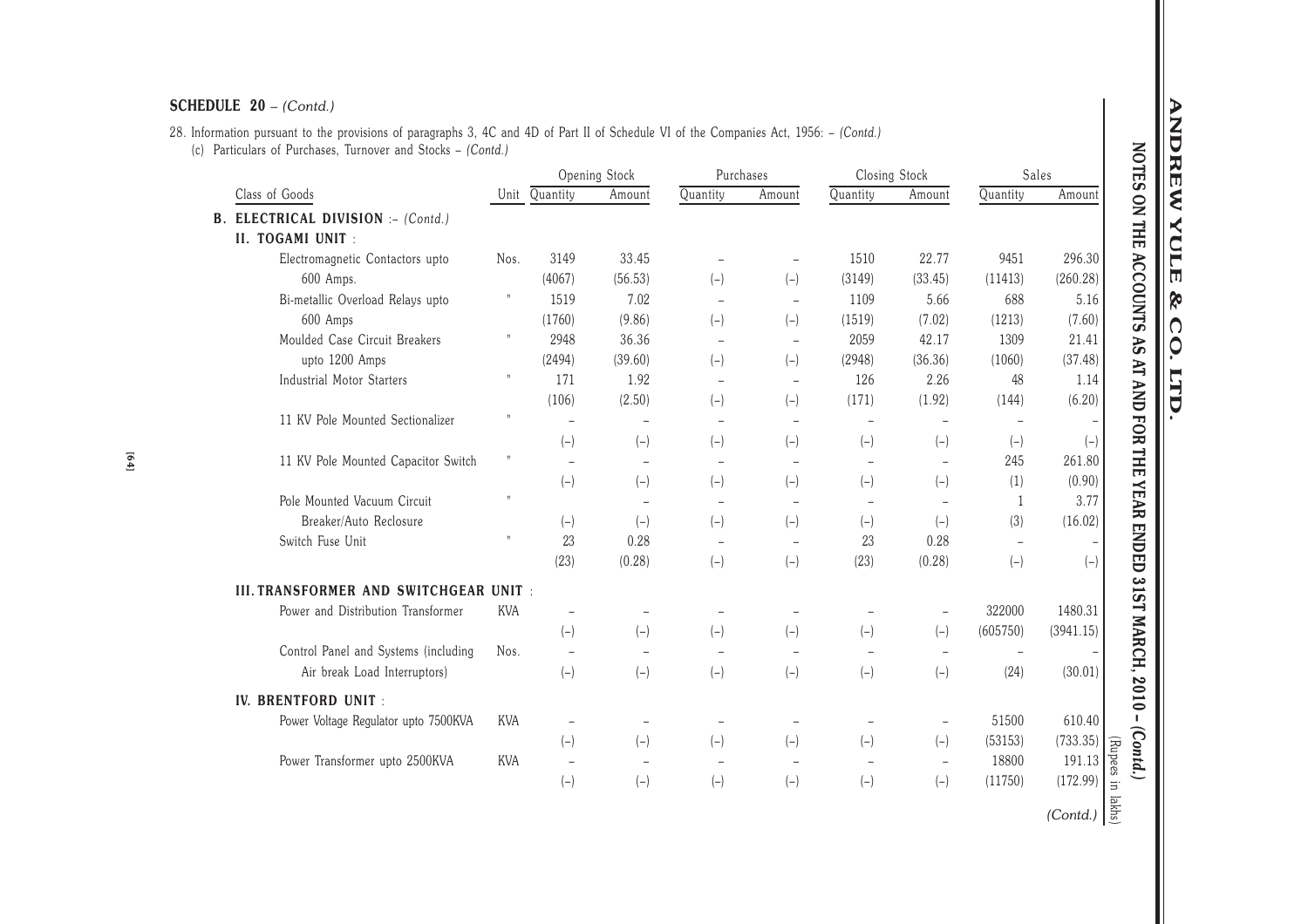# 28. Information pursuant to the provisions of paragraphs 3, 4C and 4D of Part II of Schedule VI of the Companies Act, 1956: – *(Contd.)*

(c) Particulars of Purchases, Turnover and Stocks – *(Contd.)*

|                                        |      |                          | Opening Stock      |                          | Purchases          |                    | Closing Stock      | Sales                    |                       |  |
|----------------------------------------|------|--------------------------|--------------------|--------------------------|--------------------|--------------------|--------------------|--------------------------|-----------------------|--|
| Class of Goods                         | Unit | Quantity                 | Amount             | Quantity                 | Amount             | Quantity           | Amount             | Quantity                 | Amount                |  |
| <b>TEA DIVISION:</b><br>$\mathbf{C}$ . |      |                          |                    |                          |                    |                    |                    |                          |                       |  |
| Tea                                    | Kgs. | 358551<br>(278230)       | 361.45<br>(248.43) | 104300<br>(357695)       | 138.84<br>(257.61) | 423092<br>(358551) | 456.45<br>(361.45) | 10487590<br>(9056971)    | 13547.02<br>(9467.53) |  |
| Aromatic Oil                           | Kgs. | (308)                    | (0.59)             | $(-)$                    | $(-)$              | (308)              | (0.59)             | $(-)$                    | $(-)$                 |  |
| Spares, Components and Trading items : |      |                          |                    |                          |                    |                    |                    |                          |                       |  |
| Sirocco Unit                           | Rs.  |                          |                    |                          |                    |                    |                    |                          | 1023.34               |  |
|                                        |      | $(-)$                    | $(-)$              | $(-)$                    | $(-)$              | $(-)$              | $(-)$              | $(-)$                    | (657.70)              |  |
| Switchgear Unit                        | Rs.  | $\overline{\phantom{0}}$ | 4.97               | $\overline{\phantom{0}}$ |                    |                    |                    | $\overline{\phantom{0}}$ | 161.09                |  |
|                                        |      | $(-)$                    | $(-)$              | $(-)$                    | $(-)$              | $(-)$              | (4.97)             | $(-)$                    | (285.47)              |  |
| Togami Unit                            | Rs.  | $\overline{\phantom{0}}$ | 13.86              | -                        |                    |                    |                    |                          | 28.82                 |  |
|                                        |      | $(-)$                    | (2.93)             | $(-)$                    | $(-)$              | $(-)$              | (13.86)            | $(-)$                    | (216.34)              |  |
| Brentford Unit                         | Rs.  |                          |                    | $\overline{\phantom{0}}$ |                    |                    |                    |                          | 94.15                 |  |
|                                        |      | $(-)$                    | $(-)$              | $(-)$                    | $(-)$              | $(-)$              | $(-)$              | $(-)$                    | (48.88)               |  |
|                                        |      |                          | 459.90             |                          | 138.84             |                    | 529.59             |                          | 19173.46              |  |
|                                        |      |                          | (396.68)           |                          | (257.61)           |                    | (459.90)           |                          | (19128.74)            |  |

- **Notes:** (1) Quantitative information in respect of production and turnover of spares and components separately sold have not been furnished pursuant to necessary exemption obtained from Company Law Board while turnover of Air Pollution Control Equipment have not been furnished as it is impracticable to do so sinceit includes innumerable items.
	- (2) Turnover is shown in gross value without deduction of trade discount and unrealised profit.
	- (3) Stock of Tea as on 31st March, 2010 includes 45868 kgs., value Rs.50.79 lakhs lying with third party.

(Rupees in lakehood)<br>
(Contd.)<br>
(Contd.)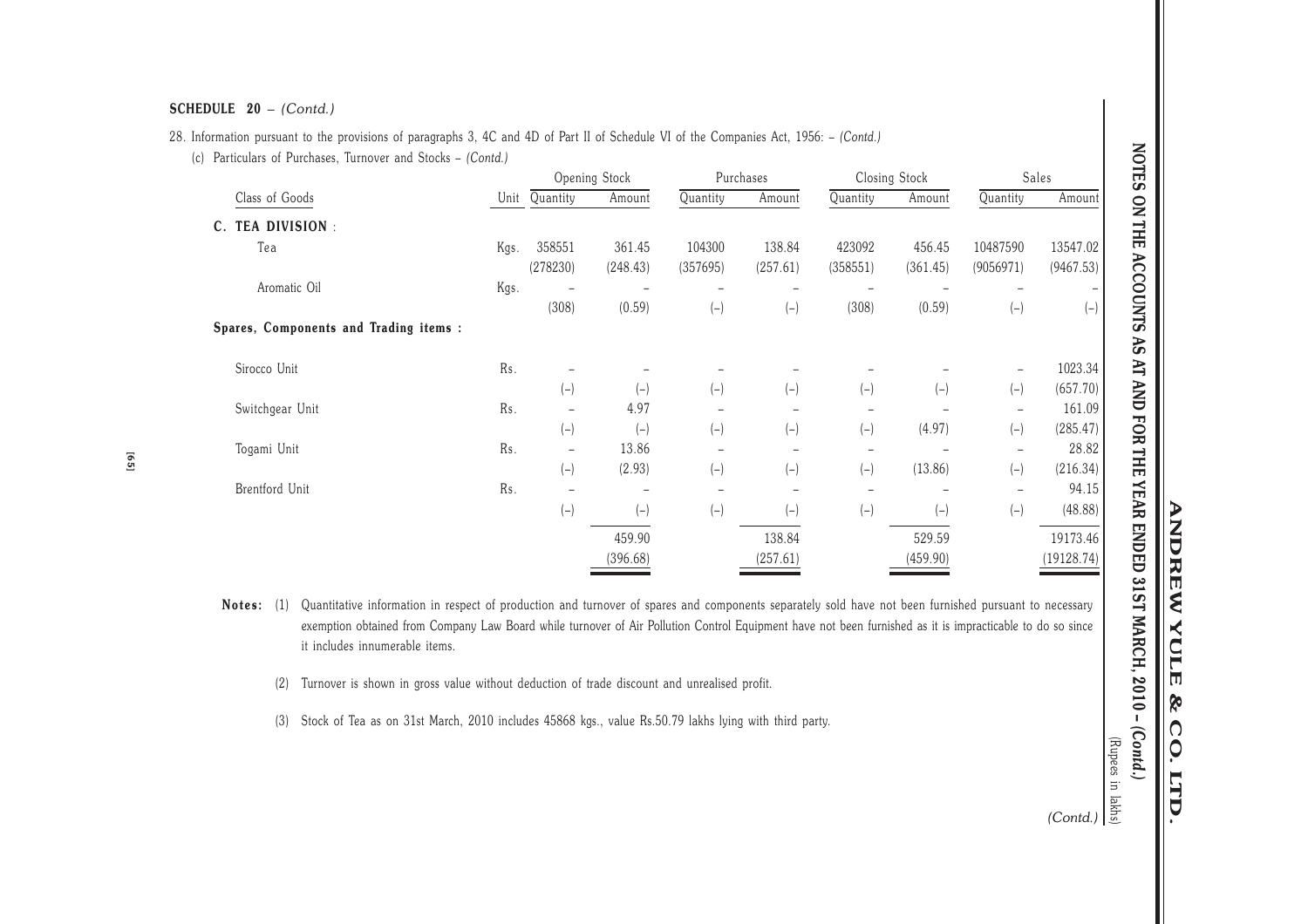# **NOTES ON THE ACCOUNTS AS AT AND FOR THE YEAR ENDED 31ST MARCH, 2010 –** *(Contd.)*

(Rupees in lakhs)

# **SCHEDULE 20** – *(Contd.)*

- 28. Information pursuant to the provisions of paragraphs 3, 4C and 4D of Part II of Schedule VI of the Companies Act,1956 (Contd.)
	- (d) Value of Imported and Indigenous Raw Materials, Components, Stores and Spare parts consumed (excluding items consumed for Capital and Repair jobs etc.)

|     |                                                                   |         |        | Raw Materials and Components |        |         |         | Stores and Spare Parts |         |
|-----|-------------------------------------------------------------------|---------|--------|------------------------------|--------|---------|---------|------------------------|---------|
|     |                                                                   | 2009-10 | $\%$   | 2008-09                      | $\%$   | 2009-10 | $\%$    | 2008-09                | $\%$    |
|     | Imported                                                          | 66.10   | 1.76   | 110.71                       | 1.79   | 3.00    | 0.17    | 3.97                   | 0.58    |
|     | Indigenous                                                        | 3759.62 | 98.24  | 6060.79                      | 98.21  | 1810.11 | 99.83   | 680.07                 | 99.42   |
|     |                                                                   | 3825.72 | 100.00 | 6171.50                      | 100.00 | 1813.11 | 100.00  | 684.04                 | 100.00  |
| (e) | Value of Imports on C.I.F. basis (excluding canalised imports) :- |         |        |                              |        |         | 2009-10 |                        | 2008-09 |
|     | Raw Materials and Components                                      |         |        |                              |        |         | 76.53   |                        | 99.45   |
|     | Stores and Spare Parts                                            |         |        |                              |        |         | 3.00    |                        | 1.22    |
|     |                                                                   |         |        |                              |        |         | 79.53   |                        | 100.67  |
| (f) | Earnings in Foreign Exchange :<br>Export on F.O.B. basis          |         |        |                              |        |         | 133.07  |                        | 329.54  |
| (g) | Expenditure in Foreign Currencies (on Accrual basis) :<br>Others  |         |        |                              |        |         | 0.33    |                        | 0.20    |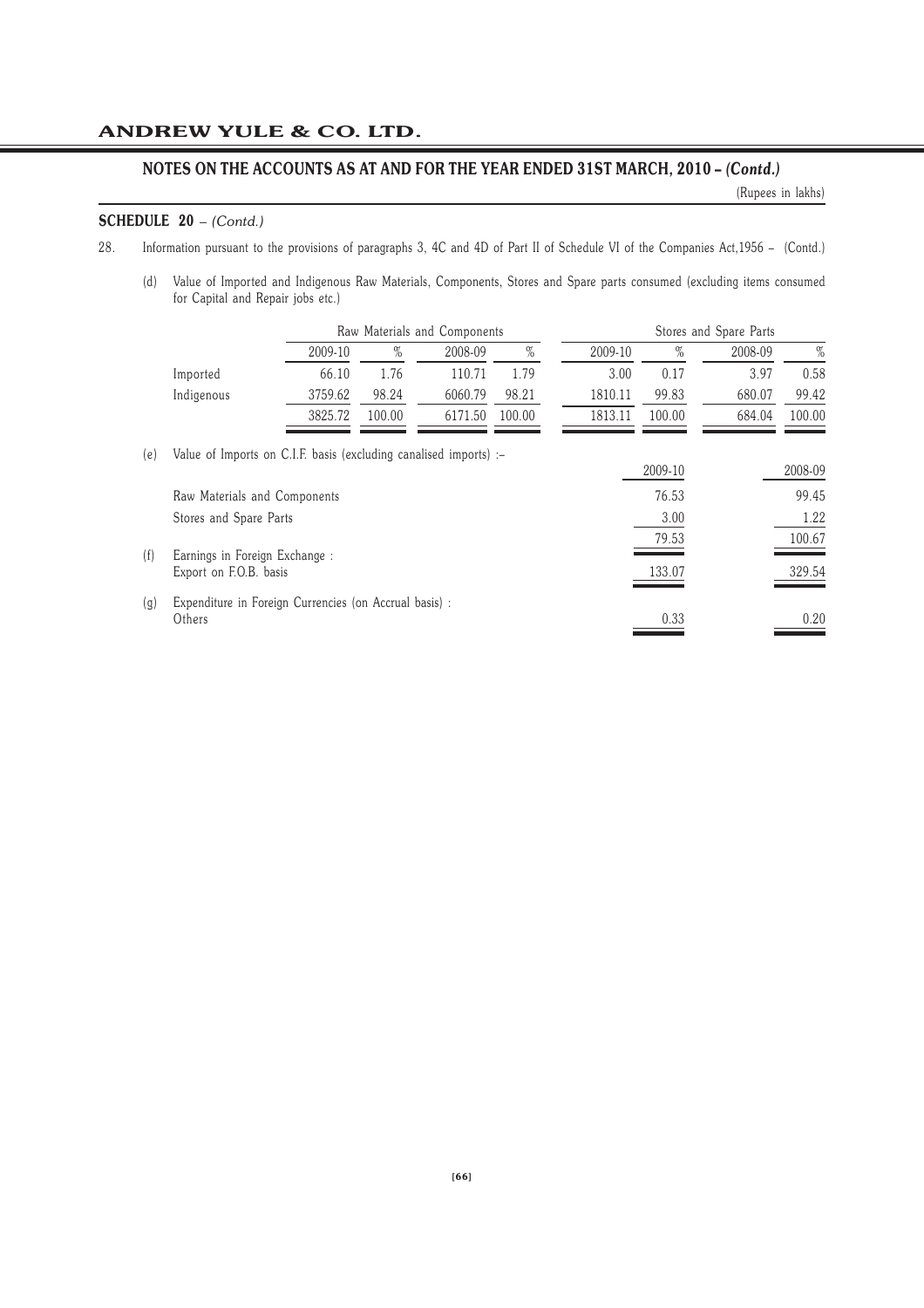# **NOTES ON THE ACCOUNTS AS AT AND FOR THE YEAR ENDED 31ST MARCH, 2010 –** *(Contd.)*

(Rupees in lakhs)

# **SCHEDULE 20** – *(Contd.)*

29. Additional information pursuant to the provisions of Part IV of Schedule VI to the Companies Act, 1956 – *(Contd.)*

# **BALANCE SHEET ABSTRACT AND COMPANY'S GENERAL BUSINESS PROFILE** – *(Contd.)*

# **I. Registration Details** :

| Registration No.             |                   |  |  |  |  |
|------------------------------|-------------------|--|--|--|--|
| State Code (Refer Code List) | $\left 2\right 1$ |  |  |  |  |
| <b>Balance Sheet Date</b>    | 3 1 0 3 2010      |  |  |  |  |

# **II. Capital Raised during the year (Amount in Rs. Thousands)** :–

| Public Issue      |  |  |  |  |  |
|-------------------|--|--|--|--|--|
| Right Issue       |  |  |  |  |  |
| Bonus Issue       |  |  |  |  |  |
| Private Placement |  |  |  |  |  |

# **III. Position of Mobilisation and Deployment of Funds (Amount in Rs. Thousands)** :

| Total Liabilities |  | 3 | $\begin{array}{ c c c } \hline 6 & 1 \\ \hline \end{array}$ |                                           |  | 4 8 1 3 |  |
|-------------------|--|---|-------------------------------------------------------------|-------------------------------------------|--|---------|--|
| Total Assets      |  |   |                                                             | $\begin{bmatrix} 3 & 6 & 1 \end{bmatrix}$ |  | 4 8 1 3 |  |

# **Sources of funds :**

Paid up Capital (including shares pending allotment of Rs.847.00 lakhs)

Reserves and Surplus

Secured Loans

Unsecured Loans

Deferred Tax Liability

# **Application of funds :**

Net Fixed Assets

Investments

Net Current Assets

Miscellaneous Expenditure

Accumulated Losses

|  |  |               |  | 6 7 7 3 5 7   |
|--|--|---------------|--|---------------|
|  |  |               |  | 1 0 9 4 6 0 0 |
|  |  | 1 0 6 4 9 4 8 |  |               |
|  |  | 7 4 4 0 2 6   |  |               |
|  |  | 3 3 8 8 2     |  |               |

|  |   |   | 3 2 5 2 2 |                   |            |              |
|--|---|---|-----------|-------------------|------------|--------------|
|  |   | 8 | 6         |                   |            | $\mathbf{2}$ |
|  | 8 | 6 |           | $3 \mid 3 \mid 2$ |            |              |
|  |   |   |           |                   |            |              |
|  |   | 3 |           | 9                 | $\sqrt{5}$ |              |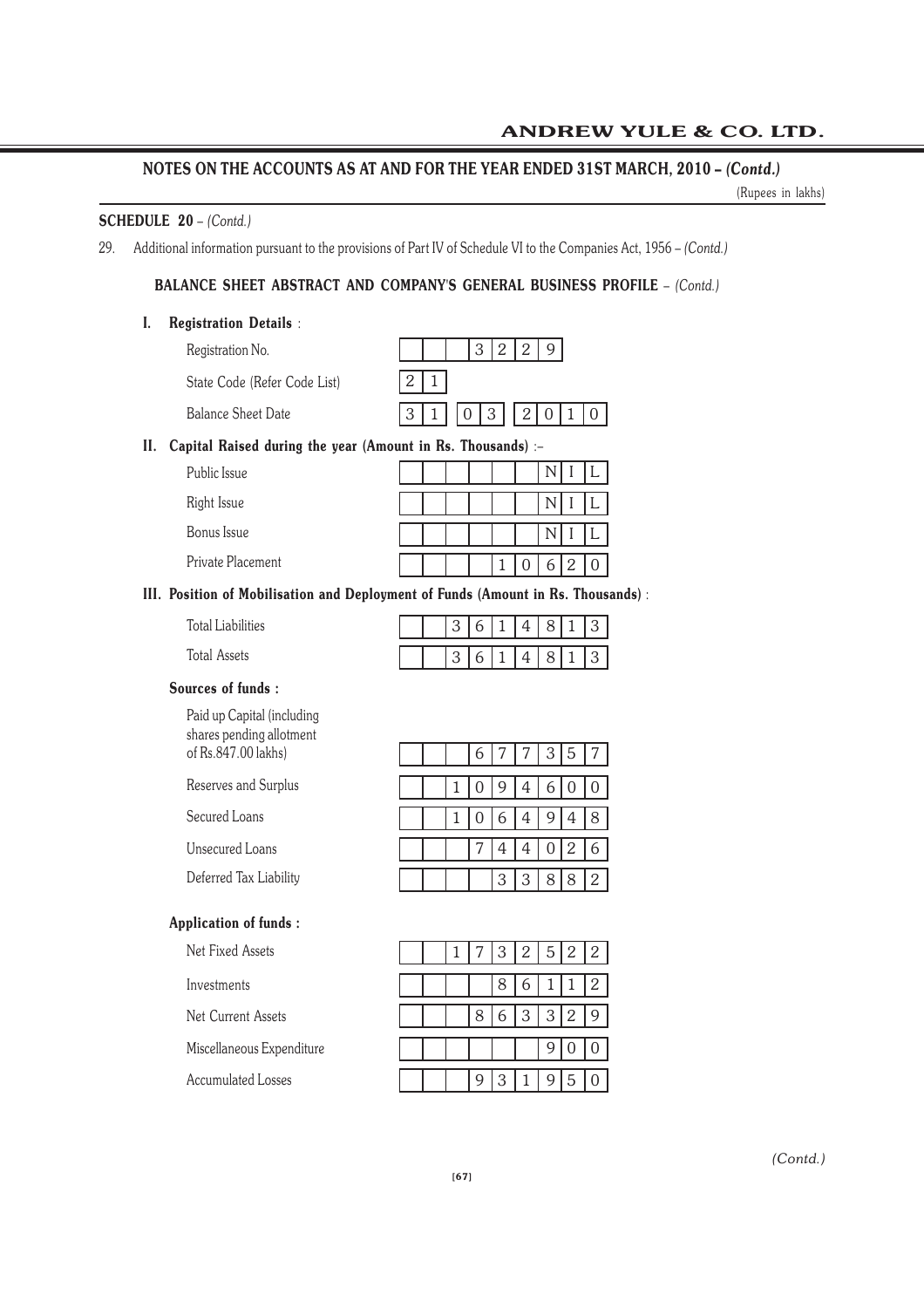# **NOTES ON THE ACCOUNTS AS AT AND FOR THE YEAR ENDED 31ST MARCH, 2010 –** *(Contd.)*

29. Additional information pursuant to the provisions of Part IV of Schedule VI to the Companies Act, 1956 – *(Contd.)*

(Rupees in lakhs)

# **SCHEDULE 20** – *(Contd.)*

|                                                                                               | IV. Performance of Company (Amount in Rs. Thousands): |                |                |                  |                |                |                |                  |                                                       |                |             |                  |                |                |   |     |             |           |              |
|-----------------------------------------------------------------------------------------------|-------------------------------------------------------|----------------|----------------|------------------|----------------|----------------|----------------|------------------|-------------------------------------------------------|----------------|-------------|------------------|----------------|----------------|---|-----|-------------|-----------|--------------|
| Turnover (including<br>miscellaneous income)                                                  |                                                       |                | 3              | $\boldsymbol{0}$ | $\mathbf{2}$   | $\overline{7}$ |                | 3 9              | $\overline{4}$                                        |                |             |                  |                |                |   |     |             |           |              |
| Total Expenditure (including<br>extra-ordinary item)                                          | $\pm$                                                 |                | $\overline{2}$ | $\overline{2}$   | 7              | $\overline{2}$ | $\overline{4}$ | $\overline{7}$   | 2                                                     |                |             |                  |                |                |   |     |             |           |              |
| Profit/Loss before Tax                                                                        | +                                                     |                |                |                  |                |                |                | 7                | $\mathbf 5$                                           | $\overline{4}$ | 9           | $\sqrt{2}$       | $ 2\rangle$    |                |   |     |             |           |              |
| Profit/Loss after Tax                                                                         |                                                       |                |                |                  |                |                |                | 7                | 5                                                     | 3              | 8           | $\boldsymbol{0}$ | $\overline{0}$ |                |   |     |             |           |              |
|                                                                                               |                                                       |                |                |                  |                |                |                |                  | (Please tick Appropriate box + for Profit - for Loss) |                |             |                  |                |                |   |     |             |           |              |
| Earning per Share in Re.                                                                      |                                                       |                |                |                  |                | $\overline{2}$ |                | 5 <sup>1</sup>   | $\overline{4}$                                        |                |             |                  |                |                |   |     |             |           |              |
| Dividend                                                                                      |                                                       |                |                |                  |                |                |                |                  |                                                       |                |             |                  |                |                |   |     |             |           |              |
| Generic Names of Three Principal Products/Services of Company (as per monetary terms) :<br>V. |                                                       |                |                |                  |                |                |                |                  |                                                       |                |             |                  |                |                |   |     |             |           |              |
| Item Code No. (ITC Code)                                                                      |                                                       | $8\,$          | $\overline{4}$ | $\mathbf{1}$     | $\overline{4}$ | 5              | 9 <sup>1</sup> | $\overline{0}$   | $\mathfrak{S}$                                        |                |             |                  |                |                |   |     |             |           |              |
|                                                                                               |                                                       | $\mathbb N$    | D              | U                | S              | T              | $\mathsf{R}$   | I                | A                                                     | L              |             | $\mathbf F$      | $\mathsf{A}$   | ${\bf N}$      | S |     | A           | ${\bf N}$ | D            |
| Product Description                                                                           | $\mathbf B$                                           | L              | $\overline{O}$ | W                | $\mathbf E$    | $\rm R$        | S              |                  |                                                       |                |             |                  |                |                |   |     |             |           |              |
|                                                                                               |                                                       |                |                |                  |                |                |                |                  |                                                       |                |             |                  |                |                |   |     |             |           |              |
| Item Code No. (ITC Code)                                                                      |                                                       |                |                | 8                | 5              | $\Omega$       | $\overline{4}$ | $\theta$         | $\overline{0}$                                        |                |             |                  |                |                |   |     |             |           |              |
|                                                                                               |                                                       |                |                |                  |                |                |                | T                | $\mathsf{R}$                                          | $\mathsf{A}$   | $\mathbb N$ | S                | F              | $\overline{O}$ |   | R M | $\mathbf E$ |           | $R \mid S$   |
| Product Description                                                                           |                                                       |                |                |                  |                |                |                |                  |                                                       |                |             |                  |                |                |   |     |             |           |              |
|                                                                                               |                                                       |                |                |                  |                |                |                |                  |                                                       |                |             |                  |                |                |   |     |             |           |              |
|                                                                                               |                                                       | $\overline{0}$ | $\overline{9}$ | $\overline{0}$   | $\overline{2}$ | $\overline{4}$ | $\overline{0}$ | $\boldsymbol{0}$ | $\overline{0}$                                        |                |             |                  |                |                |   |     |             |           |              |
| Item Code No. (ITC Code)                                                                      |                                                       |                |                |                  |                |                |                |                  |                                                       |                |             |                  |                |                |   |     | $\mathbf T$ | ${\sf E}$ | $\mathsf{A}$ |
|                                                                                               |                                                       |                |                |                  |                |                |                |                  |                                                       |                |             |                  |                |                |   |     |             |           |              |
| Product Description                                                                           |                                                       |                |                |                  |                |                |                |                  |                                                       |                |             |                  |                |                |   |     |             |           |              |

I. SENGUPTA S. P. KAR S. P. KAR<br>S. SWAMINATHAN *Directors* 

D. BANDYOPADHYAY, *Company Secretary.* KOLKATA – 27th July, 2010.

In terms of our attached Report of even date.

For S. GHOSH & CO., *Chartered Accountants,* (CA A. K. MUKHERJEE) Partner,<br>*Partner*,<br>Membership No.5243

Kolkata –  $27th$  July,  $2010$ .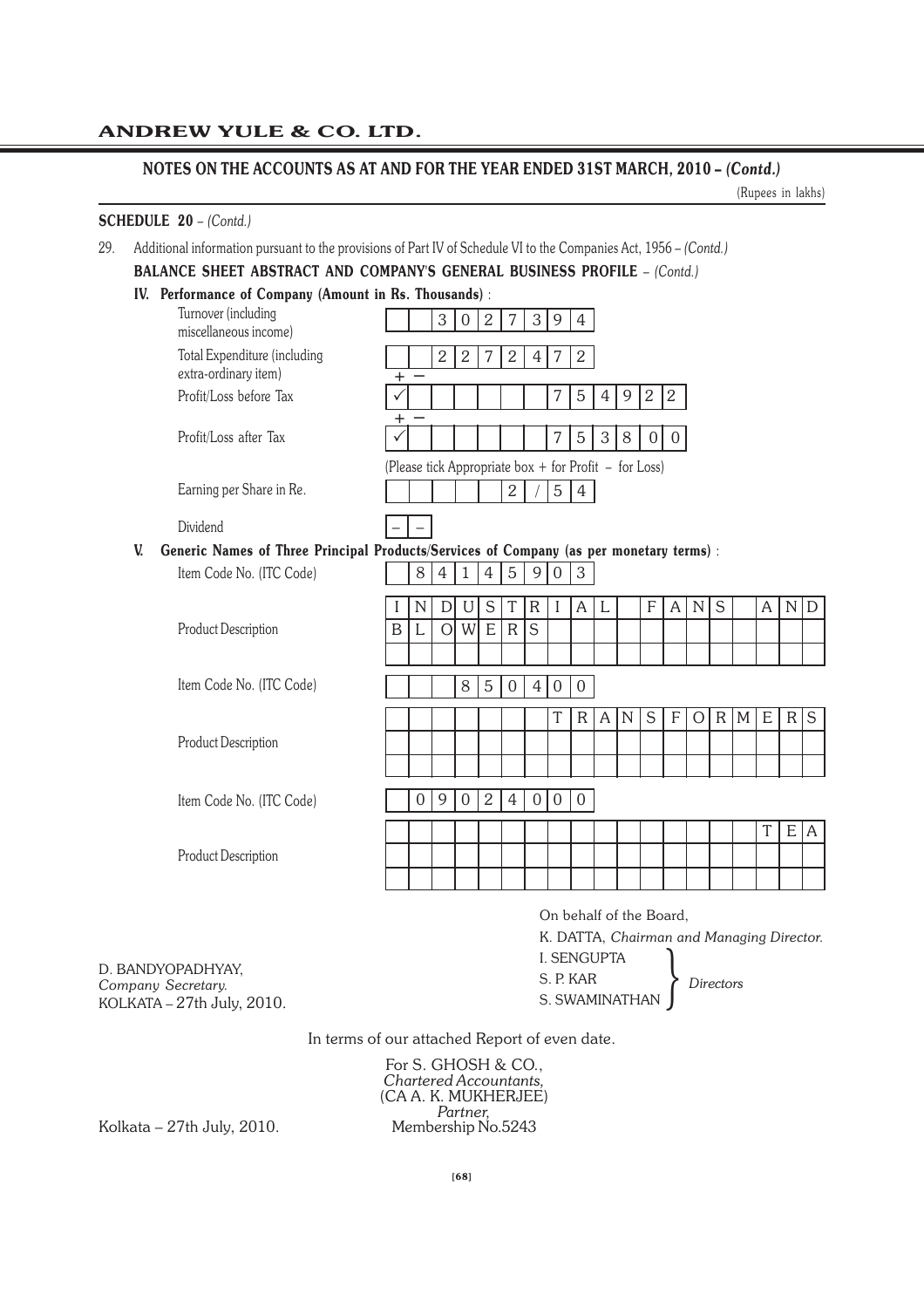# **STATEMENT UNDER SECTION 212 OF THE COMPANIES ACT, 1956**

[1] Name of the Subsidiary Company **HOOGHLY PRINTING COMPANY LIMITED** 

# YULE ENGINEERING LIMITED YULE ELECTRICAL LIMITED

# [2] Holding Company's Interest :

- [A] Hooghly Printing Co. Ltd. Entire issued Share Capital of 10,27,128 Ordinary Shares of Rs.10 each, fully paid.
- [B] Yule Engineering Ltd. Entire issued Share Capital of 50,000 Ordinary Shares of Rs.10 each, fully paid.
- [C] Yule Electrical Ltd. Entire issued Share Capital of 50,000 Orsinary Shares of Rs.10 each, fully paid.
- [3] Net aggregate amount of Subsidiary's profit not dealt with the Holding Company's accounts :

|                                                                            |                                                            | (Rs. in lakhs)                                            |
|----------------------------------------------------------------------------|------------------------------------------------------------|-----------------------------------------------------------|
| Name of the Subsidiary                                                     | Profit for the<br>Financial year ended<br>31st March, 2010 | Profit for the<br>previous year ended<br>31st March, 2009 |
| Hooghly Printing Co. Ltd.<br>Yule Engineering Ltd.<br>Yule Electrical Ltd. | 1.67<br>$(-) 2.77$<br>$(-) 0.15$                           | 3.72<br>$(-) 0.15$<br>$(-) 0.22$                          |

# (4) Net aggregate amount of Subsidiarys' profit dealt within the Holding Company's accounts :

|                           | Profit for the       | Profit for the      |
|---------------------------|----------------------|---------------------|
|                           | Financial year ended | previous year ended |
| Name of the Subsidiary    | 31st March, 2010     | 31st March, 2009    |
| Hooghly Printing Co. Ltd. | Nil                  | Nil                 |
| Yule Engineering Ltd.     | Nil                  | Nil                 |
| Yule Electrical Ltd.      | Nil                  | Nil                 |

|                                                                         | On behalf of the Board, |                                           |  |
|-------------------------------------------------------------------------|-------------------------|-------------------------------------------|--|
|                                                                         |                         | K. DATTA, Chairman and Managing Director. |  |
| D. BANDYOPADHYAY,<br>Company Secretary.<br>KOLKATA – 20th August, 2010. | <b>I. SENGUPTA</b>      |                                           |  |
|                                                                         | S. P. KAR<br>Directors  |                                           |  |
|                                                                         | S. SWAMINATHAN          |                                           |  |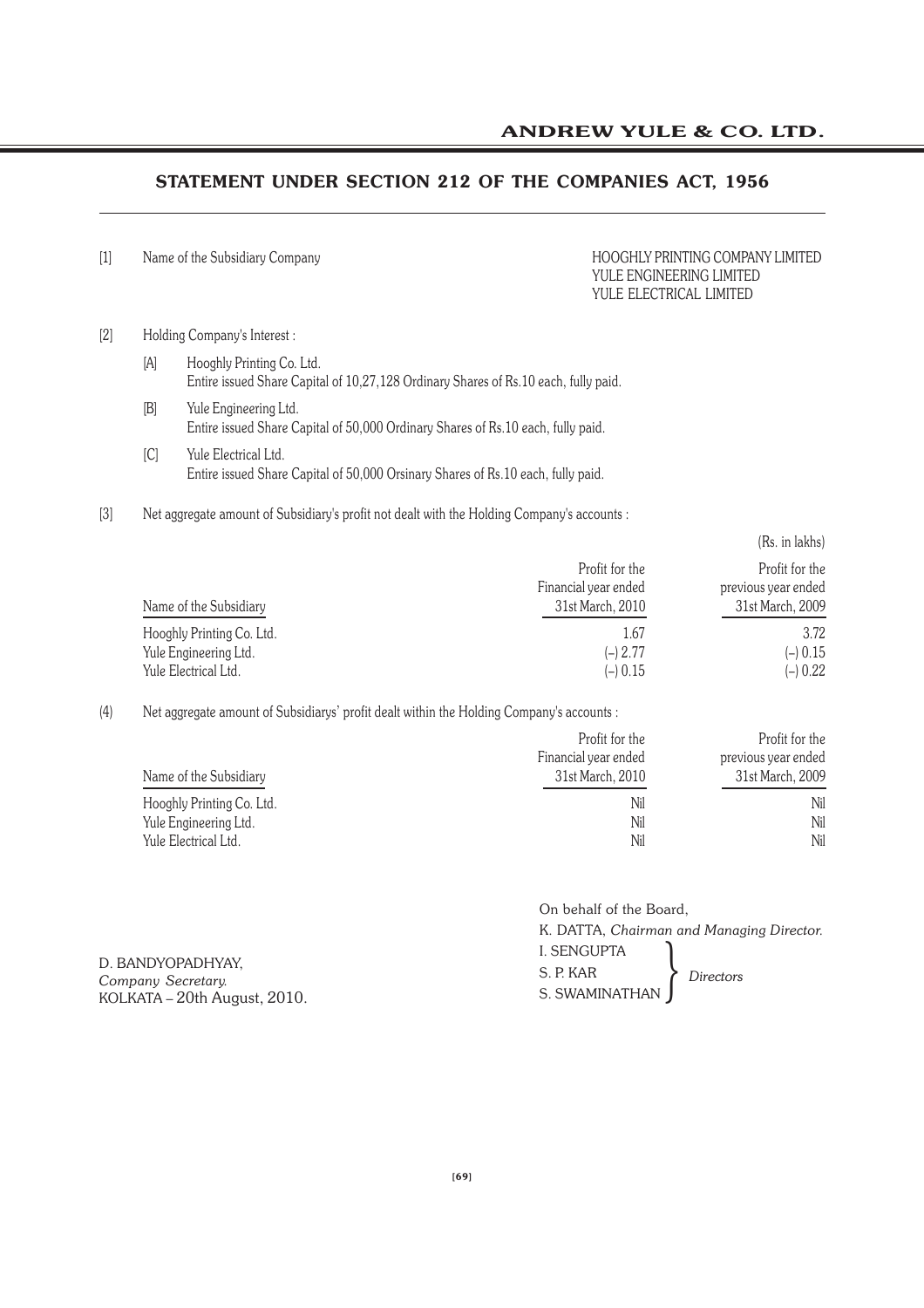# **CONSOLIDATED ACCOUNTS**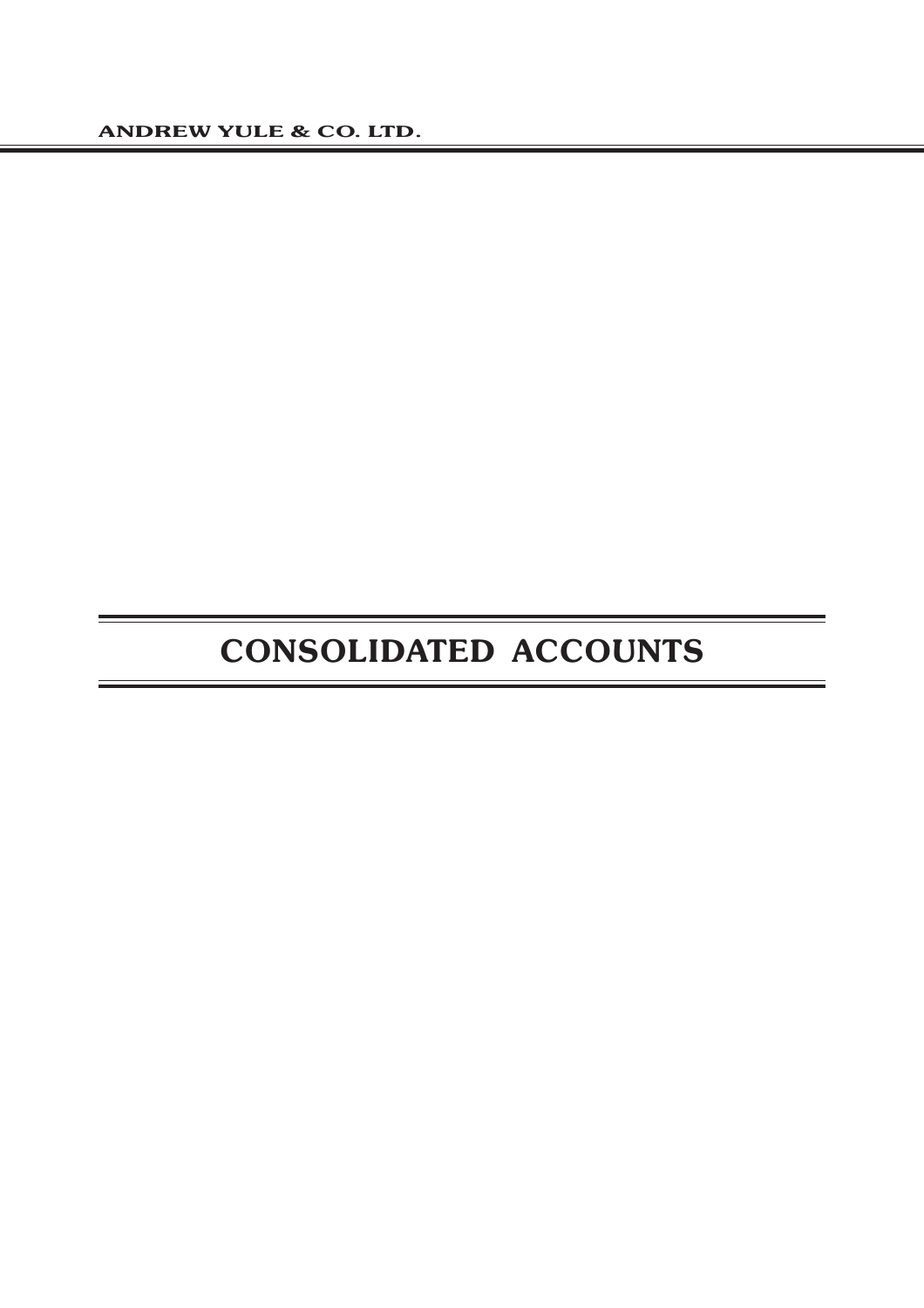# **Statement of Significant Accounting Policies forming part of the Consolidated Financial Statements for the year ended 31st March, 2010.**

The financial statements have been prepared under the historic cost convention on accrual basis adjusted by revaluation of certain fixed assets in compliance with all material aspect of applicable Accounting Standards in India and the relevant provisions of The Companies Act, 1956 and on the Accounting Principles of going concern.

### **1. Reserves :**

- (a) Central and State Subsidies received by the Company are retained in Special Reserve until the conditions stipulated in the respective schemes are complied with, and the same are credited to Profit and Loss Account or Capital Reserve after the expiry of the specified period depending upon the nature of the subsidy.
- (b) Sales value of fixed assets and investments to the extent it exceeds the original cost of the relevant asset is credited to Profit and Loss Account. Provided, however, loss/diminution in value of assets acquired through amalgamation/merger are adjusted against the Capital Reserve created out of the same.

# **2. Fixed Assets :**

- (a) The Physical verification of fixed assets is carried out in a phased manner so as to cover each item of the fixed assets over a period of 3 years.
- (b) Machinery manufactured by one Unit/Division for use of another Unit/Division are accounted for at Works/Factory cost of the Transferor Unit.
- (c) The gross fixed assets are valued at acquisition cost and other related expenses incurred to bring them to their present condition. The gross amount of interest on loans utilised for various expansion/ diversification schemes is capitalised till the commissioning of the projects. Further, no interest for inter-unit transfer of funds on Capital Account is considered for the above purpose.

In case of Tide Water Oil Co. (India) Ltd.,

- [i] Certain land, buildings, blending plants and laboratory equipment and grease plant are stated on the basis of their revaluation being inclusive of resultant write-ups. Other fixed assets are stated at cost.
- [ii] [a] For assets acquired under operating lease, rental payable are charged to Profit and Loss Account. Assets acquired under finance lease are capitalised at lower of the fair value and present value of minimum lease payment.
- [b] On revalued assets depreciation is calculated on the revalued book value at the rates considered appropriate by the valuer on a straight line basis and thereafter adjusted to the extent chargeable on written down value method at the rates prescribed under Schedule-XIV to the Companies Act, 1956.
- [c] On other fixed assets depreciation is calculated on written down value method at the rate prescribed under Schedule-XIV to the Companies Act, 1956, except on leasehold land which is calculated on straight line basis over the period of lease.
- [d] Items costing not more than Rs.5000 are fully depreciated during the year of addition.
- [e] Intangible assets expected to provide future enduring economic benefit are stated at cost less amortisation. Cost comprises purchase price and directly attributable expenditure on making the assets ready for its intended use.
- [f] Intangible assets are amortised over their best estimated useful life ranging upto 3 years on straight line method.
- [g] After impairment, depreciation is provided on the revised carrying amount of the assets over its remaining useful  $l$ ife.
- [h] A previously recognised impairment loss is increased or reversed depending on changes in circumstances. However, the carrying value after reversal is not incresed beyond the carrying value that would have prevailed by charging usual depreciation if there was no impairment.

In case of New Beerbhoom Coal Co. Ltd. the Company has some properties (let out to third parties on rental basis) which not being related to any coal mines have not vested in the Central Government as a result of nationalisation of its coal mines. In the absence of any information as regards the original cost and depreciation if any, provided thereon, the book value of the said properties are considered to be nil for the purpose of these accounts.

(d) (i) Depreciation is provided on the Assets other than Estate on straightline method in accordance with the provisions of Section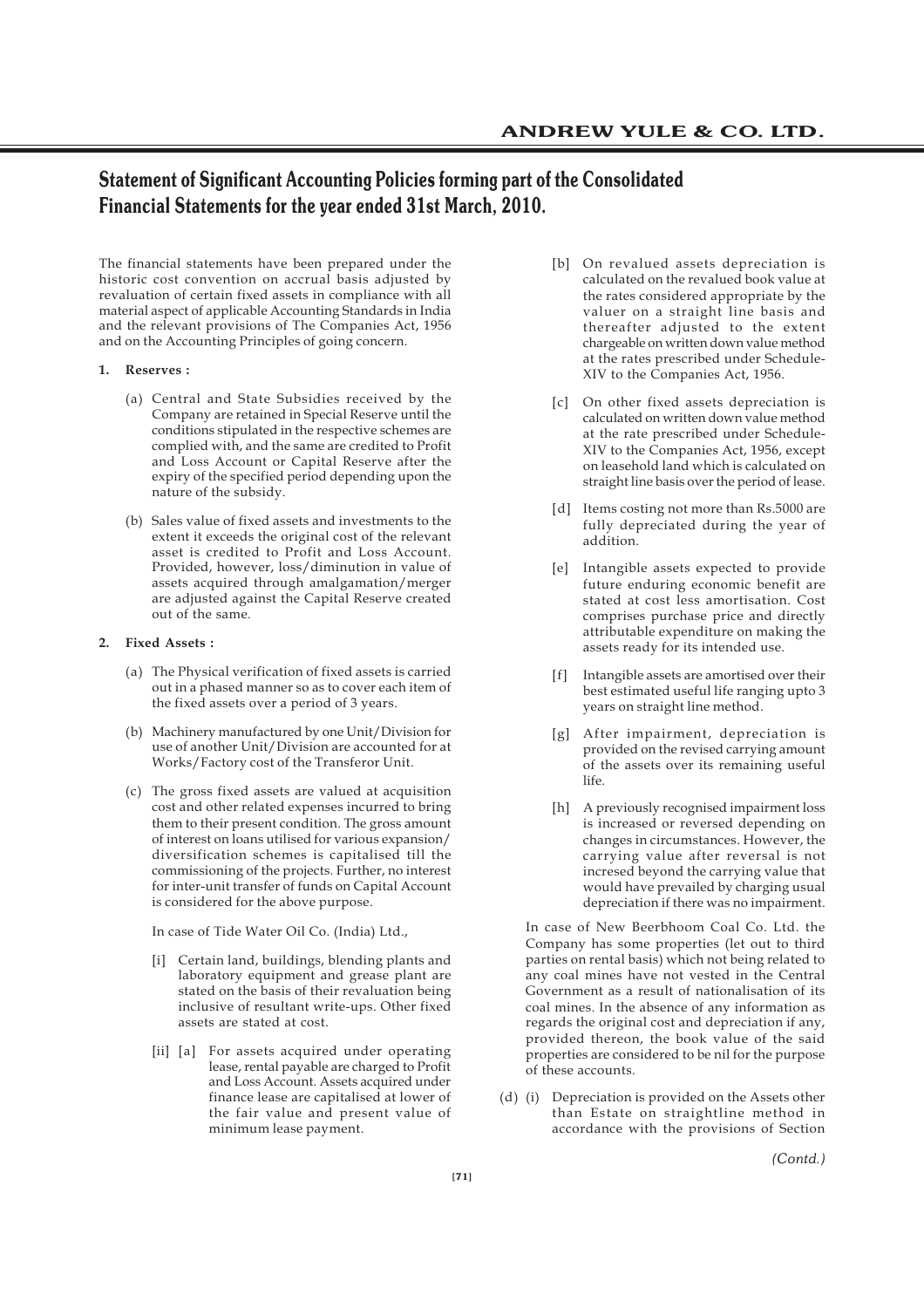205(2)(b) read with Schedule XIV of the Companies Act, 1956 from the date the assets are put to use.

- (ii) In case of Hooghly Printing Co. Ltd. depreciation on assets has been calculated on written down value method in accordance with the rates and in the manner prescribed in Schedule–XIV of the Companies Act, 1956.
- (e) In case of Hooghly Printing Co. Ltd. Profit on Sale of Fixed Assets including Capital Profit is taken into Profit and Loss Account, if it is realised.
- (f) No amortisation of cost of long-term leasehold land is done. However, fee payable for renewal of lease of land is charged as expenditure in the Profit and Loss Account as and when the payment is due.
- (g) Liquidated damages received by the Company for delayed construction and delayed supply of equipment are set-off against the capital expenditure to which it relates.
- (h) Grant/Subsidy in respect of capital expenditure is accounted for as per applicable Accounting Standard and depreciations on the Assets acquired out of such subsidy is adjusted thereagainst.
- (i) Expenditure incurred/capitalised in respect of projects abandoned/to be abandoned are accounted for in compliance of relevant Accounting Standard.
- (j) The carrying amount of assets are reviewed at each Balance Sheet date if there is any indication of impairment based on internal/external factors. An asset is treated as impaired when the carrying cost of assets exceeds its recoverable value. An impairment loss is recognised in the profit and loss account where the carrying amount of an asset exceeds its recoverable amount. The impairment loss recognised in prior accounting periods is reversed if there has been a change in the estimate of recoverable amount.

### **3. Inventories :**

(a) Stocks of stores, spares, raw materials etc., are valued at lower of cost or net realisable value. However, materials and other items held for use in production of inventories are not written down below cost if the finished products in which those will be incorporated are expected to be sold at or above cost. Cost is determined at weighted average cost basis.

In case of Hooghly Printing Co. Ltd. raw materials and stores and spares are valued at cost.

(b) Provisions for slow and non moving stores lying for more than three years but less than five years are made at 15% of Book Value for such stores

remaining more than 5 years, provision @ 36.25% of Book Value are made. Provision for obsolate stores are made at 100% of Book Value.

(c) Work-in-Progress is valued at Works Cost. Works cost includes direct materials, labour and manufacturing overhead. All losses on Work-in-Progress incurred upto the end of the year and losses estimated for further Works Cost to be incurred on such jobs are taken into account and duly provided for.

While valuing the contract jobs in progress (excluding systems and turnkey jobs) at the close of the year, future estimated losses are considered only in respect of jobs valued at Rs.25.00 lakhs or more and/or physical progress whereof as per technical estimate, is minimum 50%.

- (d) Royalty liabilities calculated with reference to Sales as per the collaboration agreements are considered as selling expenses and thus, have not been considered for the purpose of valuation of stocks of Work-in-Progress and finished goods.
- (e) Inter-Unit transfers of own manufactured stores, spares, raw materials etc., if lying in stock at the close of the year, are valued at estimated Works/ Factory cost of the Transferror Unit.
- (f) Excise Duty, Insurance and Freight outward in connection with transfer of finished goods from factories to branches have been considered for valuation of branch stock at the close of the year.
- (g) Stocks of finished goods including Finished goodsin-transit are valued at garden cost/estimated total cost or net realisable value, whichever is lower. Estimated total cost covers all costs excluding interest, general administration overheads and selling and distribution expenses. In case of Packet Tea, all expenses relating to packeting including freight are also considered.

In case of Hooghly Printing Co. Ltd. estimated liabilities, if any, for expenses are not taken into the account for the purpose of stock valuation.

In case of Tide Water Oil Co. (India) Ltd. cost is determined under first in first out method.

- (h) Imported materials lying in bonded warehouse and at Port are valued at cost including Customs Duty, Port Charges etc.
- (i) Loose Tools are amortised over a period of 5 years.
- (j) Stock of scrap as per stock records, is valued on the basis of estimated realisable value. However, tea waste is not valued.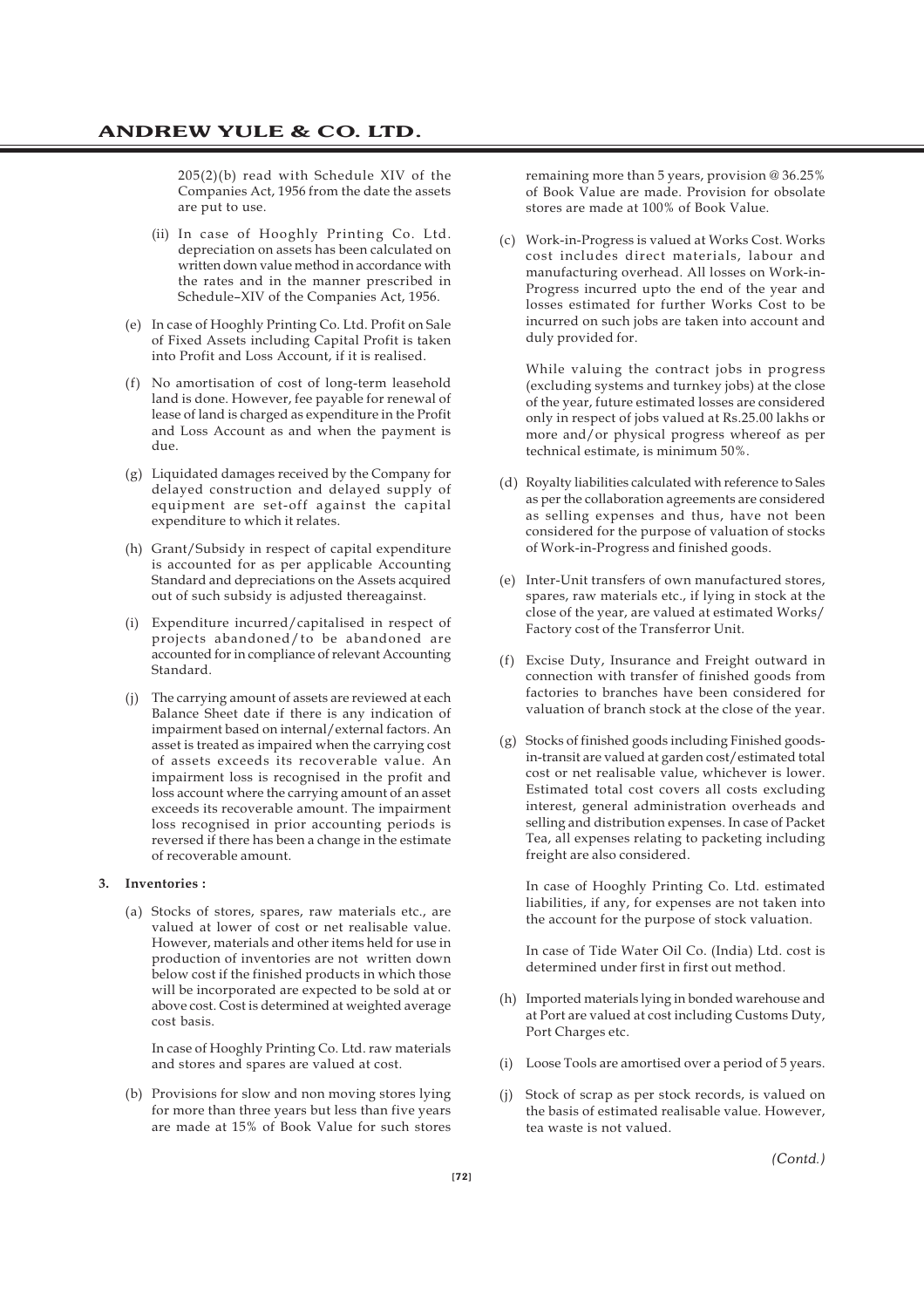(k) Export benefits against Advance Licences are considered at the time of actual consumption of the imported materials. Advance Licences in hand at the close of the year are not accounted for.

#### **4. Investments :**

Investments are stated at cost. Provision for diminution in the value of long term investment is made only if such a decline is other than temporary nature in the opinion of the Management.

#### **5. Sales :**

- (a) (i) Sales against Ex-Works/FOR Contracts are booked on the basis of deliveries to transport carriers upto 31st March, irrespective of whether the goods have been received by the customers by 31st March or not. Sales in respect of transactions against FOR destination contracts are booked for the goods actually received by customers by 31st March.
	- (ii) Despatches against FOR destination contracts not reaching the customers within the close of the year, are shown as Finished goods-intransit.
	- (iii) In case of Hooghly Printing Co. Ltd.; sales are accounted for on the basis of receipted challans in respect of goods received by the customers by 31st March.
	- (iv) In case of Tide Water Oil Co. (I) Ltd., sales are recognised when goods are supplied and are recorded net of sales tax/VAT and inclusive of excise duty. Revenue is recognised to the extent it is probable that economic benefit will flow to the Company and the revenue can be reliably measured.
- (b) Partial deliveries are accounted for in accordance with the billing schedule as per the terms of sales contract.
- (c) Tea sales against contracts are accounted for on the basis of delivery orders and on completion of sale in auction centres in accordance with the norms of tea trade.
- (d) Sales returns, if any, upto the cut-off date i.e. 30th April, are accounted for.
- (e) In case of Tide Water Oil Co. (I) Ltd. sales are recorded net of Sales Tax/VAT and inclusive of Excise Duty.
- (f) Except in disputed cases, escalation/de-escalation claim bills are accounted for on the basis of the terms of the relevant contracts.
- (g) Export sales are accounted for with reference to the date of Bill of Lading.

#### **6. Dividend Receipts :**

Dividends declared and received within the close of the accounting year only are accounted for in respect of investments held by the Company.

#### **7. Other Income :**

- (a) (i) Insurance and other claims are accounted for on the basis of amounts admitted;
	- (ii) Sales Tax, Excise Duty and Customs Duty refunds are accounted for on the basis of assessment/refund orders received;
	- (iii) Central/State Subsidies from Government and Tea Board are accounted for on the receipt of intimation of grant.
- (b) Interest receivable from customers as per stipulation of the Sales Contract on account of late receipt of full/proportionate payments are accounted for to the extent of such interest is ascertainable with respect to the payment so far received.
- (c) Liquidated Damages received by the Company for delayed execution and delayed supply of equipment/spares are treated as other income.
- (d) Export/Deemed Export benefits are accounted for on completion of despatches in terms of the contract.
- (e) In case of Hooghly Printing Co. Ltd. credit of scrap is taken in miscellaneous receipts when dispossed off.
- (f) In case of Katras Jherriah Coal Co. Ltd. interest income and income from debentures are accounted for on accrual basis.
- (g) In case of New Beerbhoom Coal Co. Ltd. interest income and income from debentures are accounted for on accrual basis.

#### **8. Purchases :**

- (a) Insurance charges incurred in relation to the incoming goods where materials are directly relatable are accounted for in respect of individual items' otherwise, such insurance premium is charged off to Profit and Loss Account.
- (b) In case of goods purchased from overseas, the shipment is treated as goods-in-transit (import) :
	- in case of both CIF and C&F Contracts, from the date of intimation received from bank;
	- (ii) in case of FOB Contracts, from the date of actual shipment as per Bill of Lading.

Customs Duty is charged on the basis of the date of arrival in port.

#### **9. Other Revenue Expenses :**

(a) Issue of materials/components as free replacements during the guarantee period which can not be provided being unknown, is accounted for on actual despatches. Known free replacements upto the close of the accounting year are provided for.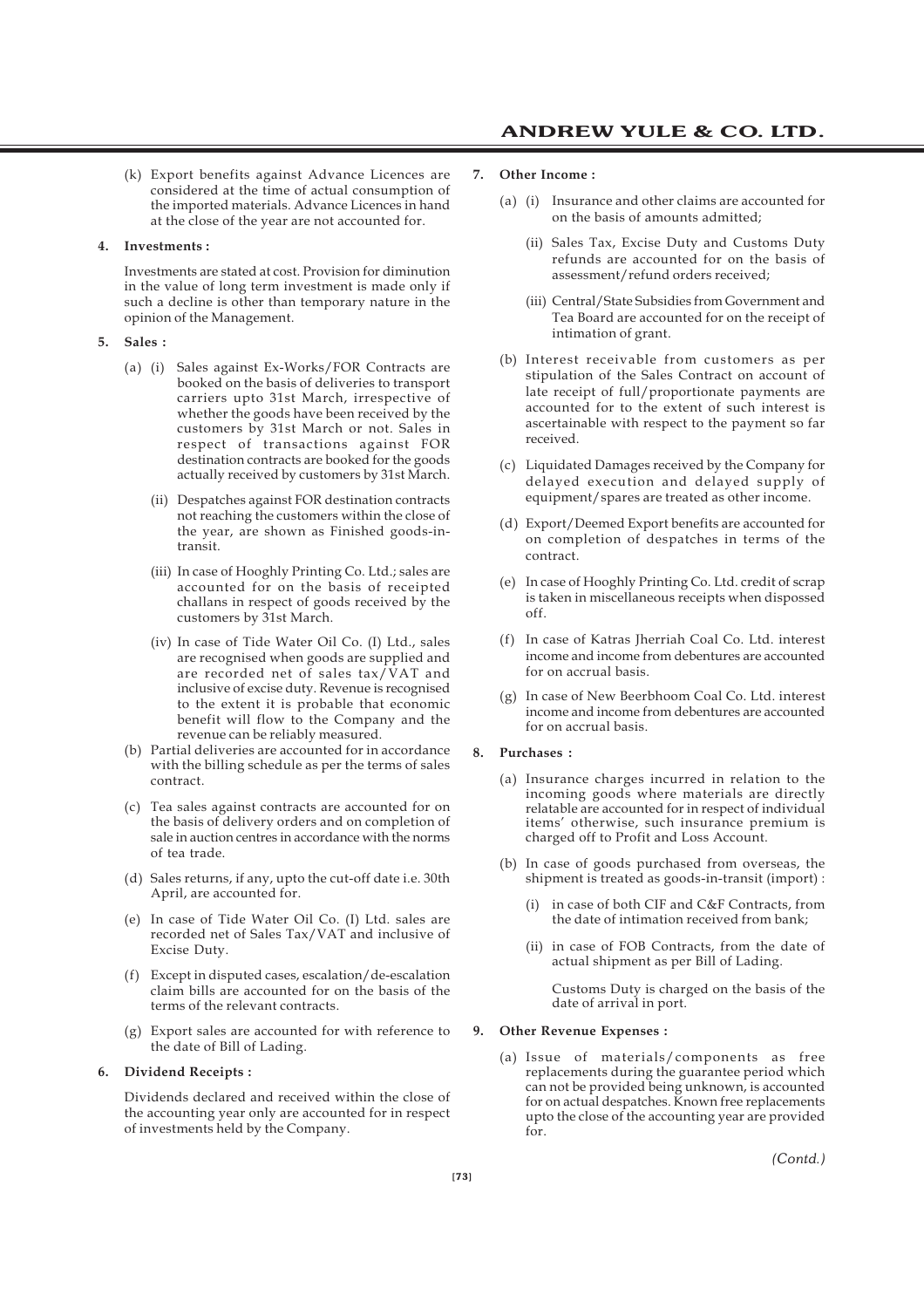- (b) Liability in respect of rectification work/ replacement involving estimated value above Rs.0.25 lakh per case is booked on the basis of claims from the customers admitted by the Company wherever it is possible to estimate.
- (c) Liabilities in respect of Liquidated Damages are provided if and to the extent, not disputed by the Company. Liquidated Damages disputed by the Company are treated as contingent liability. The amount of liability/contingent liability is estimated on the basis of contracted terms and the facts of each case to the extent of revenue recognised.
- (d) Liability in respect of commission is provided in proportion to sales.
- (e) Interest on delayed payments of Income Tax/ Agricultural Income Tax is accounted for on the basis of assessment orders of the Tax Authorities, if not disputed by the Company or actual payment effected, as the case may be.
- (g) Payment of Technical Know how Fees is accounted for in compliance with the relevant Accounting Standard.
- (h) Provision for unrealised profit is made in respect of partially completed composite/turnkey contracts on basis of proportionate direct cost on the revenue recognised.
- (i) Medicine purchased for Tea Estates are all charged out as per consistent practice.
- Guarangee commission is taken in the year of Guarantees issued/renewed.

### **10. Taxation :**

- (a) Taxation comprises of Income Tax, Agricultural Income Tax (both Assam and West Bengal), Deferred Tax and Wealth Tax. These taxes other than Deferred Taxes are measured as the amount expected to be paid to the Tax Authorities in accordance with the Indian Income Tax Act, 1961, West Bengal Agricultural Income Tax Act, 1944, Assam Agricultural Income Tax Act, 1939 and Wealth Tax Act, 1957 respectively.
- (b) Deferred Tax is measured based on the tax rates and the tax laws enacted or substantively enacted at the Balance Sheet date. Deferred Tax assets/ liabilities is recognised, subject to the consideration of prudence, on timing differences, being the difference between taxable income and accounting income that originate in one period and are capable of reversal in one or more subsequent periods in the Profit and Loss Account and the cumulative effect thereof is reflected in the Balance Sheet.
- (c) In respect of proceedings pending before the various Income Tax/Agricultural Income Tax Authorities on account of Appeal/Rectification filed by the Company, adjustments are made on final settlement of such proceedings.

#### **11. Contingent Liabilities/Capital Losses and Contingent Assets :**

Disputed liabilities and claims against the Company including claims by Tax Authorities (for example, Income-tax, Sales tax etc.) pending in appeal, are treated as contingent liabilities. Contingent assets are not accounted for.

Contingent liabilities are considered by using a substantial degree of estimates in compliance with Accounting Standard-29.

#### **12. Booking/Writing Back of Liabilities :**

- (a) For providing liabilities, cut-off date is 30th April (For Hooghly Printing Co. Ltd. 15th April,) but all known liabilities, if material, are booked as far as practicable.
- (b) Liabilities which are more than 5 years old and not likely to materialise are written back except government debts. In case of extraordinary items only, separate disclosure is given in the Accounts.

### **13. Conversion of Foreign Currencies:**

- (a) Foreign currency loans to finance fixed assets including technical know-how fees are converted either at the exchange parity rate ruling at the close of the accounting year or at the fixed rate when the exchange is booked in advance, as the case may be. Necessary adjustments with regard to such exchange rate difference are made to secured loans, fixed assets and depreciation.
- (b) In respect of any import of materials both under CIF, FOB and C&F Contracts, purchases are booked at the exchange rates ruling on the date of Bill of Entry. The exchange difference, if any, arising from the difference between the above rate and the rate at which the actual payment is made or at the rate prevailing on 31st March, whichever is earlier, is accounted for in the Profit and Loss Account.
- (c) Exports/Overseas Sales are booked at the rates ruling on the date of bill of lading. Exchange difference, if any, relating to such bills arising either on realisation of the proceeds or on conversion thereof at the exchange rate ruling at the close of the year, whichever is earlier, is accounted for in Profit and Loss Account.
- (d) Receivables and Payables in foreign currency are reported in the Balance Sheet at the parity rate ruling at the close of the financial year. The exchange difference arising on the settlement of such receivables/payable or on reporting such receivables/payables at rates different from those at which those are initially recorded during the period or reported in previous Balance Sheet is accounted for in Profit and Loss Account.
- (e) Wherein contract for import or export is covered by forward exchange contract any premium or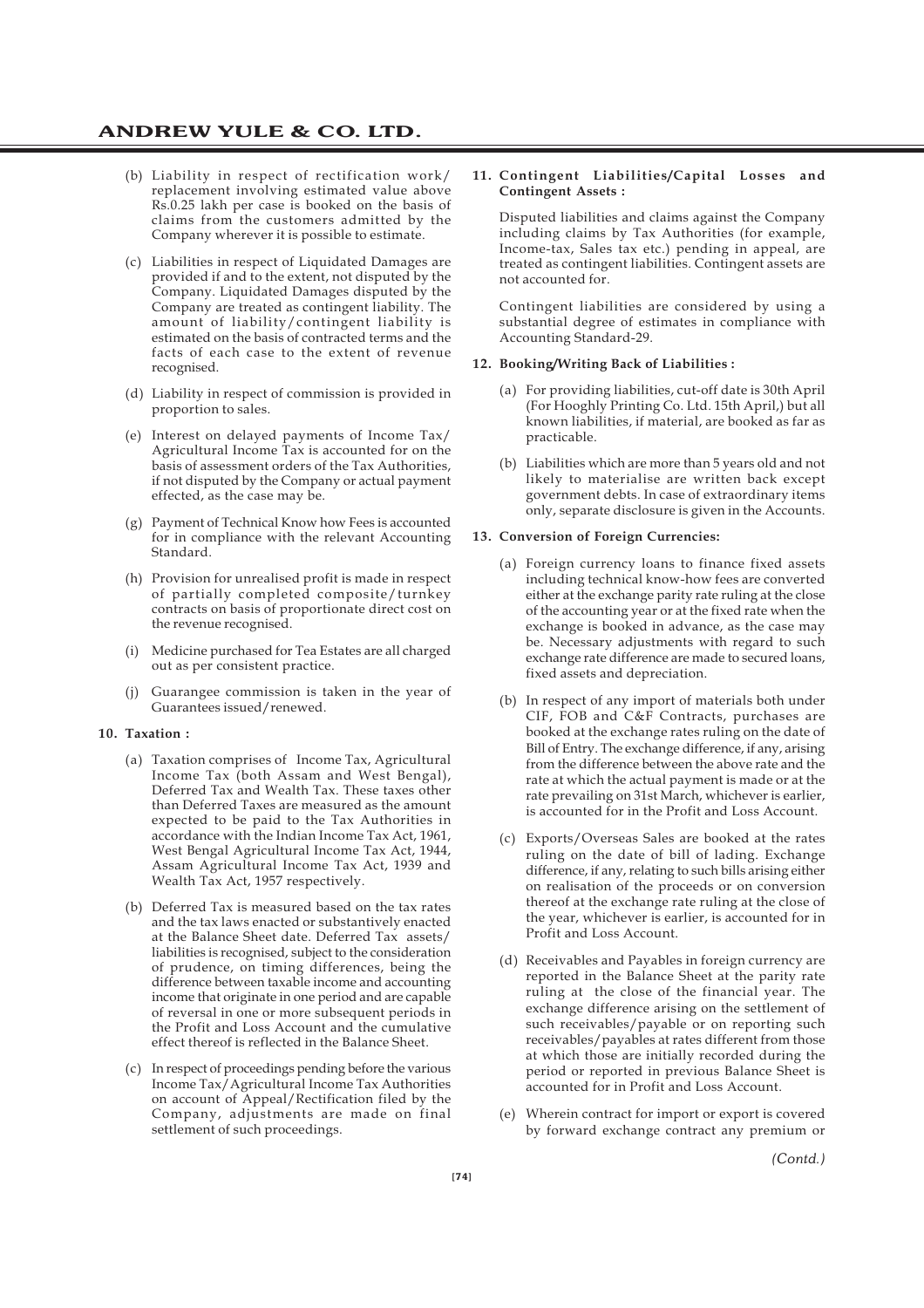discount at inception of such contract and any other gain or loss arising out of exchange differences between the forward contract rate and the rate on the day of reporting are treated in compliance with Accounting Standard-11.

#### **14. Research and Development Costs :**

Expenditure in relation to Research and Development activities are treated in accordance with the relevant provision of AS-26.

In case of Tide Water Oil Co. (I) Ltd. revenue expenditure for Research and Development are charged to the Profit and Loss Account in the year in which these are incurred.

#### **15. Employee Benefits :**

- (a) Defined Contribution Schemes (DCS) : Company's contribution towards Provident Fund paid/ payable during the year to the Provident Fund Authority are charged to the Profit and Loss Account.
- (b) Company's liabilities towards Defined Benefit Schemes for Gratuity, Superannuation and

Pension, value of Plan Assets of the Trustee managed Funds maintained for meeting such liabilities, contribution to those Funds and benefits paid out of such Funds are ascertained and accounted for on the basis of independent actuarial valuation as per the requirement of Accounting Standard-15 (Revised 2005) on "Employee Benefit".

In respect of a section of employees, the Company's liability towards Defined Benefit for Provident Fund is determined and accounted for on the basis of prescribed contributions to the respective Trustee managed Funds and shortfall, if any, in plan assets as per Audited Accounts of such Fund.

In respect of post retirement Defined Benefit Scheme of Leave Encashment, the Company's liability is determined and accounted for on the basis of independent actuarial valuation as required by Accounting Standard-15 (Revised 2005) though there is no funding for such liability.

(c) Leave encashment and Pension fund is unfunded but benefits have been determined and accounted for in accordance with Accounting Standard-15 (Revised 2005).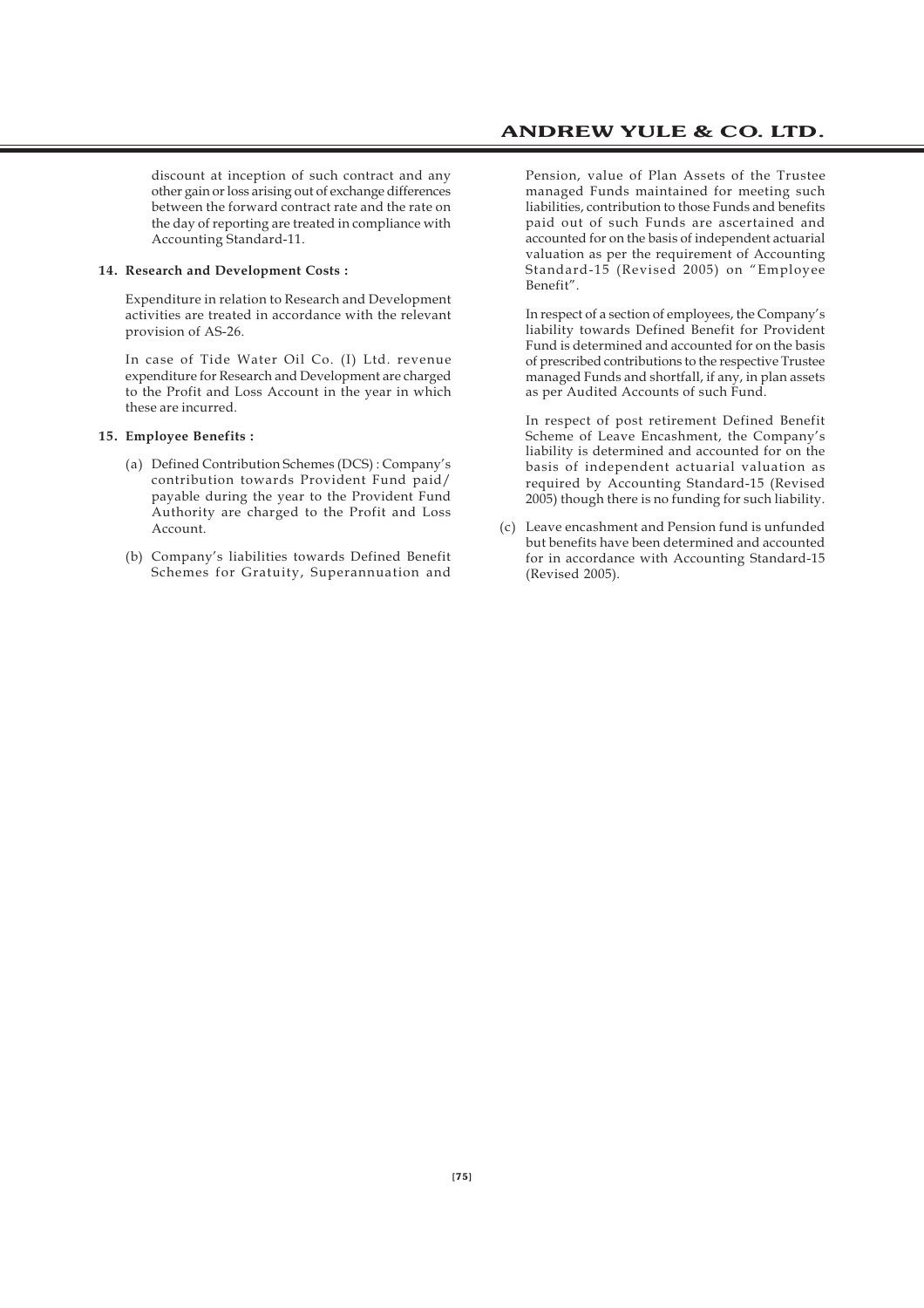# **AUDITORS' REPORT TO THE BOARD OF DIRECTORS OF ANDREW YULE & CO. LTD. ON THE CONSOLIDATED FINANCIAL STATEMENTS**

We have examined the attached consolidated Balance Sheet of Andrew Yule & Co. Ltd. (The Company) and its Subsidiary, Associates and Joint Venture Companies (the Andrew Yule Group) as at 31st March, 2010, and the Consolidated Profit and Loss Account for the year ended on that date annexed thereto and also the relative Consolidated Cash Flow Statement. These financial statements are the responsibility of the Company's Management. Our responsibility is to express an opinion on these Financial Statements based on our audit.

We conducted our audit in accordance with Auditing Standards generally accepted in India. These Standards require that we plan and perform the audit to obtain reasonable assurance whether the financial statements are prepared, in all material respects, in accordance with an identified financial reporting framework and are free of material misstatements. An audit includes examining, on a test basis, evidence supporting the amounts and disclosures in the financial statements. An audit also includes assessing the accounting principles used and significant estimates made by management, as well as evaluating the overall financial presentation. We believe that our audit provides a reasonable basis for our opinion.

We did not audit the financial statements of the subsidiary, associates and joint venture. These financial statements have been audited by other auditors whose reports have been furnished to us unless otherwise disclosed in the Notes to Accounts under Schedule 20, and in our opinion, in so far as it relates to the amounts included in respect of the subsidiary, associates and joint venture is based solely on the report of the other auditors. The details of Assets and Revenues in respect of these subsidiary, Associates to the extent to which they are reflected in the Consolidated Financial Statements are given below :

|        | Name of the Companies           | Total<br>Assets<br>(Net) | Total<br>Revenues |
|--------|---------------------------------|--------------------------|-------------------|
|        | Subsidiary                      |                          |                   |
| l [i]  | Hooghly Printing Co. Ltd.       | 559.21                   | 930.97            |
| l [ii] | Yule Engineering Co. Ltd.       | 5.24                     | 0.05              |
|        | [[iii] Yule Electrical Co. Ltd. | 9.01                     |                   |

|                                    | Net                 |                 |
|------------------------------------|---------------------|-----------------|
| Name of the Companies              | Carrying            |                 |
|                                    |                     | cost of Current |
|                                    | investment          | year's          |
|                                    | as on 31st          | share of        |
|                                    | <b>March</b> , 2010 | Profit          |
| <b>B.</b> Associates               |                     |                 |
| 1. Tide Water Oil Co. (India) Ltd. | 3687.54             | 1427.86         |
| 2. Katras Iherriah Coal Co. Ltd.   | 7.26                | 2.96            |
| 3. The New Beerbhoom Coal Co.Ltd.  | 10.76               |                 |

- 1. We report that, the consolidated financial statements, read with Note 1 in Schedule 20, have been prepared by the Company in accordance with the requirements of Accounting Standard (AS) 21 Consolidated Financial Statements, AS-23 Accounting for Investments in Associates in Consolidated Financial Statements and AS-27 Financial Reporting of Interests in Joint Ventures issued by The Institute of Chartered Accountants of India and on the basis of the separate audited financial statements of Andrew Yule Group included in the Consolidated Financial **Statements**
- 2. In the proceedings of hearing held on 30th October, 2007 before the Board for Industrial and Financial Reconstruction (BIFR), Rehabilitation Scheme of the Company with cut-off date as at 31st March, 2006 has been sanctioned which is in the process of implementation. The Accounts are prepared on the principle applicable to a going concern, even though the net worth of the Company is fully eroded. (Share pending allotment to Government of India Rs.490.00 lakhs and Bank of Baroda Rs.250.80 lakhs , Allahabad Bank Rs.106.20 lakhs totaling to Rs.740.80 lakhs) not considered for the purpose of net worth [Refer Note No.3 of Schedule 20].
- **3. Non-provision against diminition in value of investments in Yule Financing & Leasing Co. Ltd. amounting to Rs.27.88 lakhs.**
- **4. [i] Non-provision towards dimunition in value of long term investments of New Beerbhoom Coal Co. Ltd., amounting to Rs.1.50 lakh out of which Group share in Consolidated Accounts is Rs.0.49 lakh.**

*(Contd.)*

(Rupees in lakhs)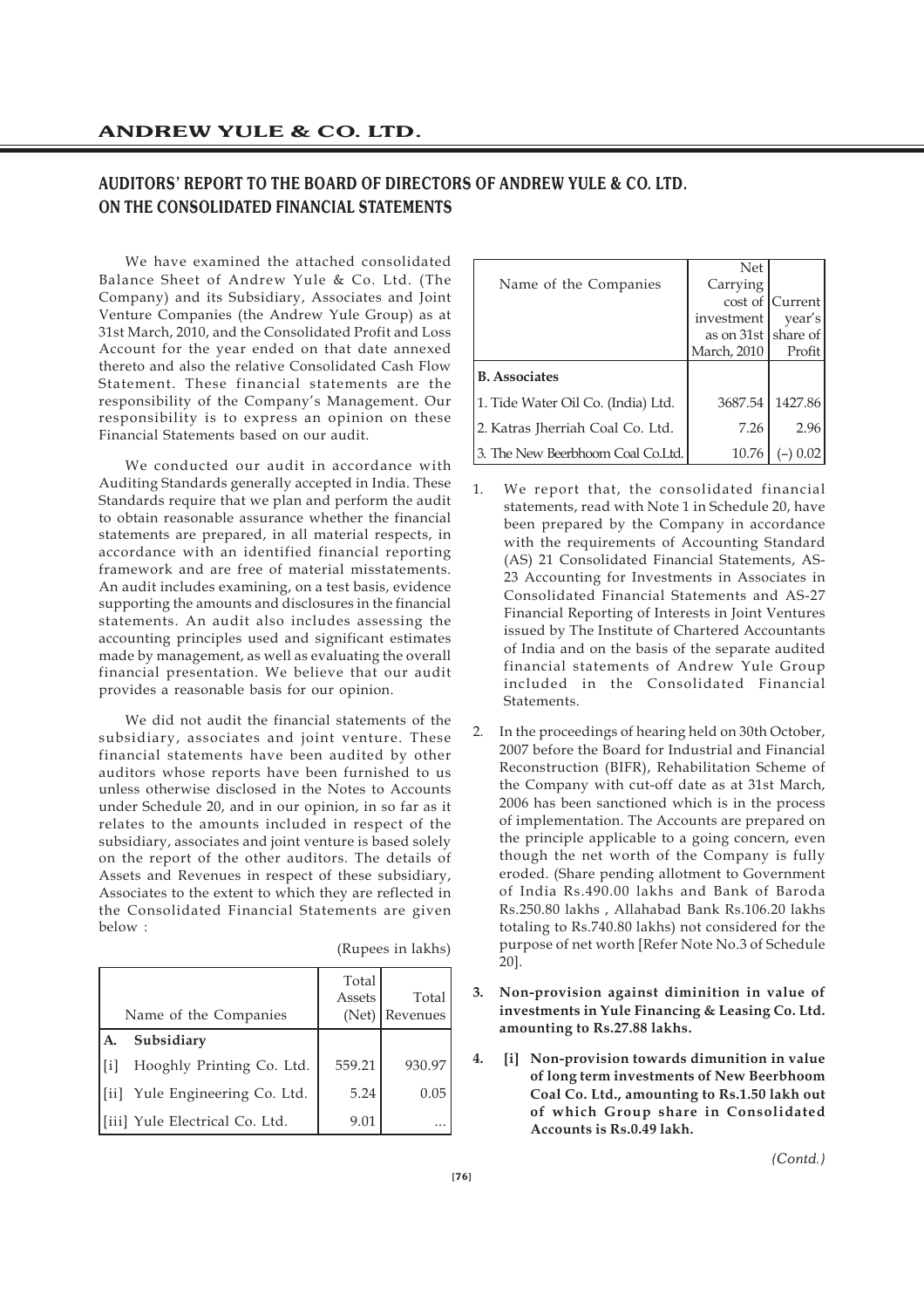- **[ii] Non Provision towards dimunition in value of long term investments of Katras Jherriah Coal Co. Ltd., amounting to Rs.2.55 lakhs one of which group share in consolidated accounts is Rs.0.81 lakh [Refer to Note No.16(c) in Schedule 20].**
- **[iii] Non-provision towards dimunition in value of long term investments of Tide Water Oil Co. (India) Ltd., amounting to Rs.60.09 lakhs out of which Group share in Consolidated Accounts is Rs.15.75 lakhs [Refer to Note No.16(a) in Schedule 20].**
- 5. **[i] Non-provision of Rs.4.50 lakhs in the Accounts of New Beerbhoom Coal Co. Ltd., in respect of amount due from a Body Corporate, the extent of realisability of which could not be ascertained. Group share in Consolidated Accounts is Rs.1.48 lakhs (Refer to Note No.17 in Schedule 20).**
	- **[ii] In the Accounts of Katras Jherriah Coal Co. Ltd.**
		- **[a] In case of Katras Jherriah Coal Co. Ltd., only those claims in relation to cocking/ non-coking coal mines which have been admitted by the respective Commissioner of Payments or are subject to appeal filed by the claimants and still pending with the appellate courts have been included in "Sundry Creditors". Accordingly, the extent of adjustments as may be required in respect of claims under appeals still pending with the Appellate Courts is not ascertainable at this stage [Refer to Note No.20(a) in Schedule 20].**
		- **[b] From the available records and information it has not been possible to ascertain the extent to which amount is receivable for Rs.1.79 lakhs. Group share in Consolidated Accounts is Rs.0.57 lakh (Refer to Note No.18 in Schedule 20).**
		- **[c] The extent of realisability of loan given to Body Corporate for Rs.2.00 lakhs.**

### **Group share in Consolidated Accounts is Rs.0.63 lakh (Refer to Note No.19 in Schedule 20).**

- 6. Read with our above comments :
	- [a] We have obtained all the information and explanations which to the best of our knowledge and belief were necessary for the purposes of our audit.
	- [b] in our opinion, proper books of account as required by law have been kept by the Company so far as appears from our examination of those books;
	- [c] the Balance Sheet, Profit and Loss Account and the Cash Flow Statement dealt with by this report are in agreement with the books of account;
	- [d] in our opinion, the Balance Sheet, Profit and Loss Account and the Cash Flow Statement dealt with by this report have been prepared in compliance with the applicable accounting standards (AS) referred to in Section 211(3C) of the Act.
- 7. In terms of Notification No.G.S.R.829(E) dated 21st October, 2003, issued by the Central Government, the requirement of Clause (g) of Sub-section (1) of Section 274 of the Act is not applicable to a Government Company.
- **8. Without considering the items mentioned in Paragraphs 2 and 5(ii)(a) (to the extent not determinable), the effect of which could not be determined, had the observations in paragraphs 3, 4(i), 4(ii), 4(iii), 5(i), 5(ii)(b) and (c) (to the extent determinable) above been considered, profit after Extraordinary items and tax would have been Rs.8922.23 lakhs as against the reported profit of Rs.8967.14 lakhs, accumulated loss net of General Reserve would have been Rs.5443.05 lakhs as against the reported figure of Rs.5395.44 lakhs, net current assets would have been Rs.8767.33 lakhs as against the reported figure of Rs.8770.01 lakhs, and investments would have been Rs.4248.29 lakhs as against the reported figure of Rs.4293.22 lakhs.**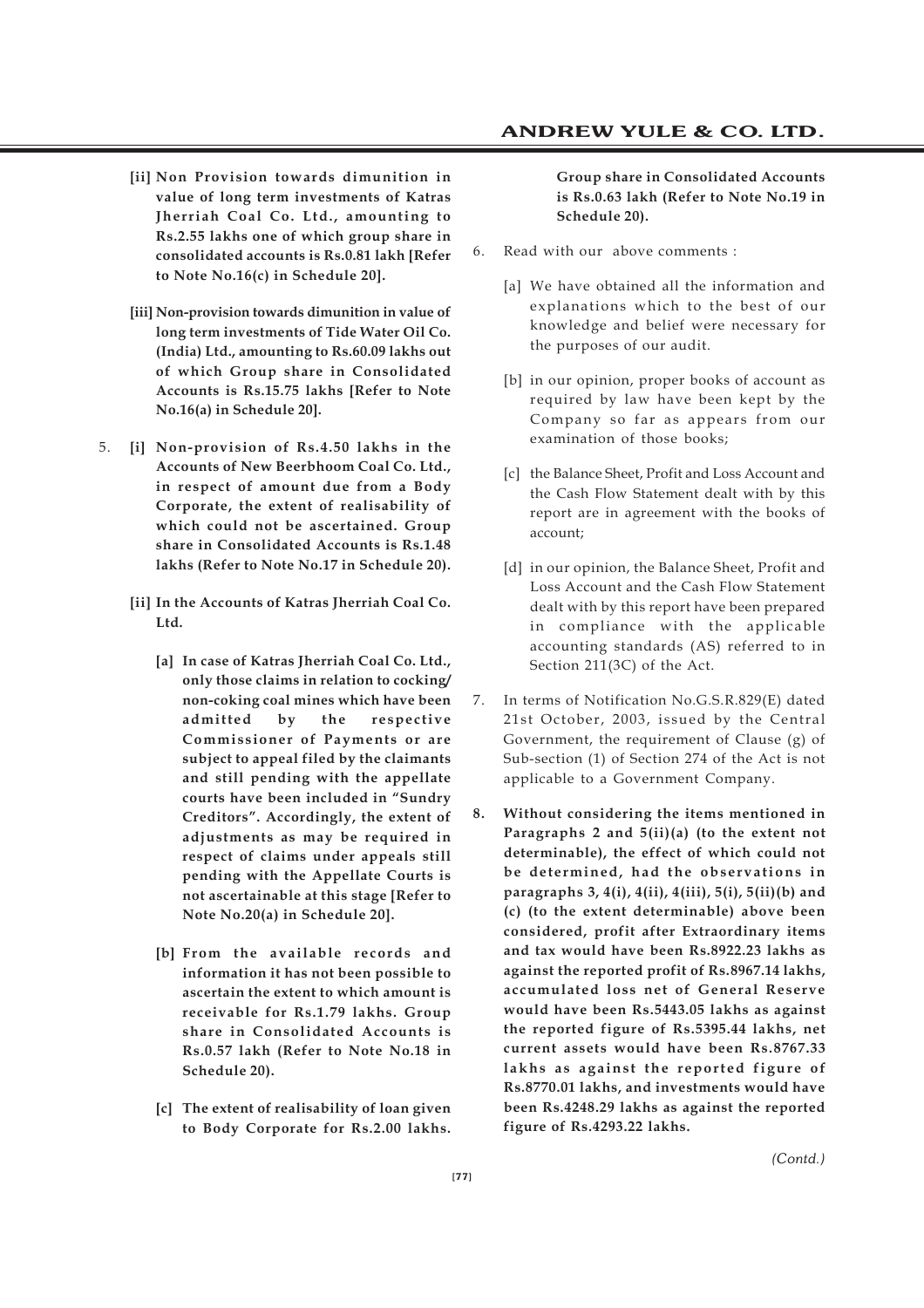# **Subject to the foregoing paragraphs 1 to 8,** we

report that on the basis of the information and explanations given to us and on the consideration of the separate audit reports on individual audited financial statements of Andrew Yule Group we are of the opinion that the said consolidated financial statements give a true and fair view in conformity with the accounting principles generally accepted in India :

[a] in the case of the Consolidated Balance

Sheet, of the state of affairs of Andrew Yule Group as at 31st March, 2010;

- [b] in the case of the Consolidated Profit and Loss Account, of the consolidated results of operations of Andrew Yule Group for the year ended on that date; and
- [c] in the case of the Consolidated Cash Flow Statement, of the consolidated cash flow of the Andrew Yule Group for the year ended on that date.

For S. GHOSH & CO., *Chartered Accountants,* (CA S. GHOSH) *Partner,*

Kolkata – 20th August, 2010. New York 2010. Membership No.5268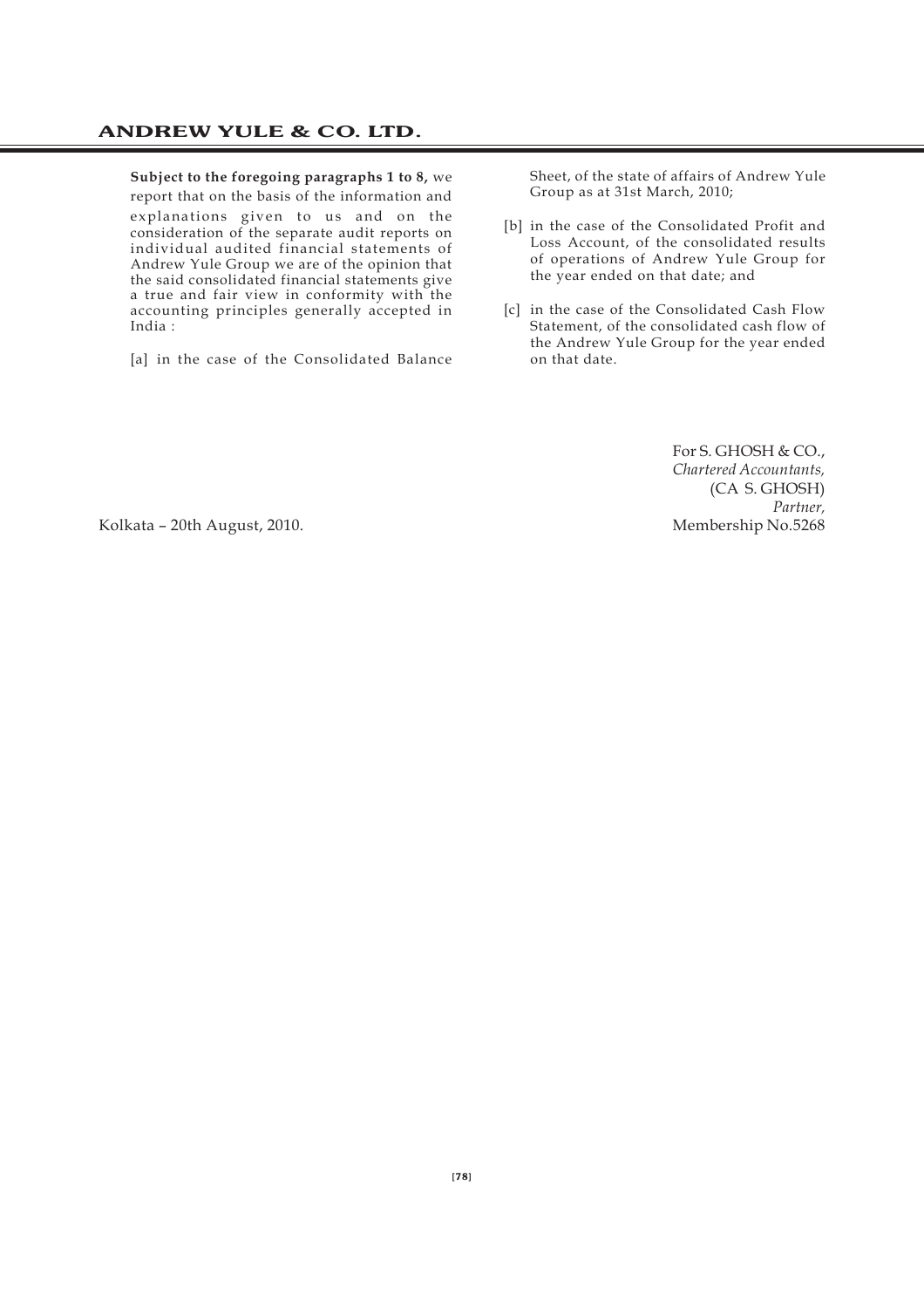### (Rupees in lakhs) Schedules As at 31.03.10 As at 31.03.09 **SOURCES OF FUNDS (1) Shareholders' Funds :** (a) Share Capital 61 5926.57 5926.57 5926.57 5926.57 5926.57 5926.57 5926.57 5926.57 5926.57 5926.57 5926.57 5926.57 5926.57 5926.57 5926.57 5926.57 5926.57 5926.57 5926.57 5926.57 5926.57 5926.57 5926.57 5926.57 5926.57 5 (b) Share pending allotment to Govt. of India  $\begin{array}{ccc}\n & 847.00 & 847.00 \\
\hline\n & 847.00 & 740.80 \\
\hline\n\end{array}$ (c) Reserves and Surplus 17719.97 17541.78 **(2) Loan Funds :** 3 (a) Secured Loans 10891.57 13599.89<br>
(b) Unsecured Loans 15269.81 13599.89 15269.81 (b) Unsecured Loans 18331.83 28869.70 **(3) Deferred Tax Liability (Net)** (Note No.22 on Schedule 20) 359.28 212.25 **TOTA L 36411.08 46623.73 APPLICATIONS OF FUNDS (1) Fixed Assets :** 4 (a) Gross Block 23411.80 24434.32 (b) Less: Depreciation and Impairment of Assets 5916.01 6511.07 (c) Net Block 17495.79 17923.25 (d) Less: Impairment of Assets 181.51 (d) Less: Impairment of Assets 188.82 181.51 17306.97<br>630.44 1078.53 (e) Capital Work-in-Progress 630.44 1078.53  $\overline{17937.41}$  18820.27<br>113.85 *(f) Pre-operative Expenditure (Pending Allocation)* ... 113.85 17937.41 18934.12 **(2)** Investments 5 4293.22 2873.91 **(3) Current Assets, Loans and Advances :** (a) Inventories 3116.31 3349.65<br>
(b) Sundry Debtors 6 3116.31 3349.65<br>
7 3787.78 5862.84 (b) Sundry Debtors 6862.84 (c) Sundry Debtors 5862.84 (c) 3787.78 5862.84 (c) 3787.78 5862.84 (c) 3787.78 5862.84 (c)  $\frac{13228.99}{2934.43}$ (c) Cash and Bank Balances 8 12934.43 1294.43 1294.43 1294.43 13228.999.43 13228.999.99 (d) Other Current Assets 6 0.05 (e) Loans and Advances (e) Loans and Advances (e)  $\frac{9}{10}$  0.69 (e)  $\frac{4317.78}{4839.37}$  4839.37 (e) Loans and Advances 24156.99 27280.90 **Less: Current Liabilities and Provisions :** (a) Current Liabilities  $\begin{array}{ccccccc}\n & & & & & & 11 & & & & 13628.39 & & & & 13222.17 \\
\hline\n\text{(b)} & \text{Proviions} & & & & & 19 & & 1761.99 & & & & 909.64\n\end{array}$ (b) Provisions 2092.64 15389.68 15314.81 Net Current Assets 11966.09 (4) (a) Miscellaneous Expenditure to the extent not written off or adjusted 17.70 20.40 (b) Profit and Loss Account 12829.21 12829.21 12829.21 12829.21 12829.21 12829.21 **TOTA L 36411.08 46623.73 NOTES ON ACCOUNTS** 20

# **ANDREW YULE & CO. LTD.**

### **CONSOLIDATED BALANCE SHEET AS AT 31ST MARCH, 2010**

NOTES ON ACCOUNTS, STATEMENT ON ACCOUNTING POLICIES AND SCHEDULES 1 TO 20 FORM AN INTEGRAL PART OF THE ACCOUNTS

D. BANDYOPADHYAY, *Company Secretary.* KOLKATA – 20th August, 2010. On behalf of the Board,

K. DATTA, *Chairman and Managing Director.* I. SENGUPTA S. P. KAR Pirectors

In terms of our attached Report of even date.

For S. GHOSH & CO., *Chartered Accountants,* (CA S. GHOSH) *Partner,*<br>Membership No.5268

Kolkata - 20th August, 2010.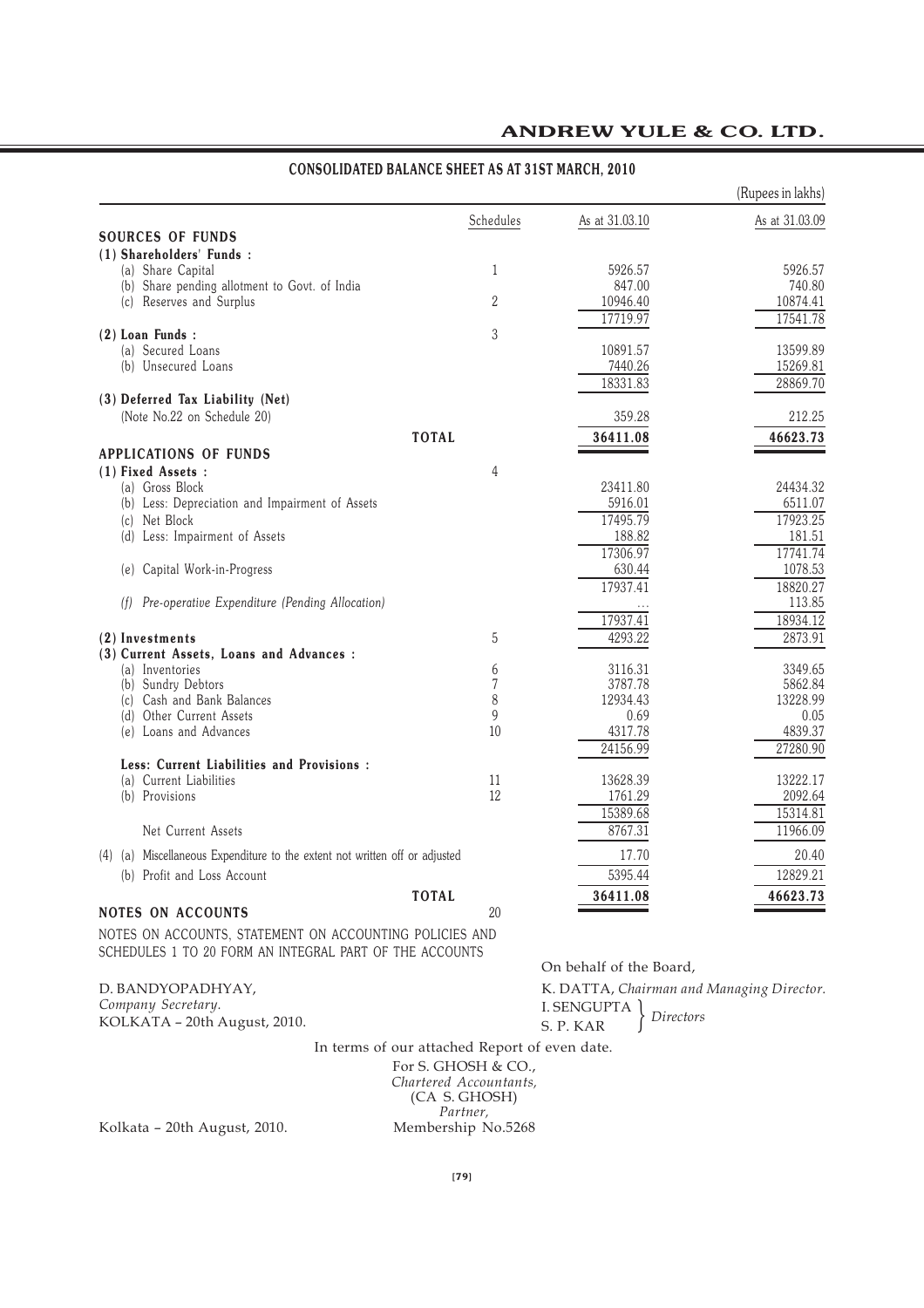|                                                                                             |           |                |        | (Rupees in lakhs) |
|---------------------------------------------------------------------------------------------|-----------|----------------|--------|-------------------|
|                                                                                             | Schedules | 2009-10        |        | 2008-09           |
| <b>INCOME</b>                                                                               |           |                |        |                   |
| <b>Sales</b>                                                                                | 13        | 19570.19       |        | 18699.70          |
| Interest and Dividend on Investments (Gross)                                                |           | 73.92          |        | 289.38            |
| Other Income                                                                                | 14        | 10906.70       |        | 6653.48           |
| Accretion/Decretion (-) in Stocks                                                           | 15        | 242.55         |        | 213.94            |
|                                                                                             |           | 30793.36       |        | 25856.50          |
| <b>EXPENDITURE</b>                                                                          |           |                |        |                   |
| Materials Consumed                                                                          | 16        | 6100.99        |        | 7188.93           |
| Salaries, Wages and Bonus                                                                   | 17        | 9253.35        |        | 7449.81           |
| Interest                                                                                    | 18        | 2290.04        |        | 2281.10           |
| Other Expenses                                                                              | 19        | 5565.44        |        | 7390.56           |
| Depreciation                                                                                | 4         | 430.85         |        | 371.39            |
| Impairment of Assets                                                                        |           | 7.30           |        | 4.50              |
|                                                                                             |           | 23647.97       |        | 24686.29          |
| Profit/Loss(-)before Extra-ordinary items                                                   |           | 7145.39        |        | 1170.21           |
| Add/Less : Extra-ordinary items :                                                           |           |                |        |                   |
| Extra-ordinary Expenses net of Extra-ordinary Income                                        |           | 424.80         |        | 2012.00           |
| Profit/Loss(-) for the year                                                                 |           | 7570.19        |        | 3182.21           |
| Add/Less: Provision for Taxation:                                                           |           |                |        |                   |
| [a] Wealth Tax                                                                              | 3.00      |                | 2.50   |                   |
| [b] Income Tax                                                                              | $-14.37$  |                | 211.22 |                   |
| [c] Fringe Benefit Tax                                                                      | $\cdots$  |                | 28.25  |                   |
| [d] Deferred Tax                                                                            | 44.81     |                | 0.72   |                   |
|                                                                                             |           | 33.44          |        | 242.69            |
|                                                                                             |           |                |        |                   |
|                                                                                             |           | 7536.75        |        | 2939.52           |
| Add<br>: Share of Profit of Associates                                                      |           | 1430.39        |        | 666.33            |
|                                                                                             |           | 8967.14        |        | 3605.85           |
| Add<br>: Loss brought forward from last account                                             |           | $(-)$ 12787.47 |        | $(-) 18902.06$    |
|                                                                                             |           | 3820.33        |        | $-)$ 15296.21     |
| Add/Less: Difference in net assets due to sale of Phoenix Yule Ltd.                         |           |                |        |                   |
| debited to opening Profit and Loss Account                                                  |           | 1575.11        |        |                   |
|                                                                                             |           | 5395.44        |        | $(-) 15296.21$    |
| Add<br>: Balance in General Reserve (per contra)                                            |           |                |        | 2467.00           |
| Balance carried to Balance Sheet                                                            |           | 5395.44        |        | $-)$ 12829.21     |
|                                                                                             |           |                |        |                   |
| Basic and Diluted earnings per share before extraordinary income(Note No.27 of Schedule 20) |           | 2.88           |        | 0.56              |
| Basic and Diluted earnings after extraordinary income (Note No27 of Schedule 20)            |           | 3.03           |        | 1.27              |
|                                                                                             |           |                |        |                   |

### **CONSOLIDATED PROFIT AND LOSS ACCOUNT FOR THE YEAR ENDED 31ST MARCH, 2010**

**NOTES ON ACCOUNTS** 20

NOTES ON ACCOUNTS, STATEMENT ON ACCOUNTING POLICIES AND SCHEDULES 1 TO 20 FORM AN INTEGRAL PART OF THE ACCOUNTS

D. BANDYOPADHYAY, *Company Secretary.* KOLKATA – 20th August, 2010.

On behalf of the Board, K. DATTA, *Chairman and Managing Director.* I. SENGUPTA S. P. KAR *Directors* 

In terms of our attached Report of even date.

For S. GHOSH & CO., *Chartered Accountants,* (CA S. GHOSH) Partner,<br>Membership No.5268

Kolkata - 20th August, 2010.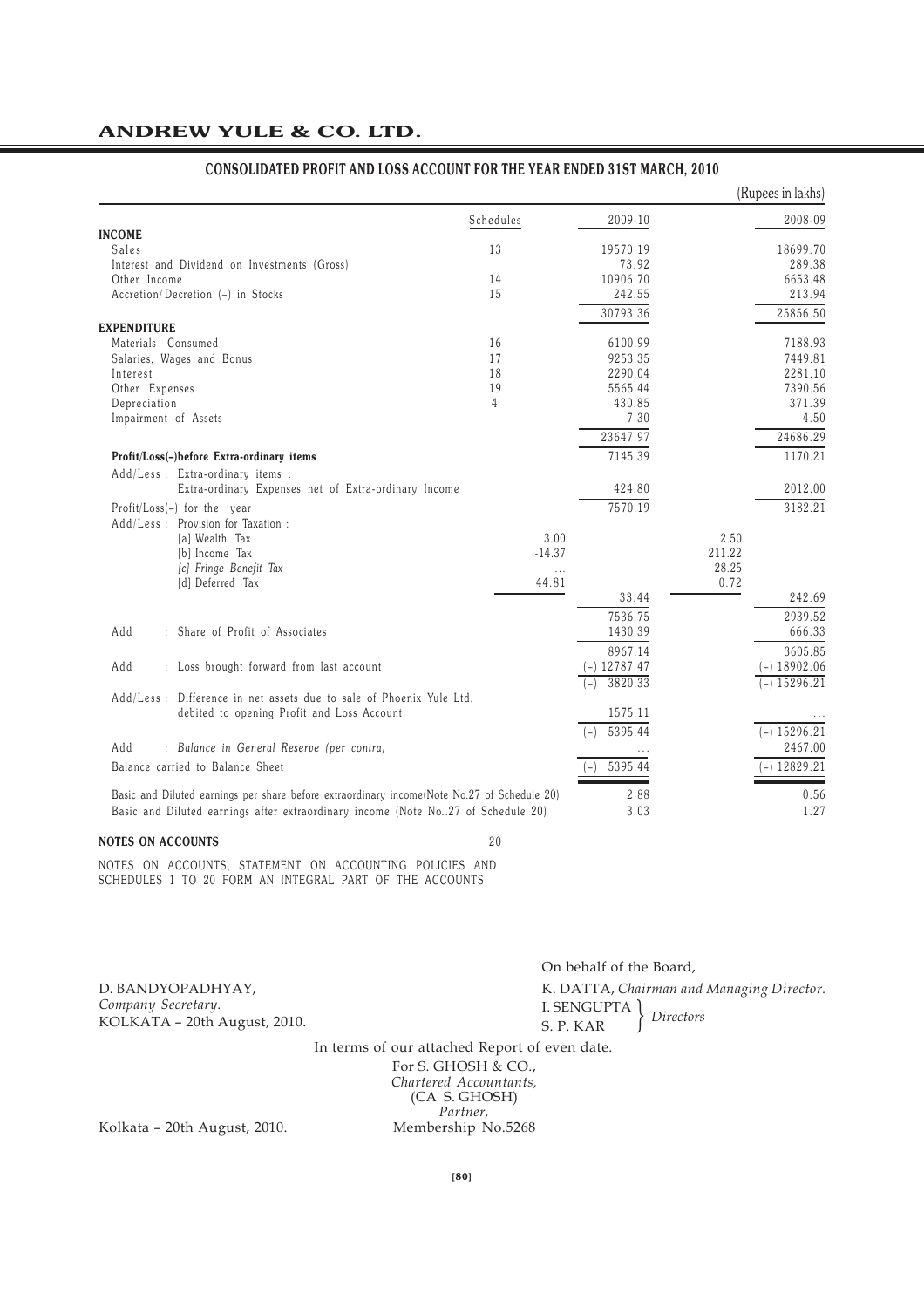|     | PREPARED PURSUANT TO THE LISTING AGREEMENTS WITH STOCK EXCHANGES                              |           | (Rupees in lakhs) |  |
|-----|-----------------------------------------------------------------------------------------------|-----------|-------------------|--|
|     |                                                                                               | 2009-10   | 2008-09           |  |
|     | Cash Flow Statement has been prepared by following Indirect Method mentioned in AS-3          |           |                   |  |
| (A) | CASH FLOW FROM OPERATING ACTIVITIES :                                                         |           |                   |  |
|     | Net Profit before Tax and extraordinary items                                                 | 8575.78   | 1836.54           |  |
|     | <b>Adjustments</b> for                                                                        |           |                   |  |
|     | Depreciation/Impairment of Assets                                                             | 438.15    | 375.89            |  |
|     | Miscellaneous Expenditure written off                                                         | 224.99    | 20.04             |  |
|     | Interest charged                                                                              | 2290.04   | 2281.10           |  |
|     | Subsidy credited to Profit and Loss Account/Provision for staff benefit                       | (34.24)   | $\cdots$          |  |
|     | Investment Income                                                                             | (7871.76) | (1345.55)         |  |
|     | Operating profit before changes in amount of<br><b>Current Liabilities and Current Assets</b> | 3622.96   | 3168.02           |  |
|     | <b>Adjustments</b> for                                                                        |           |                   |  |
|     | Trade Receivables                                                                             | (1752.33) | 125.27            |  |
|     | Inventories                                                                                   | (143.10)  | (218.51)          |  |
|     | Trade payable                                                                                 | 1133.99   | (2790.12)         |  |
|     | <b>Cash Generated from Operations</b>                                                         | 2861.52   | 284.66            |  |
|     | Wealth Tax paid                                                                               | (2.84)    | (2.71)            |  |
|     | Fringe Benefit Tax paid                                                                       | (1.00)    | (54.15)           |  |
|     | Agricultural Income Tax                                                                       | (3.70)    | (165.42)          |  |
|     | <b>Cash-flow before Extraordinary Items</b>                                                   | 2853.98   | 62.38             |  |
|     | Extraordinary Items (Net)                                                                     |           | 2012.00           |  |
|     | Extraordinary Income                                                                          | 424.80    |                   |  |
|     | NET CASH FROM OPERATING ACTIVITIES (A)                                                        | 3278.78   | 2074.38           |  |
| (B) | CASH FLOW FROM INVESTING ACTIVITIES                                                           |           |                   |  |
|     | Purchase of Fixed Assets (including Capital WIP and Pre-operative Expenditure)                | (277.26)  | (758.01)          |  |
|     | Loans                                                                                         | 56.18     | 30.06             |  |
|     | Sale of Non-Trade Investment                                                                  | 8049.78   | .                 |  |
|     | Investment made                                                                               | (1430.39) | .                 |  |
|     | Subsidy received from Tea Board for Capital Assets                                            | 99.63     | $\cdots$          |  |
|     | Income from Investments                                                                       | 1156.55   | 937.73            |  |
|     | NET CASH FROM INVESTING ACTIVITIES (B)                                                        | 7654.49   | 209.78            |  |

# **CONSOLIDATED CASH FLOW STATEMENT FOR THE YEAR ENDED 31ST MARCH, 2010**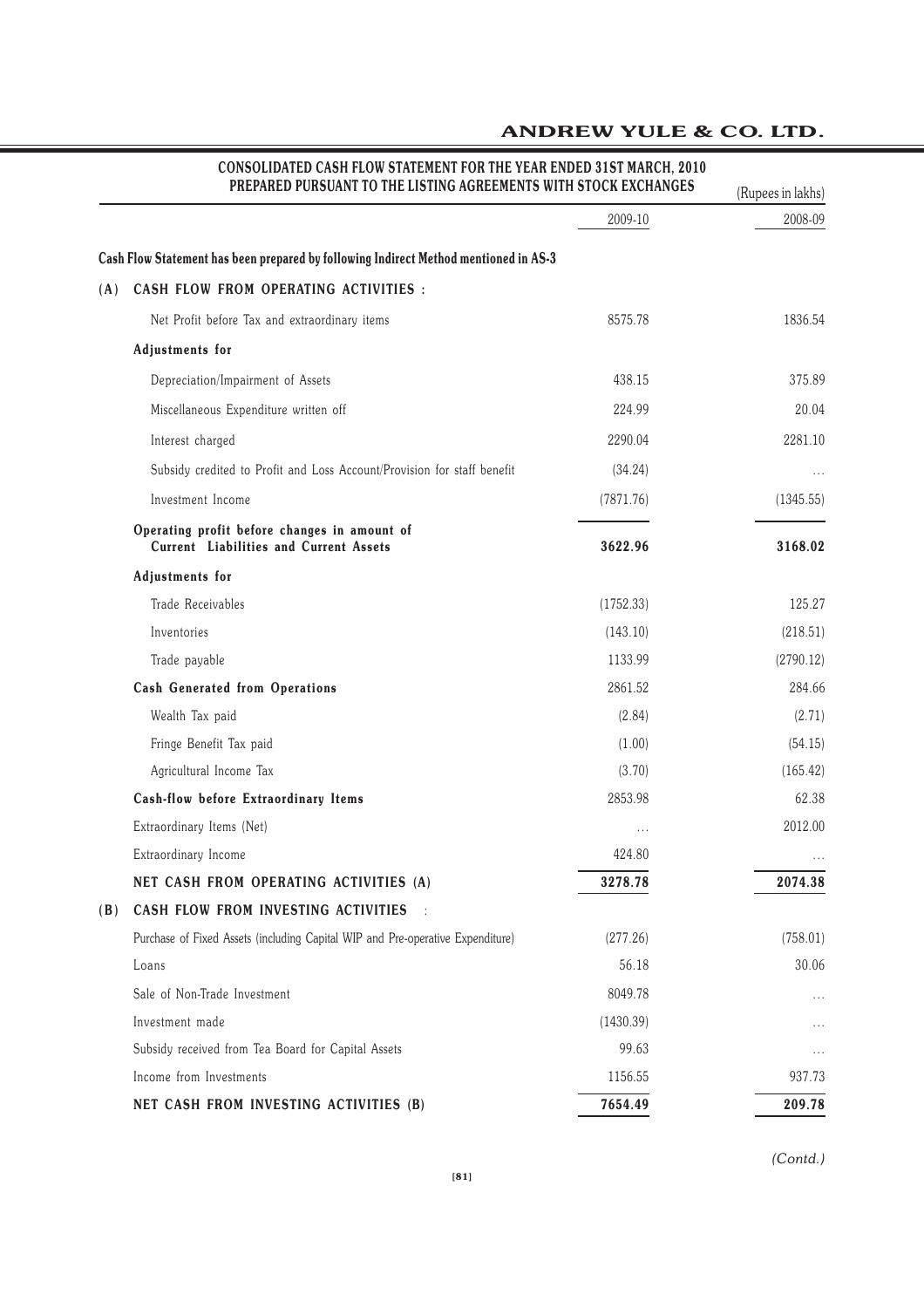| PREPARED PURSUANT TO THE LISTING AGREEMENTS WITH STOCK EXCHANGES - (Contd.)<br>(Rupees in lakhs) |            |           |  |  |  |
|--------------------------------------------------------------------------------------------------|------------|-----------|--|--|--|
|                                                                                                  | 2009-10    | 2008-09   |  |  |  |
| CASH FLOW FROM FINANCING ACTIVITIES :<br>(C)                                                     |            |           |  |  |  |
| Net Proceeds from borrowings                                                                     | (11752.34) | (2525.61) |  |  |  |
| Interest paid                                                                                    | (1034.35)  | (1717.28) |  |  |  |
| Advance against equity                                                                           | 106.20     | 590.80    |  |  |  |
| Proceeds from equity                                                                             | .          | 252.20    |  |  |  |
| NET CASH USED IN FINANCING ACTIVITIES (C)                                                        | (12680.49) | (3399.89) |  |  |  |
| NET CHANGES IN CASH AND CASH EQUIVALENT (A+B+C)                                                  | (1747.22)  | (1115.73) |  |  |  |
| CASH AND CASH EQUIVALENT Opening Balance as at 1st April, 2009                                   | 4635.99    | 5751.72   |  |  |  |
| CASH AND CASH EQUIVALENT Closing Balance as at 31st March, 2010                                  | 2888.77    | 4635.99   |  |  |  |
| Notes:                                                                                           |            |           |  |  |  |
| [1] Break-up of Cash and Cash equivalent                                                         |            |           |  |  |  |
| Cash in hand                                                                                     | 34.78      | 16.15     |  |  |  |
| Postage and Stamps in hand                                                                       | 0.21       | 0.05      |  |  |  |
| Cheques in hand                                                                                  | 13.83      | 82.83     |  |  |  |
| Remittance in transit                                                                            | 54.34      | 684.26    |  |  |  |
| Remittance with Scheduled Banks:                                                                 |            |           |  |  |  |
| On Current Account                                                                               | 563.90     | 2243.48   |  |  |  |
| Fixed Deposit with Banks maturing within 3 months                                                | 2221.71    | 1609.22   |  |  |  |
|                                                                                                  | 2888.77    | 4635.99   |  |  |  |

# **CONSOLIDATED CASH FLOW STATEMENT FOR THE YEAR ENDED 31ST MARCH, 2010**

[2] Suitable modifications have been made in the prescribed form to provide for adequate information.

[3] Figures of the previous year have been re-grouped/re-arranged wherever necessary.

| D. BANDYOPADHYAY,            |  |
|------------------------------|--|
| Company Secretary.           |  |
| KOLKATA - 20th August, 2010. |  |

On behalf of the Board, K. DATTA, *Chairman and Managing Director.* I. SENGUPTA S. P. KAR } *Directors*

In terms of our attached Report of even date.

For S. GHOSH & CO., *Chartered Accountants,* (CA S. GHOSH) *Partner,*

Kolkata - 20th August, 2010. Membership No.5268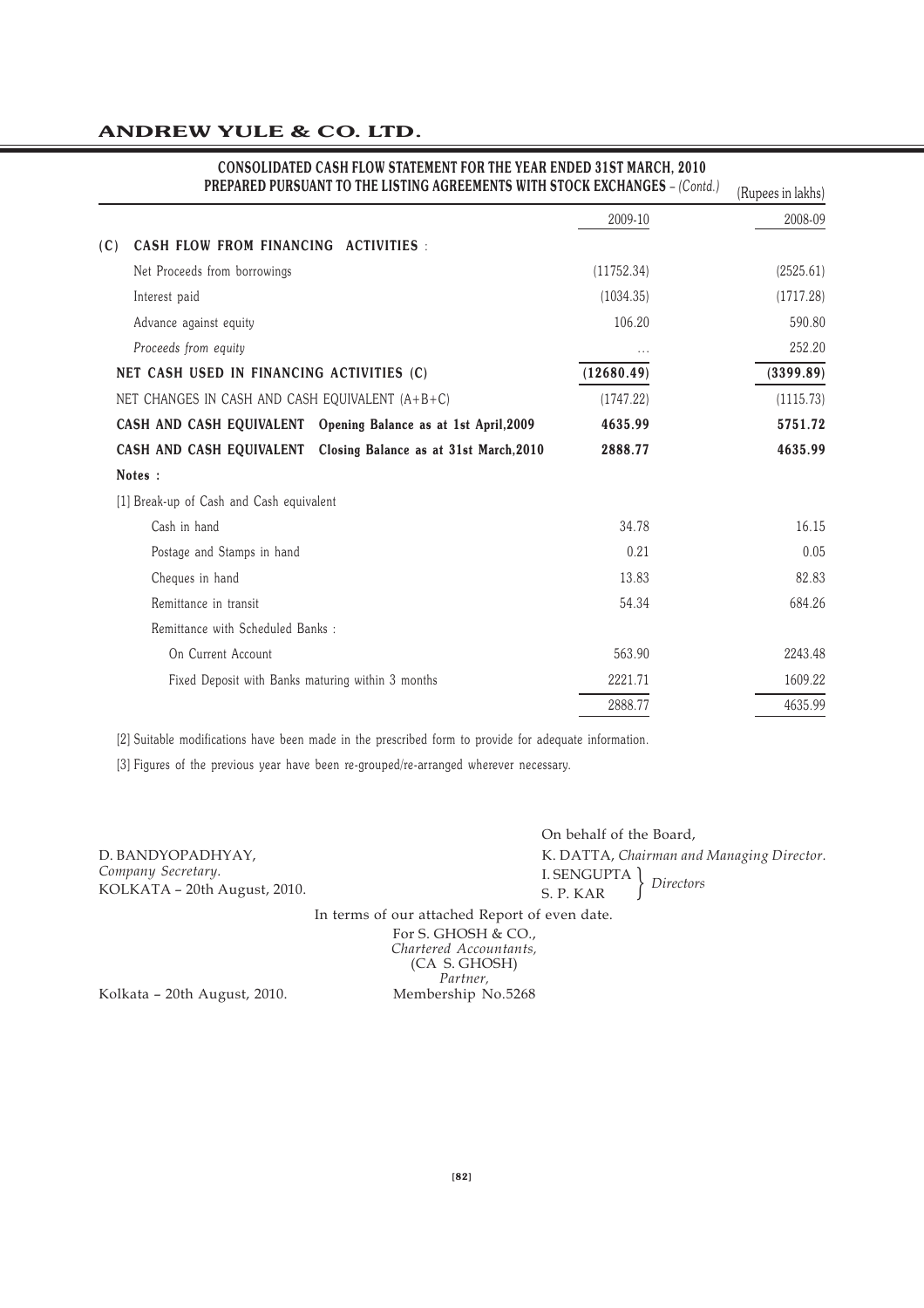|                                     |                                                                                                               |        |                    |       | (Rupees in lakhs) |
|-------------------------------------|---------------------------------------------------------------------------------------------------------------|--------|--------------------|-------|-------------------|
|                                     |                                                                                                               |        | As at 31.3.10      |       | As at 31.3.09     |
| <b>SCHEDULE 1</b>                   |                                                                                                               |        |                    |       |                   |
| <b>SHARE CAPITAL</b>                |                                                                                                               |        |                    |       |                   |
| Authorised:                         |                                                                                                               |        |                    |       |                   |
|                                     | 37,50,00,000 Equity Shares of Rs.2/- each                                                                     |        | 7500.00            |       | 7500.00           |
|                                     | (Previous year 37,50,00,000 Equity Shares of Rs.2/- each)                                                     |        |                    |       |                   |
|                                     | Issued, Subscribed and Fully Paid-up :<br>29,63,28,478 Equity Share of Rs.2/- each                            |        |                    |       |                   |
|                                     | (Previous year 29,63,28,478 Equity Shares of Rs.2/- each)                                                     |        |                    |       |                   |
|                                     | [Of the above, 6,00,000 Shares issued as Bonus Shares by                                                      |        |                    |       |                   |
|                                     | capitalisation of General Reserve, 21,35,344 Shares issued                                                    |        |                    |       |                   |
|                                     | pursuant to a Contract without payment being received in                                                      |        |                    |       |                   |
|                                     | cash and 11,57,600 Shares issued to Government of India                                                       |        |                    |       |                   |
|                                     | in the name of The President of India pursuant to Transformer                                                 |        |                    |       |                   |
|                                     | & Switchgear Ltd. (Acquisition and Transfer of Undertakings)                                                  |        |                    |       |                   |
|                                     | Act, 1983 and Brentford Electric (India) Ltd. (Acquisition<br>and Transfer of Undertakings) Act, 1987 against |        |                    |       |                   |
|                                     | compensation money paid by them.] Out of the above (i)                                                        |        |                    |       |                   |
|                                     | 22,54,51,400 No. of Shares - Issued to Govt. of India in the                                                  |        |                    |       |                   |
|                                     | name of President of India of Rs.2/- each towards conversion                                                  |        |                    |       |                   |
|                                     | of GOI loan and advance against Equity as per                                                                 |        |                    |       |                   |
|                                     | Sanctioned Rehabilitation Scheme (SRS) dated                                                                  |        |                    |       |                   |
|                                     | 30.10.2007 (ii) 1,26,10,000 No. of Shares Issued to                                                           |        |                    |       |                   |
|                                     | Bank of Baroda of Rs.2/- each towards conversion of<br>funded interest of Rs.252.20 lakhs.                    |        | 5926.57            |       | 5926.57           |
|                                     |                                                                                                               |        | 5926.57            |       | 5926.57           |
|                                     |                                                                                                               |        |                    |       |                   |
| <b>SCHEDULE 2</b>                   |                                                                                                               |        |                    |       |                   |
| <b>RESERVES AND SURPLUS</b>         |                                                                                                               |        |                    |       |                   |
| <b>Capital Reserve:</b><br>General: |                                                                                                               |        |                    |       |                   |
|                                     | Balance as per last account                                                                                   |        | 10735.16           |       | 10735.16          |
| Special:                            |                                                                                                               |        |                    |       |                   |
|                                     | Central/State Subsidy for Capital Assets :                                                                    |        |                    |       |                   |
|                                     | Balance as per last account                                                                                   |        | 11.40              |       | 11.40             |
|                                     | Tea Board Subsidy for Capital Assets:                                                                         |        |                    |       |                   |
|                                     | Balance as per last account                                                                                   | 38.70  |                    | 46.50 |                   |
|                                     |                                                                                                               |        |                    |       |                   |
|                                     | Add: Received during the year                                                                                 | 99.63  |                    |       |                   |
|                                     |                                                                                                               | 138.33 |                    | 46.50 |                   |
|                                     | Less: Transfer to Profit and Loss Account                                                                     |        |                    |       |                   |
|                                     | (includes items relating to previous year                                                                     |        |                    |       |                   |
|                                     | Rs.8.34 lakh; 2008-09 Rs.Nil)                                                                                 | 27.64  |                    | 7.80  |                   |
|                                     |                                                                                                               |        | 110.69             |       | 38.70             |
|                                     | <b>State Housing Subsidies</b>                                                                                |        | 4.06               |       | 4.06              |
|                                     |                                                                                                               |        | 126.15<br>10861.31 |       | 54.16<br>10789.32 |
|                                     | <b>Preference Share Capital Redemption Reserve:</b>                                                           |        |                    |       |                   |
|                                     | Balance as per last account                                                                                   |        | 84.69              |       | 84.69             |

# **SCHEDULES FORMING PART OF THE CONSOLIDATED BALANCE SHEET AS AT 31ST MARCH, 2010**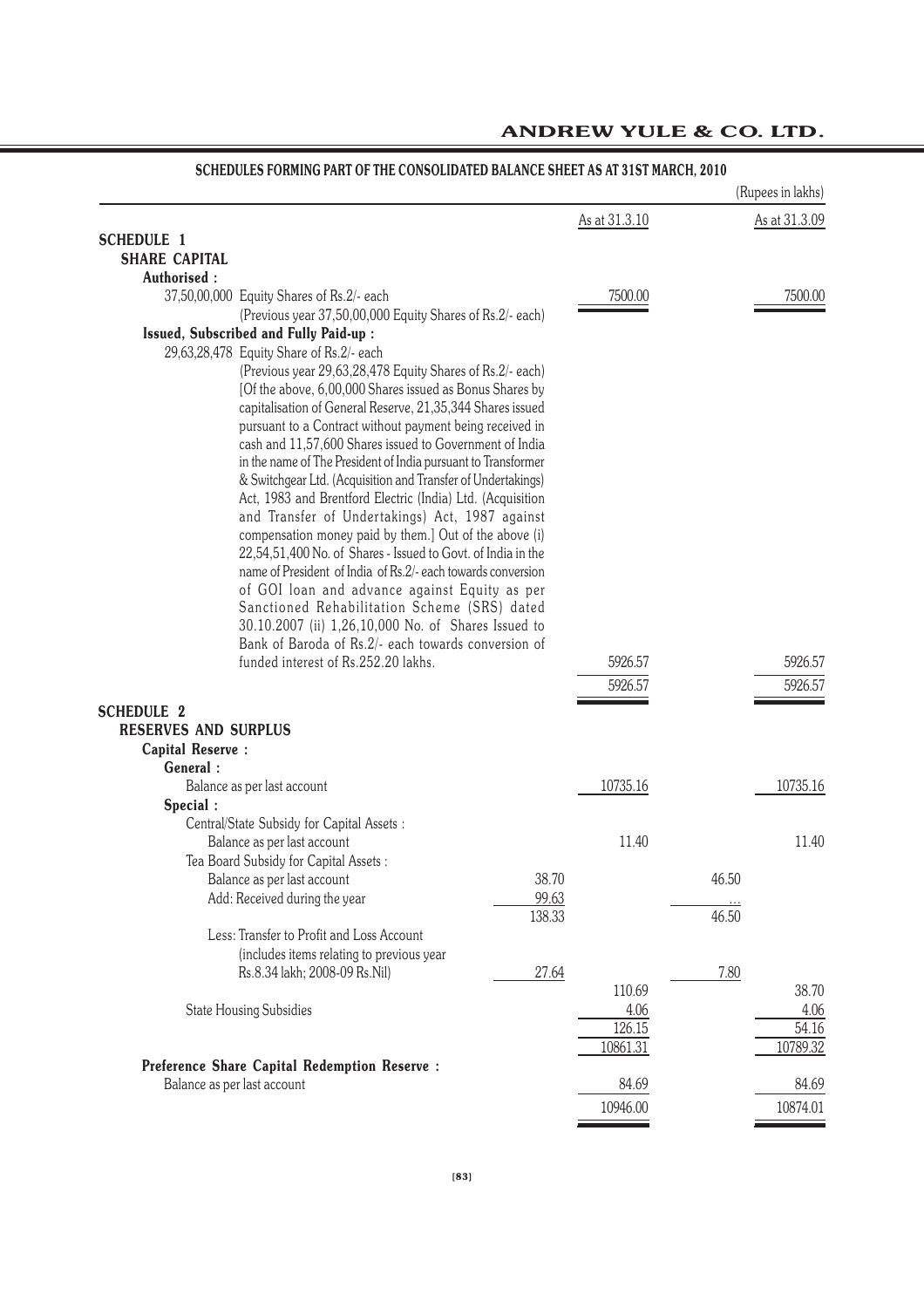|                                                                                                                                                                                                                                                                                                                                                                                                                    |                   |                    |                   | (Rupees in lakhs)  |
|--------------------------------------------------------------------------------------------------------------------------------------------------------------------------------------------------------------------------------------------------------------------------------------------------------------------------------------------------------------------------------------------------------------------|-------------------|--------------------|-------------------|--------------------|
|                                                                                                                                                                                                                                                                                                                                                                                                                    |                   | As at 31.3.10      |                   | As at 31.3.09      |
| <b>SCHEDULE 3</b><br><b>LOANS</b>                                                                                                                                                                                                                                                                                                                                                                                  |                   |                    |                   |                    |
| <b>Secured Loans:</b>                                                                                                                                                                                                                                                                                                                                                                                              |                   |                    |                   |                    |
| <b>Term Loans:</b>                                                                                                                                                                                                                                                                                                                                                                                                 |                   | 40.37              |                   | 29.45              |
| Tea Board Special Purpose Tea Fund Loan<br>(Secured by a charge on certain movable<br>and immovable assets of Banarhat and<br>Hoolungooree Tea Estates ranking<br>subsequent to the charge in favour of the<br>Bank on those assets)                                                                                                                                                                               |                   |                    |                   |                    |
| West Bengal Government Sales Tax Loan<br>(To be secured by a residuary charge over<br>certain immovable property ranking next only<br>to the charges in favour of the Banks)                                                                                                                                                                                                                                       | 381.42            |                    | 381.42            |                    |
| Add: Interest accrued and due thereon                                                                                                                                                                                                                                                                                                                                                                              | 133.53            |                    | 100.16            |                    |
| Others (Secured by hypothecation of certain movable                                                                                                                                                                                                                                                                                                                                                                |                   | 514.95             |                   | 481.58             |
| properties)                                                                                                                                                                                                                                                                                                                                                                                                        |                   | 173.19             |                   | 185.13             |
| <b>Bonds:</b><br>9% Secured Redeemable Non-convertible 12 Years Bond<br>(Secured by creation of 2nd charge on mortgage of<br>Banarhat and Karballa Tea Estates.)<br>9.1% Secured Redeemable Non-convertible 10 Years Bond<br>(Secured by GOI Guarantee)                                                                                                                                                            |                   | 1000.00<br>2000.00 |                   | 1500.00<br>2000.00 |
| <b>From Scheduled Banks on Cash Credit Accounts:</b><br>State Bank of India<br>Add: Interest accrued and due thereon                                                                                                                                                                                                                                                                                               | 1257.75<br>895.98 |                    | 1257.75<br>768.09 |                    |
| <b>Bank of Baroda</b><br>Add: Interest accrued and due thereon                                                                                                                                                                                                                                                                                                                                                     | 3186.32<br>378.47 | 2153.73            | 3193.66           | 2025.84            |
| Allahabad Bank<br>(The above loans are secured by the whole of the<br>Company's present and future stocks of raw materials,<br>work-in-progress, finished goods and manufactured<br>goods and articles, stores, components and spares,<br>other movable properties wherever situate, book debts<br>and all other current assets, claims, rights to movable<br>properties by way of first charge ranking pari-passu |                   | 3564.79<br>.       |                   | 3193.66<br>636.88  |
| inter-se without any preference to one over the other)<br>United Bank of India<br>(for Desam, Khowang, New Dooars and Choonabhutti<br>Tea Estates)                                                                                                                                                                                                                                                                 |                   | 461.31             |                   | 1461.35            |
| Union Bank of India                                                                                                                                                                                                                                                                                                                                                                                                |                   | 256.97             |                   | 665.38             |
| (for Banarhat, Karballa, and Hoolungooree Tea Estates)<br>United Bank of India<br>(for Hooghly Printing Co. Ltd.                                                                                                                                                                                                                                                                                                   |                   | .                  |                   | 104.33             |
| Allahabad Bank<br>Add: Interest accrued and due thereon<br>(for Tinkong, Basmatia, Rajgarh, Murphulani<br>and Mim Tea Estates)<br>(The above loans are secured by Hypothecation<br>of the whole of crop, book-debts and all other<br>movable assets both present and future, and<br>by equitable mortgage of all immovable properties                                                                              | 726.26            | 726.26             | 1315.79<br>0.50   | 1316.29            |
| of the Estates)<br>Carried over                                                                                                                                                                                                                                                                                                                                                                                    |                   | 10891.57           |                   | 13599.89           |
|                                                                                                                                                                                                                                                                                                                                                                                                                    |                   |                    |                   |                    |

### **SCHEDULE FORMING PART OF THE CONSOLIDATED BALANCE SHEET AS AT 31ST MARCH, 2010**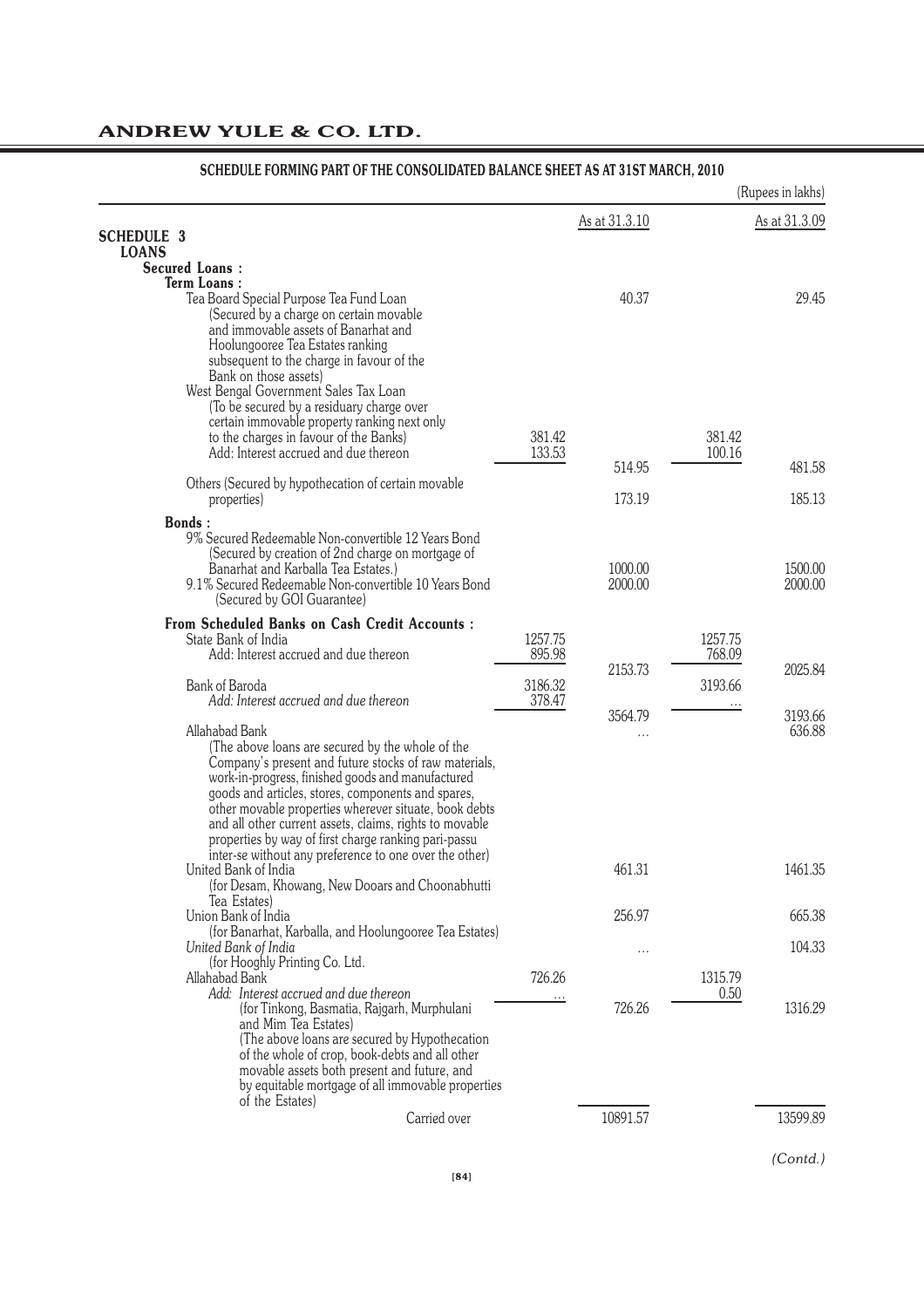|                                                                                                          |          |               |          | (Rupees in lakhs) |
|----------------------------------------------------------------------------------------------------------|----------|---------------|----------|-------------------|
| SCHEDULE 3 - (Contd.)<br>$LOANS - (Contd.)$                                                              |          | As at 31.3.10 |          | As at 31.3.09     |
| Secured Loans - (Contd.)<br>Brought forward                                                              |          | 10891.57      |          | 13599.89          |
| <b>Unsecured Loans:</b>                                                                                  |          |               |          |                   |
| From Bodies Corporate<br><b>Fixed Deposits</b>                                                           | .        | .             | 0.87     | 1000.00           |
| Add: Interest accrued and due thereon                                                                    | $\cdots$ |               | 0.81     |                   |
| From Government of India (Including interest free loan<br>of Rs.1330.00 lakhs (2008-09 Rs.8706.00 lakhs) | 5844.00  |               | 13348.00 | 1.68              |
| Add: Interest accrued and due thereon                                                                    | 1326.41  | 7170.41       | 649.91   | 13997.91          |
| From West Bengal Industrial Development                                                                  |          |               |          |                   |
| Corpn. Ltd. (Interest free)<br>West Bengal Govt. Subsidised Housing Scheme Loan                          |          | 268.86        |          | 268.86            |
| for Plantation Workers                                                                                   | 0.30     |               | 0.50     |                   |
| Add: Interest accrued and due thereon                                                                    | 0.69     |               | 0.86     |                   |
|                                                                                                          |          | 0.99          |          | 1.36              |
|                                                                                                          |          | 7440.26       |          | 15269.81          |
|                                                                                                          |          | 18331.83      |          | 28869.70          |

### **SCHEDULE FORMING PART OF THE CONSOLIDATED BALANCE SHEET AS AT 31ST MARCH, 2010 –** *(Contd.)*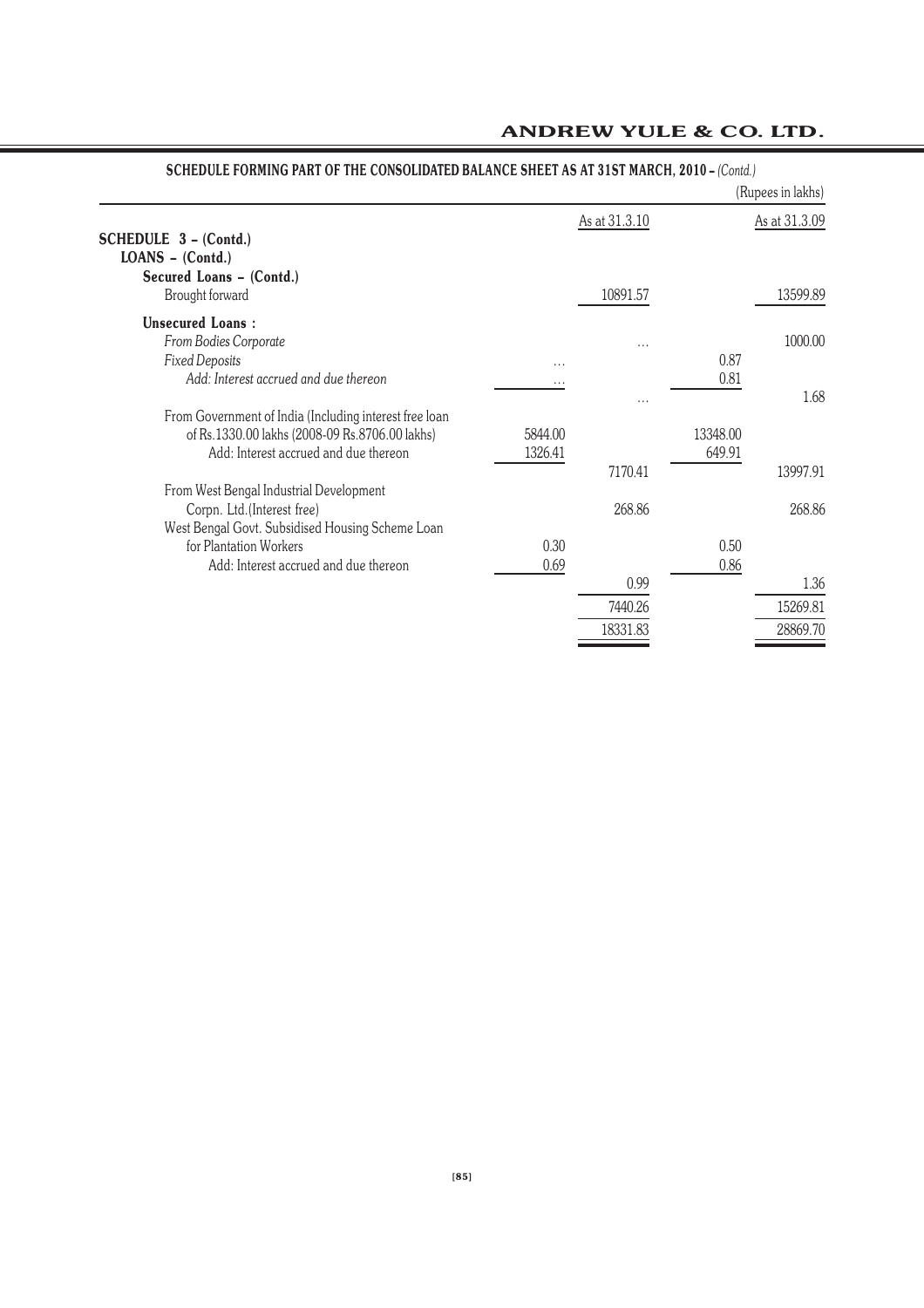### **SCHEDULE 4**

# **SCHEDULE FORMING PART OF THE CONSOLIDATED BALANCE SHEET AS AT 31ST MARCH, 2010**

|                                                                                           |                                                 |                                                 |                                                   |                                                 | ANDREW YOLE & CO. LID.      |                            |                                                                                |                             |                                |                                |                             |                             |
|-------------------------------------------------------------------------------------------|-------------------------------------------------|-------------------------------------------------|---------------------------------------------------|-------------------------------------------------|-----------------------------|----------------------------|--------------------------------------------------------------------------------|-----------------------------|--------------------------------|--------------------------------|-----------------------------|-----------------------------|
| <b>SCHEDULE 4</b>                                                                         |                                                 |                                                 |                                                   |                                                 |                             |                            |                                                                                |                             |                                |                                |                             |                             |
|                                                                                           |                                                 |                                                 |                                                   |                                                 |                             |                            | SCHEDULE FORMING PART OF THE CONSOLIDATED BALANCE SHEET AS AT 31ST MARCH, 2010 |                             |                                |                                |                             |                             |
| <b>FIXED ASSETS</b>                                                                       |                                                 |                                                 |                                                   |                                                 |                             |                            |                                                                                |                             |                                |                                |                             | (Rupees in lakhs)           |
|                                                                                           |                                                 | <b>GROSS BLOCK</b>                              |                                                   |                                                 |                             |                            | <b>DEPRECIATION</b>                                                            |                             |                                | <b>IMPAIRMENT</b><br>OF ASSETS |                             | <b>NET BLOCK</b>            |
| Description of Assets                                                                     | Cost/Book<br>Value as at<br>31st March,<br>2009 | Additions/<br>Adjustments<br>during the<br>year | Less: Sales/<br>Adjustments<br>during the<br>year | Cost/Book<br>Value as at<br>31st March,<br>2010 | Upto 31st<br>March, 2009    | For the<br>year            | Less: On<br>Sales/<br>Adjustments<br>during the year                           | Upto 31st<br>March, 2010    | Upto<br>31st<br>March.<br>2009 | During<br>the<br>year          | As at 31st<br>March, 2010   | As at 31st<br>March, 2009   |
| Goodwill<br>Land (including cost of<br>development and leasehod<br>land Rs lakhs;         | 12.15                                           | $\cdots$                                        | $\cdots$                                          | 12.15                                           | $\cdots$                    | $\cdots$                   | $\cdots$                                                                       | $\cdots$                    | $\cdots$                       | $\cdots$                       | 12.15                       | 12.15                       |
| 2008-09 Rs.15.10 lakhs)<br>Estates[Leasehold(including                                    | 175.43                                          | $\cdots$                                        | 0.04                                              | 175.39                                          | $\cdots$                    | $\cdots$                   | $\cdots$                                                                       | $\cdots$                    | $\cdots$                       | $\cdots$                       | 175.39                      | 175.43                      |
| garden development<br>expenses)]                                                          | 12433.52                                        | 25.32                                           | $\cdots$                                          | 12458.84                                        | 228.85                      | 5.66                       | 0.03                                                                           | 234.48                      | $\cdots$                       | $\cdots$                       | 12224.36                    | 12204.67                    |
| Buildings<br>Roads and Culverts<br>Plant and Machinery                                    | 2806.50<br>59.90<br>4764.48                     | 202.07<br>$\cdots$<br>623.87                    | 16.49<br>6.15<br>82.06                            | 2992.08<br>53.75<br>5306.29                     | 1147.70<br>15.33<br>2897.32 | 60.30<br>0.98<br>257.11    | 4.23<br>0.58<br>65.73                                                          | 1203.77<br>15.73<br>3088.70 | $\cdots$<br>$\cdots$<br>96.15  | 5.78<br>$\cdots$<br>0.26       | 1782.53<br>38.02<br>2121.18 | 1658.80<br>44.57<br>1771.01 |
| Drawings, Designs and<br>Tracings etc.<br>Electrical Installations<br>Water Installations | 74.99<br>741.83<br>474.44                       | $\cdots$<br>85.23<br>10.51                      | $\cdots$<br>0.01<br>0.38                          | 74.99<br>827.05<br>484.57                       | 40.91<br>387.32<br>215.10   | $\cdots$<br>33.58<br>19.50 | $\cdots$<br>0.82<br>0.10                                                       | 40.91<br>420.08<br>234.50   | 34.09<br>$\cdots$<br>$\cdots$  | <br>$\cdots$<br>$\cdots$       | $-0.01$<br>406.97<br>250.07 | 354.51<br>259.34            |
| Furniture, Fittings and<br>Office Equipments<br>Vehicles                                  | 420.25<br>516.93                                | 25.28<br>96.71                                  | 51.72<br>13.96                                    | 393.81<br>599.68                                | 334.29<br>340.39            | 14.55<br>32.57             | 43.54<br>13.26                                                                 | 305.30<br>359.70            | $\cdots$<br>$\cdots$           | 0.01<br>$\cdots$               | 88.50<br>239.98             | 85.96<br>176.54             |
|                                                                                           | 22480.42                                        | 1068.99                                         | 170.81                                            | 23378.60                                        | 5607.21                     | 424.25                     | 128.29                                                                         | 5903.17                     | 130.24                         | 6.05                           | 17339.14                    | 16742.98                    |
| Computer Software<br>(intangible Assets)                                                  | 32.91                                           | 0.29                                            | $\cdots$                                          | 33.20                                           | 6.24                        | 6.60                       | $\cdots$                                                                       | 12.84                       |                                |                                | 20.36                       | 26.67                       |
| Share of Joint Venture(Op.Bal)                                                            | 22513.33                                        | 1069.28                                         | 170.81                                            | 23411.80                                        | 5613.45                     | 430.85                     | 128.29                                                                         | 5916.01                     | 130.24                         | 6.05                           | 17359.50                    | 16769.65                    |
| [Note No.2(iii) of Sch-20)]                                                               | 1920.99                                         | $\cdots$                                        | 1920.99                                           | $\cdots$                                        | 897.62                      | $\cdots$                   | 897.62                                                                         | $\cdots$                    | $\cdots$                       | $\cdots$                       | $\cdots$                    | 1023.37                     |
|                                                                                           | 24434.32                                        | 1069.28                                         | 2091.80                                           | 23411.80                                        | 6511.07                     | 430.85                     | 1025.91                                                                        | 5916.01                     | 130.24                         | 6.05                           | 17359.50                    | 17793.02                    |
| Capital Work-in-Progress<br>Share of Joint Venture(Op.Bal)                                | 1074.64                                         | 106.07                                          | 550.27                                            | 630.44                                          | $\cdots$                    | $\cdots$                   | $\cdots$                                                                       | $\ddotsc$                   | 51.28                          | 1.25                           | 577.91                      | 1023.36                     |
| [Note No.2(iii) of Sch-20]                                                                | 3.89                                            | $\cdots$                                        | 3.89                                              | $\cdots$                                        | $\cdots$                    | $\cdots$                   | $\cdots$                                                                       | $\cdots$                    | $\cdots$                       | $\cdots$                       | $\cdots$                    | 3.89                        |
|                                                                                           | 1078.53                                         | 106.07                                          | 554.16                                            | 630.44                                          | $\cdots$                    | $\cdots$                   | $\cdots$                                                                       | $\cdots$                    | 51.28                          | 1.25                           | 577.91                      | 1027.25                     |
| <b>TOTAL</b>                                                                              | 25512.85                                        | 1175.35                                         | 2645.96                                           | 24042.24                                        | 6511.07                     | 430.85                     | 1025.91                                                                        | 5916.01                     | 181.52                         | 7.30                           | 17937.41                    | 18820.27                    |
| PREVIOUS YEAR'S TOTAL                                                                     | 24806.12                                        | 910.78                                          | 204.05                                            | 25512.85                                        | 6196.57                     | 371.39                     | 56.89                                                                          | 6511.07                     | 177.01                         | 4.50                           | 18820.27                    | (Contd.)                    |
|                                                                                           |                                                 |                                                 |                                                   |                                                 |                             |                            |                                                                                |                             |                                |                                |                             |                             |

**[86]**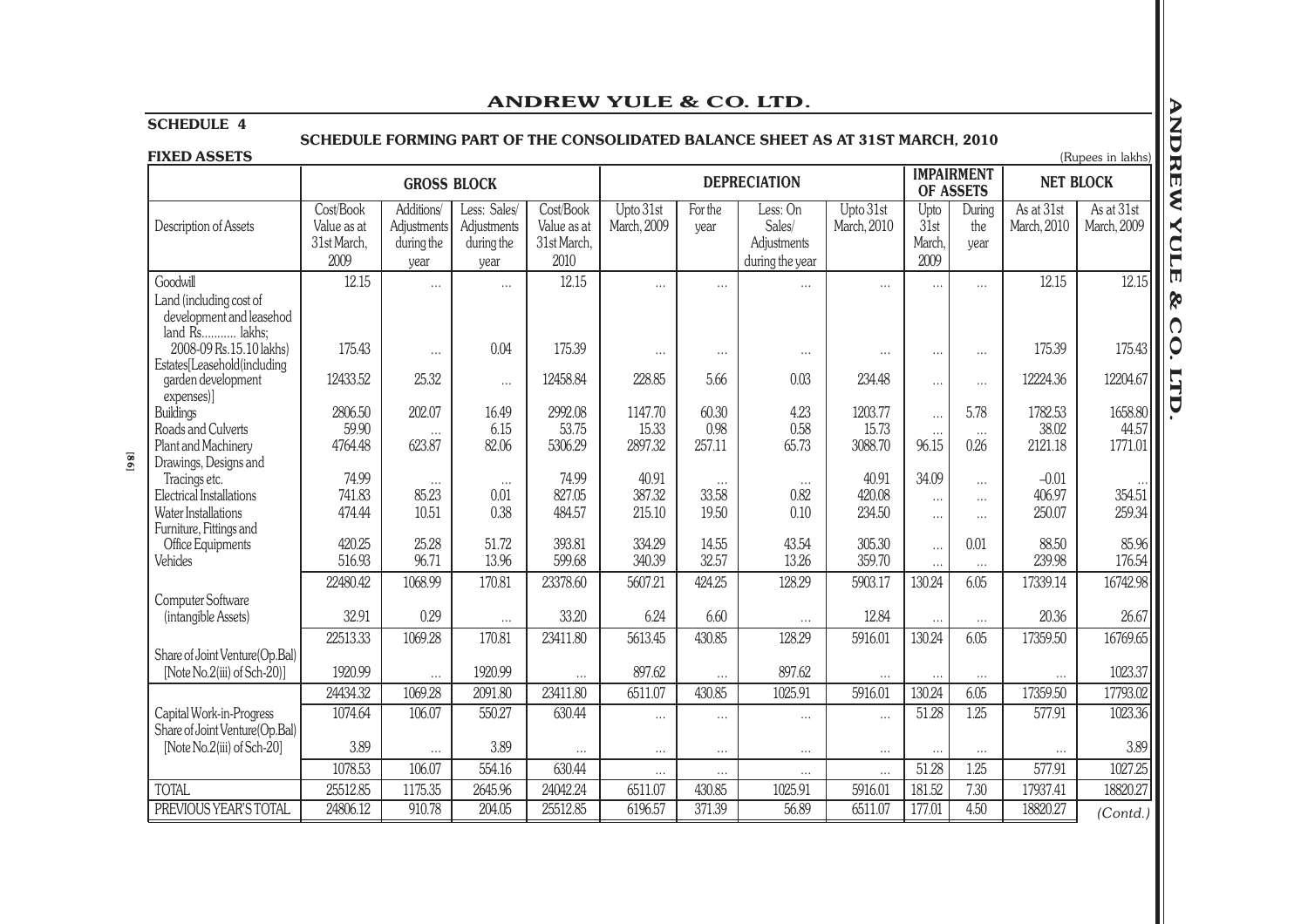### **SCHEDULE FORMING PART OF THE CONSOLIDATED BALANCE SHEET AS AT 31ST MARCH, 2010 –** *(Contd.)*

(Rupees in lakhs)

# **SCHEDULE 4 – (Contd.)**

### **FIXED ASSETS – (Contd.)**

- **Notes:** [1] Land valuing Rs.1.84 lakhs has been acquired by the Government of West Bengal under the West Bengal Estate Acquisition Act, 1953 but pending finalisation of the compensation amount, no adjustment thereof has been made in these accounts.
	- [2] Estates include lease-hold land, fencing of Rs.228.85 lakhs and expenses on extension Planting/Maintenance and Up-keep expenses on immature plants.
	- [3] Renewal lease agreement for Banarhat and Choonabhutti Tea Estates covering a grant area of 1336.24 hectres is pending.
	- [4] Following leasehold land of the Company have been acquired by various Government Authorities and other agencies :

| Name of Gardens |                | Land (Bighas) Approx. |
|-----------------|----------------|-----------------------|
| <b>Basmatia</b> | 310            | (310)                 |
| Hoolungooree    | $\overline{2}$ | (2)                   |
| Murphulani      | 2475           | (2475)                |
| Khowang         | 18             | (18)                  |
| Rajgarh/Tinkong | 61             | (61)                  |
| Mim             | 20             | (20)                  |
| New Dooars      | 145            | (145)                 |
| Hingrijan       | 16             | (16)                  |

Against the above acquisitions, part compensation aggregating to Rs.14.03 lakhs (Rs.14.03 lakhs) has been received by the Company which is included under the head "Sundry Creditors". Appropriate adjustment entries in this regard would be made in the Accounts after settlement of the Final Compensation in respective cases.

- [5] Usage Right of Leasehold land admeasuring 11 bighas (approx.) of Khowang Tea Estate has been given to an Educational Institution and one acre of Mim Tea Estate has been given for construction of new school building.
- [6] Capital Work-in-Progress includes capital advances Rs.99.50 lakhs (Rs.99.50 lakhs) against which provision for doubtful advances of Rs.99.50 lakhs (Rs.99.50 lakhs) has been provided.
- [7] Computer Software (intangible) is amortised over a period of five years.
- [8] Depreciation for the current year includes Rs.Nil (Rs.0.69 lakh) relating to previous year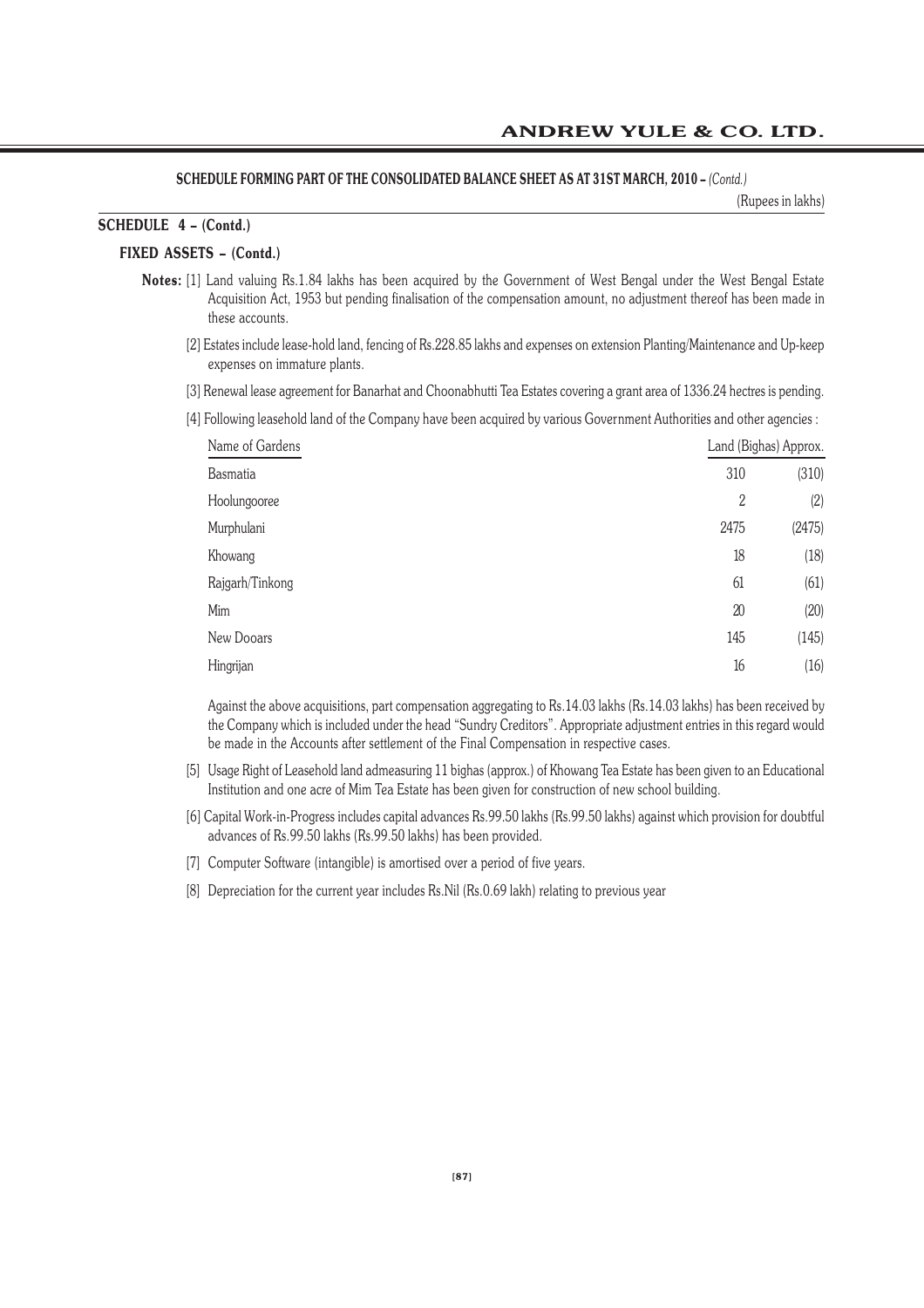|                                                                                                                                                                          |                                      |                        |                                | (Rupees in lakhs)               |
|--------------------------------------------------------------------------------------------------------------------------------------------------------------------------|--------------------------------------|------------------------|--------------------------------|---------------------------------|
|                                                                                                                                                                          | No. of                               | Face Value             |                                | <b>Book Value</b>               |
| <b>SCHEDULE 5</b><br><b>INVESTMENTS</b> (Long Term)<br>(At Cost less written off)                                                                                        | Shares/<br>Units                     | per Share/<br>Unit     |                                | As at 31.3.10 As at 31.3.09     |
| 1. (A) In Associates - Non-Trade Investments :<br><b>Equity Shares (Fully Paid):</b><br>Quoted:<br>Tide Water Oil Co. (India) Ltd.                                       |                                      |                        |                                |                                 |
| Cost of Acquisition (Net of Capital Reserve<br>of Rs.1730.45 lakhs)<br>Add: Group Share of Profit as on 31st March, 2010                                                 | 2,28,390                             | 10                     | 141.07<br>3546.47<br>3687.54   | 141.07<br>2118.61<br>2259.68    |
| Unquoted:                                                                                                                                                                |                                      |                        |                                |                                 |
| New Beerbhoom Coal Co. Ltd.<br>Cost of Acquisition (Net of Capital Reserve of<br>Rs.2.10 lakhs)<br>Less: Group Share of Profit upto 31st March, 2010                     | 1,05,355                             | 10                     | 12.27<br>1.51<br>10.76         | 12.27<br>1.53<br>10.74          |
| Katras Jherriah Coal Co. Ltd.<br>Cost of Acquisition (Net of Capital Reserve of<br>Rs.6.71 lakhs)<br>Add/Less: Group Share of Profit upto 31st March, 2010               | 60,260                               | 10                     | 6.95<br>0.31                   | 6.95<br>2.65                    |
| <b>In Other Companies</b> - Non-Trade Investments :<br>(B)<br>Equity Shares (Fully Paid) :<br>Quoted:                                                                    |                                      |                        | 7.26                           | $4.\overline{30}$               |
| Yule Financing & Leasing Co. Ltd.<br>Dishergarh Power Supply Co. Ltd.<br>WEBFIL Ltd.<br>Fort Gloster Industries Ltd.                                                     | 3,00,000<br>150<br>1,45,000<br>1,040 | 10<br>10<br>10<br>10   | 27.88<br>0.01<br>14.50<br>0.13 | 27.88<br>12.50<br>14.50<br>0.13 |
| Gloster Jute Mills Ltd.<br>Exide Industries Ltd.<br>The Gillapukri Tea & Industries Ltd.                                                                                 | 208<br>2,12,714<br>26                | 10<br>1<br>10          | $\cdots$<br>4.22<br>$\cdots$   | $\cdots$<br>4.22<br>$\cdots$    |
| Unquoted:<br>* The Bengal Coal Co. Ltd.<br>The Statesman Ltd.<br>ABC Tea Workers Welfare Services                                                                        | 10,305<br>9,966<br>750<br>40         | 100<br>100<br>10<br>10 | 0.51<br>4.70<br>0.08           | 0.51<br>4.70<br>0.08            |
| Jalpaiguri Club Compnay Ltd.<br>6% Cumulative Redeemable Preference Shares-WEBFIL Ltd.<br><b>Debentures</b> (Fully Paid) :<br>Unquoted:                                  | 20.44.000                            | 10                     | 204.40                         | 204.40                          |
| Woodlands Hospital & Medical Research Centre Ltd.<br>(formerly The East India Clinic Ltd.)<br>Rs.67,700 - 5% Non-Redeemable<br>Registered Mortgage Debenture Stock, 1957 | .                                    | .                      | 0.68                           | 0.68                            |
| Woodlands Hospital & Medical Research Ltd.<br>(formerly The East India Clinic Ltd.)                                                                                      | 6                                    | 100                    | 0.01                           | 0.01                            |
| Rs.600 - 1/ <sub>2</sub> % Registered Mortgage Debenture Stock<br>Bonds (Fully Paid):<br>Unquoted:                                                                       |                                      |                        |                                |                                 |
| **WEBFIL Ltd. Zero Rate Unsecured Redeemable Bond<br>2. Units (Fully Paid) :<br>Quoted:                                                                                  | 305                                  | 100000                 | 305.00                         | 305.00                          |
| <b>Unit Trust of India</b><br><b>Balance Fund</b>                                                                                                                        | 1,46,132                             | 10                     | 30.75                          | 29.79                           |
| Less: Provision for diminution in value for long term investments                                                                                                        |                                      |                        | 4298.40<br>5.21<br>4293.22     | 2879.12<br>5.21<br>2873.91      |
| Market value of quoted investments                                                                                                                                       |                                      |                        | 11713.52                       | 8702.70                         |

# **SCHEDULE FORMING PART OF THE CONSOLIDATED BALANCE SHEET AS AT 31ST MARCH, 2010**

*(Contd.)*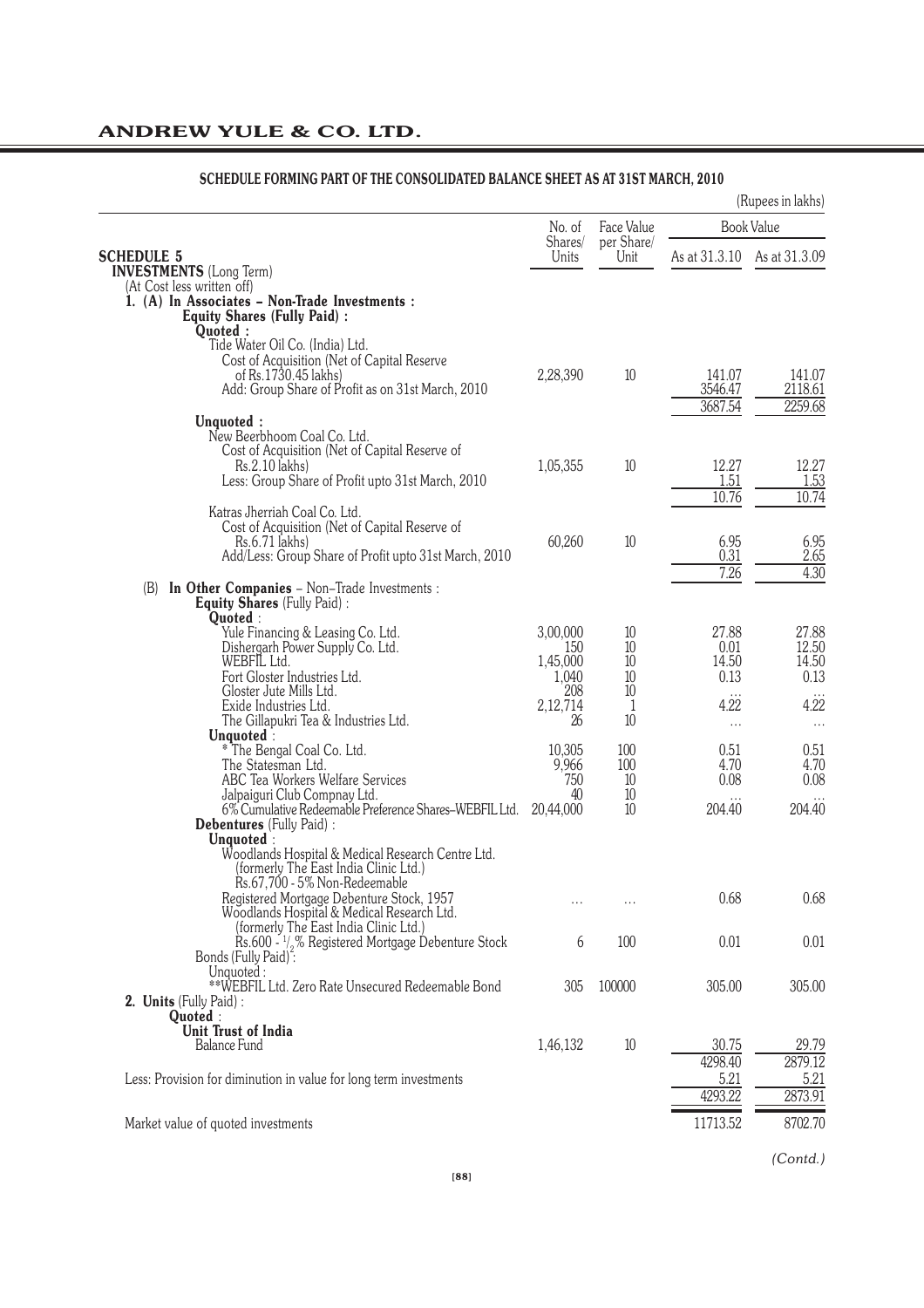# SCHEDULE FORMING PART OF THE CONSOLIDATED BALANCE SHEET AS AT 31ST MARCH, 2010 – *(Contd.)*

(Rupees in lakhs)

| <b>SCHEDULE 5</b> - (Contd.)  |    |                                                                                                                                                                                                                                                                                                                                                                                                          |               |                                  |                         |
|-------------------------------|----|----------------------------------------------------------------------------------------------------------------------------------------------------------------------------------------------------------------------------------------------------------------------------------------------------------------------------------------------------------------------------------------------------------|---------------|----------------------------------|-------------------------|
| <b>INVESTMENTS</b> - (Contd.) |    |                                                                                                                                                                                                                                                                                                                                                                                                          |               |                                  |                         |
| Notes: 1.                     |    | $\ast$<br>The Coal mines of these Companies have been nationalised. Pending finalisation of compensation rolls by the<br>Commissioners of Payments, the Company is not in a position to estimate the amount receivable on its<br>holding in these Companies. However, losses, if any, in this regard will be adjusted against Capital Reserve.                                                           |               |                                  |                         |
|                               | 2. | Bonds Issued by WEBFIL Ltd. in lieu of adjustment of Advance to WEBFIL Ltd., as per their approved Revival<br>**<br>package of BIFR.                                                                                                                                                                                                                                                                     |               |                                  |                         |
|                               | 3. | The following Investments having been written down to a nominal value of Re. 1/- each, do not appear in the details given above:                                                                                                                                                                                                                                                                         |               |                                  |                         |
|                               |    | Name of the Company                                                                                                                                                                                                                                                                                                                                                                                      |               | No. of<br><b>Shares</b>          | Face Value<br>per Share |
|                               |    | Unquoted - Preference Shares:<br>Transformer & Switchgear Ltd.<br>$7\frac{1}{2}\%$ Tax-free Redeemable Cumulative Preference Shares                                                                                                                                                                                                                                                                      |               | 1000                             | 100                     |
|                               |    | Unquoted - Equity Shares:<br>Transformer & Switchgear Ltd.<br>Hooghly Docking & Engineering Co. Ltd.<br>Brentford Electric (India) Ltd.<br>India Paper Pulp Co. Ltd. (In liquidation)                                                                                                                                                                                                                    |               | 22395<br>4410<br>52500<br>439675 | 10<br>50<br>10<br>10    |
|                               |    | 4. During the year the following current investments were purchased and sold<br>79105.948 units of UTI floating Rate fund short term plan Growth option<br>15322.661 units of UTI liquid cash plan institutional growth option<br>46670.651 units of UTI Treasury Advantage Institutional Plan - Growth Fund.<br>142641.957 units of UTI Floating Funds - Short Term Plan - Institutional Growth Option. |               |                                  |                         |
| <b>SCHEDULE 6</b>             |    |                                                                                                                                                                                                                                                                                                                                                                                                          | As at 31.3.10 |                                  | As at 31.3.09           |
| <b>INVENTORIES</b>            |    |                                                                                                                                                                                                                                                                                                                                                                                                          |               |                                  |                         |
| At or under cost:             |    |                                                                                                                                                                                                                                                                                                                                                                                                          |               |                                  |                         |
|                               |    | Raw materials, Components and Packaging Materials<br>(Includes Stores-in-Transit Rs.0.10 lakh; 2008-09 Rs.36.49 lakhs)                                                                                                                                                                                                                                                                                   | 924.23        |                                  | 925.59                  |
| Stores and Spare parts        |    |                                                                                                                                                                                                                                                                                                                                                                                                          | 584.66        |                                  | 655.53                  |
| Food-stuff                    |    |                                                                                                                                                                                                                                                                                                                                                                                                          | 16.36         |                                  | 18.62                   |
| Loose tools                   |    |                                                                                                                                                                                                                                                                                                                                                                                                          | 8.06          |                                  | 6.21                    |
|                               |    | At Cost or net realisable value whichever is lower :                                                                                                                                                                                                                                                                                                                                                     |               |                                  |                         |
| Finished goods                |    |                                                                                                                                                                                                                                                                                                                                                                                                          | 530.02        |                                  | 454.80                  |
| Finished goods-in-transit     |    |                                                                                                                                                                                                                                                                                                                                                                                                          |               |                                  | 5.52                    |
| Work-in-Progress              |    |                                                                                                                                                                                                                                                                                                                                                                                                          | 1034.09       |                                  | 795.42                  |
|                               |    | Scrap (at estimated realisable value)                                                                                                                                                                                                                                                                                                                                                                    | 18.89         |                                  | 98.31                   |
|                               |    |                                                                                                                                                                                                                                                                                                                                                                                                          | 3116.31       |                                  | 2960.00                 |
|                               |    | Add: Share of Joint Venture (Note No.2(iii) of Schedule-20) (Net of provision) (Op.Bal.)                                                                                                                                                                                                                                                                                                                 |               |                                  | 389.65                  |
|                               |    |                                                                                                                                                                                                                                                                                                                                                                                                          | 3116.31       |                                  | 3349.65                 |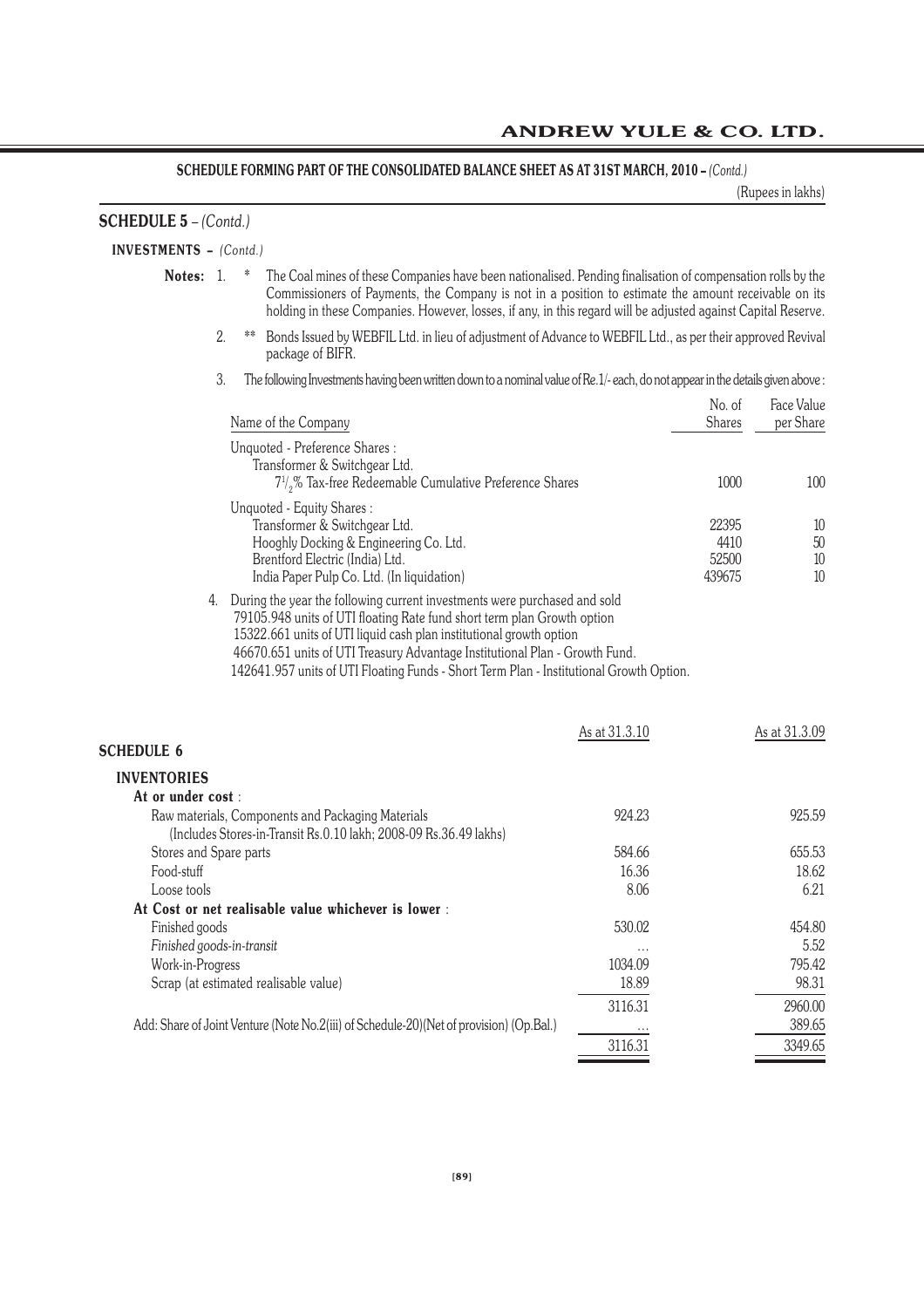|                                                                           |               |         | (Rupees in lakhs) |
|---------------------------------------------------------------------------|---------------|---------|-------------------|
|                                                                           | As at 31.3.10 |         | As at 31.3.09     |
| <b>SCHEDULE 7</b>                                                         |               |         |                   |
| <b>SUNDRY DEBTORS</b>                                                     |               |         |                   |
| Unsecured:                                                                |               |         |                   |
| Debts outstanding for a period exceeding six months :                     |               |         |                   |
| Considered good                                                           | 929.21        |         | 916.26            |
| Considered doubtful                                                       | 4175.01       |         | 4206.52           |
|                                                                           | 5104.22       |         | 5122.78           |
| Other Debts:                                                              |               |         |                   |
| Considered good                                                           | 2858.57       |         | 3836.39           |
|                                                                           | 7962.79       |         | 8959.17           |
| Less: Provision for doubtful debts                                        | 4175.01       |         | 4206.52           |
|                                                                           | 3787.78       |         | 4752.65           |
| Add: Net share of Joint Venture (Note No.2(iii) of Schedule-20) (Op.Bal.) |               |         | 1110.19           |
|                                                                           | 3787.78       |         | 5862.84           |
|                                                                           |               |         |                   |
| <b>SCHEDULE 8</b>                                                         |               |         |                   |
| <b>CASH AND BANK BALANCES</b>                                             |               |         |                   |
| Cash-in-hand                                                              | 34.78         |         | 16.15             |
| Postage and Stamps-in-hand                                                | 0.21          |         | 0.05              |
| Cheques-in-hand                                                           | 13.83         |         | 82.83             |
| Remittances-in-transit                                                    | 54.34         |         | 684.26            |
| <b>Balances with Scheduled Banks:</b>                                     |               |         |                   |
| On Current Account (Net)                                                  | 563.91        |         | 2243.04           |
| On Deposit Account :                                                      |               |         |                   |
| 0.06<br><b>Employees' Security Deposit</b>                                |               | 0.06    |                   |
| * Others<br>12266.50                                                      |               | 8860.75 |                   |
|                                                                           | 12266.56      |         | 8860.81           |
| Unclaimed Preference Share Redemption Account                             | 0.80          |         | 0.80              |
|                                                                           | 12934.43      |         | 11888.38          |
| Add: Share of Joint Venture (Note No.2(iii) of Schedule-20) (Op.Bal.)     |               |         | 1340.61           |
|                                                                           | 12934.43      |         | 13228.99          |
|                                                                           |               |         |                   |

### **SCHEDULES FORMING PART OF THE CONSOLIDATED BALANCE SHEET AS AT 31ST MARCH, 2010**

**Notes:** \*1. (a) Includes Bank deposits of Rs.10.00 lakhs (Rs.10.00 lakhs) had been pledged with United Industrial Bank Ltd.,(since amalgamated with Allahabad bank) as a lien against clean cash credit facilities to the extent of Rs.10.00 lakhs provided by them to Brentford Electric (India) Ltd., (BEIL). Following the take over of undertakings of BEIL, the pledge stands vacated and the return of deposit receipts is awaited.

> (b) Includes Rs.1734.75 lakhs (Rs.1485.49 lakhs) is pledged with Banks against Letter of Credit, Bank Guarantee and Overdraft facilities.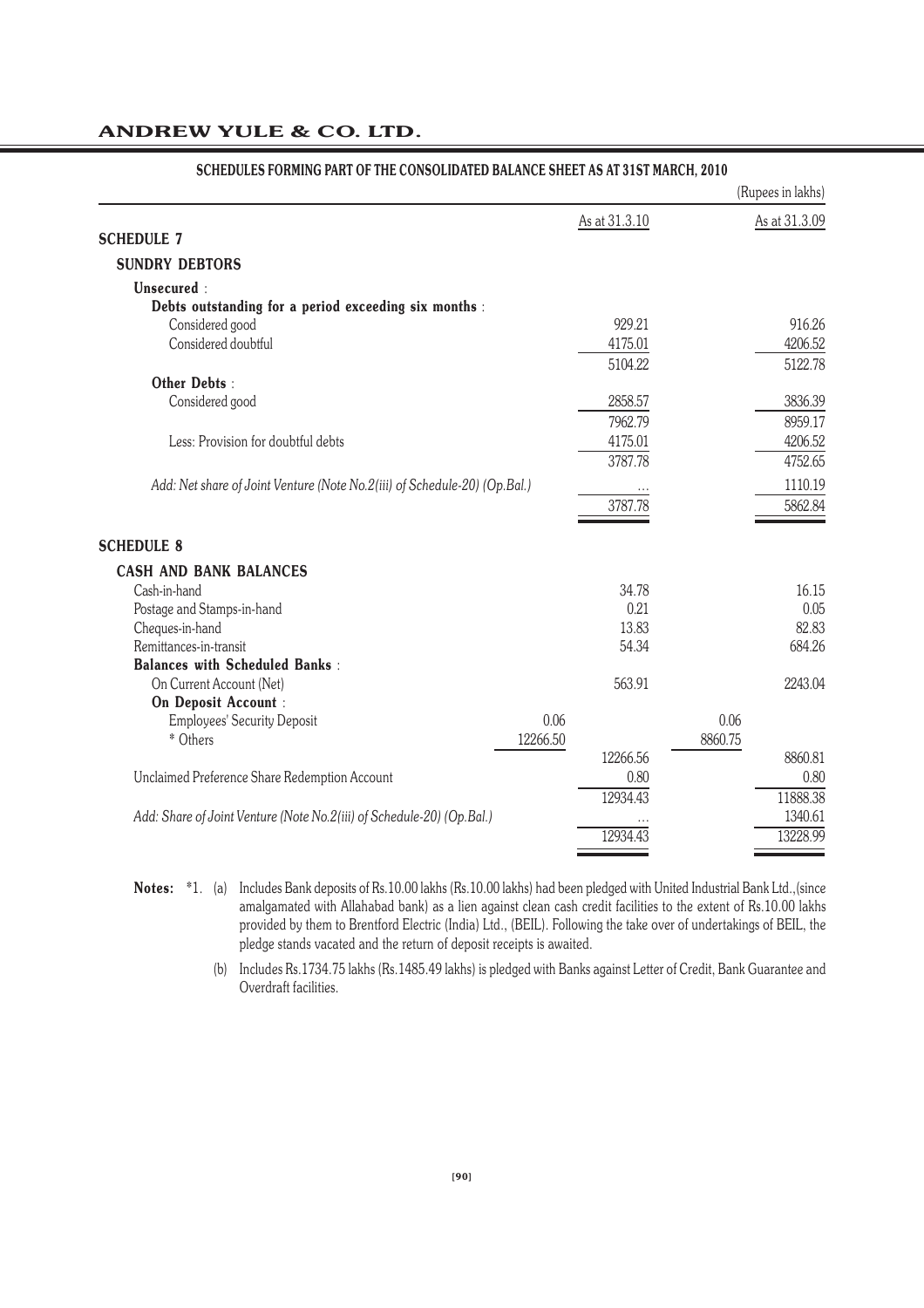|                                                                                      |               | (Rupees in lakhs) |
|--------------------------------------------------------------------------------------|---------------|-------------------|
|                                                                                      | As at 31.3.10 | As at 31.3.09     |
| <b>SCHEDULE 9</b>                                                                    |               |                   |
| <b>OTHER CURRENT ASSETS</b>                                                          |               |                   |
| <b>Considered Good</b>                                                               |               |                   |
| Deposits with National Bank for Agricultural and Rural                               |               |                   |
| Development under Tea Development Account                                            |               |                   |
| Scheme, 1985 and 1990                                                                | 0.69          | 0.05              |
|                                                                                      | 0.69          | 0.05              |
| <b>SCHEDULE 10</b>                                                                   |               |                   |
| <b>LOANS AND ADVANCES</b>                                                            |               |                   |
| <b>Secured</b>                                                                       |               |                   |
| Loans                                                                                | 22.38         | 28.69             |
| <b>Unsecured</b>                                                                     |               |                   |
| Loans<br>Advances recoverable in cash or in kind or for value                        | 510.29        | 621.26            |
| to be received                                                                       | 2218.10       | 2153.34           |
| Advance Payment of Income/Wealth-tax/Fringe Benefit Tax                              |               |                   |
| (including Tax deducted at source)                                                   | 885.75        | 1053.10           |
| Balance with Government Authorities                                                  | 104.13        | 46.58             |
| Interest accrued on Loans, Deposits etc.                                             | 315.86        | 444.59            |
| Deposits - lodged with various authorities                                           |               |                   |
| (including National Plan Savings Certificates Rs.0.65 lakh;<br>2008-09 Rs.0.65 lakh) | 261.27        | 251.64            |
|                                                                                      | 4295.40       | 4570.51           |
|                                                                                      | 4317.78       | 4599.20           |
| Add: Share of Joint Venture (Note No.2(iii) of Schedule-20) (Op.Bal.)                |               | 240.17            |
|                                                                                      | 4317.78       | 4839.37           |
| 1. Classification of Loans and Advances :<br>Notes:                                  |               |                   |
| <b>Considered Good</b><br>(A)<br>Secured                                             | 22.38         | 28.69             |
| <b>Considered Good</b><br>(B)<br>Unsecured                                           | 4295.40       | 4810.68           |
| Considered Doubtful                                                                  | 1875.20       | 1396.37           |
|                                                                                      | 6170.60       | 6207.05           |
| Less: Provision                                                                      | 1875.20       | 1396.37           |
|                                                                                      | 4295.40       | 4810.68           |
|                                                                                      | 4317.78       | 4839.37           |
|                                                                                      |               |                   |

### **SCHEDULES FORMING PART OF THE CONSOLIDATED BALANCE SHEET AS AT 31ST MARCH, 2010**

2. Secured Loans represent House Building and Car Loans (including loan of Rs.0.12 lakhs to Directors; 2008-09 Rs.0.22 lakhs)-Maximum amount due at any time during the year Rs.0.12 lakhs; (2008-09 Rs.0.31 lakhs) Secured against mortgage of Land, Buildings, Flats and Cars etc.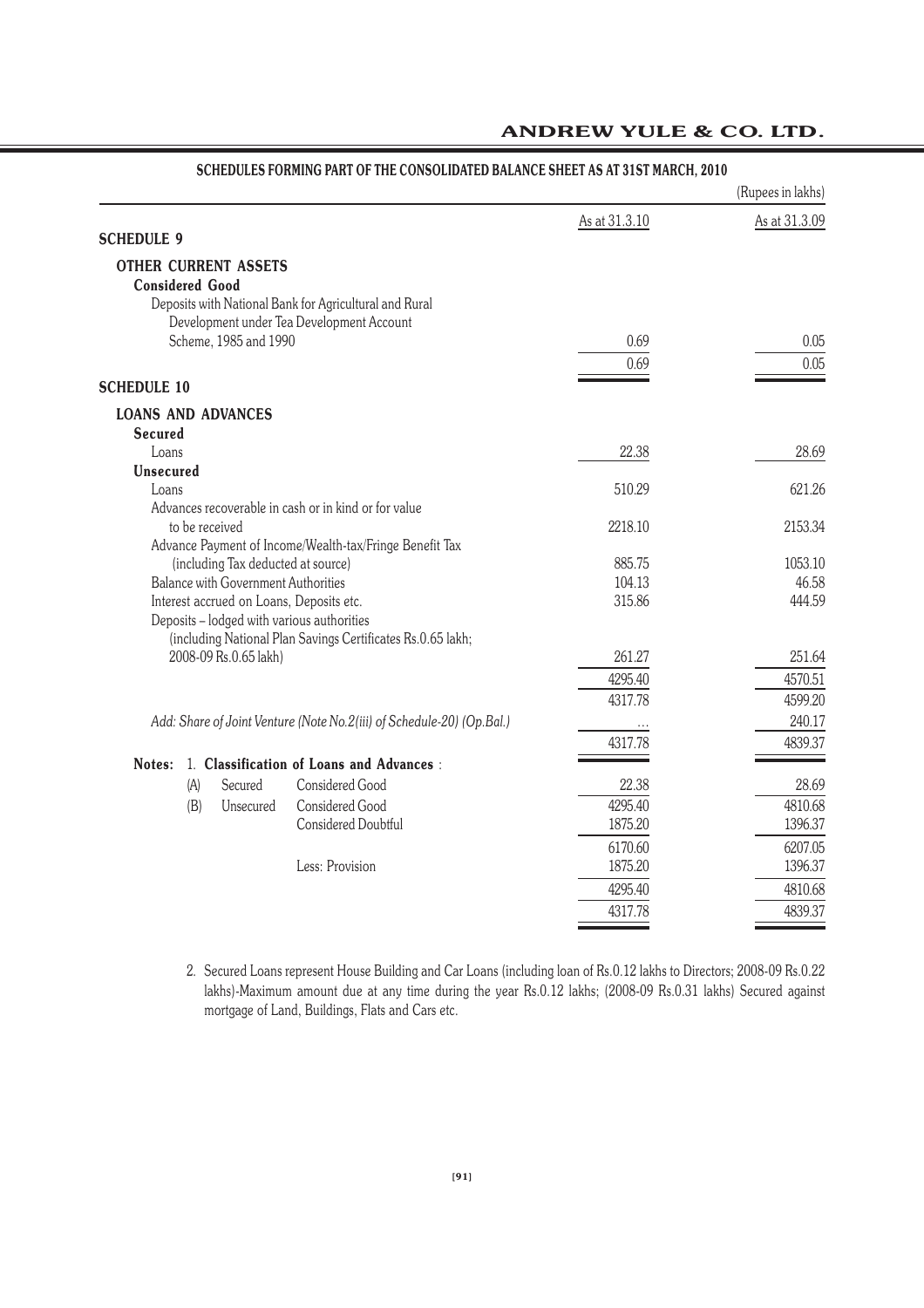|                                                                                                                                                                                                                                                 |        |               |        | (Rupees in lakhs) |
|-------------------------------------------------------------------------------------------------------------------------------------------------------------------------------------------------------------------------------------------------|--------|---------------|--------|-------------------|
|                                                                                                                                                                                                                                                 |        | As at 31.3.10 |        | As at 31.3.09     |
| <b>SCHEDULE 11</b>                                                                                                                                                                                                                              |        |               |        |                   |
| <b>CURRENT LIABILITIES</b>                                                                                                                                                                                                                      |        |               |        |                   |
| <b>Sundry Creditors and Other Liabilities:</b><br>Micro Small and Medium Enterprises (Refer Note No.10 of Schedule-20)<br>*Others                                                                                                               |        | 54.43         |        | 24.81             |
| (including Rs.Nil and Rs.79.02 lakhs being Earnest Money and<br>Security Deposits; 2008-09 Rs.1.58 lakhs and Rs.79.02 lakhs)<br>Advances and Deposits received from Customers and others<br>(including Rs.157.89 lakhs being security deposits; |        | 12470.90      |        | 11162.83          |
| 2008-09 Rs.127.75 lakhs)                                                                                                                                                                                                                        |        | 841.87        |        | 739.35            |
| <b>Employees' Security Deposits</b>                                                                                                                                                                                                             |        | 0.06          |        | 0.06              |
| Interest accrued but not due on loans and deposits                                                                                                                                                                                              |        | 260.33        |        | 219.39            |
| Unclaimed Redeemed Preference Shares                                                                                                                                                                                                            |        | 0.80          |        | 0.80              |
|                                                                                                                                                                                                                                                 |        | 13628.39      |        | 12147.24          |
| Add: Share of Joint Venture [Note No.2(iii) of Schedule-20] (Op.Bal.)                                                                                                                                                                           |        |               |        | 1074.93           |
|                                                                                                                                                                                                                                                 |        | 13628.39      |        | 13222.17          |
| <b>SCHEDULE 12</b>                                                                                                                                                                                                                              |        |               |        |                   |
| <b>PROVISIONS</b>                                                                                                                                                                                                                               |        |               |        |                   |
| <b>For Taxation:</b>                                                                                                                                                                                                                            |        |               |        |                   |
| Income Tax                                                                                                                                                                                                                                      | 255.58 |               | 500.10 |                   |
| Wealth Tax                                                                                                                                                                                                                                      | 19.00  |               | 16.00  |                   |
| Fringe Benefit Tax                                                                                                                                                                                                                              | 116.82 |               | 117.18 |                   |
|                                                                                                                                                                                                                                                 |        | 361.40        |        | 633.28            |
| Π<br>Superannuation and Pension                                                                                                                                                                                                                 |        | 376.95        |        | 5.32              |
| Π<br>Provision for Capital-Work-in-Progress                                                                                                                                                                                                     |        | 11.57         |        |                   |
| Ħ<br><b>Stock Obsolescence</b>                                                                                                                                                                                                                  |        | 418.67        |        | 462.77            |
| Π<br>Contingencies                                                                                                                                                                                                                              |        | 562.70        |        | 546.03            |
| Ħ<br>Aqua-culture Project                                                                                                                                                                                                                       |        |               |        | 222.29            |
|                                                                                                                                                                                                                                                 |        | 1761.29       |        | 1869.69           |
| Add: Share of Joint Venture [Note No.2(iii) of Schedule-20] (Op.Bal.)                                                                                                                                                                           |        |               |        | 222.95            |
|                                                                                                                                                                                                                                                 |        | 1761.29       |        | 2092.64           |

# **SCHEDULES FORMING PART OF THE CONSOLIDATED BALANCE SHEET AS AT 31ST MARCH, 2010**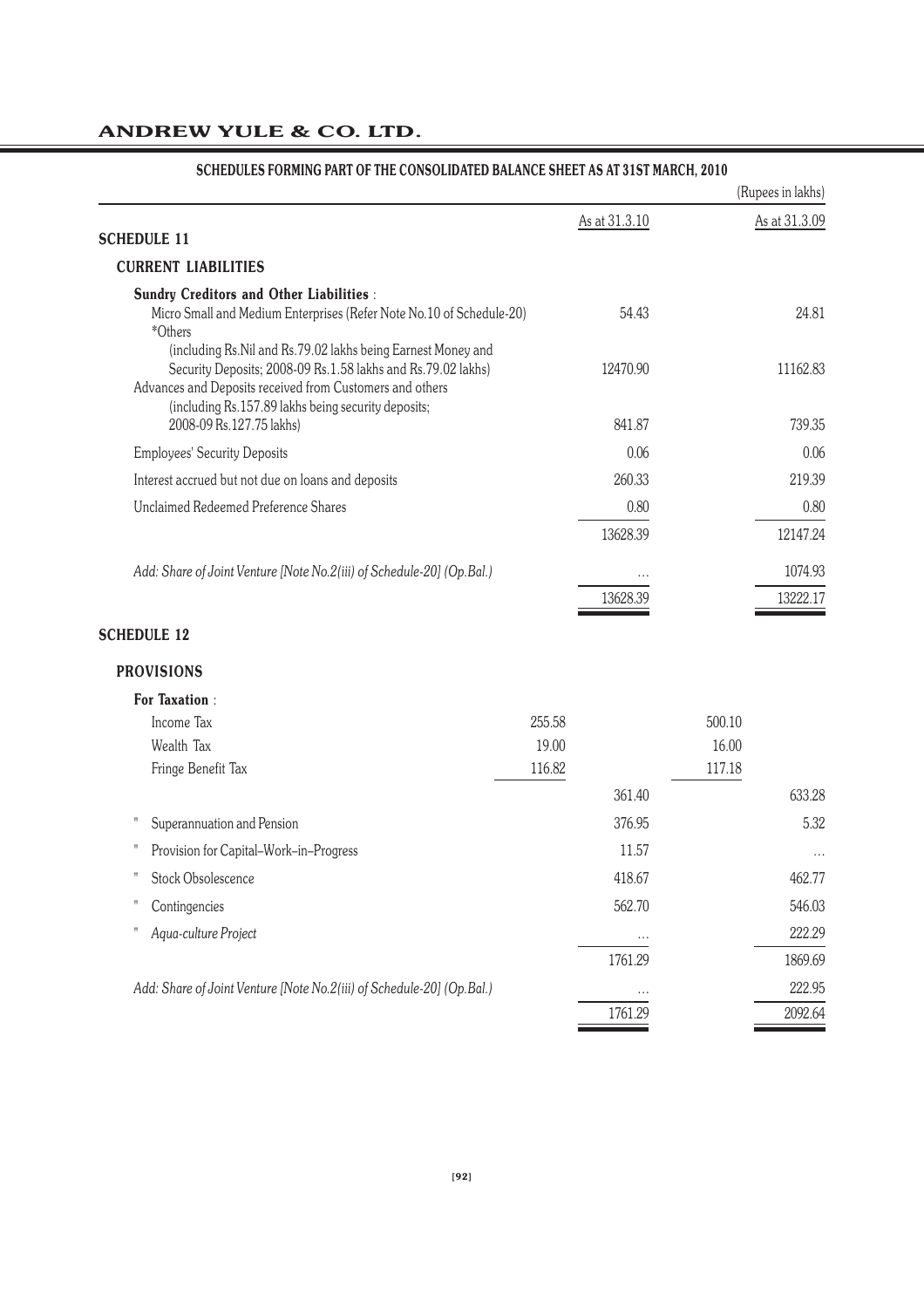# **SCHEDULES FORMING PART OF THE CONSOLIDATED PROFIT AND LOSS ACCOUNT FOR THE YEAR ENDED 31ST MARCH, 2010**

|                                                                                                                                                                                                                                                                |                   |                    |                   | (Rupees in lakhs)   |
|----------------------------------------------------------------------------------------------------------------------------------------------------------------------------------------------------------------------------------------------------------------|-------------------|--------------------|-------------------|---------------------|
|                                                                                                                                                                                                                                                                |                   | 2009-10            |                   | 2008-09             |
| <b>SCHEDULE 13</b>                                                                                                                                                                                                                                             |                   |                    |                   |                     |
| <b>SALES</b>                                                                                                                                                                                                                                                   |                   |                    |                   |                     |
| Sales and Work done [including trading item Rs.138.06 lakhs<br>(2008-09 Rs.352.81 lakhs) (after adjusting Rs.1.13 lakhs being<br>returns/adjustments in respect of earlier year;<br>2008-09 Rs.Nil)]<br>Add: Inter Unit Transfer of Capital Goods manufactured | 20097.25<br>13.32 | 20110.57           | 19771.53<br>28.68 | 19800.21            |
| Less: Excise Duty recovered on sales                                                                                                                                                                                                                           | 147.18            |                    | 922.00            |                     |
| Trade and Other Discount                                                                                                                                                                                                                                       | 393.20            |                    | 178.51            |                     |
| Net sales and job work done                                                                                                                                                                                                                                    |                   | 540.38<br>19570.19 |                   | 1100.51<br>18699.70 |
| <b>SCHEDULE 14</b>                                                                                                                                                                                                                                             |                   |                    |                   |                     |
| <b>OTHER INCOME</b>                                                                                                                                                                                                                                            |                   |                    |                   |                     |
| Interest on Loans, Advances, Deposits etc. (Gross)<br>(including TDS for Rs.15.97 lakhs; 2008-09 Rs.63.50 lakhs)                                                                                                                                               |                   | 920.66             |                   | 1056.17             |
| Profit on sale of stores                                                                                                                                                                                                                                       |                   |                    |                   | 0.14                |
| Net Profit on Sales/Adjustment of Fixed Assets                                                                                                                                                                                                                 |                   |                    |                   | 0.76                |
| Profit on sale of Current Investments                                                                                                                                                                                                                          |                   | 34.20              |                   | 1.73                |
| Profit on sale of Long Term Investments                                                                                                                                                                                                                        |                   | 6842.98            |                   | $\cdots$            |
| Non Compete Fees                                                                                                                                                                                                                                               |                   | 240.00             |                   | $\cdots$            |
| Royalty                                                                                                                                                                                                                                                        |                   | 130.20             |                   | $\cdots$            |
| Sundry Receipts (including insurance claims of Rs.80.32 lakhs;                                                                                                                                                                                                 |                   |                    |                   |                     |
| 2008-09 Rs.20.80 lakhs)                                                                                                                                                                                                                                        |                   | 210.31             |                   | 749.29              |
| Tea Board Replantation Subsidy                                                                                                                                                                                                                                 |                   | 14.25              |                   | 9.06                |
| Adjustment for Tea Board Subsidy for Capital Assets                                                                                                                                                                                                            |                   | 19.30              |                   |                     |
| Rent and Hire charges                                                                                                                                                                                                                                          |                   | 79.60              |                   | 69.02               |
| Fees and Commission received by Directors and Employees                                                                                                                                                                                                        |                   | 2.12               |                   | 0.44                |
| Scrap/Tea waste sale                                                                                                                                                                                                                                           |                   | 181.70             |                   | 62.27               |
| Service rendered to Group Companies (including TDS of Rs.8.65 lakhs)                                                                                                                                                                                           |                   | 386.22             |                   |                     |
| Service charges                                                                                                                                                                                                                                                |                   | 47.10              |                   | 15.97               |
| Profit on Exchange                                                                                                                                                                                                                                             |                   | 0.14               |                   | 0.40                |
| Items relating to previous years (including depreciation for earlier year                                                                                                                                                                                      |                   | 40.79              |                   | 154.52              |
| Liabilities no longer required written back                                                                                                                                                                                                                    |                   | 1227.45            |                   | 871.64              |
| Provisions no longer required written back :                                                                                                                                                                                                                   |                   |                    |                   |                     |
| Superannuation and Pension                                                                                                                                                                                                                                     | .                 |                    | 239.65            |                     |
| Doubtful Debts                                                                                                                                                                                                                                                 | 253.87            |                    | 2691.97           |                     |
| Doubtful Loans and Advances                                                                                                                                                                                                                                    | 4.66              |                    | 590.72            |                     |
| Contingencies                                                                                                                                                                                                                                                  | 2.51              |                    | 8.40              |                     |
| Stock Obsolescence and Depreciation                                                                                                                                                                                                                            | 46.35             |                    | 131.33            |                     |
| Prawn Project write back                                                                                                                                                                                                                                       | 222.29            |                    | $\cdots$          |                     |
|                                                                                                                                                                                                                                                                |                   | 529.68             |                   | 3662.07             |
|                                                                                                                                                                                                                                                                |                   | 10906.70           |                   | 6653.48             |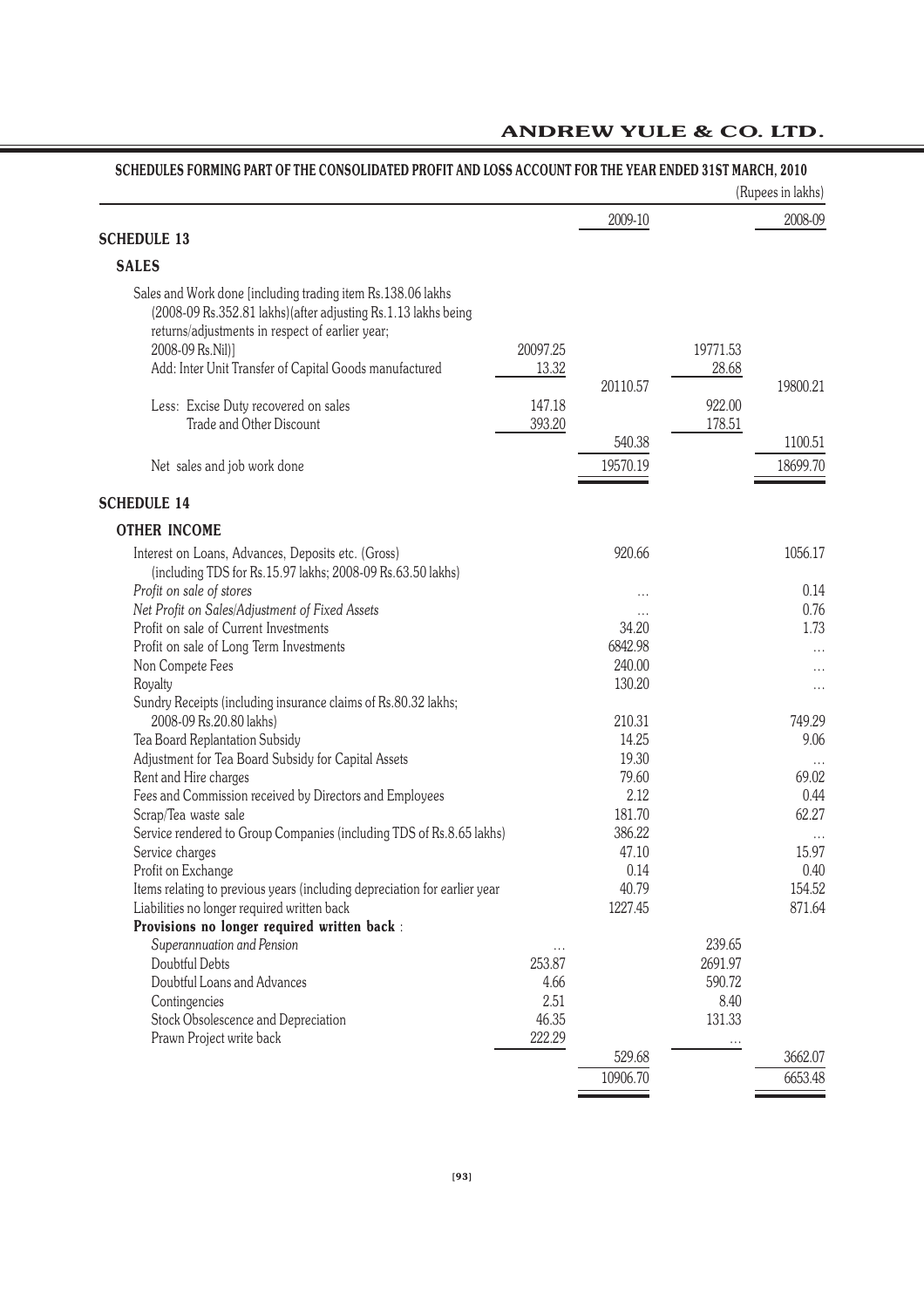| <b>SCHEDULE 15</b>                                                                                        |                  | 2009-10 |                  | 2008-09 |
|-----------------------------------------------------------------------------------------------------------|------------------|---------|------------------|---------|
| <b>ACCRETION / DECRETION (-) IN STOCKS</b>                                                                |                  |         |                  |         |
| <b>Opening Stock:</b>                                                                                     |                  |         |                  |         |
| Finished goods                                                                                            | 454.80           |         | 367.95           |         |
| Finished goods-in-transit                                                                                 | 5.52             |         | 29.15            |         |
| Semi-Finished Articles<br>Work-in-Progress                                                                | 191.19<br>604.23 |         | 187.35<br>544.13 |         |
| Scrap                                                                                                     | 98.31            |         | 22.51            |         |
|                                                                                                           |                  | 1354.05 |                  | 1151.09 |
| <b>Closing Stocks:</b>                                                                                    |                  |         |                  |         |
| Finished goods                                                                                            | 530.01           |         | 454.80           |         |
| Finished goods-in-transit                                                                                 |                  |         | 5.52             |         |
| Semi-Finished Articles                                                                                    | 289.69           |         | 191.19           |         |
| Work-in-Progress                                                                                          | 744.40           |         | 604.23           |         |
| Scrap                                                                                                     | 18.89            |         | 98.31            |         |
| Trading items                                                                                             | 13.20            |         | .                |         |
|                                                                                                           |                  | 1596.19 |                  | 1354.05 |
|                                                                                                           |                  | 242.14  |                  | 202.96  |
| Add: Excise Duty on Accretion(+)/Decretion(-) on finished goods                                           |                  | 0.41    |                  | 10.98   |
|                                                                                                           |                  | 242.55  |                  | 213.94  |
| <b>SCHEDULE 16</b>                                                                                        |                  |         |                  |         |
| <b>MATERIALS CONSUMED</b>                                                                                 |                  |         |                  |         |
| Stocks as at 1st April, 2009:                                                                             |                  |         |                  |         |
| Raw materials, components and packaging materials                                                         | 899.16           |         | 1003.07          |         |
| Materials-in-transit                                                                                      | 26.43            |         | 26.43            |         |
| Stores and spare parts                                                                                    | 655.53           |         | 536.54           |         |
| Loose tools                                                                                               | 6.21             |         | 4.81             |         |
|                                                                                                           | 1587.33          |         | 1570.85          |         |
| Less: Book value of Stocks sold/adjusted/written off                                                      | 52.53            |         | 175.19           |         |
|                                                                                                           |                  | 1534.80 |                  | 1395.66 |
| Purchases during the year :                                                                               |                  |         |                  |         |
| Raw materials, components and packaging materials (including erection                                     | 5133.01          |         | 6416.05          |         |
| expenses in case of composite contracts and processing charges)<br>Stores and spare parts                 | 1733.27          |         | 1796.21          |         |
| Loose tools                                                                                               | 5.39             |         | 4.71             |         |
|                                                                                                           |                  | 6871.67 |                  | 8216.97 |
|                                                                                                           |                  | 8406.47 |                  | 9612.63 |
| Less: Stocks as at 31st March, 2010:                                                                      |                  |         |                  |         |
| Raw materials, components and packaging materials                                                         | 921.05           |         | 899.16           |         |
| Materials-in-transit                                                                                      | 3.18             |         | 26.43            |         |
| Stores and spare parts                                                                                    | 571.46           |         | 655.52           |         |
| Loose tools                                                                                               | 8.06             |         | 6.21             |         |
|                                                                                                           | 1503.75          |         | 1587.32          |         |
| Raw materials and stores used on Capital Jobs Rs.0.20 lakh and                                            |                  |         |                  |         |
| on Repair Jobs, Advertising, Transport, Power and Fuel,<br>Research and Development etc. Rs.801.53 lakhs; |                  |         |                  |         |
| 2008-09 Rs. Nil and Rs. 836. 38 lakhs.                                                                    | 801.73           |         | 836.38           |         |
|                                                                                                           |                  |         |                  |         |
|                                                                                                           |                  | 2305.48 |                  | 2423.70 |

# **SCHEDULES FORMING PART OF THE CONSOLIDATED PROFIT AND LOSS ACCOUNT FOR THE YEAR ENDED 31ST MARCH, 2010**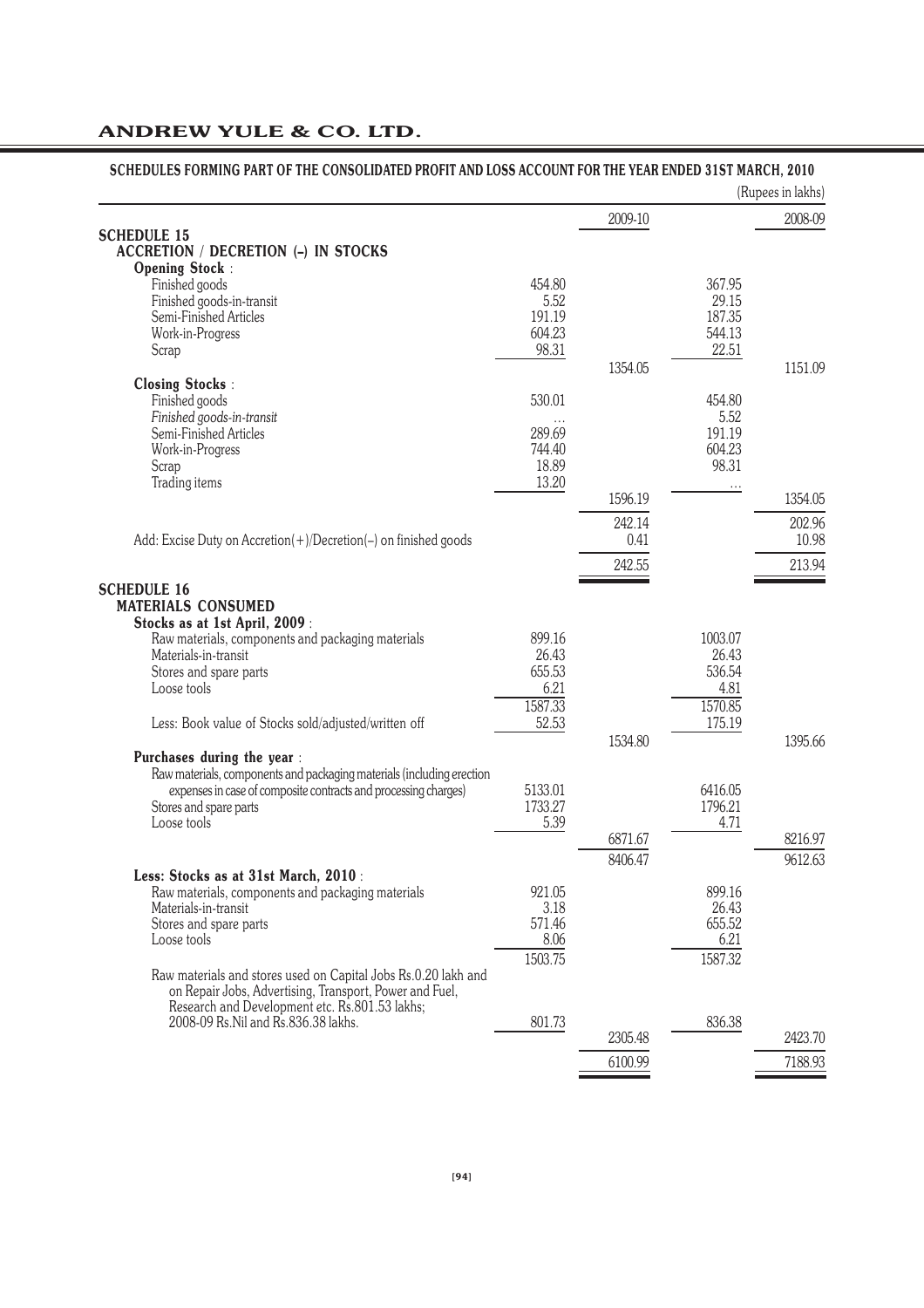| SCHEDULES FORMING PART OF THE CONSOLIDATED PROFIT AND LOSS ACCOUNT FOR THE YEAR ENDED 31ST MARCH, 2010 |          | (Rupees in lakhs) |
|--------------------------------------------------------------------------------------------------------|----------|-------------------|
|                                                                                                        | 2009-10  | 2008-09           |
| <b>SCHEDULE 17</b>                                                                                     |          |                   |
| SALARIES, WAGES AND BONUS                                                                              |          |                   |
| Salaries, Wages, Bonus and Gratuity                                                                    | 7552.19  | 5845.66           |
| Contribution to Provident and Other Funds                                                              | 927.26   | 884.14            |
| Welfare and Other Expenses                                                                             | 936.54   | 874.39            |
|                                                                                                        | 9415.99  | 7604.19           |
| Less: Incurred on Capital jobs, Repair Jobs, Research and<br>Development, Advertising, Transport etc.  | 162.64   | 154.38            |
|                                                                                                        | 9253.35  | 7449.81           |
| <b>SCHEDULE 18</b>                                                                                     |          |                   |
| <b>INTEREST</b>                                                                                        |          |                   |
| <b>Fixed Deposits</b>                                                                                  | $\cdots$ | 0.76              |
| Term Loans                                                                                             | 1270.51  | 1076.98           |
| Others                                                                                                 | 1019.53  | 1203.36           |
|                                                                                                        | 2290.04  | 2281.10           |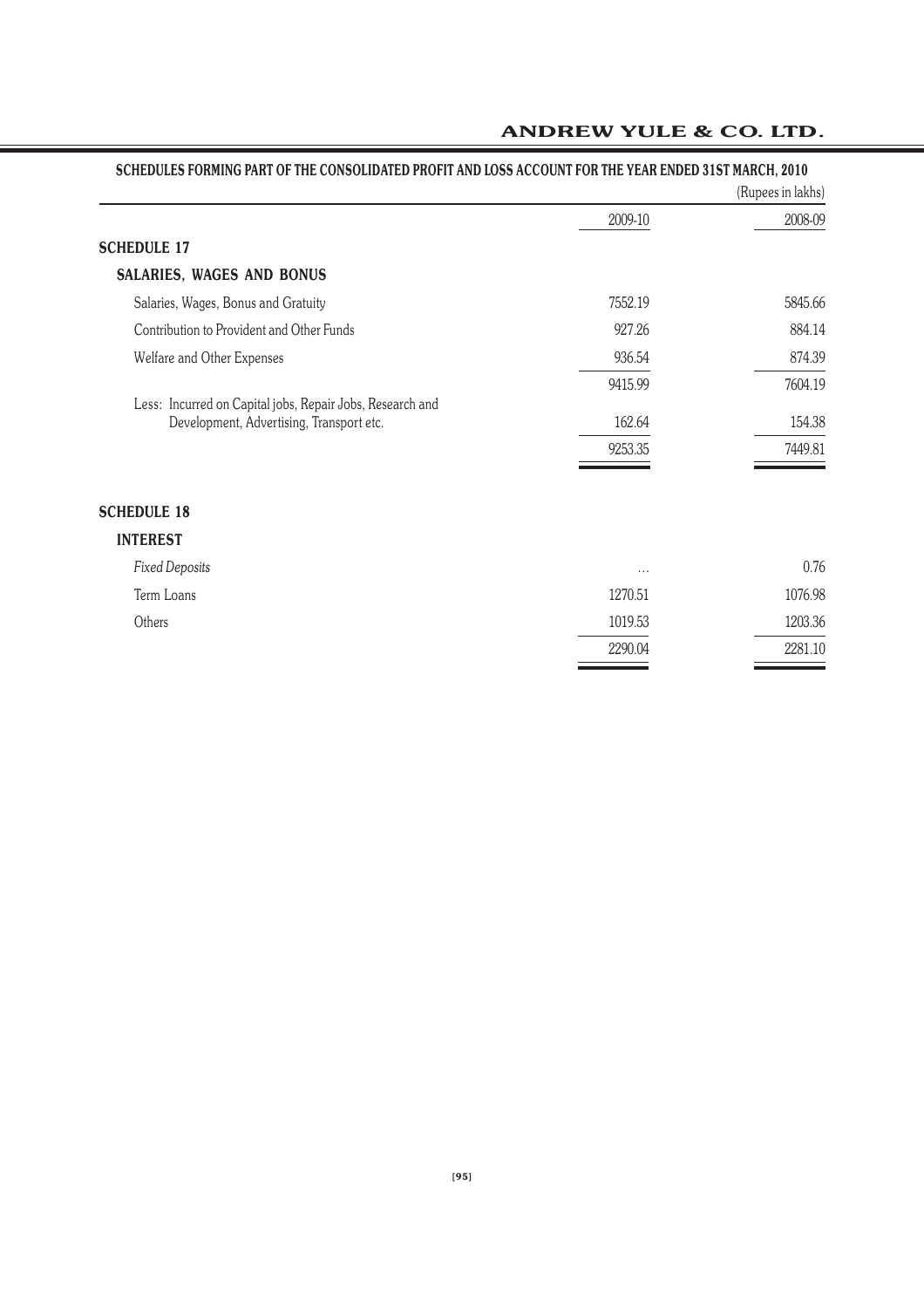|                                                                       |               |         |            | (Rupees in lakhs) |
|-----------------------------------------------------------------------|---------------|---------|------------|-------------------|
| <b>SCHEDULE 19</b>                                                    |               | 2009-10 |            | 2008-09           |
| <b>OTHER EXPENSES</b>                                                 |               |         |            |                   |
| Power and Fuel                                                        |               | 1318.80 |            | 1245.59           |
| Miscellaneous Tea Cultivtion and Manufacturing Expenses               |               | 292.03  |            | 250.88            |
| Research and Development Expenses                                     |               | 56.01   |            | 6.68              |
| Directors' Salaries                                                   |               | 27.95   |            | 19.17             |
| Director' Fees                                                        |               | 1.41    |            | 3.03              |
| Rent (Net)                                                            |               | 30.48   |            | 81.80             |
| Rates and Taxes                                                       |               | 24.43   |            | 22.77             |
| <b>Repairs and Maintenance:</b>                                       |               |         |            |                   |
| <b>Buildings</b>                                                      | 205.85        |         | 132.67     |                   |
| Plant and Machinery                                                   | 231.49        |         | 210.62     |                   |
| Others                                                                | 35.92         |         | 44.09      |                   |
|                                                                       |               | 473.26  |            | 387.38            |
| Travelling Expenses and Upkeep of Vehicles                            |               | 443.93  |            | 393.98            |
| Insurance<br><b>Brokers' Commission</b>                               |               | 28.14   |            | 28.68             |
|                                                                       |               | 177.79  |            | 116.68            |
| <b>Selling Expenses:</b><br>Selling Agents' Commission                | 31.07         |         | 34.62      |                   |
| Others                                                                | 345.13        |         | 386.18     |                   |
|                                                                       |               | 376.20  |            | 420.80            |
| Miscellaneous Expenses                                                |               | 925.02  |            | 754.51            |
| Excise Duty                                                           |               | 5.61    |            | 4.62              |
| Tea Cess                                                              |               | 31.73   |            | 27.15             |
| <b>Educaion Cess</b>                                                  |               | 0.92    |            | 0.80              |
| Assam Entry Tax                                                       |               | 3.70    |            | 0.48              |
| <b>Bank Charges</b>                                                   |               | 49.21   |            | 60.73             |
| <b>Auditors' Remuneration:</b>                                        |               |         |            |                   |
| Audit Fees                                                            | 2.53          |         | 1.99       |                   |
| In Other Capacity:                                                    |               |         |            |                   |
| <b>Tax Audit Fees</b>                                                 | 0.83          |         | 0.40       |                   |
| For Certificates etc.                                                 | 0.79          |         | 0.66       |                   |
| Out of Pocket Expenses                                                | 0.25          |         | 0.25       | 3.30              |
| <b>Miscellaneous Expenditure Written off:</b>                         |               | 4.40    |            |                   |
| Other Expenses                                                        |               | 2.70    |            | 20.04             |
| Net Loss on Exchange Fluctuation                                      |               | 3.87    |            | 3.48              |
| Items relating to previous years (Refer to Note No.29 of Schedule 20) |               | 100.59  |            | 92.13             |
| Bad Debts written off                                                 |               | 113.06  |            | 2513.76           |
| Irrecoverable Advance written off                                     |               |         |            | 538.04            |
| Expenses of shelved aqua culture project written off                  |               | 222.29  |            |                   |
| Loss on sale/write off of stores                                      |               |         |            | 91.39             |
| Loss on sale/write off of fixed assets                                |               | 23.70   |            | 4.41              |
| Liquidated Damages and Penalty etc.                                   |               | 54.87   |            | 64.96             |
| Rectification/Replacement                                             |               | 34.99   |            | 33.75             |
| <b>Provision for:</b>                                                 |               |         |            |                   |
| Doubtful Debts                                                        | 221.86        |         | 138.23     |                   |
| Doubtful Loans, Advances and Deposits                                 | 483.49        |         | 0.99       |                   |
| Investments                                                           |               |         | 5.21       |                   |
| Capital Work-in-Progress<br>Stock Obsolescence                        | 11.57<br>2.25 |         | .<br>54.89 |                   |
| Contingencies                                                         | 19.18         |         | 0.25       |                   |
|                                                                       |               | 738.35  |            | 199.57            |
|                                                                       |               |         |            |                   |
|                                                                       |               | 5565.44 |            | 7390.56           |

#### **[96]**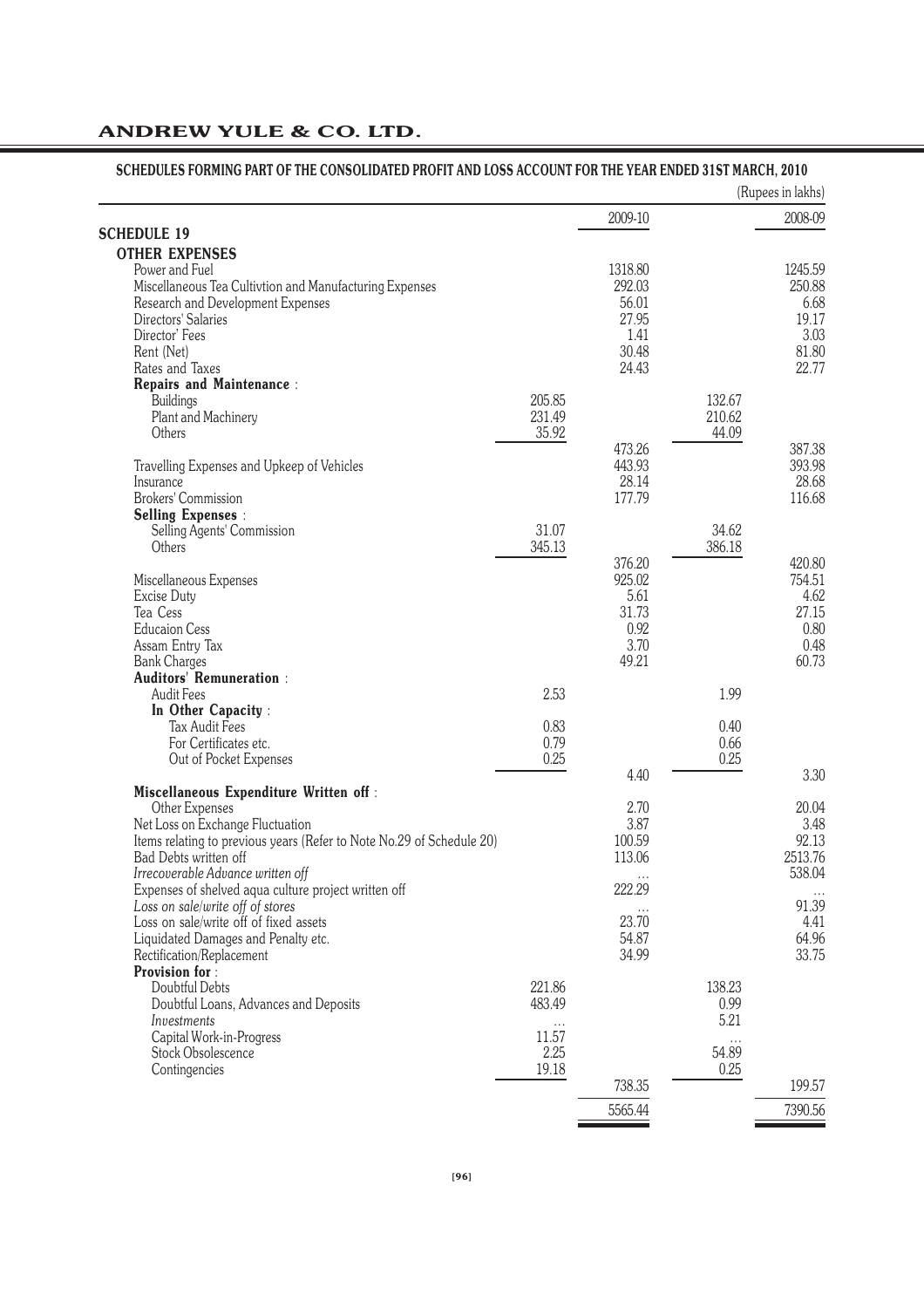(Rupees in lakhs)

### **SCHEDULE 20**

1. Principles of Consolidation :

The Consolidated Financial Statements (CFS) relate to Andrew Yule & Co. Ltd. (the Company), its Subsidiary Company and its Associates. The Consolidated Financial Statements have been prepared on the following basis :

- [i] The financial statements of the Company and its subsidiary company are combined on a line-byline basis by adding together the book values of like items of assets, liabilities, income and expenses, after fully eliminating intra-group balances and intra-group transactions resulting in unrealized profits or losses in accordance with Accounting Standard (AS-21) – "Consolidated Financial Statements" issued by the Institute of Chartered Accountants of India.
- [ii] The difference between the cost of investment in the Subsidiary, over the net assets at the time of acquisition of shares in the Subsidiary is recognized in the financial statements as Goodwill. As the date of investments in this Company was not readily available, the subsidiary's audited Balance Sheet as on 31st March, 2001 was consistently taken into consideration to determine the Goodwill.
- [iii] In case of Associates where the Company holds 20% or more of equity, investments in Associates are accounted for using equity method in accordance with Accounting Standard (AS-23) – "Accounting for Investments in Associates in Consolidated Financial Statements" issued by the Institute of Chartered Accountants of India. As the dates of investments in those Associates are not readily available, the audited Balance Sheet of those Associates as at 31st March, 2002 was consistently taken into consideration to determine the Capital Reserve.
- 2. Ownership Interest in Subsidiary, Associates and Joint Venture :
	- [i] The Subsidiary (which alongwith "Andrew Yule & Co. Ltd., (AY) the parent, constitute the Group) considered in the preparation of these Consolidated Financial Statements are :

| Name                      | Country of Incorporation | Percentage of voting power<br>as at 31st March, 2010 |
|---------------------------|--------------------------|------------------------------------------------------|
| Hooghly Printing Co. Ltd. | India                    | 100                                                  |
| Yule Engineering Co. Ltd. | India                    | 100                                                  |
| Yule Electrical Co. Ltd.  | India                    | 100                                                  |

The financial statement of the Subsidiary is drawn upto 31st March every year.

[ii] Ownership interest of the Company in the Associates considered in the CFS are as follows :–

| Name of the Company             | Country of<br>Incorporation | Ownership Interest<br>as at 31st March, 2010 | Ownership interest<br>as at 31st March, 2009 |
|---------------------------------|-----------------------------|----------------------------------------------|----------------------------------------------|
| Tide Water Oil Co. (India) Ltd. | India                       | 26.22%                                       | 26.22%                                       |
| New Beerbhoom Coal Co. Ltd.     | India                       | 32.95%                                       | 32.95%                                       |
| Katras Iherriah Coal Co. Ltd.   | India                       | 31.88%                                       | 31.88%                                       |

These investments have been accounted for using the equity method whereby the investment is initially recorded at cost and adjusted thereafter for the post acquisition change in the Group's share of net assets. During the year, the Group has received dividend aggregating Rs.68.52 lakhs in respect of the investments in Associates.

Financial Statements of all the Associates are drawn upto 31st March. The Group's investment in Associates were reported as long term investments as on 31st March, 2010 (Schedule–5) as per AS-23.

[iii] The interest in the Joint Venture has been extinguished consequent to disinvestment of its stake in full (26%) in Phoenix Yule Ltd. (PYL) during the current financial year and in this connection an amount of Rs.1575.11 lakhs has been debited to "Profit and Loss Account (opening balance)" towards value of net carrying assets.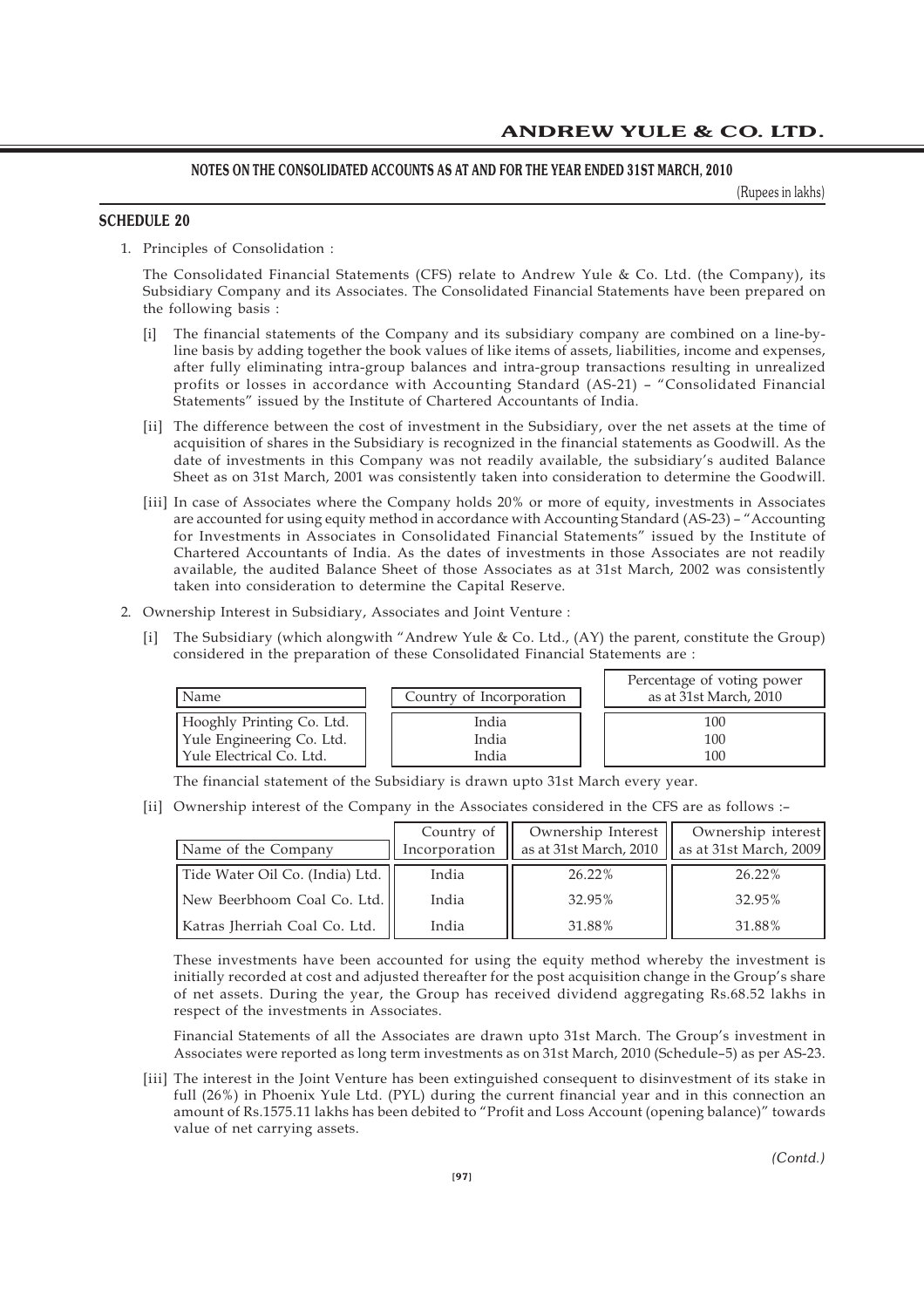#### **NOTES ON THE CONSOLIDATED ACCOUNTS AS AT AND FOR THE YEAR ENDED 31ST MARCH, 2010 –** *(Contd.)*

(Rupees in lakhs)

#### **SCHEDULE 20 –** *(Contd.)*

3. **Sanctioned Rehabilitation Scheme approved by Board for Industrial and Financial Reconstruction (BIFR) vide Order dated 30th October, 2007 with the cut-off date of 31st March, 2006.**

Pursuant to Sanctioned Rehebilitation Scheme (hereinafter SRS) of BIFR stated above, the necessary effects have been given during the year in the Accounts as under :–

- (a) Funded interest upto cut-off date (31.03.2006) amounting to Rs.531.00 lakhs which was sanctioned by Allahabad Bank and approved by the Board of Directors of the Company for conversion into eqiuty to the extent of Rs.106.20 lakhs i.e. 20% of the funded interest comprising of 53,10,000 shares @ Rs.2/ - per share has been kept in Share Pending Allotment Account. Balance 80% of funded interest i.e. Rs.424.80 lakhs arising out of remission of funded interest, charged to Profit and Loss Account in earlier years, has been accounted for as an exceptional items in the Profit and Loss Account during the year.
- (b) In absence of confirmation from State Bank of India, the conversion of equity shares of Rs.748.00 lakhs as per terms of SRS dated 30.10.2007 has not been considered. The entire amount of outstanding loan of the Bank as on 31.03.2006 (cut off date) has been bifercated into (i) waiver of penal interest, (ii) WCTL, (iii) Need Based Cash Credit, (iv) Funded interest (at PLR) to be converted into equity as per terms of SRS dated 30.10.2007. Interest rate on WCTL and Cash Credit @ Rs.9% and 10.75% respectively has been considered in the books of accounts in the current year.
- (c) In terms of the aforesaid order 46% of unsecured creditors amounting to Rs.956.59 lakhs except subjudice matters has been written back.
- 4. In the Consolidated Financial Statements depreciation on assets other than computer software belonging to Group has been provided under "Straight Line" method, except "Hooghly Printing Co. Ltd." one of the Subsidiaries, where depreciation has been provided under "Written down value" method.

In case of Computer Software, the value is amortised on a "Straight Line Basis" over its useful life of five years.

5. Estimated amount of contracts remaining to be executed on Capital Account and not provided for (net of advances) Rs.247.23 lakhs (Rs.331.22 lakhs).

In case of Tide Water Oil Co. (I) Ltd., estimated amount of contracts remaining to be executed on Capital Account and not provided for (net of advance) amounting to Rs.2.44 crore (Rs.8.16 crore) where Group Company's share is Rs.0.64 crore (Rs.2.14 crore).

- 6. Contingent liabilities not provided for in respect of :
	- [a] Claims against the Group not acknowledged as debts :
		- [i] Disputed labour matters (amount not ascertainable).
		- [ii] Others Rs.415.05 lakhs (Rs.411.49 lakhs).
	- [b] Guarantees and Indemnities given to various institutions and Authorities in connection with Company's operations amounting to Rs.1546.81 lakhs (Rs.1648.16 lakhs).
	- [c] Guarantees given to banks in favour of other Group and/or Associate Companies :
		- [i] India Paper Pulp Co. Ltd. Rs.265.00 lakhs (Rs.265.00 lakhs).

[ii] Hooghly Printing Co. Ltd. - Rs.328.00 lakhs (Rs.328.00 lakhs).

Although the notice of invocation of the guarantees have been received neither any payment nor any provision has been made as the matters are sub-judice.

- [d] Disputed Sales Tax matters aggregating to Rs.7013.89 lakhs (Rs.8177.66 lakhs). The demand under the WBST and CST Acts are according to the opinion of the Company, erroneously raised for which appeals have been preferred at higher Forums of Sales Tax Authority.
- [e] Aggregate Income Tax demands amounting to Rs.50.53 lakhs (Rs.58.60 lakhs) not admitted, against which appeals have been preferred by the Company.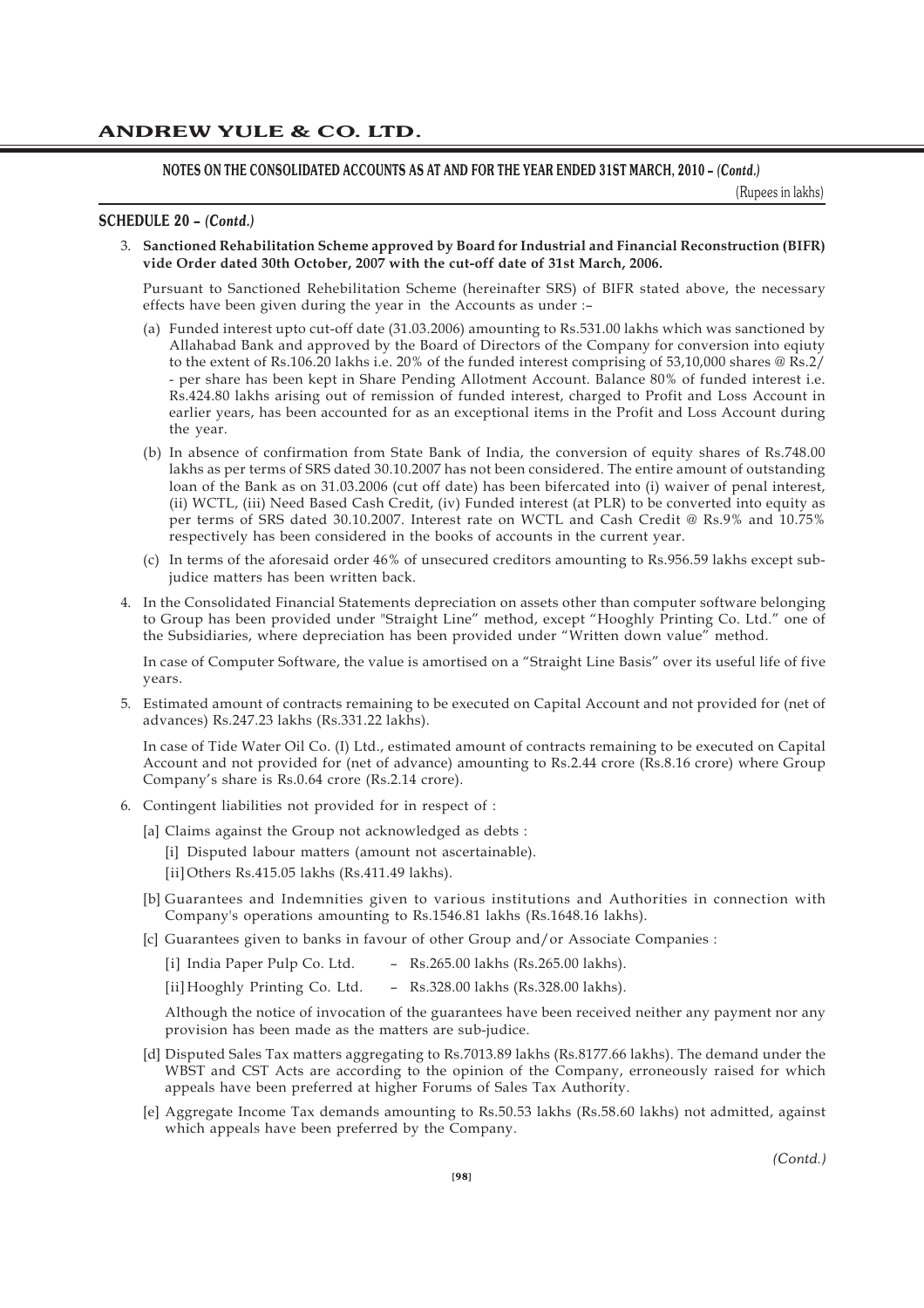### **NOTES ON THE CONSOLIDATED ACCOUNTS AS AT AND FOR THE YEAR ENDED 31ST MARCH, 2010 –** *(Contd.)*

(Rupees in lakhs)

#### **SCHEDULE 20 –** *(Contd.)*

- [f] Agricultural Income Tax demands amounting to Rs.Nil (Rs.44.41 lakhs) not admitted, against which appeals have been preferred by the Company.
- [g] Disputed Excise/Customs Duty matters Rs.582.40 lakhs (Rs.606.46 lakhs).
- [h] Unexpired Letter of Credit opened by the Company's bankers Rs.209.19 lakhs (Rs.171.43 lakhs).
- [i] In case of Tide Water Oil Co. (I) Ltd. contingent liability towards Bill Discounting, Income Tax and Sales Tax, Excise demand, other disputed claim and Bank Guarantees amounting to Rs.36.14 lakhs (Rs.24.18 lakhs) Group Company's share of liability Rs.9.48 lakhs (Rs.7.33 lakhs).
- [j] In Katras Jherriah Coal Co. Ltd. claims against the Company by Income Tax Authorities not acknowledged as debts and contested in appeals Rs.1.78 lakhs (Rs.1.78 lakhs). The group interest in the said amount is Rs.0.56 lakh (Rs.0.56 lakh).
- [k] In the New Beerbhoom Coal Company Ltd., claims against the Company by Income Tax Authorities not acknowledged as debts and contested in appeals Rs.0.73 lakh (Rs.0.73 lakh). The Group interest in the said amount is Rs.0.24 lakh (Rs.0.24 lakh).
- 7. (a) Share pending allotment consists of the following :–
	- (i) Govt. of India vide letter 10(3)/2008-PE-I dated 31st March, 2008 and No.10(26)/2005-PE-I dated 18th March, 2008 allocated Rs.150.00 lakhs towards Equity @ Rs.10 per share as investment in the Company for upgradation of Engineering Division and West Bengal Gardens. Since in terms of BIFR order dated 30th October, 2007 the face value of Equity share of the Company has been reduced to Rs.2 in place of Rs.10, the decision of issuance of fresh shares @ Rs.2 per share after diminution has been kept pending till revised order in this regard is received from Govt. of India. Hence the amount of Rs.150.00 lakhs so received has been shown in the Balance Sheet under head "Share pending allotment".
	- (ii) The Govt. of India vide letter No.10(11)/2004-PE-I dated 27th March, 2009 has released Rs.340.00 lakhs as plan equity towards project for plantation and augmentation of manufacturing and related facilities in Assam Tea Gardens and the same has been shown under the head "Share Pending Allotment".
	- (iii)Based on sanction dated 17.03.2009 of Bank of Baroda (BOB) for conversion of accrued interest after cutoff date i.e. 31.03.2006 to 31.03.2009 amounting to Rs.1254.00 lakh to equity after writing down the same by 80% and approval of the Board in its meeting held on 25.03.2009 the Company has effected necessary accounting entries by writing back Rs.1003.20 lakh to the Profit and Loss Account and retaining Rs.250.80 lakh in the "Share Pending Allotment" in its accounts in the year 2008-09. Approval from GOI to above is still awaited.

On subsequent advice of Govt. of India and the Board of Directors, the price for alloting shares to BOB keeping in view the market price, was renegotiated where the BOB has agreed to accept allotment of 52.42 lakh shares instead of 125.40 lakh shares, both of the face value of Rs.2/- per share. Approval from GOI to the above renegotiated price has been sought for.

- (iv) Rs.106.20 lakh as stated in Point No.3(a).
- 8. The Group has adopted Accounting Standard-15 (AS-15) (Revised 2005) on "employee benefits". These Consolidated Financial Statements include the obligations as per requirement of this Standard.
- 9. The medical benefits for the employees for domiciliary treatment is for a block of three years and shall lapse yearly thereafter if the concerned employee does not avail it. The liability towards such unavailed quantum of medical benefits has been determined on actual basis instead of actuarial valuation method since the eligible amount will remain fixed during the next block. The total amount of liability as on 31st March, 2010 is Rs.122.49 lakhs (Rs.135.10 lakhs) has been taken into account.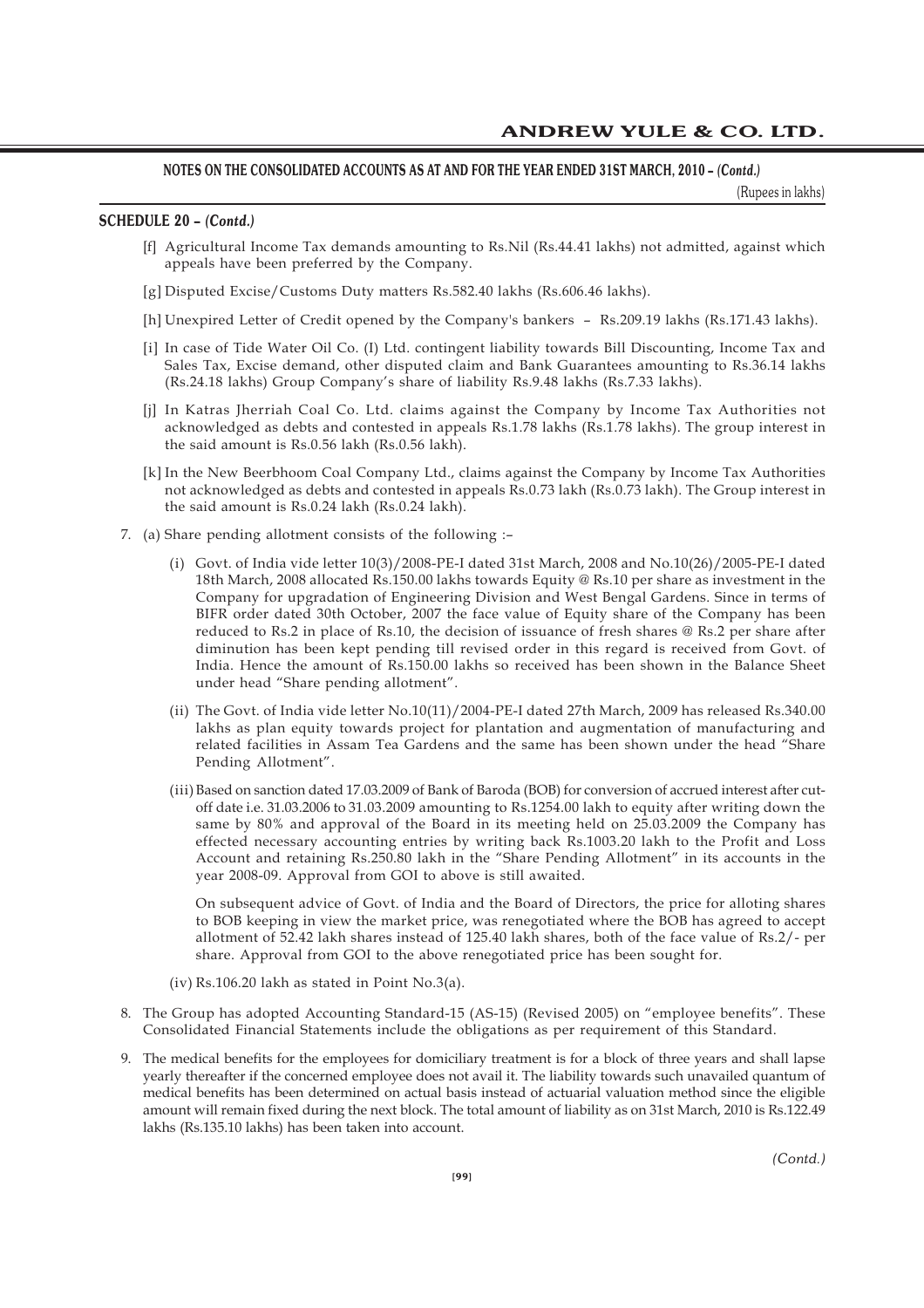### **NOTES ON THE CONSOLIDATED ACCOUNTS AS AT AND FOR THE YEAR ENDED 31ST MARCH, 2010 –** *(Contd.)*

(Rupees in lakhs)

#### **SCHEDULE 20 –** *(Contd.)*

10. Directors' Remuneration :–

|                                                             |                    | [Rupees in lakhs]  |
|-------------------------------------------------------------|--------------------|--------------------|
|                                                             | For the year ended | For the year ended |
|                                                             | 31st March, 2010   | 31st March, 2009   |
| Salaries                                                    | 27.95              | 19.17              |
| Directors' Fees                                             | 1.41               | 3.03               |
| Contribution to Provident Fund/Superannuation Fund          | 2.45               | 2.25               |
| Other Perquisites/benefits                                  | 2.69               | 1.26               |
|                                                             | 34.50              | 25.71              |
| Add: Share of Joint Venture [Note No.2(iii) on Schedule-20] |                    | 3.80               |
|                                                             | 34.50              | 29.51              |

Since the liability for leave encashment, gratuity and superannuation has been computed and accounted for on Actuarial Valuation basis for the Company as a whole as per AS-15 and no separate figure was provided by the Actuary for Directors, the same has not been included in the above figures.

- 11. Inventories include Rs.115.46 lakhs (Rs.93.06 lakhs) worth of stocks lying with thrid parties for which confirmations are awaited and/or under reconciliation and the same has been fully provided for.
- 12. Confirmation for balances of Sundry debtors, deposits and advances to the parties, Trade Creditors, dues to and from Govt. Undertakings and stock with third parties have been sought from the concerned parties, with stipulation that in case of non receipt of confirmation within 20 days of despatch, the book balance is to be considered as confirmed. The financial statements have been drawn up accordingly.
- 13. Provision for Liquidated damages amounting to Rs.1645.48 lakhs (Rs.1630.78 lakhs) have been set off against Sundry Debtors.
- 14. No provision is made in the Books for possible losses that may arise in respect of long term investments made in Yule Financing & Leasing Co. Ltd., amounting to Rs.27.88 lakhs (Rs.27.88 lakhs). The possible loss, if any, will be accounted for as and when it arises.
- 15. [a] In Tide Water Oil Co. (India) Ltd. diminution in value of long term investments amounting to Rs.60.09 lakhs (Rs.60.09 lakhs) is in the opinion of the management not of a permanent nature and accordingly no provision has been made. The Group interest in the same amount is Rs.15.75 lakhs (Rs.15.75 lakhs).
	- [b] In New Beerbhoom Coal Co. Ltd. diminution in value of long term investment amounting to Rs.1.50 lakh (Rs.1.42 lakh) is in the opinion of the management not of a permanent nature and accordingly no provision has been made. The Group interest in the same amount is Rs.0.49 lakhs (Rs.0.47 lakhs).
	- [c] In Katras Jherriah Coal Co. Ltd. diminution in value of long term investment amounting to Rs.2.55 lakhs (Rs.2.25 lakhs) is in the opinion of the management not of a permanent nature and accordingly no provision has been made. The group interest in the same amount is Rs.0.81 lakh (Rs.0.71 lakh).
- 16. New Beerbhoom Coal Co. Ltd. an Associate of the Company, the extent of realisability of a loan given to a body corporate amounting to Rs.4.50 lakhs (Rs.4.50 lakhs) is not ascertainable. Group interest in the said amount is Rs.1.48 lakhs (Rs.1.48 lakhs).
- 17. In Katras Jherriah Coal Co. Ltd., the extent to which amount receivable Rs.1.79 lakhs from Central Government is not ascertainable. Group interest in the said amount is Rs.0.57 lakh (Rs.0.57 lakh).
- 18. In Katras Jherriah Coal Co. Ltd., an Associate of the Company, the extent of realisability of a loan given to a Body Corporate amounting to Rs.2.00 lakhs (Rs.2.00 lakhs) is not ascertainable. Group interest in the said amount is Rs.0.63 lakh (Rs.0.63 lakh).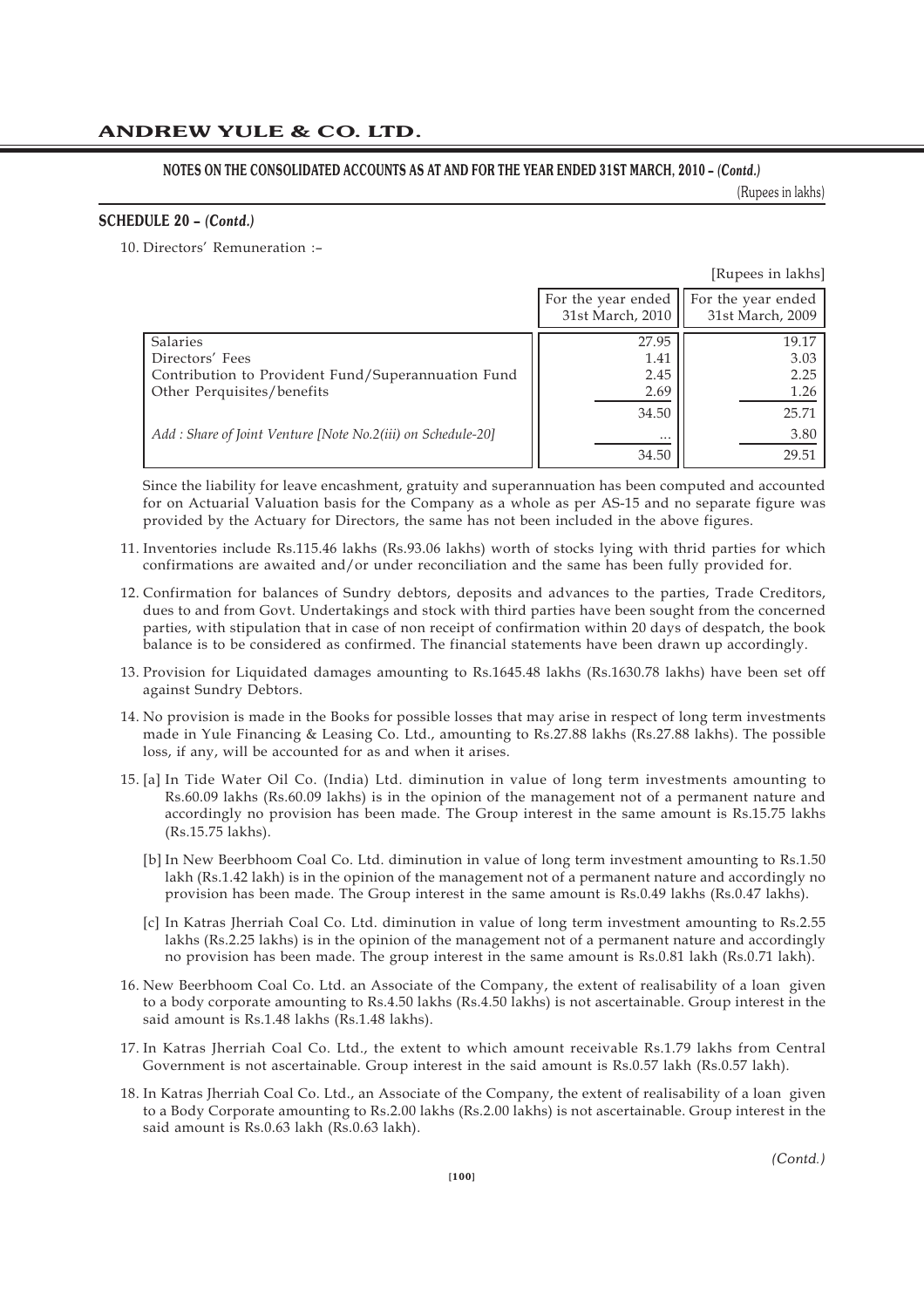(Rupees in lakhs)

### **SCHEDULE 20 –** *(Contd.)*

- 19. [a] In case of Katras Jherriah Coal Co. Ltd., only those claims in relation to cocking/non-coking coal mines which have been admitted by the respective Commissioner of Payments or are subject to appeal filed by the claimants and still pending with the appellate courts have been included in "Sundry Creditors". Accordingly, the extent of adjustments as may be required in respect of claims under appeals still pending with the Appellate Courts is not ascertainable at this stage.
	- [b] Amounts receivable from Central Government aggregating Rs.178572 as shown in the Balance Sheet are after adjustments of Rs.6298861 being payments made by the Commissioners of Payments, Dhanbad and Calcutta upto 31st March, 2010 against admitted claims of the Company's bankers and other creditors, and Rs.4296359 received by the Company in November, 1992 and April, 1998 and December, 2002 from the Office of the Commissioner of Payments, Calcutta. Necessary communication/confirmation from appropriate authorities substantiating recoverability of otherwise of the aforesaid year end balance is awaited.
- 20. In Tide Water Oil Co. (India) Ltd. Rs.348.00 lakhs has been given as advance towards proposed issue of shares by Yule Agro Industries Limited (YAIL). In view of the present status of activities of YAIL, shares have not been issued. Hence the status of the recoverability of the aforesaid advance of Rs.348.00 lakhs and the corresponding provision as may be required is not ascertainable at this stage. The Group interest in the same amount is Rs.91.25 lakhs (Rs.91.25 lakhs).
- 21. In computing Deferred Tax Liability of the Company for the Financial Year 2009-10, unabsorbed depreciation, business loss as well as disallowances u/s.43Bas per Income Tax Act, 1961 has not been recognised as Deferred Tax Assets. The balance of Deferred Tax Liability net of Deferred Tax Assets as on 31st March, 2010 stood at Rs.359.28 lakhs (Rs.212.25 lakhs) including share of Joint Venture Rs.Nil (Rs.12.11 lakhs).
- 22. Provision in respect of Income Tax (including capital gains) has not been made as the Company's application for relief/concession on various grounds based on sanction of BIFR, are under the consideration of CBDT.
- 23. Consolidated Segment Reporting :

The Group's segment information as at and for the yer ended 31st March, 2010 are as below :–

|                                  | [Rupees in lakhs]     |                        |            |  |  |
|----------------------------------|-----------------------|------------------------|------------|--|--|
|                                  | 2009-10               |                        |            |  |  |
|                                  | <b>External Sales</b> | Inter Segment<br>Sales | Total      |  |  |
| 1. Segment Revenue               |                       |                        |            |  |  |
| Electrical                       | 3875.63               | 4.33                   | 3879.96    |  |  |
|                                  | [6387.71]             | [11.94]                | [6399.65]  |  |  |
| Tea                              | 13547.02              | 1.93                   | 13548.95   |  |  |
|                                  | [9467.52]             | [2.16]                 | [9469.68]  |  |  |
| Engineering                      | 1210.43               | 1.68                   | 1212.11    |  |  |
|                                  | [2173.00]             | $[2.34]$               | [2175.34]  |  |  |
| Printing                         | 923.79                | 11.01                  | 934.80     |  |  |
|                                  | [642.79]              | [8.32]                 | [651.11]   |  |  |
| Segment Total                    | 19556.87              | 18.95                  | 19575.82   |  |  |
|                                  | [18671.02]            | $[24.76]$              | [18695.78] |  |  |
| <b>IUT Sale of Capital Goods</b> |                       |                        | 13.32      |  |  |
|                                  |                       |                        | $[28.68]$  |  |  |
| Eleminations                     |                       |                        | 18.95      |  |  |
|                                  |                       |                        | $[24.76]$  |  |  |
| Consolidated Total               |                       |                        | 19570.19   |  |  |
|                                  |                       |                        | [18699.70] |  |  |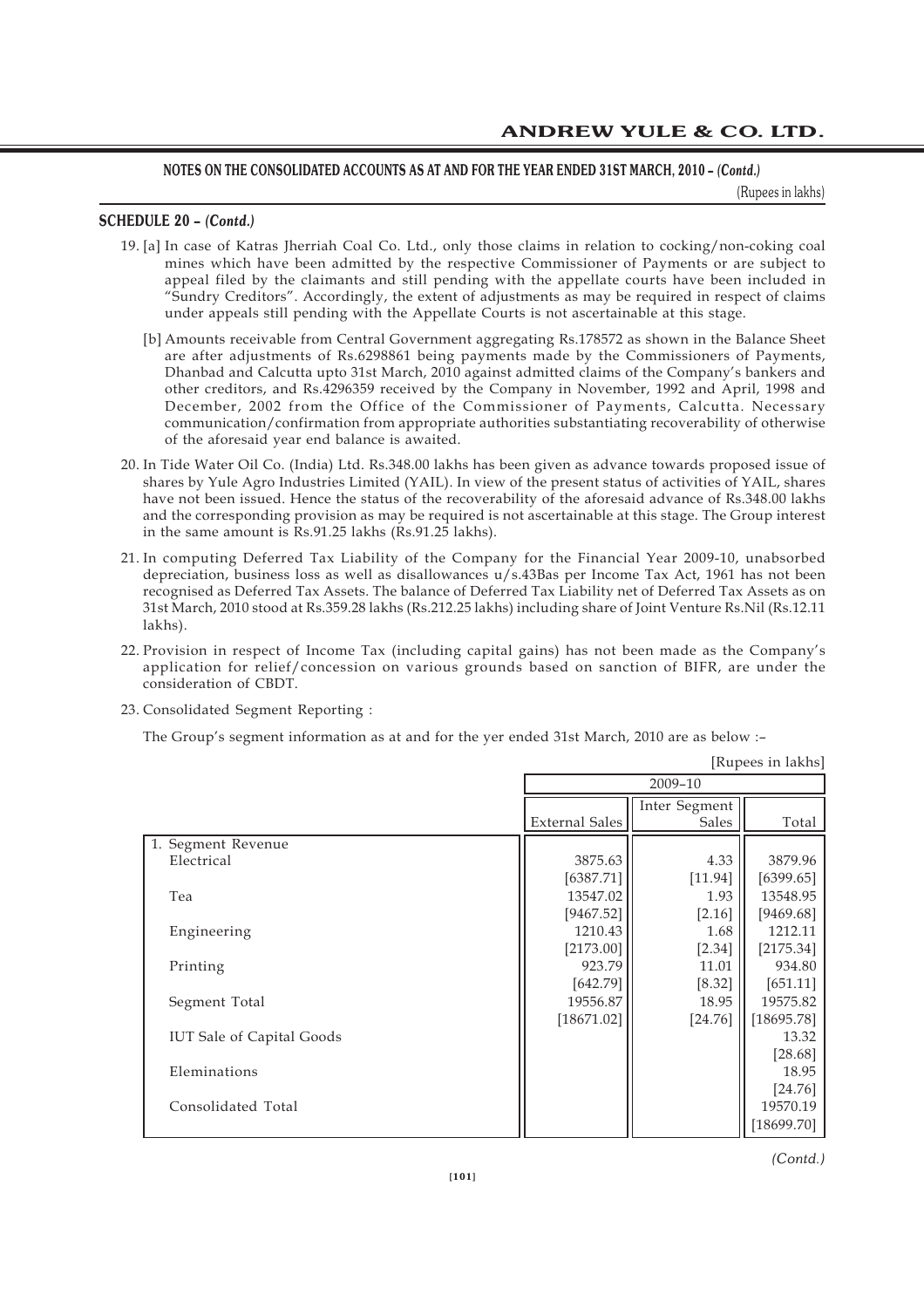# NOTES ON THE CONSOLIDATED ACCOUNTS AS AT AND FOR THE YEAR ENDED 31ST MARCH, 2010 – *(Contd.)*

(Rupees in lakhs)

# **SCHEDULE 20 –** *(Contd.)*

|                                                                | 2009-10                                                |         |                    |                          |  |
|----------------------------------------------------------------|--------------------------------------------------------|---------|--------------------|--------------------------|--|
|                                                                | <b>Inter Segment</b><br><b>External Sales</b><br>Sales |         |                    |                          |  |
| 2. Segment Results                                             |                                                        |         |                    | Total                    |  |
| Electrical                                                     |                                                        |         |                    | 73.25<br>[1741.42]       |  |
| Tea                                                            |                                                        |         |                    | 2182.11<br>[153.85]      |  |
| Engineering                                                    |                                                        |         |                    | $(-)205.81$<br>[451.32]  |  |
| Printing                                                       |                                                        |         |                    | 94.11<br>[48.73]         |  |
| Segment Total                                                  |                                                        |         |                    | 2143.66<br>[2395.32]     |  |
| Unallocated Corporate Expenses (Net of Unallocated Income)     |                                                        |         |                    | $(-)6330.63$<br>[289.56] |  |
| Profit before Interest and Taxation                            |                                                        |         |                    | 8474.29<br>[2105.76]     |  |
| Interest etc. paid                                             |                                                        |         |                    | 2290.04<br>[2281.10]     |  |
| Interest/Dividend Income                                       |                                                        |         |                    | 994.58<br>[1345.55]      |  |
| Profit from ordinary activity                                  |                                                        |         |                    | 7145.39<br>[1170.21]     |  |
| Extra ordinary Income (Net)                                    |                                                        |         |                    | 424.80<br>[2012.00]      |  |
| Extra ordinary Expenses (Net)                                  |                                                        |         |                    |                          |  |
| Net Profit                                                     |                                                        |         |                    | 7570.19<br>[3182.21]     |  |
| Provision for Taxation (Net of written back)                   |                                                        |         |                    | 33.44<br>[242.69]        |  |
| 3. Profit after taxation before share of results of Associates |                                                        |         |                    | 7536.75<br>[2939.52]     |  |
| Share of Profit of Associates                                  |                                                        |         |                    | 1430.39<br>[666.33]      |  |
| 4. Profit after taxation                                       |                                                        |         |                    | 8967.14<br>[3605.85]     |  |
| Other Information                                              | <b>Segment Assets</b>                                  |         |                    | Segment Liabilities      |  |
| Electrical                                                     | [8179.59]                                              | 7826.47 |                    | 5469.80<br>[6385.26]     |  |
| Tea                                                            | 19099.15                                               |         |                    | 3711.29<br>[3927.43]     |  |
| Engineering                                                    | [19276.81]<br>2297.88                                  |         |                    | 2000.09<br>[2244.16]     |  |
| Printing                                                       | [2788.18]<br>1096.17<br>[960.59]                       |         | 536.96<br>[673.00] |                          |  |
| Segment Total                                                  | 30319.67<br>[35415.27]                                 |         |                    | 11718.14<br>[14527.73]   |  |
| Unallocated Corporate Assets/Liabilities                       | 15915.65<br>[13781.11]                                 |         |                    | 3673.24<br>[29942.31]    |  |
| Total                                                          | 46235.32<br>[49196.38]                                 |         |                    | 15391.38<br>[44470.04]   |  |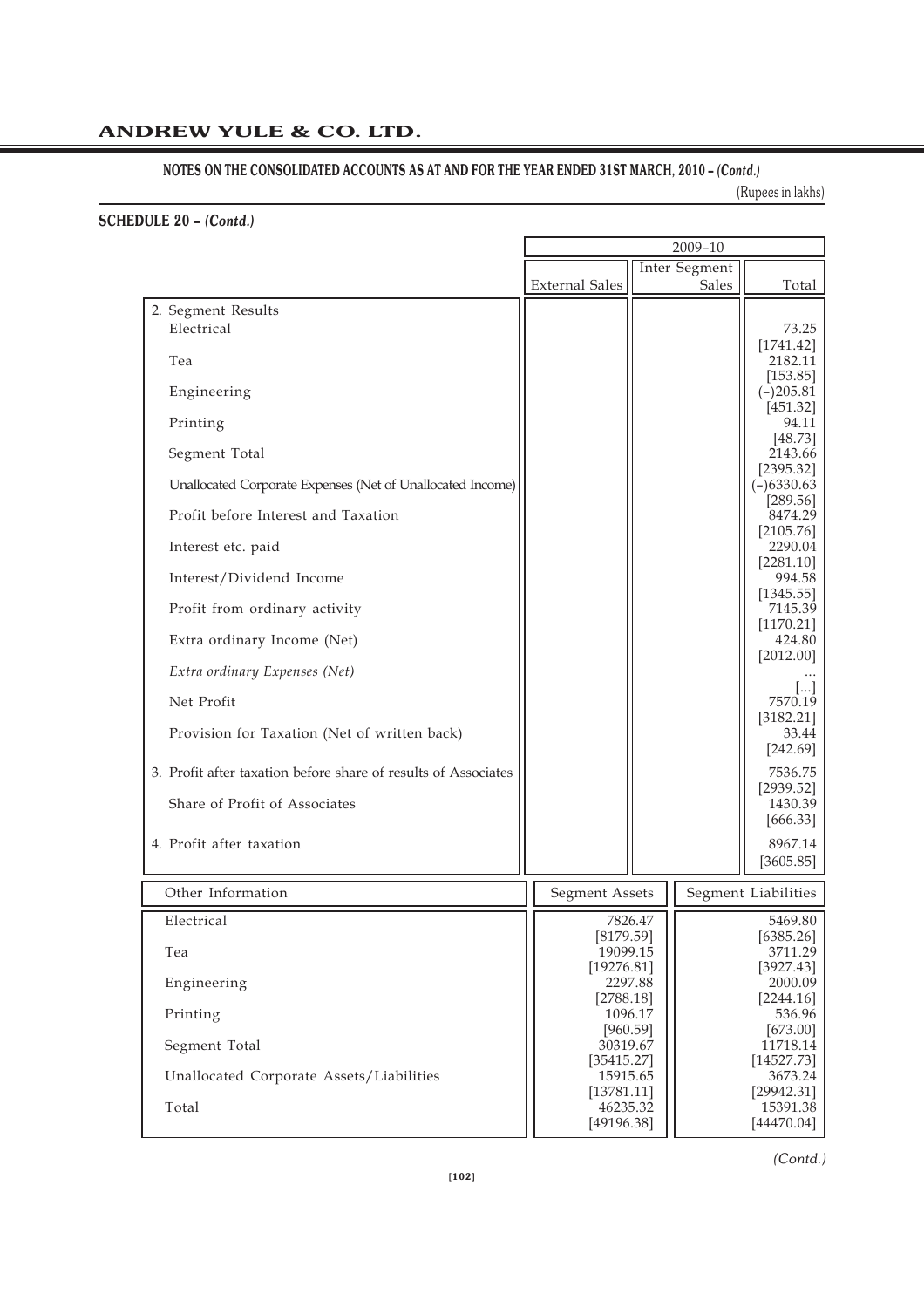### (Rupees in lakhs)

# **SCHEDULE 20 –** *(Contd.)*

|               | Capital<br>Expenditure | Depreciation<br>including<br>Impairment | Non-Cash<br>Expenditure<br>Other than<br>Depreciation |
|---------------|------------------------|-----------------------------------------|-------------------------------------------------------|
| Electrical    | 38.00                  | 61.41                                   | 263.54                                                |
|               | [224.44]               | [47.59]                                 | [88.26]                                               |
| Tea           | 253.27                 | 304.24                                  | 181.27                                                |
|               | [456.39]               | [302.17]                                | [54.89]                                               |
| Engineering   | 15.10                  | 13.94                                   | 293.52                                                |
|               | [56.97]                | [11.86]                                 | [51.22]                                               |
| Printing      | 0.60                   | 45.02                                   | 12.97                                                 |
|               | [4.01]                 | [3.12]                                  | [5.32]                                                |
| Segment Total | 306.97                 | 424.61                                  | 751.30                                                |
|               | [741.81]               | [364.74]                                | [199.69]                                              |

Notes: [1] The business groups comprise the following segments :-

| Engineering | - Industrial Fans.                                      |
|-------------|---------------------------------------------------------|
|             | - Tea Machinery.                                        |
|             | - Air Pollution and Water Pollution Control equipments. |
|             | - Turn-key projects involving the above products.       |
| Electrical  | - HT and LT Switchgears.                                |
|             | - Transformers                                          |
|             | - Relay and Contactors                                  |
|             | - Turn-key projects on power distribution.              |
| Tea         | - Tea growing and manufacturing.                        |
| Printing    | - Printing of books, periodicals & publicity materials. |

# 24. Particulars relating to discontinued operations.

(a) Description of discontinued operations

| <b>Business Segments</b>           | Discontinued Operations       |
|------------------------------------|-------------------------------|
| <b>Engineering Division</b>        | Air Handling Unit (AHU)       |
|                                    | Core Lamination Project (CLP) |
|                                    | Project                       |
| <b>Electrical Division</b><br>(ii) | Port Engineering Works (PEW)  |
|                                    | Turnkey                       |
|                                    | Agency                        |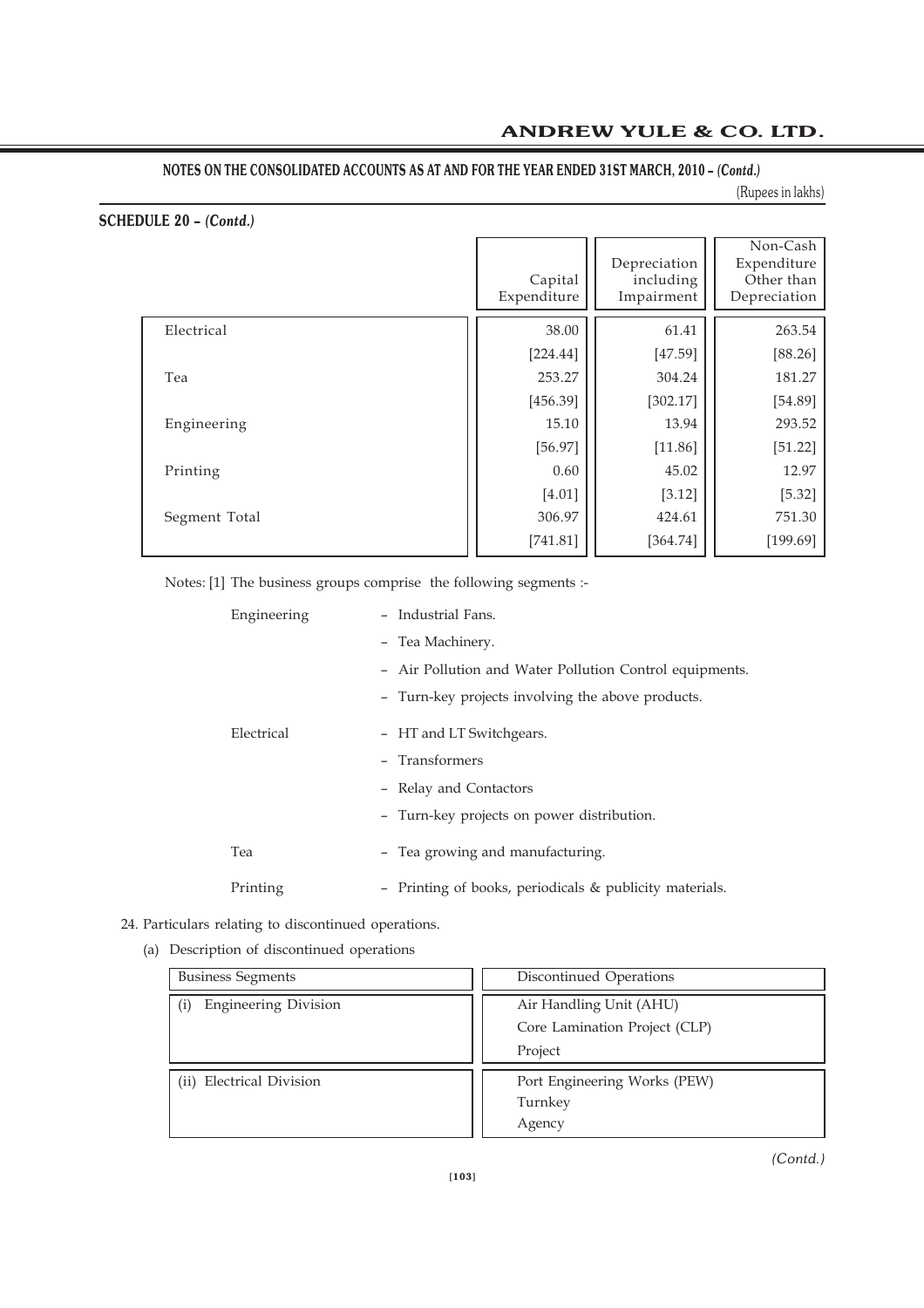### NOTES ON THE CONSOLIDATED ACCOUNTS AS AT AND FOR THE YEAR ENDED 31ST MARCH, 2010 - *(Contd.)*

(Rupees in lakhs)

n H

### **SCHEDULE 20 –** *(Contd.)*

(b) Carrying amount of fixed Assets, Current Assets and Current Liabilities in respect of discontinued operations included in the total Assets and liabilities as shown in the Balance Sheet as on 31st March, 2010 :

| Sl.<br>No.                       | Discontinued<br>operations                               | <b>Fixed Assets</b>                                           | Current Assets                                                    | Current liabilities<br>and provisions                       |
|----------------------------------|----------------------------------------------------------|---------------------------------------------------------------|-------------------------------------------------------------------|-------------------------------------------------------------|
| Ι.<br>2.<br>3.<br>4.<br>5.<br>6. | AHU<br>CLP<br><b>PEW</b><br>Turnkey<br>Agency<br>Project | $\cdots$<br>12.93<br>$\cdots$<br>$\cdots$<br>$\cdots$<br>0.09 | $\cdots$<br>$\cdots$<br>$\cdots$<br>$\cdots$<br>$\cdots$<br>40.00 | $\cdots$<br>$\cdots$<br>170.70<br>$\cdots$<br>1.76<br>35.32 |
|                                  | Total                                                    | 13.02                                                         | 40.00                                                             | 207.78                                                      |

### (c) Revenue, Expenses and Pre-Tax, Profit/Loss in respect of discontinued operations

| Particulars               | <b>AHU</b> | CLP      | <b>PEW</b> | Agency   | Turnkev  | Project  | Гоtal    |
|---------------------------|------------|----------|------------|----------|----------|----------|----------|
|                           |            |          |            |          |          |          |          |
| Turnover/Other income     | $\cdots$   | $\cdots$ | $\cdots$   | $\cdots$ | $\cdots$ | $\cdots$ |          |
| <b>Operating Expenses</b> | $\cdots$   | $\cdots$ | $\cdots$   | $\cdots$ | $\cdots$ | $\cdots$ |          |
| Interest                  | $\cdots$   | $\cdots$ | $\cdots$   | $\cdots$ | $\cdots$ | $\cdots$ | $\cdots$ |
| Provisions                | $\cdots$   | $\cdots$ | $\cdots$   | $\cdots$ | $\cdots$ | $\cdots$ |          |
| Profit/Loss before tax    | $\cdots$   | $\cdots$ | $\cdots$   | $\cdots$ | $\cdots$ | $\cdots$ | $\cdots$ |
| Provision for Taxation    | $\cdots$   | $\cdots$ | $\cdots$   | $\cdots$ | $\cdots$ | $\cdots$ | $\cdots$ |
| Profit/Loss after tax     | $\cdots$   | $\cdots$ | $\cdots$   | $\cdots$ | $\cdots$ | $\cdots$ | $\cdots$ |

#### (d) Cash Flow

|                                              | <b>PEW</b> | Project |
|----------------------------------------------|------------|---------|
| Cash Flow from Operating Activities :        |            |         |
| Net Profit before tax & Extraordinary items  |            |         |
| Adjustment for:                              |            |         |
| Interest charged                             |            |         |
| Investment income                            |            |         |
| Operating Profit before changes in amount of |            |         |
| Current Liabilities and Current Assets       |            |         |
| Adjustment for:                              |            |         |
| <b>Trade Receivables</b>                     | $\cdots$   |         |
| Inventories                                  |            |         |
| Loans and Advances                           |            |         |
| Trade payable                                |            |         |
| Cash Generated from Operations               |            |         |
| Income Tax                                   |            |         |
| Net Cash from Operating Activities           |            |         |
| Cash Flow from Investing Activities          |            |         |
| Cash Flow from Financing Activities :        |            |         |
| Interest paid                                |            |         |
| Net Cash used in Financing Activities        |            |         |
| Net Charges in Cash and Cash Equivalent      | $\cdots$   |         |
|                                              |            |         |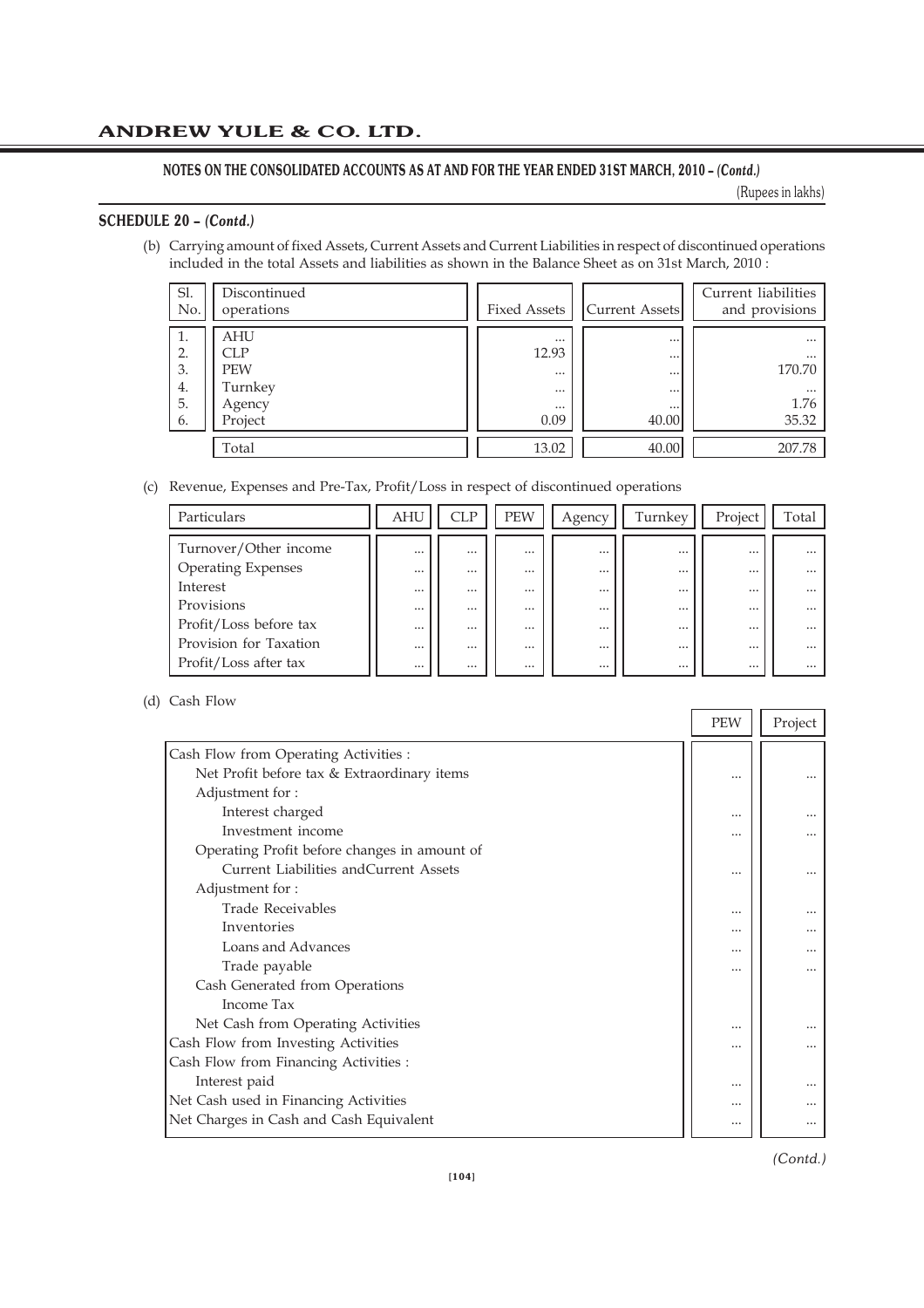(Rupees in lakhs)

# **SCHEDULE 20 –** *(Contd.)*

25. Related party disclosure

### [i] Names of Related Parties with whom the Group had transactions during the year.

- Associate Companies Bengal Coal Co. Ltd.
	- Yule Agro Industries Ltd.
	- WEBFIL Ltd.
	- Yule Financing & Leasing Co. Ltd.
- [ii] Key Management Personnel
	- (a) Kallol Datta Chairman and Managing Director
	- (b) I. Sengupta Director (Personnel)
	- (c) S. P. Kar Director (Finance) (since 22.07.2009)
	- (d) S. Swaminathan Director (Planning) (since 05.10.2009)
	- (e) R. K. Sikdar Director (Planning) (from 01.04.2009 to 30.09.2009)
	- (f) Sunil Munshi Chief Executive, Tea Division
- [iii] Disclosure of transactions between the Group and related parties and the status of outstanding balance as on 31st March, 2010. [Rupees in lakhs]

|                              | [Rupees in lakns] |                         |  |  |  |
|------------------------------|-------------------|-------------------------|--|--|--|
|                              |                   | Key Management          |  |  |  |
|                              | Associates        | Personnel and Relatives |  |  |  |
|                              |                   |                         |  |  |  |
| Purchase of goods            | $\cdots$          |                         |  |  |  |
|                              | $[\ldots]$        | []                      |  |  |  |
| Purchase of services         | 4.10              |                         |  |  |  |
|                              | [1.87]            | $\left[\ldots\right]$   |  |  |  |
| Sale of goods                | 0.14              |                         |  |  |  |
|                              | $[0.61]$          | $\left[\ldots\right]$   |  |  |  |
| Sale of services             | 39.05             |                         |  |  |  |
|                              | $[0.04]$          | []                      |  |  |  |
| Interest income              | 30.00             |                         |  |  |  |
|                              | [27.50]           | []                      |  |  |  |
| Dividend income              |                   |                         |  |  |  |
|                              | [3.01]            | []                      |  |  |  |
| Rent / Hire charges received | 16.45             | $\cdots$                |  |  |  |
|                              | [18.00]           | $[]$                    |  |  |  |
| Miscellaneous Receipt        | 0.35              | 0.04                    |  |  |  |
|                              | [1.58]            | $[0.02]$                |  |  |  |
| Expenses recovered           |                   |                         |  |  |  |
|                              | [57.59]           |                         |  |  |  |
|                              | 62.18             | $[]$                    |  |  |  |
| Loan given                   |                   |                         |  |  |  |
|                              | []                | $[]$                    |  |  |  |
| Remuneration to Directors    |                   | 33.09                   |  |  |  |
|                              | $[]$              | $[22.68]$               |  |  |  |
| Remuneration to Others       |                   | 7.20                    |  |  |  |
|                              | []                | [6.09]                  |  |  |  |
| Loan recovered               |                   |                         |  |  |  |
|                              | [10.96]           | $[]$                    |  |  |  |
|                              |                   |                         |  |  |  |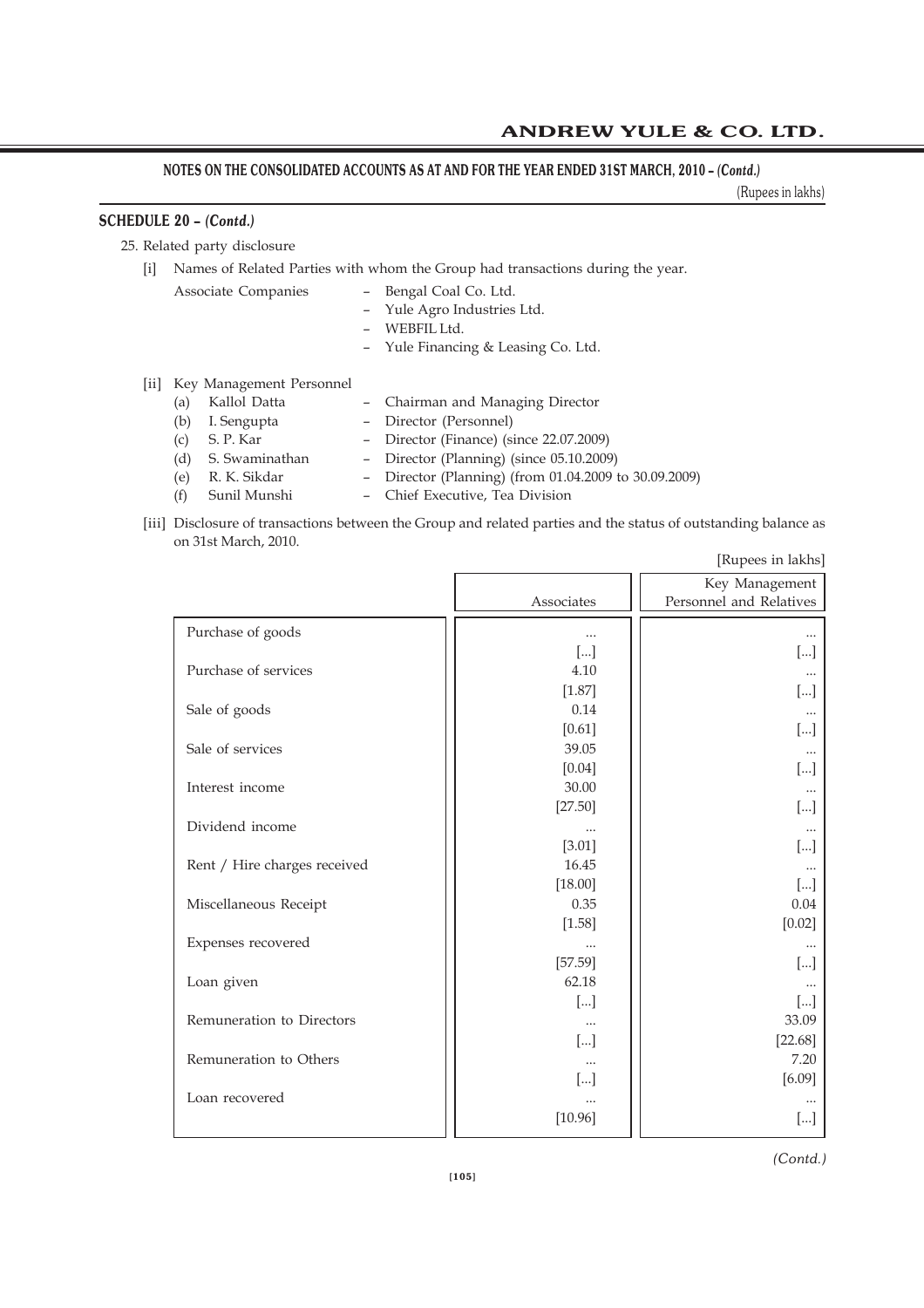(Rupees in lakhs)

# **SCHEDULE 20 –** *(Contd.)*

|                                 | Associates           | Key Management<br>Personnel and Relatives |
|---------------------------------|----------------------|-------------------------------------------|
|                                 |                      |                                           |
| Balances as on 31st March, 2010 |                      |                                           |
| Debtors / Receivable            | 0.01                 |                                           |
|                                 | [0.21]               |                                           |
| Advance recoverable             | 244.96               |                                           |
|                                 | [251.83]             |                                           |
| Creditors / Payable             | 0.69                 |                                           |
|                                 | $[0.32]$             |                                           |
| Deposits from                   | 28.80                |                                           |
|                                 | [29.05]              | $\left[\ldots\right]$                     |
| Loan given                      | 500.00               |                                           |
|                                 | [617.83]             |                                           |
| Loan taken                      | $\cdots$             |                                           |
|                                 | $\left   \right $    | ا…ا                                       |
| Interest receivable             | 30.00                |                                           |
|                                 | $\left[\dots\right]$ | ا…ا                                       |

| 26. Earning per share                                                                                                                                                                                 | For the year ended<br>31st March, 2010                  | For the year ended<br>31st March, 2009                        |
|-------------------------------------------------------------------------------------------------------------------------------------------------------------------------------------------------------|---------------------------------------------------------|---------------------------------------------------------------|
| [a] Number of Equity Share :-<br>At the beginning of the year<br>At the end of the year<br>Weighted average number of<br>Equity Shares outstanding during the year<br>Face value of each Equity Share | 29,63,28,478<br>29,63,28,478<br>29,63,28,478<br>Rs.2.00 | 28, 37, 18, 478<br>29,63,28,478<br>28, 37, 53, 026<br>Rs.2.00 |
| [b] Profit after Tax before extra ordinary income available<br>for Equity Shareholders                                                                                                                | Rs.8542.34 lakhs                                        | Rs.1593.76 lakhs                                              |
| [c] Profit after Tax after extra ordinary income available for<br>Equity Shareholders                                                                                                                 | Rs.8967.14 lakhs                                        | Rs.3605.76 lakhs                                              |
| [d] Basic earnings per Share before extra ordinary income<br>[e] Basic earnings per Share after extra ordinary income                                                                                 | Rs.2.88<br>Rs.3.03                                      | Rs.0.56<br>Rs.1.27                                            |

Note: There was no change in basic structure of Paid-up Share Capital during the year. Hence dilulated earning per share is not applicable.

27. Position of provision for contingencies is as under :–

|                                                                                                                                                                                                                            | As on 31.03.09                             | Provision written<br>$back(-)/$ Provision<br>made during the year | As on 31.03.10                              |
|----------------------------------------------------------------------------------------------------------------------------------------------------------------------------------------------------------------------------|--------------------------------------------|-------------------------------------------------------------------|---------------------------------------------|
| (a) Unconfirmed stock with various third parties<br>(b) Hooghly Docking & Port Engineering Co. Ltd.<br>(c) Orissa Cements Ltd.<br>(d) Fixed Deposit as Guarantee for Brentford Unit<br>after Nationalisation<br>(e) Others | 65.53<br>117.66<br>351.37<br>10.00<br>1.47 | $(-) 1.54$<br>$\cdots$<br><br>$\cdots$<br>19.18                   | 63.99<br>117.66<br>351.37<br>10.00<br>20.65 |
| Total                                                                                                                                                                                                                      | 546.03                                     | 17.64                                                             | 563.67                                      |